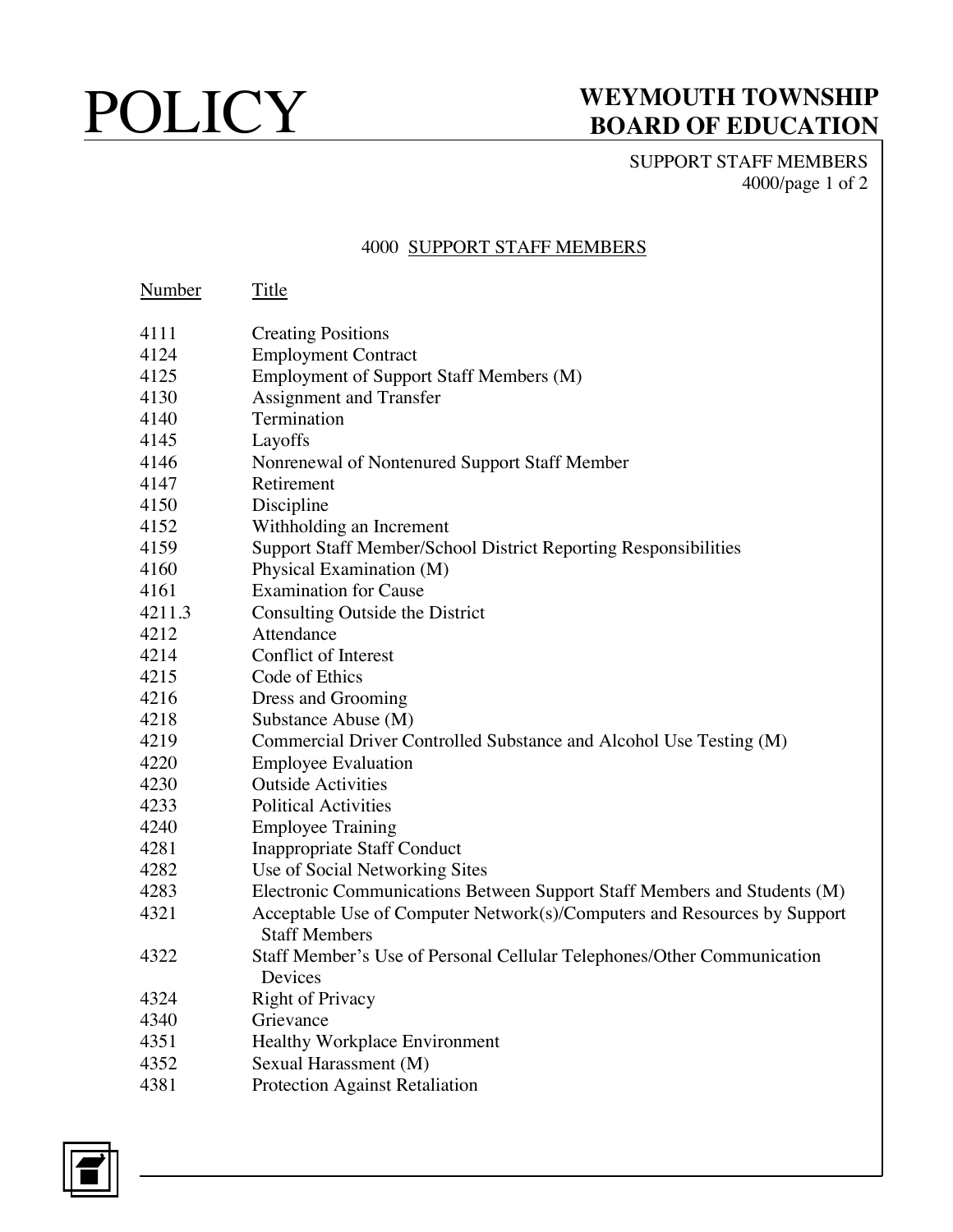SUPPORT STAFF MEMBERS 4000/page 2 of 2

| Number | Title                                                              |
|--------|--------------------------------------------------------------------|
| 4410   | Compensation                                                       |
| 4413   | <b>Overtime Compensation</b>                                       |
| 4415   | Substitute Wages                                                   |
| 4420   | <b>Benefits</b>                                                    |
| 4425   | Work Related Disability Pay                                        |
| 4425.1 | Modified Duty Early Return to Work Program - Support Staff Members |
| 4431.1 | Family Leave (M)                                                   |
| 4431.3 | New Jersey's Family Leave Insurance Program                        |
| 4432   | Sick Leave                                                         |
| 4433   | Vacations                                                          |
| 4434   | Holidays                                                           |
| 4435   | <b>Anticipated Disability</b>                                      |
| 4436   | Personal Leave                                                     |
| 4437   | <b>Military Leave</b>                                              |
| 4438   | <b>Jury Duty</b>                                                   |
|        |                                                                    |
|        |                                                                    |

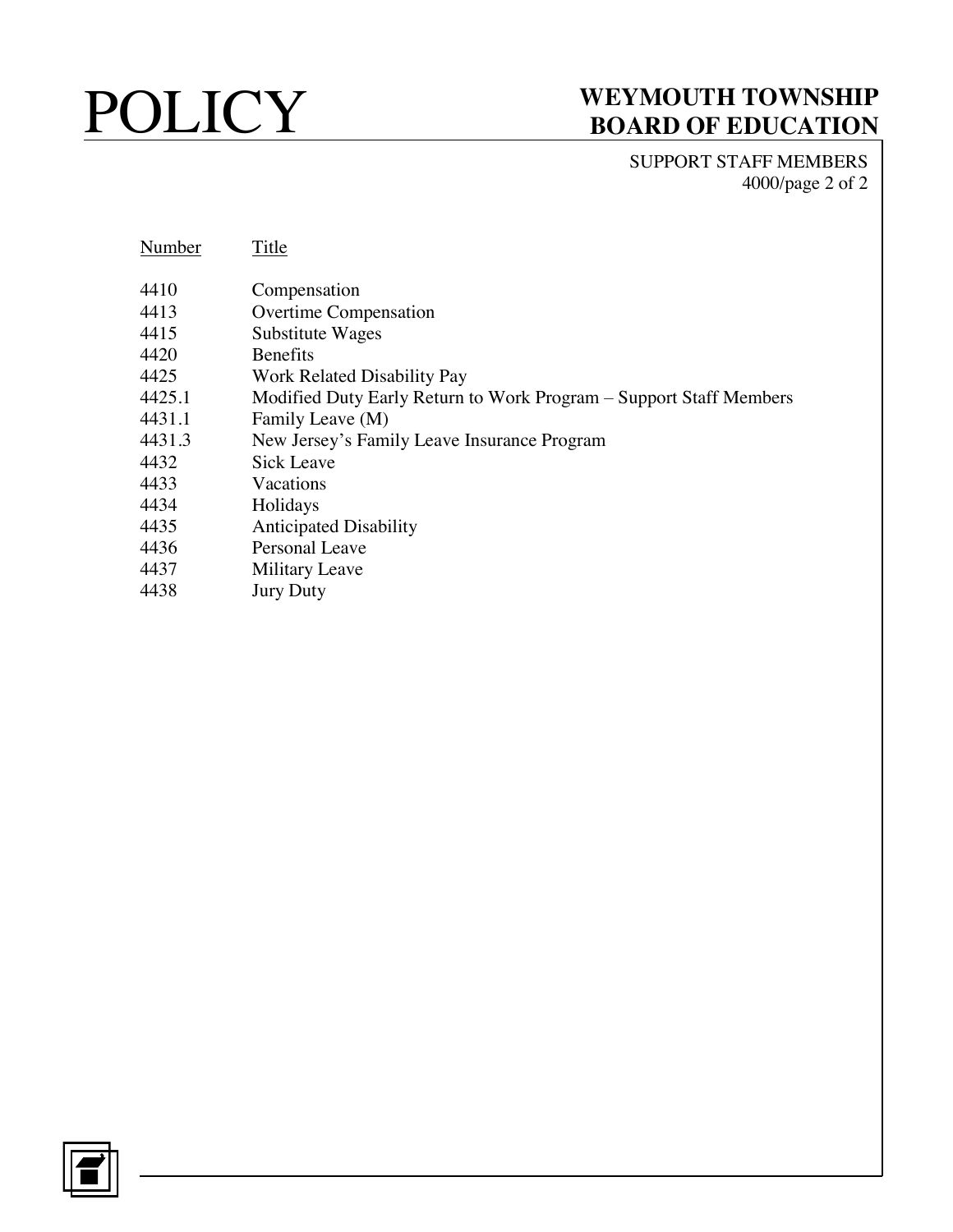SUPPORT STAFF MEMBERS 4111/page 1 of 1 Creating Positions

## 4111 CREATING POSITIONS

The Board of Education recognizes its authority to establish support staff positions that, when filled by qualified employees, will assist the district in the achievement of educational goals set by the Board.

The Board will create new positions as required, approve a job title appropriate to the position, and determine the number of persons required to staff adequately each such position.

The Superintendent shall recommend to the Board such new positions or additional staffing in existing positions as may be required by student enrollments and the operational needs of the district.

N.J.S.A. 18A:16-1; 18A:17-24; 18A:28-1

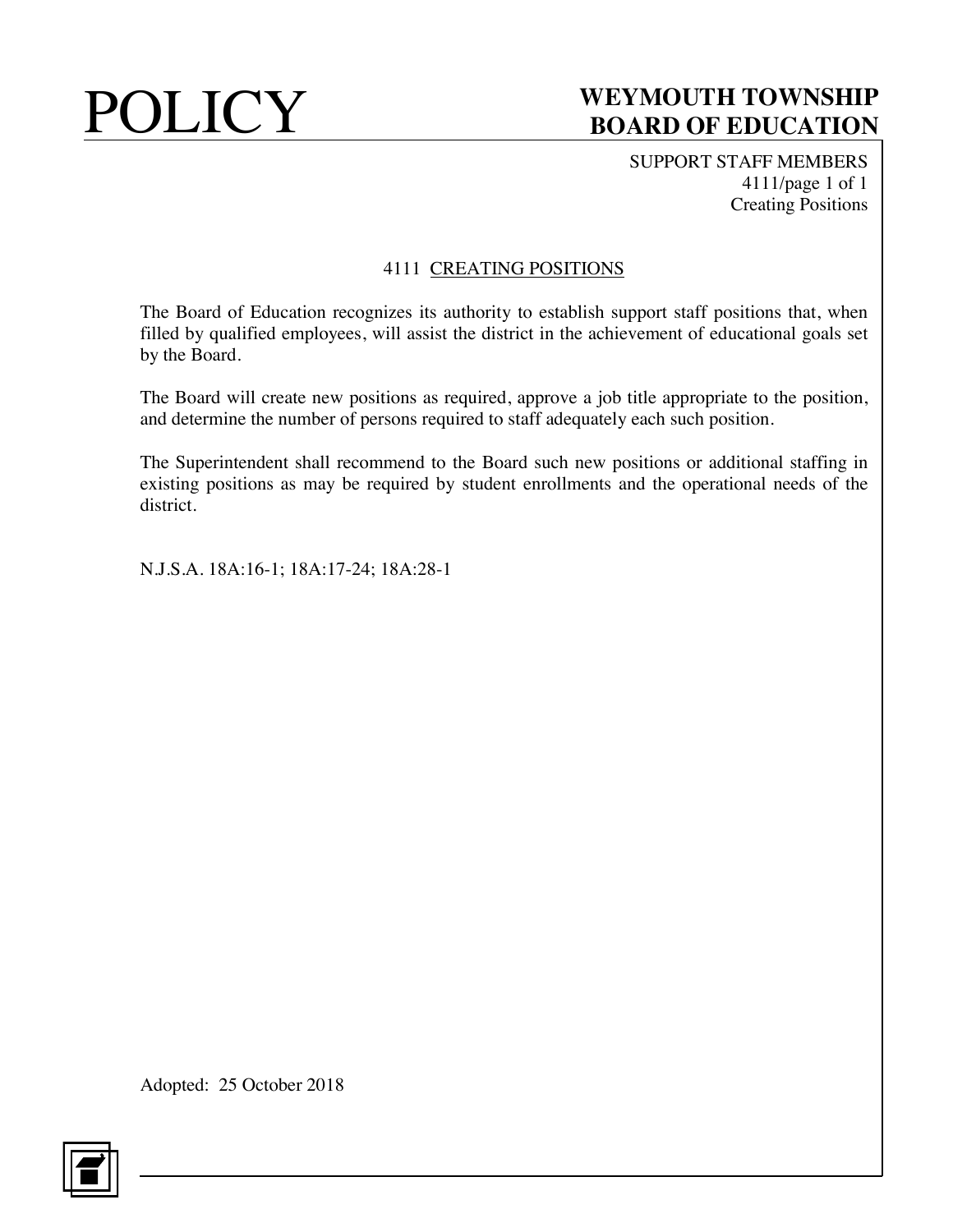SUPPORT STAFF MEMBERS 4124/page 1 of 1 Employment Contract

## 4124 EMPLOYMENT CONTRACT

The Board of Education requires every nontenured support staff member annually sign an employment contract for a term of not more than one year.

The employment contract shall include the date; name of the employee; the beginning and ending dates of service (fixed term appointment); the salary to be paid and the manner of payment; an authorization for salary deductions as applicable; and such other terms and conditions as may be necessary to a complete statement of the employment relationship.

All newly employed staff in the following classifications shall be employed for a probationary period of thirty calendar days, or less, at the discretion of the Board:

- 1. Secretaries and clerks;
- 2. Aides;
- 3. Maintenance and grounds personnel;
- 4. Custodians;
- 5. Such other classifications as the Board may establish.

During the probationary period such employees shall be considered "temporary".

The "date of hire" of any employee shall be the first day the employee reports to work for the probationary period.

The Board shall have the right to terminate the employment of the nontenured support staff member at the completion of the probationary employment period. The contract will include a provision for the termination of the nontenured support staff member's contract on thirty days notice duly given by either party.

In the event the salary entered on the written contract differs from that formally approved by the Board, the salary approved by the Board shall be the salary paid.

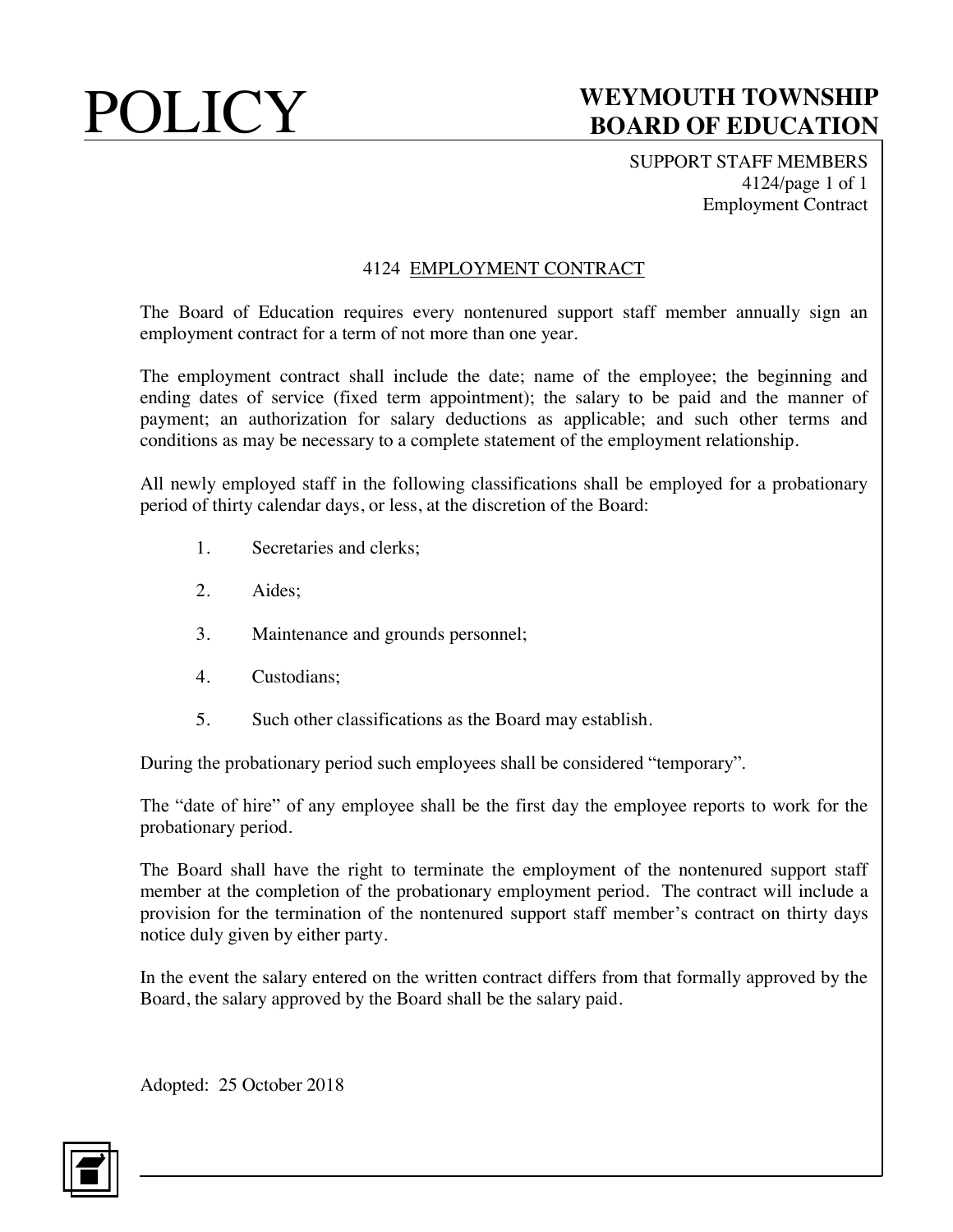# WEYMOUTH TOWNSHIP BOARD OF EDUCATION

SUPPORT STAFF MEMBERS 4125/page 1 of 3 Employment of Support Staff Members Jan 21 M

### 4125 EMPLOYMENT OF SUPPORT STAFF MEMBERS

The Board of Education believes it is vital to the successful operation of the school district that support staff member positions be filled with highly qualified and competent professionals.

In accordance with the provisions of N.J.S.A. 18A:27-4.1, the Board shall appoint, transfer, remove, or renew a certificated or non-certificated officer or employee only upon the recommendation of the Superintendent of Schools and by a recorded roll call majority vote of the full membership of the Board. The Board shall not withhold its approval for arbitrary and capricious reasons. The Board shall approve the employment, fix the compensation, and establish the term of employment for every support staff member employed by this district.

The Board may employ substitutes and/or contract for substitutes for absent support staff members in order to ensure continuity in a program. The Board will annually approve a list of substitutes and rate of pay and/or the Board will approve a contract for a contracted service provider to provide substitute support staff members.

The Board of Education shall not employ for pay or contract for the paid services of any support staff member or any other person serving in a position which involves regular contact with students unless the Board has first determined consistent with the requirements and standards of N.J.S.A. 18A:6-7.1 et seq. that no criminal history record information exists on file in the Federal Bureau of Investigation, Identification Division, or the State Bureau of Identification which would disqualify the individual from being employed or utilized in such capacity or position.

An individual employed by the Board or a school bus contractor holding a contract with the Board, in the capacity of a school bus driver, shall be required to meet the criminal history record requirements as outlined in N.J.S.A. 18A:39- 19.1.

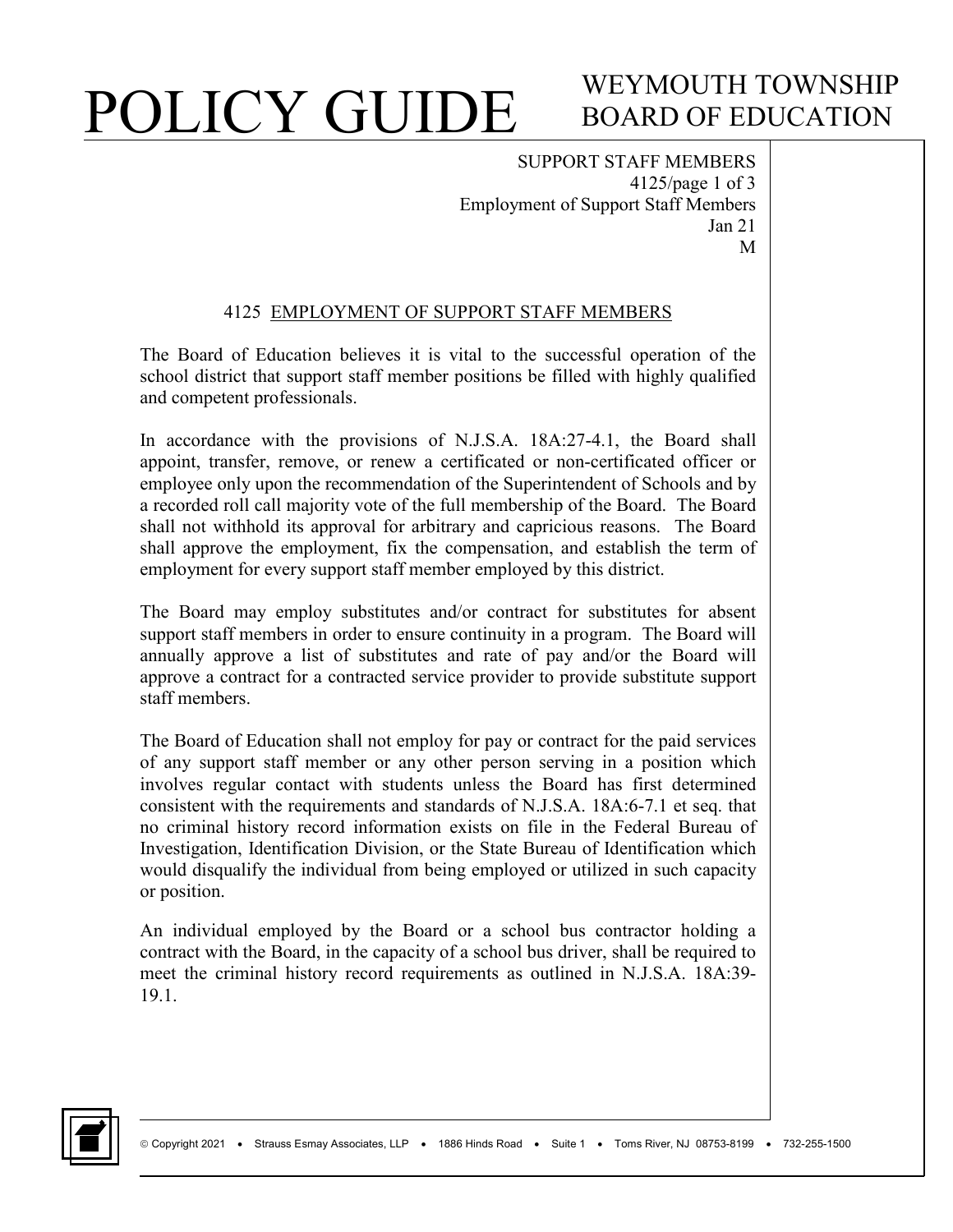# WEYMOUTH TOWNSHIP BOARD OF EDUCATION

SUPPORT STAFF MEMBERS 4125/page 2 of 3 Employment of Support Staff Members

The Board will employ paraprofessional school aides and/or classroom aides to assist in the supervision of student activities under the direction of a Principal, teacher, or other designated certified professional personnel. Aides will serve the needs of students by performing nonprofessional duties and may work only under the direct supervision of a teaching staff member(s).

In accordance with the requirements of, the Every Student Succeeds Act (ESSA), paraprofessionals hired after January 8, 2002, who work in a program supported with Title I, Part A funds, with certain exceptions, must meet one of the following criteria:

- 1. Completed at least two years of study at an institution of higher education;
- 2. Obtained an associate's (or higher) degree; or
- 3. Met a rigorous standard of quality and be able to demonstrate, through a formal State or local academic assessment, knowledge of and the ability to assist in instructing, reading, writing, and mathematics (or, as appropriate, reading readiness, writing readiness, and mathematics readiness).

Paraprofessional staff working in a Title I school, and whose salary is paid for in whole or in part with Title I funds, must meet one of the criteria listed above. The Superintendent or designee will ensure paraprofessionals working in a program supported with Title I funds meet the above stated requirements.

An individual employed by the Board in any substitute capacity or position shall be required to undergo a criminal history record check in accordance with the provisions of N.J.S.A. 18A:6-7.1b.

An individual, except as provided in N.J.S.A. 18A:6-7.1g, shall be permanently disqualified from employment or service in the school district if the criminal history record check reveals a record of conviction for any crime or offense as defined in N.J.S.A. 18A:6-7.1 et seq.

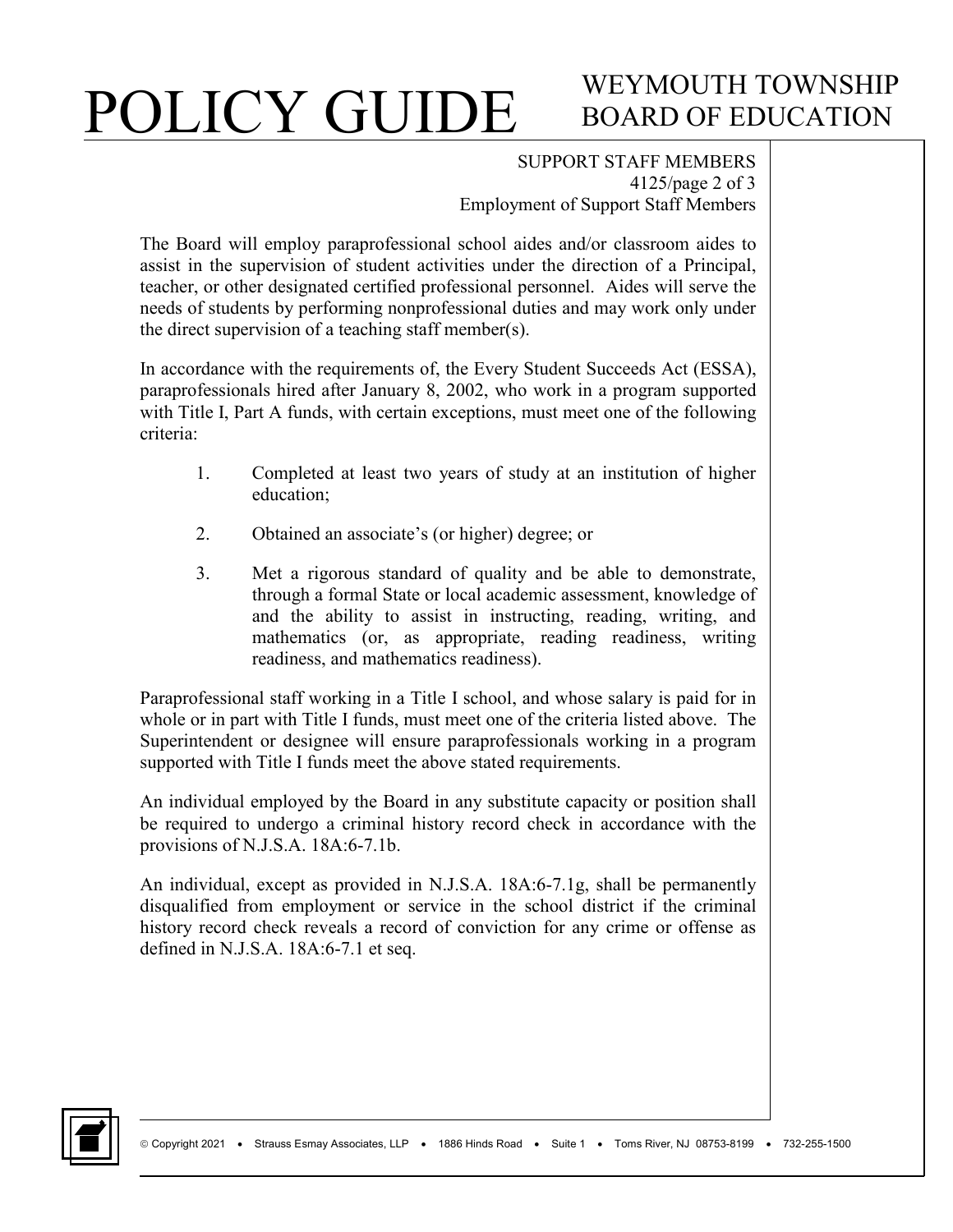# WEYMOUTH TOWNSHIP BOARD OF EDUCATION

SUPPORT STAFF MEMBERS 4125/page 3 of 3 Employment of Support Staff Members

The Board or contracted service provider may employ an applicant on an emergent basis for a period not to exceed three months, pending completion of a criminal history record check if the Board or contracted service provider demonstrates to the Commissioner of Education that special circumstances exist which justify the emergent employment as prescribed in N.J.S.A. 18A:6-7.lc. In the event the criminal history record check is not completed for an emergent hired employee within three months, the Board or contracted service provider may petition the Commissioner for an extension of time, not to exceed two months, in order to retain the employee.

No criminal history record check shall be performed unless the applicant shall have furnished written consent to such a check. The applicant shall bear the cost for the criminal history record check, including all costs for administering and processing the check. The district will deny employment to an applicant if the applicant is required and refuses to submit to a criminal history record check.

The Board of Education prohibits any relative of a Board member or the Superintendent of Schools from being employed in an office or position in the school district in accordance with the provisions of N.J.A.C. 6A:23A-6.2 and Board Policy 0142.1 – Nepotism.

A support staff member's misstatement of fact material to his/her qualifications for employment or the determination of his/her salary will be considered by the Board to constitute grounds for dismissal.

N.J.S.A. 18A:6-5; 18A:6-6; 18A:6-7.1; 18A:6-7.1b; 18A:6-7.1c; 18A:6-7.2; 18A:16-1 et seq.; 18A:26-1 et seq.; 18A:27-1 et seq.; 18A:27-4.1; 18A:27-7; 18A:27-8; 18A:39-19.1 N.J.S.A. 18A:54-20 [vocational districts]

Adopted: October 25, 2018 Revised: April 22, 2021

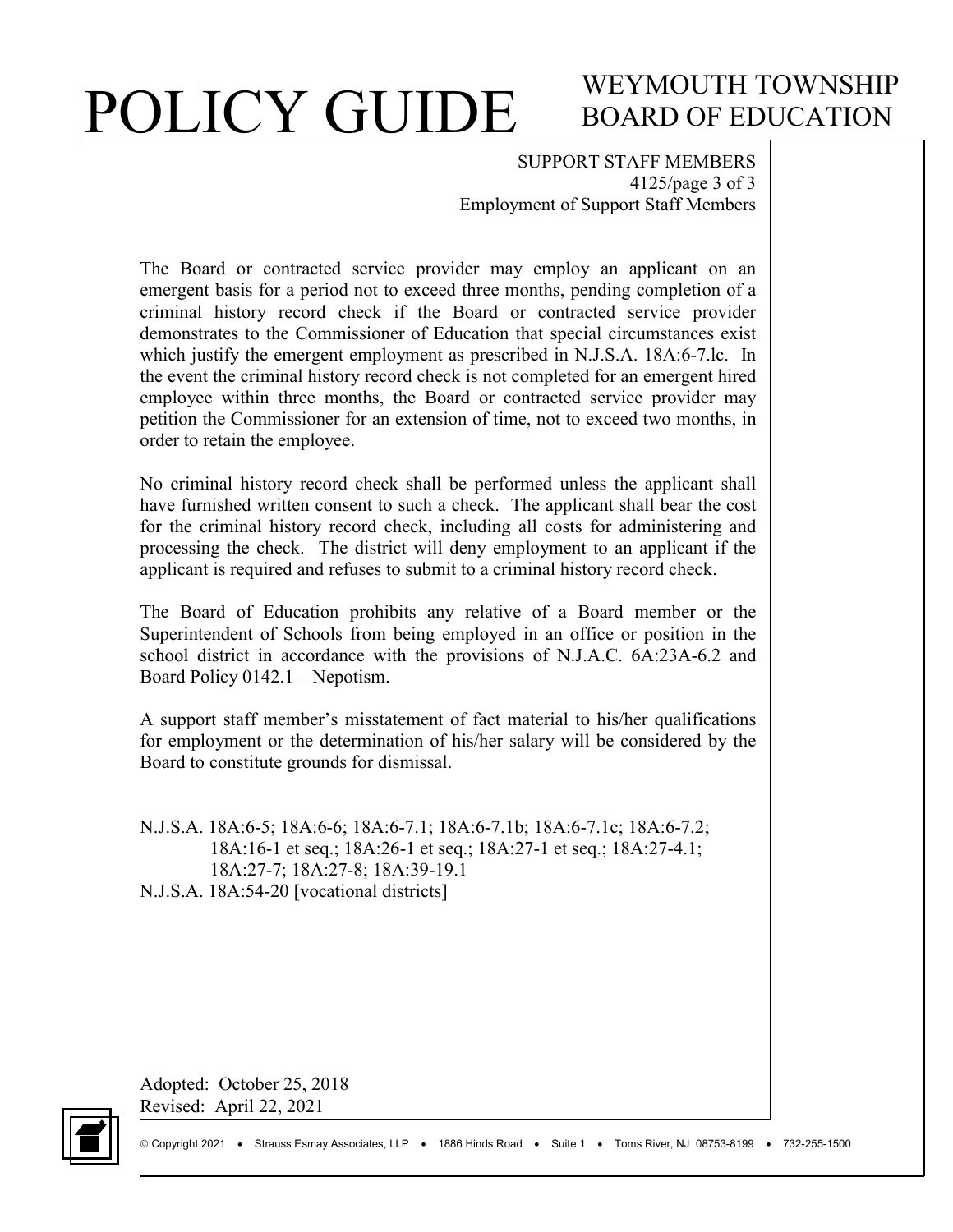SUPPORT STAFF MEMBERS 4130/page 1 of 2 Assignment and Transfer

### 4130 ASSIGNMENT AND TRANSFER

The Superintendent shall make certified staff assignments in the manner best calculated, in his/her judgment, to enhance the educational program.

Support personnel are subject to assignment and transfer after recommendation of the Superintendent and approved by the Board of Education. Procedures for such transfers shall comply with provisions of current negotiated agreements and State and Federal law.

In accordance with the law of New Jersey, the Board of Education directs the Superintendent to assign personnel to the school in such a way that equivalence of personnel is ensured within the school.

The Superintendent may use his/her discretion to make temporary assignments of existing employees to cover long-term absences of other staff members. It is the policy of the Board that these temporary assignments will be in the best interest of the school district and its students.

It is the policy of the Board that twelve-month employees are expected to work a full school day on such days as school is in session less than full time due to a scheduled non-emergency activity (workshop, in-service, staff meeting, etc.). The Superintendent may dismiss twelve-month employees after less than a full school day's work in any situation where he/she deems their continued attendance to be of little or no value to the educational program being considered at that time.

Part-time employees shall be scheduled by the Superintendent and in the case of emergency school closings, part-time employees may be scheduled to work on alternate days than those on which they would have been scheduled in order to affect no loss of instructional time due to school closing.

Any staff member appointed to an extra duty position is expected to serve unless excused for extenuating circumstances. A refusal to serve or resignation from extra duty service without permission may constitute an act of insubordination and subject the employee to disciplinary procedures.

Working Periods

The periods of work required of the noninstructional staff shall be clearly specified to ensure the smooth and regular operation of the district.

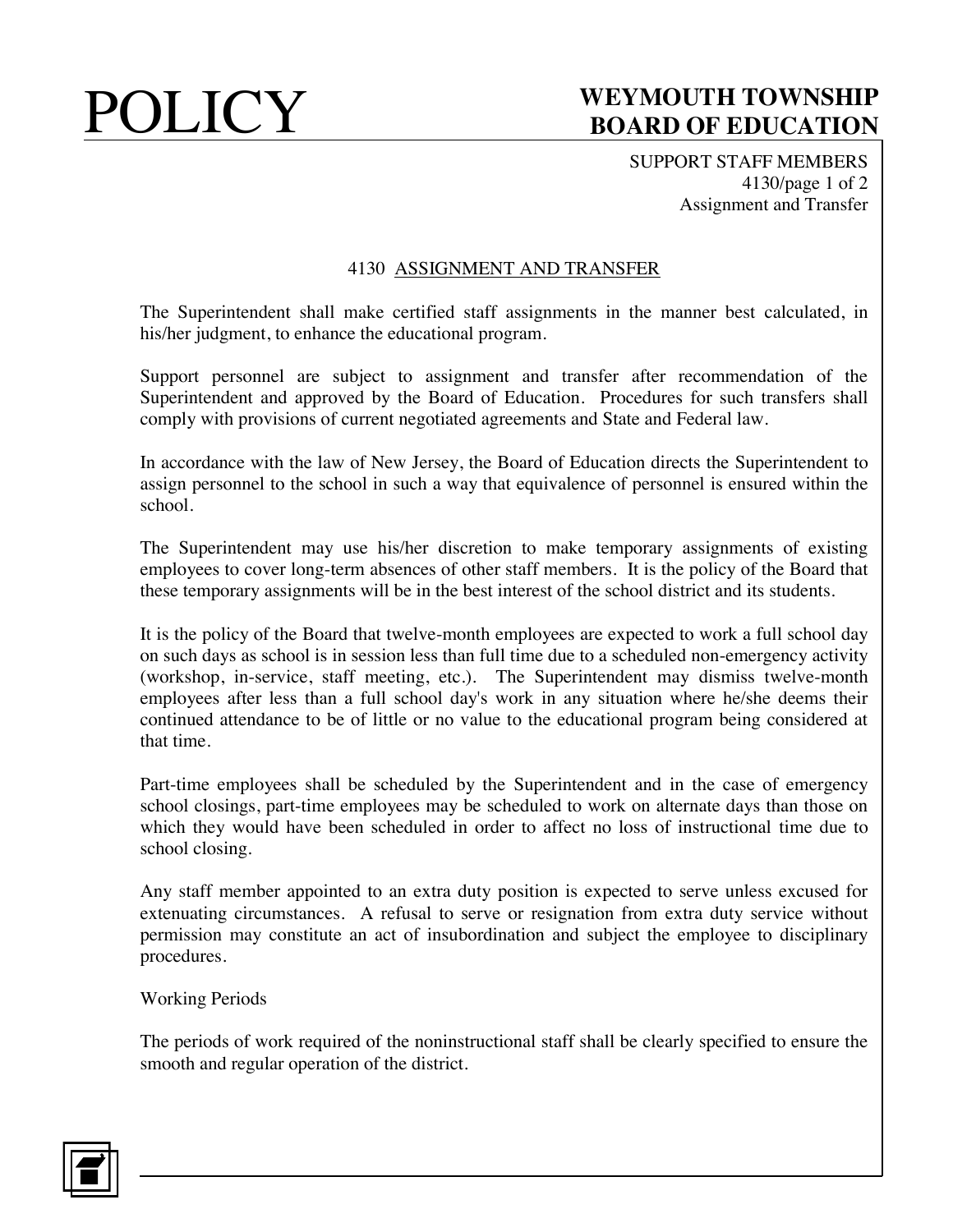

SUPPORT STAFF MEMBERS 4130/page 2 of 2 Assignment and Transfer

Where not otherwise specified in the terms of a collectively negotiated agreement, the Board reserves the right to specify the working hours for noninstructional employees.

The Superintendent shall apply working periods for noninstructional employees uniformly.

N.J.S.A. 34:13A-1 et seq. N.J.S.A. 18A:27-4.1

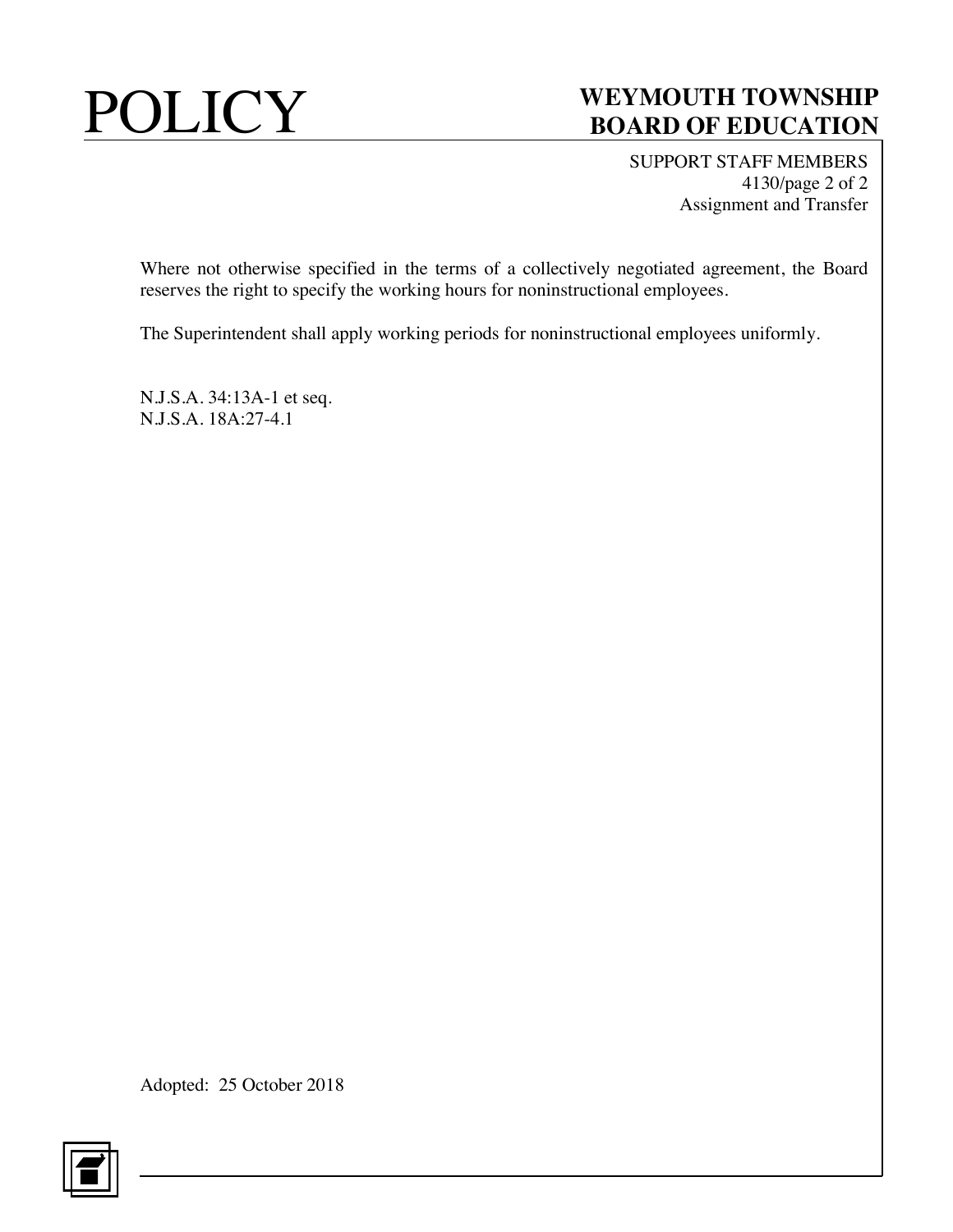SUPPORT STAFF MEMBERS 4140/page 1 of 1 Termination

### 4140 TERMINATION

The Board of Education will enter a contract with each non-tenured support staff member providing, in part, for the termination of employment by either party. The Board may terminate the employment of an employee for incompetence, immorality, unfitness for service, insubordination, reduction in force, or other good cause. Any notification of termination for cause will include a full statement of the reasons for the dismissal on notice duly given a nonprobationary employee.

The Board may terminate an employment contract with a non-tenured support staff member only upon the recommendation of the Superintendent and by a recorded roll call majority vote of the full membership of the Board. The Board will not withhold its approval for arbitrary and capricious reasons. N.J.S.A. 18A:27-4.1.

The Board may temporarily suspend an employee with or without pay and without notice when his/her continued services may be inimical to the interests of students.

N.J.S.A. 18A:6-10; 18A:17-2; 18A:17-3; 18A: 27-4.1

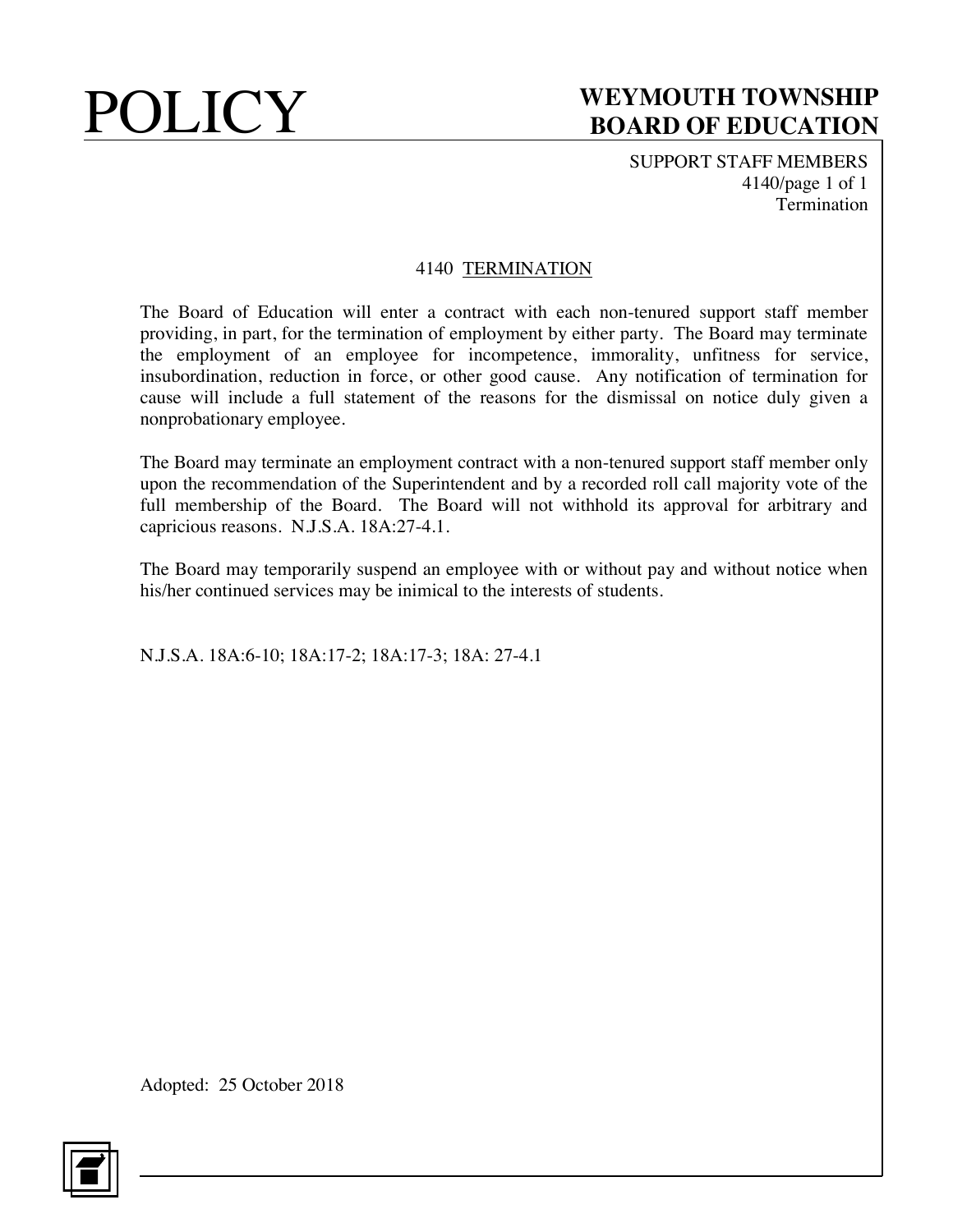SUPPORT STAFF MEMBERS 4145/page 1 of 1 Layoffs

## 4145 LAYOFFS

The Board of Education shall provide the support staff necessary for the operation of the district in a manner that is efficient and economical.

The Board reserves the right to abolish support staff positions and reduce district staff commensurately whenever reasons of economy, reorganization of the school district, reduction in the number of students, or other good cause so warrant. The Superintendent shall continually review the efficiency and effectiveness of district organization and recommend to the Board the creation and abolishment of support staff positions and the reallocation of duties and positions.

When two or more employees are employed in the same classification of employment in which a position is abolished, the employee shall be reemployed who has demonstrated greater competence.

When, as the result of the abolishment of a position, an employee is demoted in position, the employee shall receive the salary of the position to which he/she has been assigned.

N.J.S.A. 18A:6-10; 18A:17-4

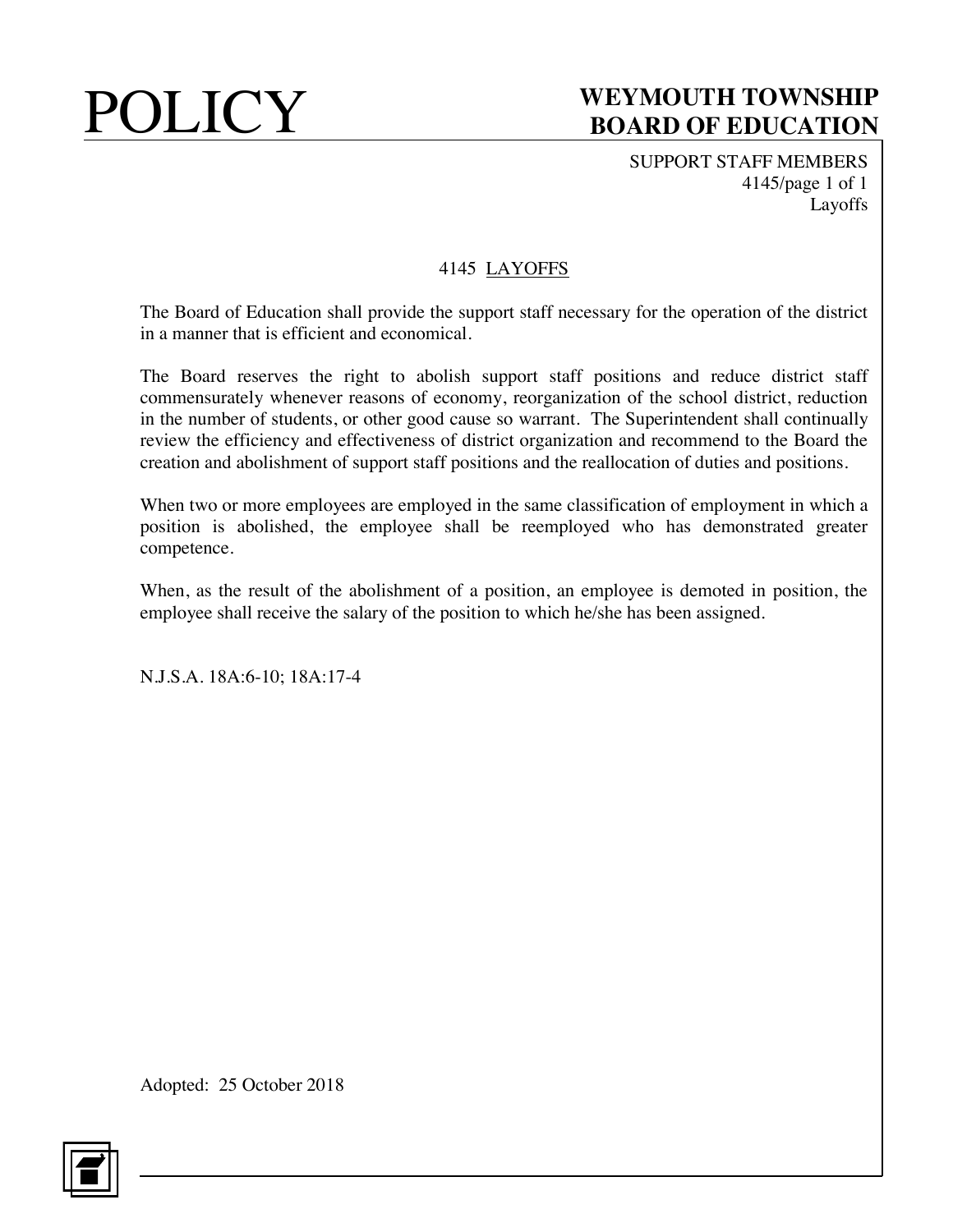# WEYMOUTH TOWNSHIP BOARD OF EDUCATION

SUPPORT STAFF MEMBERS 4146/page 1 of 2 Non-renewal of Non-tenured Support Staff Member May 21

#### 4146 NON-RENEWAL OF NON-TENURED SUPPORT STAFF MEMBER

The Board will renew the employment contract of a non-tenured support staff member only upon the recommendation of the Superintendent and by a recorded roll call majority vote of the full membership of the Board. The Board will not withhold its approval for arbitrary and capricious reasons. A non-tenured support staff member who is not recommended for renewal by the Superintendent is deemed non-renewed.

When the non-tenured support staff member's performance does not meet the standards of the school district, the Superintendent shall recommend not to renew the non-tenured support staff member's contract. Prior to notifying the nontenured support staff member of the non-renewal, the Superintendent will notify the Board of the recommendation not to renew the non-tenured support staff member's contract and the reasons for the recommendation. The Superintendent may notify the Board in a written notice or in executive session at a full Board meeting. In the event the Board is notified in executive session, the Superintendent will comply with the requirements of the Open Public Meetings Act and provide reasonable notice to the non-tenured support staff member their employment will be discussed in executive session in order for the non-tenured support staff member to exercise their statutory right to request a public discussion.

The Superintendent shall provide written notification to each non-tenured support staff member to whom reemployment will not be offered in accordance with the terms of any applicable collective bargaining agreement, individual contract, or any other agreement between the parties. Paraprofessionals continuously employed since the preceding September 30 as a school aide or classroom aide in a school district that receives funding under Title I of the Federal Elementary and Secondary Education Act of 1965 shall be notified of renewal or non-renewal on or before May 15 in each year in accordance with the provisions of N.J.S.A. 18A:27-10.2.

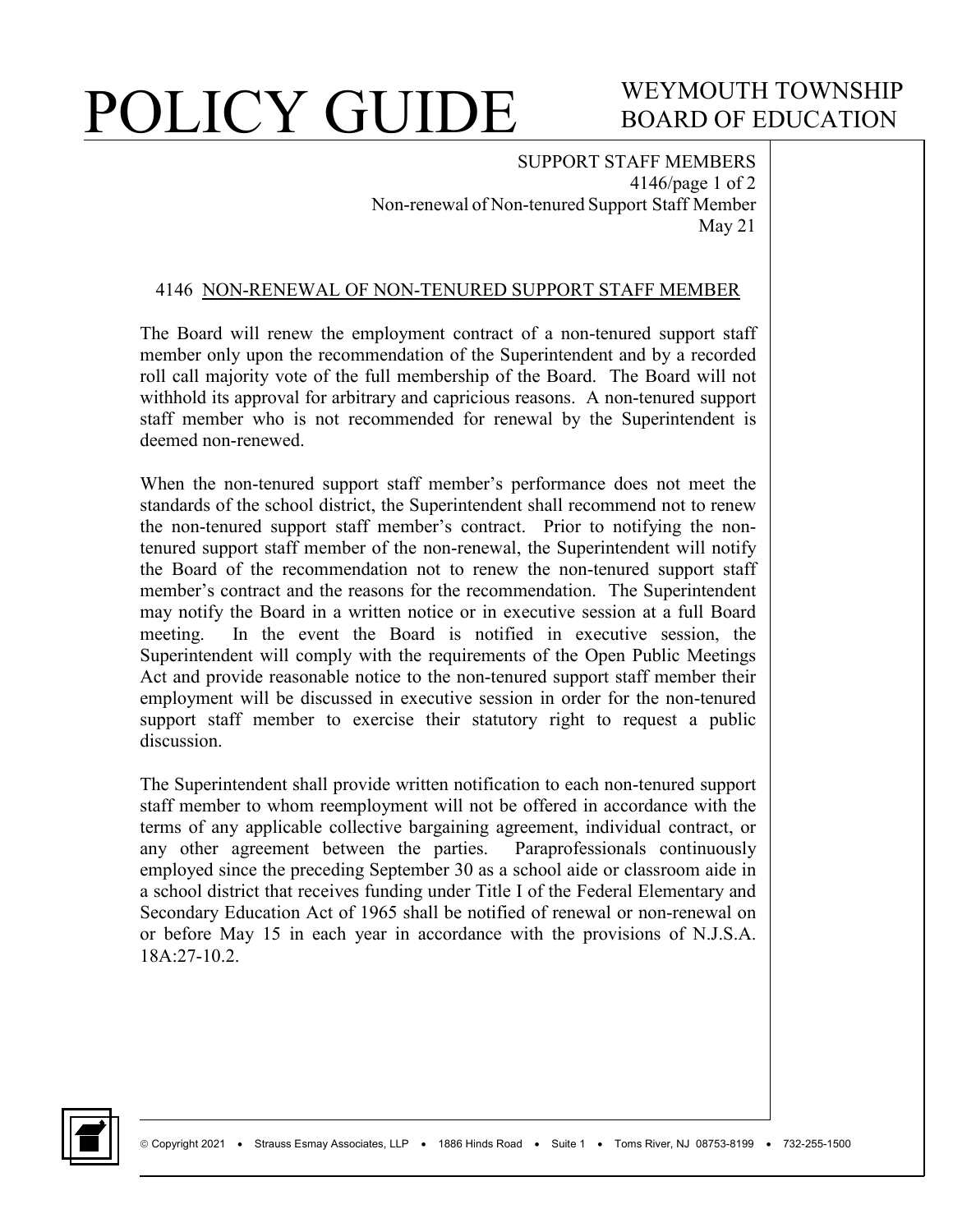# WEYMOUTH TOWNSHIP BOARD OF EDUCATION

SUPPORT STAFF MEMBERS 4146/page 2 of 2 Non-renewal of Non-tenured Support Staff Member

Any non-tenured support staff member receiving notice that a contract for the succeeding year will not be offered, may within fifteen calendar days, request in writing a statement of the reasons for such non-employment which shall be given to the a non-tenured support staff member in writing within thirty calendar days after the receipt of such request.

Whenever a non-tenured support staff member has requested in writing and received a written statement of reasons for non-reemployment pursuant to N.J.S.A. 18A:27-3.2, the non-tenured support staff member may request in writing an informal appearance before the Board. The written request shall be submitted to the Board within ten calendar days of the non-tenured support staff member's receipt of the Board's statement of reasons. The informal appearance shall be scheduled within thirty calendar days from the non-tenured support staff member's receipt of the Board's statement of reasons.

The Board is not required to offer reemployment or vote on reemployment after an informal appearance with a non-tenured support staff member who was not recommended for reemployment by the Superintendent. The Board may, with a majority vote of its full membership in public session and without the recommendation of the Superintendent, offer the non-tenured support staff member reemployment after the informal appearance before the Board. Within three working days following the informal appearance, the Board shall notify the affected non-tenured support staff member, in writing, of its final determination.

The provisions as outlined in Policy and Regulation 4146 may be revised or adjusted by the Superintendent of Schools to be in accordance with the terms and timelines of any applicable collective bargaining agreement, individual contract, or any other agreement between the parties provided the terms are not contrary to any statute, administrative code, or any management rights of the Board.

This Policy does not apply to the contract renewal of the Treasurer of School Moneys, Board Auditor, Board Attorney or Board Secretary, except a Board Secretary who performs business administration functions.

N.J.S.A. 18A:27-3.2; 18A:27-4.1. N.J.A.C. 6A:10-9.1

Adopted: October 25, 2018 Revised: November 18, 2021

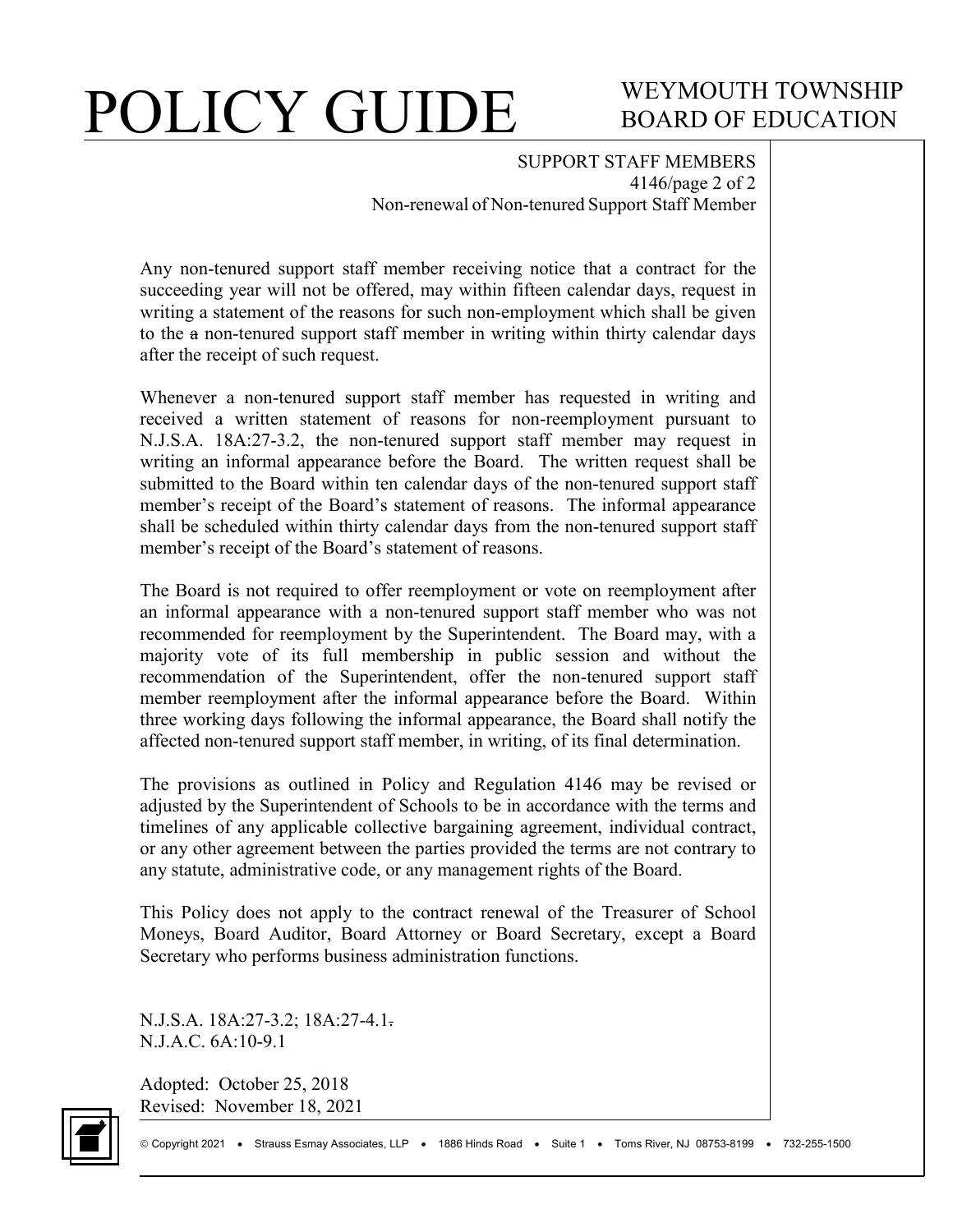SUPPORT STAFF MEMBERS R 4146/page 1 of 5 Non-renewal of Non-tenured Support Staff Member May 21

### R 4146 NON-RENEWAL OF NON-TENURED SUPPORT STAFF MEMBER

### A. Evaluations

- 1. Each non-tenured support staff member shall be evaluated at least one time each school year.
- 2. Evaluations shall set forth both the strengths and weaknesses of the non-tenured support staff member in order to provide an accurate assessment of his/her performance and to encourage the improvement of that performance.
- 3. Supervisors shall constructively point out performance deficiencies and offer assistance to non-tenured support staff members in the improvement of professional skills.
- B. Non-renewal Recommendation
	- 1. When a non-tenured support staff member's performance does not meet the standards of the school district, employment will not be offered to the non-tenured support staff member for the succeeding school year.
	- 2. The non-tenured support staff member shall be informed by the Superintendent of Schools, in writing, that employment for the next succeeding school year will not be offered. This written notice shall be provided to the non-tenured support staff member in accordance with the timelines and terms of any applicable collective bargaining agreement, individual contract, or any other agreement between the parties.
	- 3. A recommendation by the Superintendent to not renew the nontenured support staff member may be based upon the non-tenured support staff member's evaluations, job performance, or any factor affecting his/her employment in the school district.

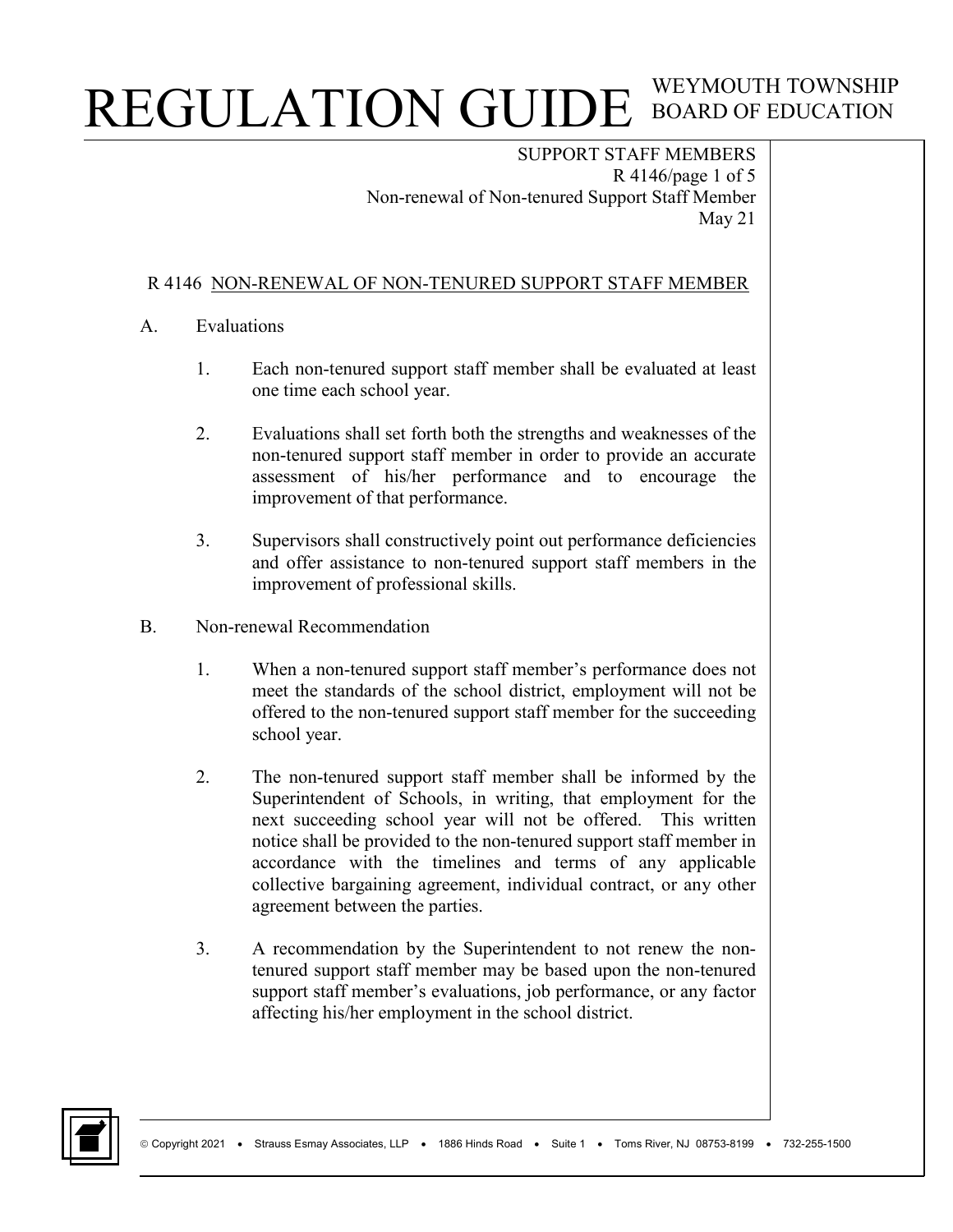SUPPORT STAFF MEMBERS R 4146/page 2 of 5 Non-renewal of Non-tenured Support Staff Member

- 4. A non-tenured support staff member contract can be renewed only upon the Superintendent's recommendation and a majority vote of the full membership of the Board. The Board shall not withhold its approval for arbitrary and capricious reasons.
- C. Non-renewal Action
	- 1. Prior to notifying the non-tenured support staff member of the nonrenewal, the Superintendent shall notify the Board of the recommendation not to renew the non-tenured support staff member's contract and the reasons for the recommendation. The Superintendent may notify the Board members of the recommendation not to renew the non-tenured support staff member's contract and the reasons for the recommendation in a written notice to the Board or in the alternative, in executive session. If notification is provided to the Board in executive session, the Superintendent and the Board will meet in executive session in accordance with the timelines and terms of any applicable collective bargaining agreement, individual contract, or any other agreement between parties.
		- a. Notice of the executive session shall be given in accordance with N.J.S.A. 10:4-13 and individual notice shall be given, not less than forty-eight hours in advance of the meeting, to those non-tenured support staff members whose possible non-renewal will be discussed at the meeting. If any such non-tenured support staff member requests the discussion take place in public, the recommendation for his/her non-renewal will be severed from any other non-renewal recommendation and will be scheduled for discussion at a public meeting.
	- 2. The Superintendent will ensure the timelines for non-renewal action are in accordance with the timelines and terms of any applicable collective bargaining agreement, individual contract, or any other agreement between the parties.
	- 3. A non-tenured supportstaff member not recommended for renewal by the Superintendent is deemed not renewed. A Board of Education vote is not required on the Superintendent's recommendation(s) to not renew a non-tenured support staff member's contract.

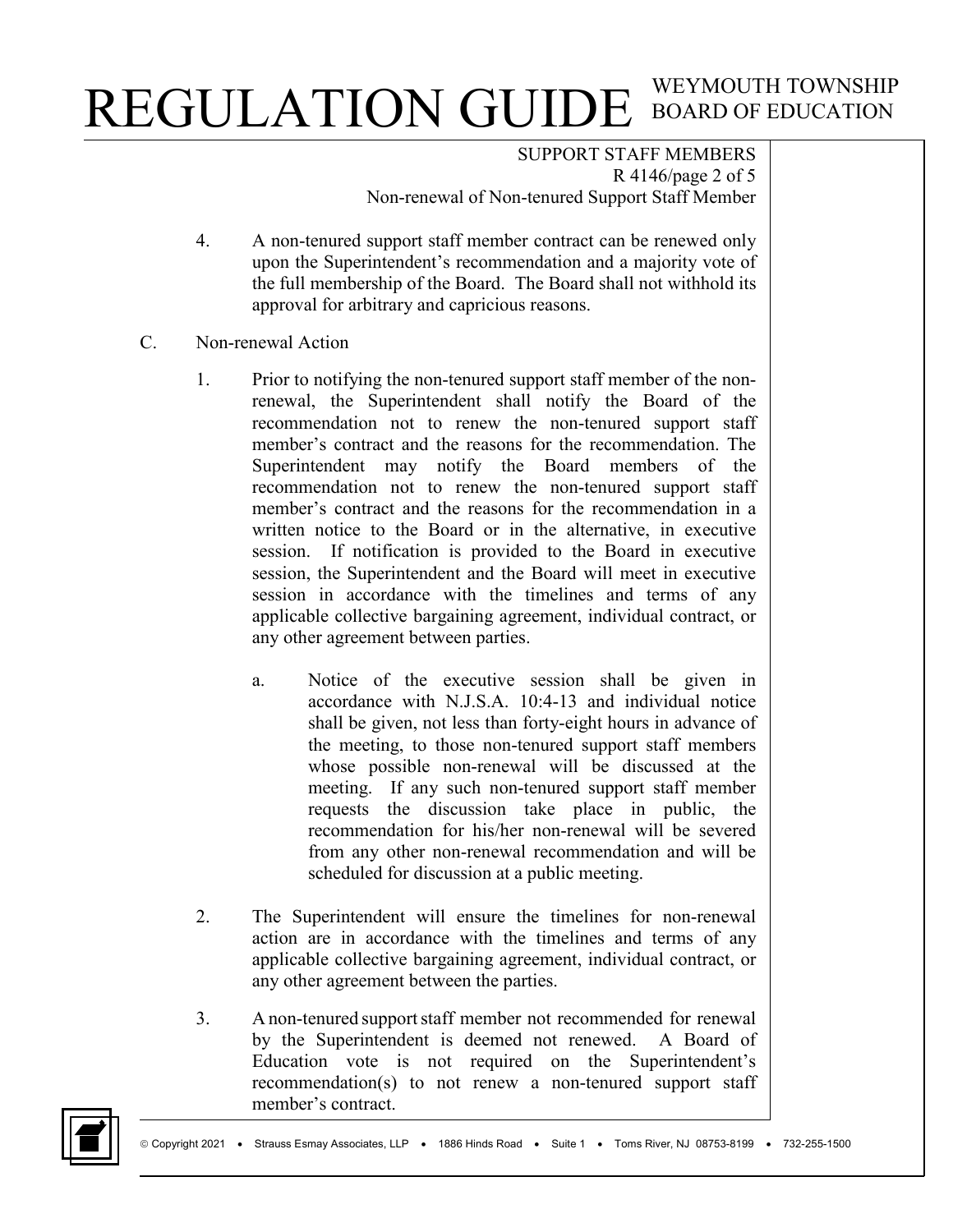SUPPORT STAFF MEMBERS R 4146/page 3 of 5 Non-renewal of Non-tenured Support Staff Member

- D. Notice of Non-renewal
	- 1. The non-renewal notice shall be provided to the non-tenured support staff member not recommended for renewal by the Superintendent in accordance with the terms of any applicable collective bargaining agreement, individual contract, or any other agreement between the parties. If hand delivered, a record shall be made of the date on which delivery was made. If sent by mail, the notice shall be sent registered mail, return receipt requested, to the non-tenured support staff member's address of record.
- E. Request for Statement of Reasons
	- 1. Any non-tenured support staff member receiving notice that a contract for the succeeding school year will not be offered may, within fifteen calendar days thereafter, request in writing a statement of the reasons for such non-employment which shall be given to the non-tenured support staff member in writing thirty calendar days after the receipt of such request.
	- 2. The statement of reasons for a non-renewal will set forth, with as much particularity as possible, the precise reasons for the nonrenewal. Where the non-renewal is based on performance deficiencies recorded in the non-tenured support staff member's evaluations and the non-tenured support staff member has been given a copy of those evaluations, the statement of reasons may incorporate the evaluations by reference.
	- 3. The statement of reasons may be prepared by the Superintendent or the Board Secretary and shall be delivered to the non-tenured support staff member who requested the statement of reasons  $\ddot{t}$ within thirty calendar days after the receipt of the non-tenured support staff member's request for the statement of reasons.

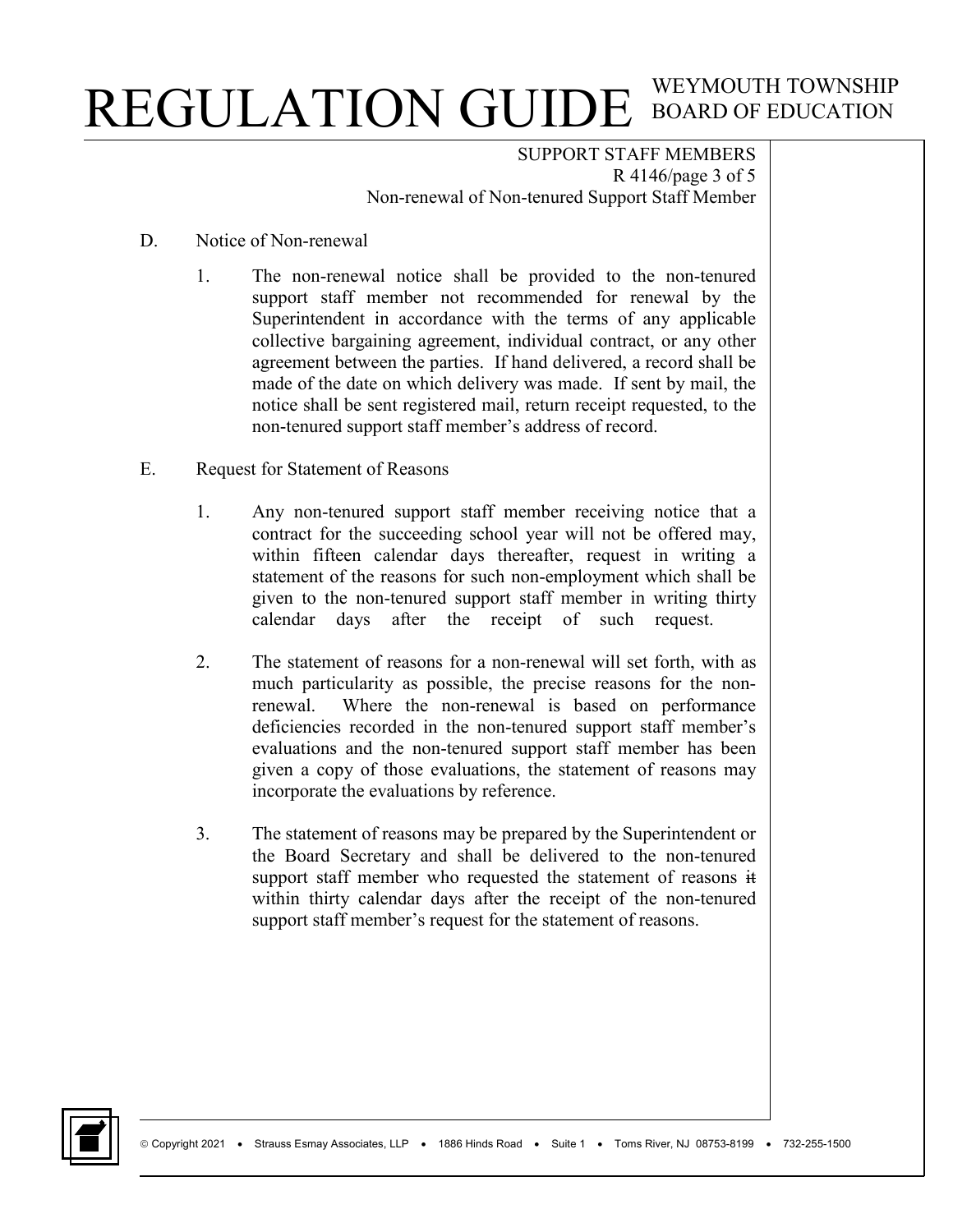SUPPORT STAFF MEMBERS R 4146/page 4 of 5 Non-renewal of Non-tenured Support Staff Member

- F. Non-renewal Appearance
	- 1. Whenever the non-tenured support staff member has requested in writing and received a written statement of reasons for nonreemployment pursuant to N.J.S.A. 18A:27-3.2, the non-tenured support staff member may request in writing an informal appearance before the Board. The written request shall be submitted to the Board within ten calendar days of the non-tenured support staff member's receipt of the Board's statement of reasons.
	- 2. The informal appearance shall be scheduled within thirty calendar days from the non-tenured support staff member's receipt of the Board's statement of reasons.
	- 3. The Board will exercise discretion in determining a reasonable length of time for the proceeding depending upon each instance's specific circumstances.
	- 4. The proceeding of an informal appearance before the Board may be conducted in executive session pursuant to N.J.A.C. 10:4-12(b)(8). If conducted in executive session notice must be given in accordance with N.J.S.A. 10:4-13.
	- 5. The Board shall provide the non-tenured support staff member adequate written notice regarding the date and time of the informal appearance.
	- 6. The non-tenured support staff member's appearance before the Board shall not be an adversary proceeding. The purpose of the appearance shall be to provide the non-tenured support staff member the opportunity to convince Board of Education members to offer reemployment.
	- 7. The proceeding of an informal appearance before the Board shall be conducted with the President of the Board presiding.
	- 8. The non-tenured support staff member may be represented by an attorney or by one individual of his/her choosing. The non-tenured support staff member may present, on his or her behalf, witnesses who do not need to present testimony under oath, and shall not be cross-examined by the Board. Witnesses shall be called one at a time into the meeting to address the Board and shall be excused from the meeting after making their statements.

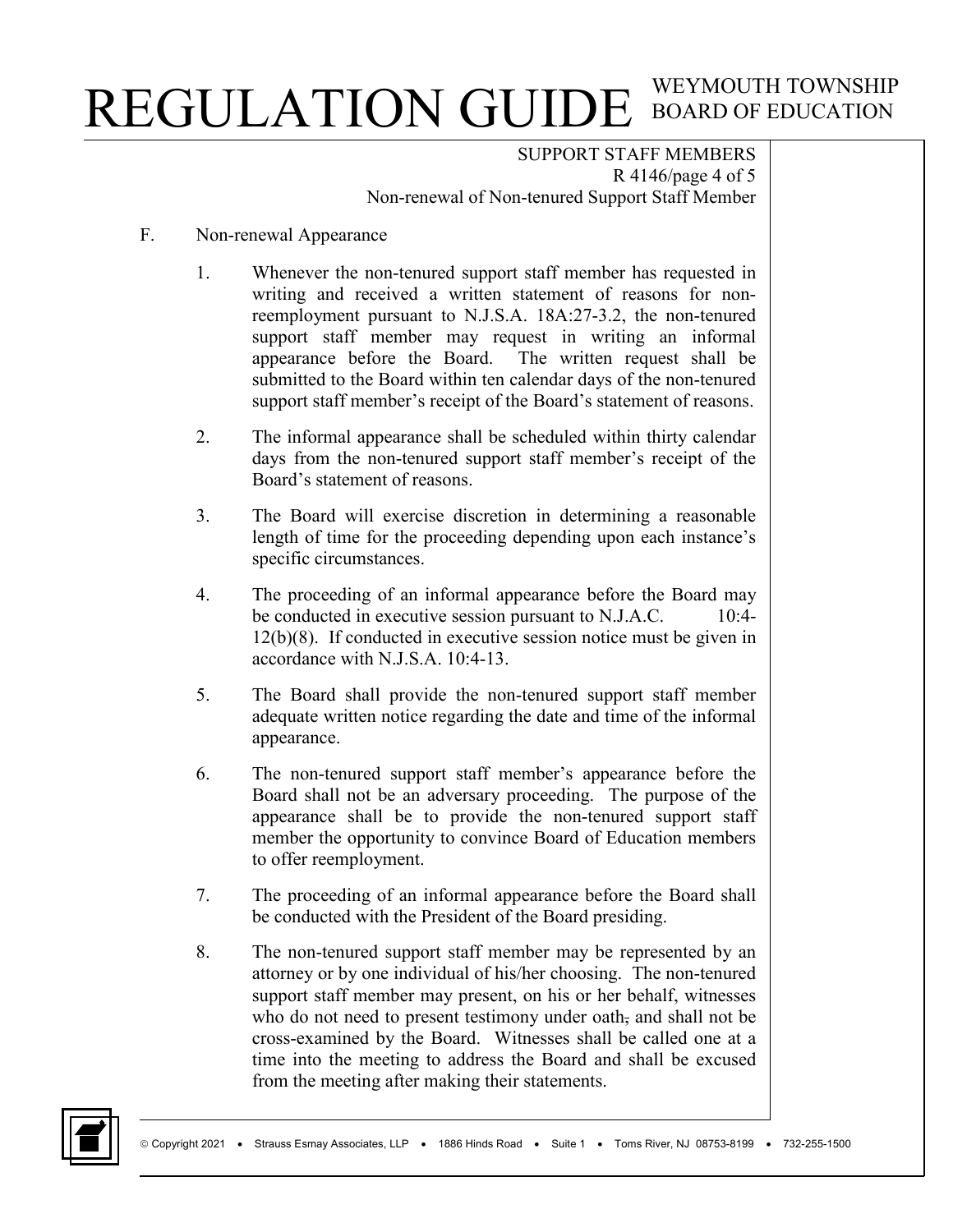SUPPORT STAFF MEMBERS R 4146/page 5 of 5 Non-renewal of Non-tenured Support Staff Member

#### G. Final Determination

- 1. A Board vote is not required on the Superintendent's recommendation(s) to not renew a non-tenured support staff member. However, after an informal appearance before the Board, the Superintendent may make a recommendation for reemployment of the non-tenured support staff member to the voting members of the Board. If the Superintendent recommends the non-tenured teaching staff member for reemployment, the voting members of the Board must, by a majority vote of the full Board at a public session, approve or not approve the reemployment.
- 2. The Board may, with a majority vote of its full membership in public session and without the recommendation of the Superintendent, offer the non-tenured support staff member reemployment after the informal appearance before the Board.
- 31. Within three working days following the informal appearance, the Board shall notify the affected non-tenured support staff member, in writing, of its final determination. The Board may delegate notification of its final determination to the Superintendent or Board Secretary.

Adopted: October 25, 2018 Revised: November 18, 2021

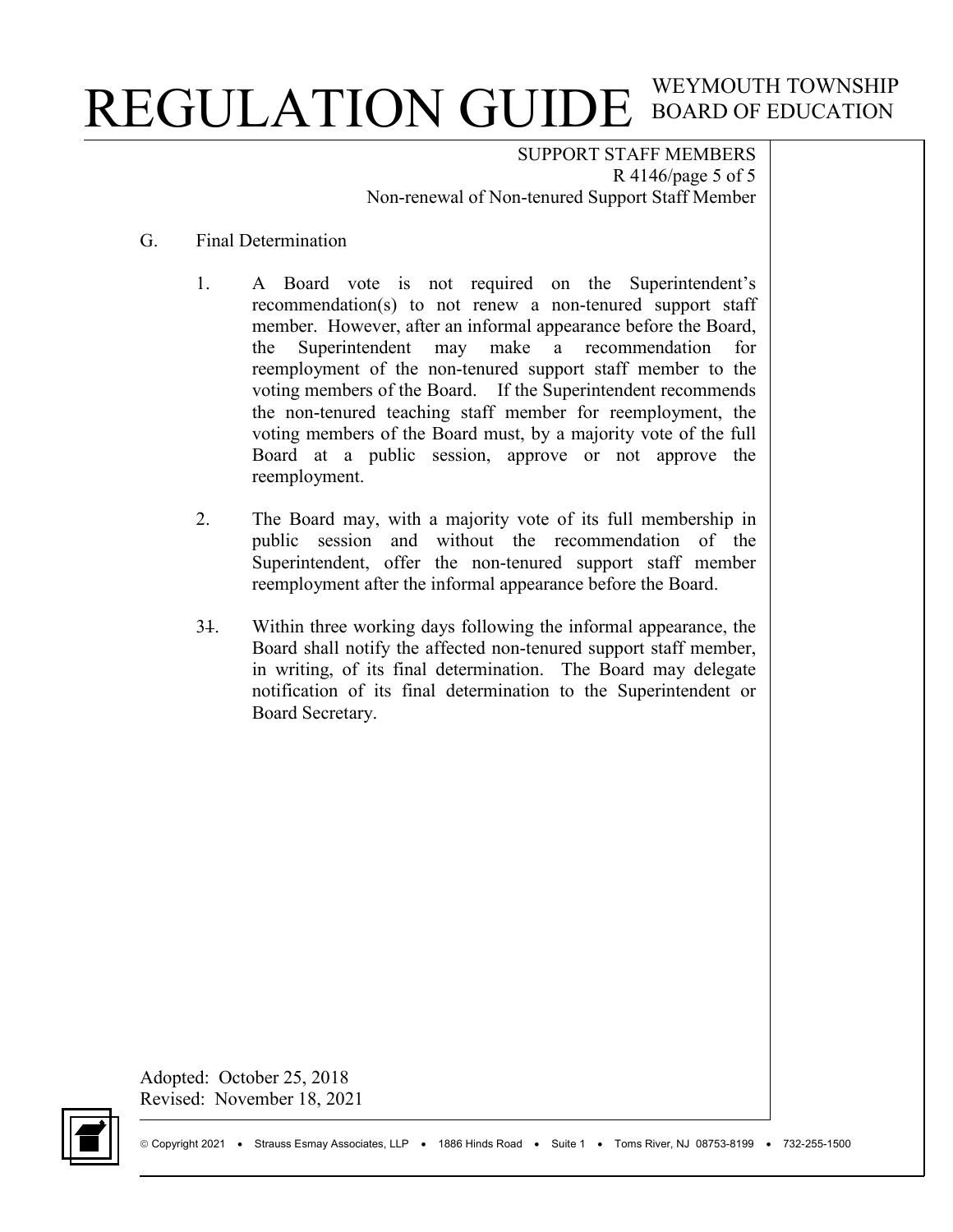SUPPORT STAFF MEMBERS 4147/page 1 of 1 Retirement

## 4147 RETIREMENT

Retirement shall be at the option of the employee in accordance with the rules and regulations of the Teachers Pension and Annuity Fund or Public Employee's Retirement System (P.E.R.S.). The Board will abide by State law in the matter of retirement agreements. In the event that the Board has any jurisdiction, it will decide on a case-by-case basis.

At the discretion of the Superintendent, employees retiring from the district may be required to participate in an "exit interview," the purpose of which is to ascertain pertinent information from the employee that will be useful in recruitment and retention of employees.

Each year, paid employees who are retiring may be recognized by the Board at the conclusion of the school year.

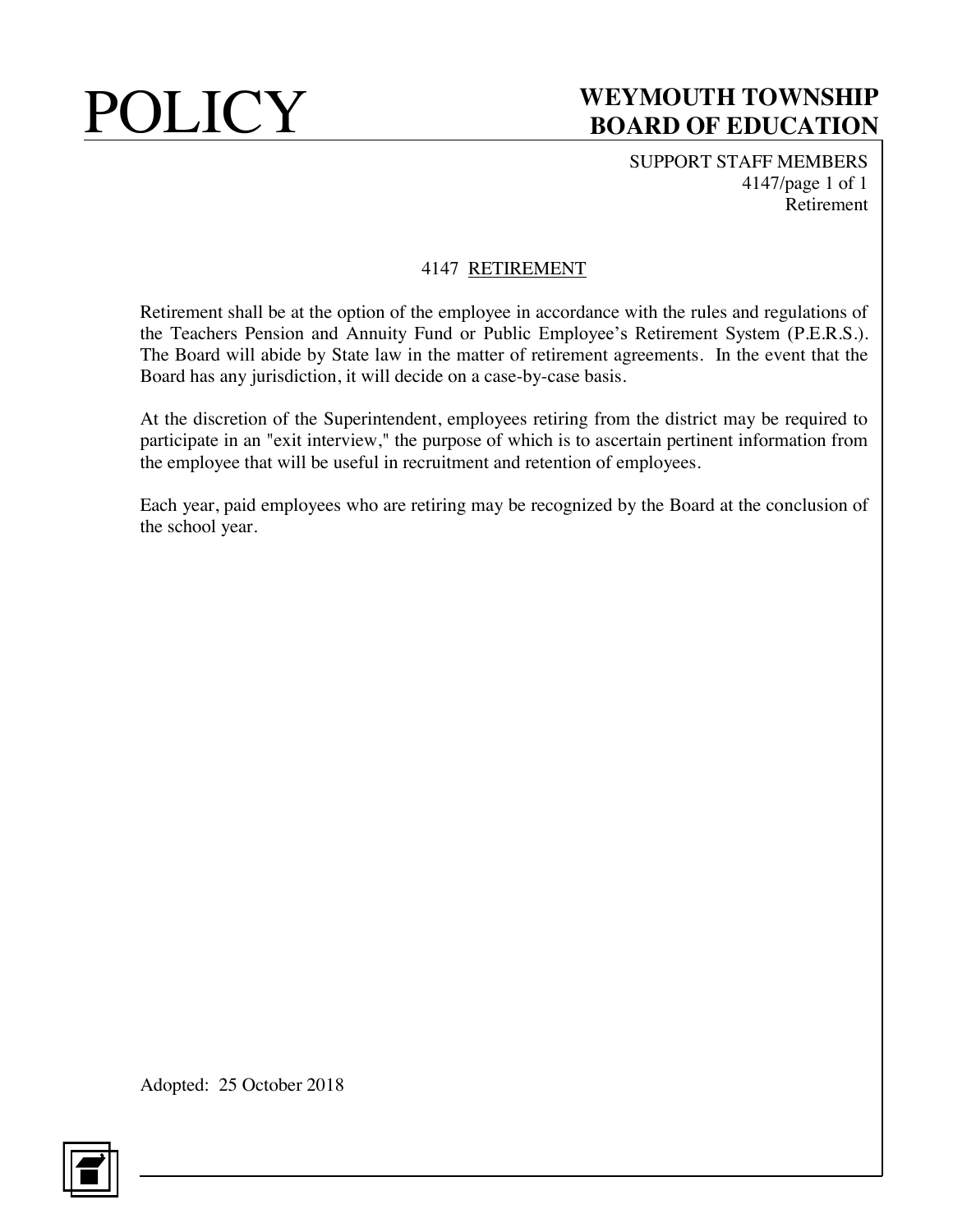SUPPORT STAFF MEMBERS 4150/page 1 of 1 Discipline

### 4150 DISCIPLINE

The Board of Education directs all support staff members to observe statutes, rules of the State Board of Education, policies of this Board, and duly promulgated administrative rules and regulations governing staff conduct. Violations of those statutes, rules, policies, and regulations will be subject to discipline.

The Superintendent or designee shall deal with disciplinary matters on a case by case basis. Discipline will include, as appropriate, verbal and written warnings, transfer, suspension, freezing wages, and dismissal; discipline will provide, wherever possible, for progressive penalties for repeated violations.

In the event disciplinary action is contemplated, notice will be given to the employee in ordinary and concise language of the specific acts and omissions upon which the disciplinary action is based; the text of the statute, policy, rule, or regulation that the employee is alleged to have violated; a date when the employee may be heard and the administrator who will hear the matter; and the penalty that may be imposed.

N.J.S.A. 18A:25-7; 18A:27-4 N.J.S.A. 34-13A-1 et seq.; 34:19-1

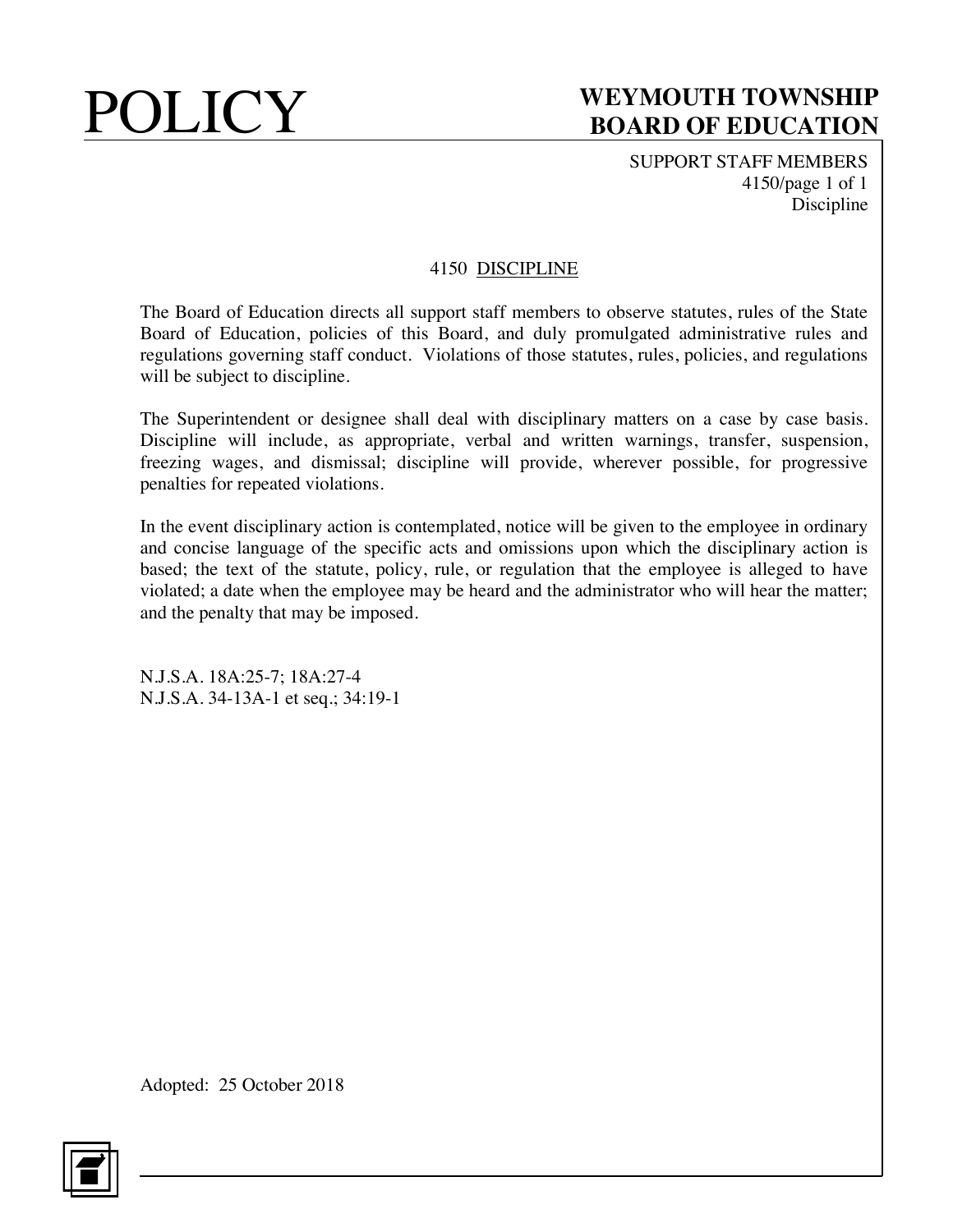SUPPORT STAFF MEMBERS 4152/page 1 of 1 Withholding an Increment

## 4152 WITHHOLDING AN INCREMENT

All advancements on the salary guide, including all annual increments, shall not be considered to be automatically granted and must be earned by satisfactory performance. Advancements require favorable evaluations of the employee's performance of assigned duties, a satisfactory attendance record, and adherence to the rules of this district and high standards of professional conduct.

The Board of Education may determine, by recorded roll call majority vote of the full membership and at any time prior to the commencement of the school year or contract year in which the employee's salary will vest, to withhold any or all of the increments indicated by the salary guide or by Board policy. In no case will the Board withhold a portion of an increment. The Board shall, within ten days of its formal action to withhold an increment, give written notice to the affected employee of both the action and the reason or reasons for which it was taken.

It is the intent of the Board that the withholding increments be a measure employed for the improvement of the educational program of this district and for the encouragement of the highest possible professional performance of its employees. Accordingly, the Board directs that efforts be made to inform employees of any deficiencies that may result in the withholding of an increment and to assist them in the correction of those deficiencies.

Nothing in this Policy shall limit the right of a successor Board to restore an employee from whom an increment or increments have been withheld to that place on the salary guide he or she would have achieved had the increment or increments not been withheld.

N.J.S.A. 18A:29-14

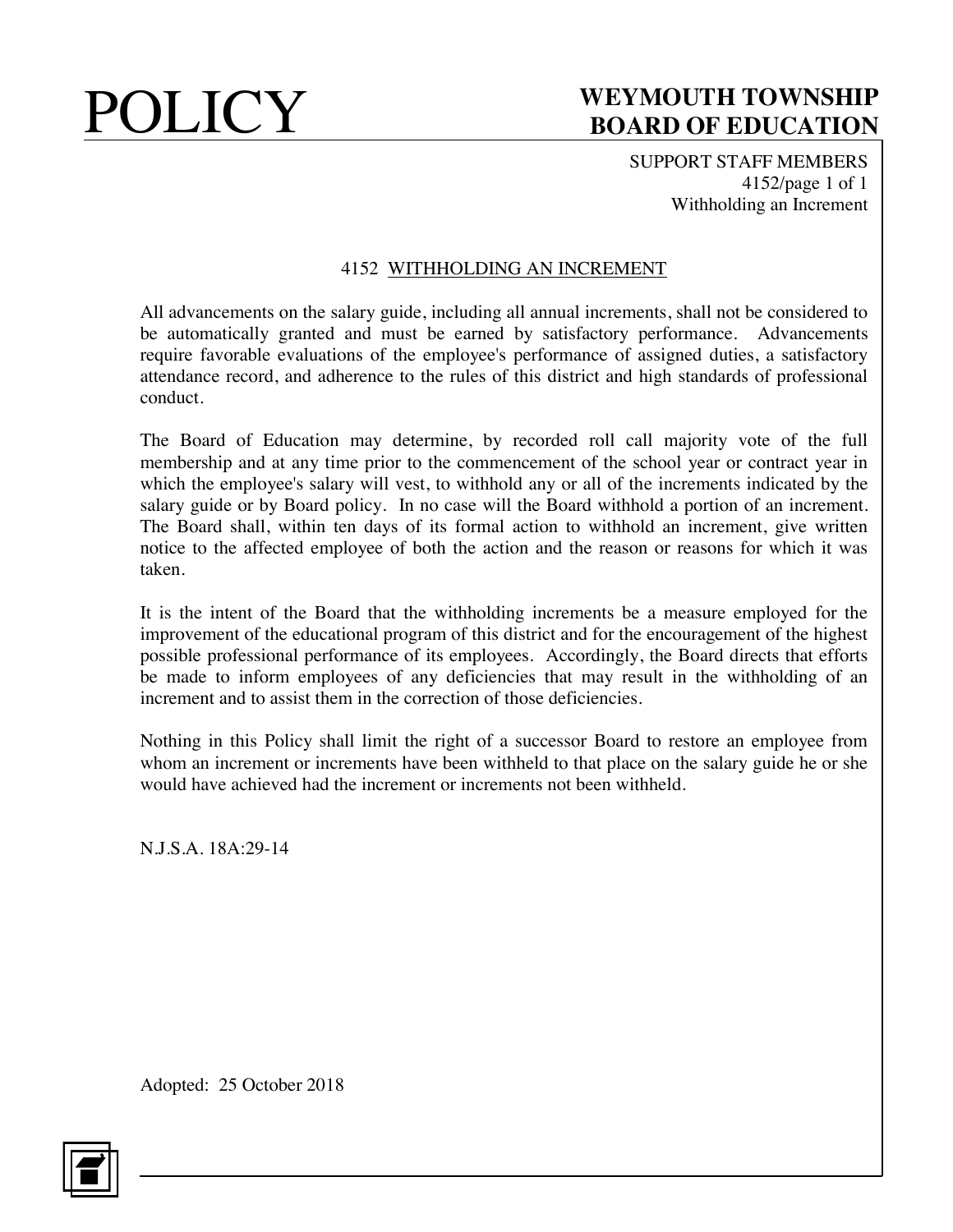SUPPORT STAFF MEMBERS 4159/page 1 of 1 Support Staff Member/School District Reporting Responsibilities

### 4159 SUPPORT STAFF MEMBER/SCHOOL DISTRICT REPORTING RESPONSIBILITIES

All support staff members shall be required to report their arrest or indictment for any crime or offense to the Superintendent within fourteen calendar days of the arrest or indictment. For purposes of this policy, "support staff members" shall include all school district employees who hold a position in the school district for which no certificate issued by the New Jersey State Board of Examiners is required.

The report submitted to the Superintendent shall include the date of arrest or indictment and charge(s) lodged against the support staff member. Such support staff members shall also report to the Superintendent the disposition of any charges within seven calendar days of the disposition. Failure to comply with these reporting requirements may be deemed "just cause" for disciplinary action, which may include termination or non-renewal of employment in accordance with law.

Teaching staff members are required to report their arrest or indictment for any crime or offense in accordance with Policy 3159 and N.J.A.C. 6A:9B-4.3.

The school district shall make these reporting requirements known to all new support staff members upon initial employment and to all employees on an annual basis.

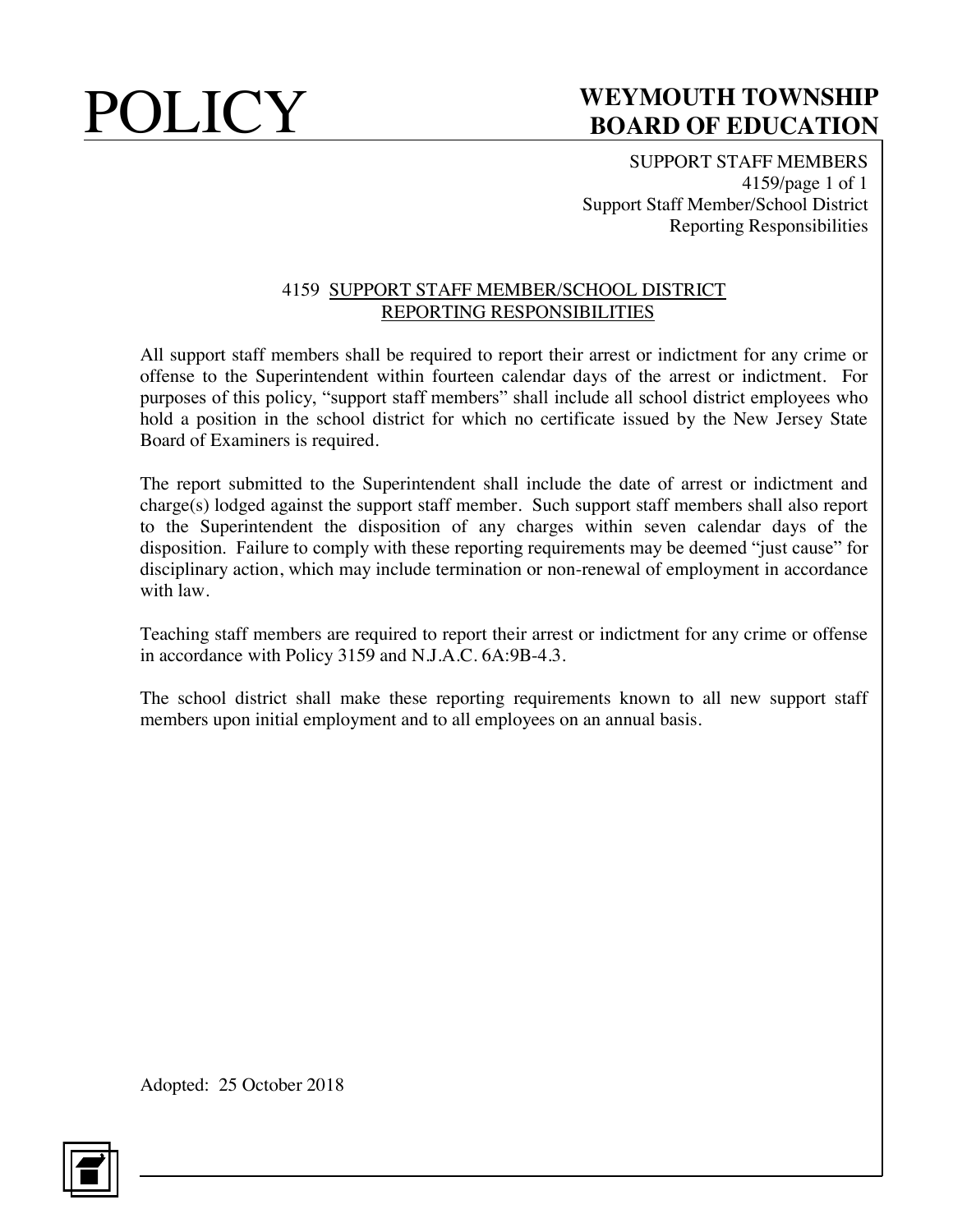SUPPORT STAFF MEMBERS 4160/page 1 of 2 Physical Examination **M**

### 4160 PHYSICAL EXAMINATION

The Board of Education requires each candidate for employment who receives a conditional offer of employment to undergo a physical examination(s) to determine whether the candidate is able to perform with reasonable accommodation job-related functions pursuant to P.L. 101-336, Americans with Disabilities Act of 1990 (ADA).

If upon completing an examination(s) it is determined a candidate for employment who received a conditional offer of employment is unable to perform with reasonable accommodation jobrelated functions pursuant to the provisions of the ADA, the conditional offer of employment will be rescinded either by the Superintendent, if the Board has not yet approved the appointment, or by the Board, if the Board had approved the appointment at a Board meeting.

The physical examination shall include, but is not limited to, a health history to include past serious illnesses and injuries; current health problems; allergies; and a record of immunizations. The physical examination shall also include a health screening to include, but not limited to: height and weight; blood pressure; pulse and respiratory rate; vision screening; and hearing screening.

Candidates for employment who have received a conditional offer of employment will be required to be tested for the usage of controlled dangerous substances as they are defined in N.J.S.A. 2C:35-2. This testing will be completed in accordance with New Jersey Department of Health and Department of Education guidelines. Testing for the usage of controlled or dangerous substances will be required for all new candidates for employment who have received a conditional offer of employment.

Pursuant to N.J.S.A. 18A:16-3, the Board shall bear the cost of physical examinations required by this Policy performed by a physician or institution designated by the Board. However, the candidate shall bear the cost if the examination is performed by a physician or institution designated by the candidate with approval of the Board. In the event the Board approves the physician or institution designated by the candidate to complete an examination required by this Policy, the candidate will be provided with the detailed requirements of the examination.

School employee physicals, examinations, and/or annual medical updates do not require screening or disclosure of HIV status.

A Mantoux tuberculosis test shall be given to all student teachers, school bus drivers on contract with the district, and contractors or volunteers who have contact with students.

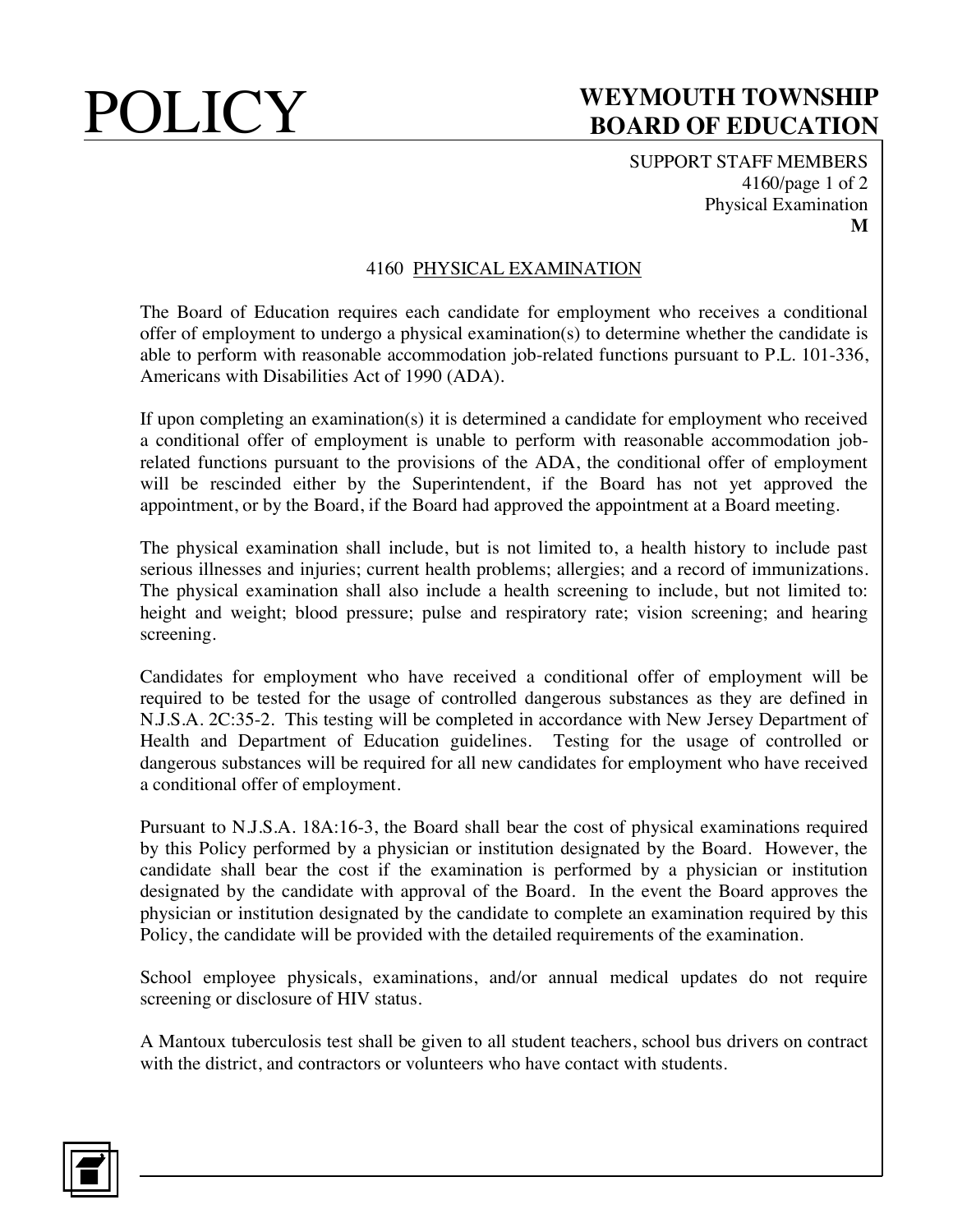

SUPPORT STAFF MEMBERS 4160/page 2 of 2 Physical Examination

All staff members' medical and health records, including computerized records, will be secured, stored, and maintained separately from other personnel files. The information contained in medical records will be kept confidential. Only the staff member, the Superintendent, and the school medical inspector shall have access to medical information regarding an individual employee. Health records may be shared only with authorized individuals in accordance with N.J.S.A. 18A:16-5. The staff member may provide health-status information, including medications that may be of value to medical personnel in the event of an emergency requiring treatment. In such instances, the staff member may also choose to share with the staff member's Building Principal and, if desired, with the certified school nurse, information regarding current health status to assure ready access in a medical emergency.

Additional individual psychiatric or physical examinations of any staff member may be required by the Board whenever, in the judgment of the Board, a staff member shows evidence of deviation from normal physical or mental health. Any additional individual examinations will be pursuant to the requirements of N.J.A.C. 6A:32-6.3. Additional examinations and/or certifications may be required to verify fitness in accordance with Policy 4161 or disability in accordance with Policies 4425 and 4435.

42 U.S.C.A. 12101 N.J.S.A. 18A:16-2 N.J.A.C. 6A:32-6.1; 6A:32-6.2; 6A:32-6.3

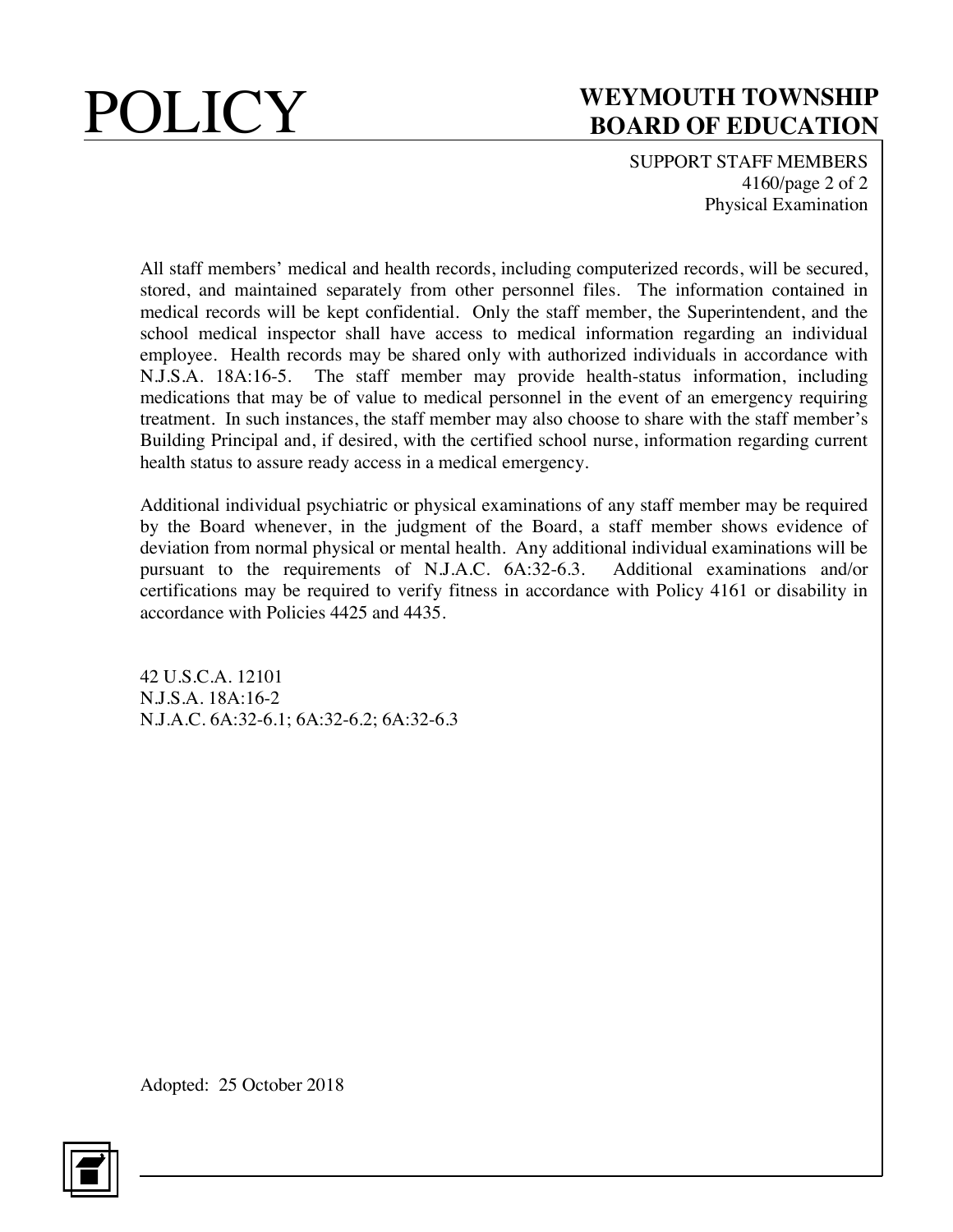SUPPORT STAFF MEMBERS 4161/page 1 of 2 Examination for Cause

### 4161 EXAMINATION FOR CAUSE

The Board of Education may, in accordance with law, require the psychiatric or physical examination of any support staff member who shows evidence of deviation from normal physical or mental health.

The Superintendent shall recommend to the Board the examination of any support staff member whose physical or mental condition so departs from normal health as to adversely affect the performance of the member's duties. Any such recommendation must be accompanied by competent evidence. If the Board determines that deviation from normal health has been demonstrated, it may require that the member submit to a physical or mental examination.

A requirement for physical or mental examination shall be made known to the employee by written notice setting forth the nature of the examination required, the reasons for the requirement, and a statement offering the member the opportunity to appear before the Board to explain or refute those reasons, provided any such hearing is requested in writing within five working days of the receipt of the notice.

A support staff member who fails to request an appearance before the Board within the time permitted or, having appeared before the Board, fails to persuade the Board that he/she should not be required to submit to the required examination shall be ordered to submit to an appropriate examination by a physician or institution designated by the Board and at the Board's expense.

The support staff member may, at his/her option, submit names of physicians or institutions to the Board for consideration to complete the appropriate examination(s). The Board is not required to designate a physician or institution submitted for consideration by the support staff member, but the Board will not act unreasonably in withholding its approval of a physician or institution submitted by a support staff member. The cost of the examination will be borne by the Board if the Board designates a physician or institution from the names submitted from the support staff member.

If the support staff member's request is denied, or if the support staff member does not request the Board to consider a physician or institution, the staff member may elect to submit to an appropriate examination conducted by a physician or institution of the support staff member's own choosing and at his/her expense, provided the physician or institution so chosen is approved by the Board, pursuant to N.J.S.A. 18A:16-3, and is authorized and directed by the member to report the results of the examination to the Board.

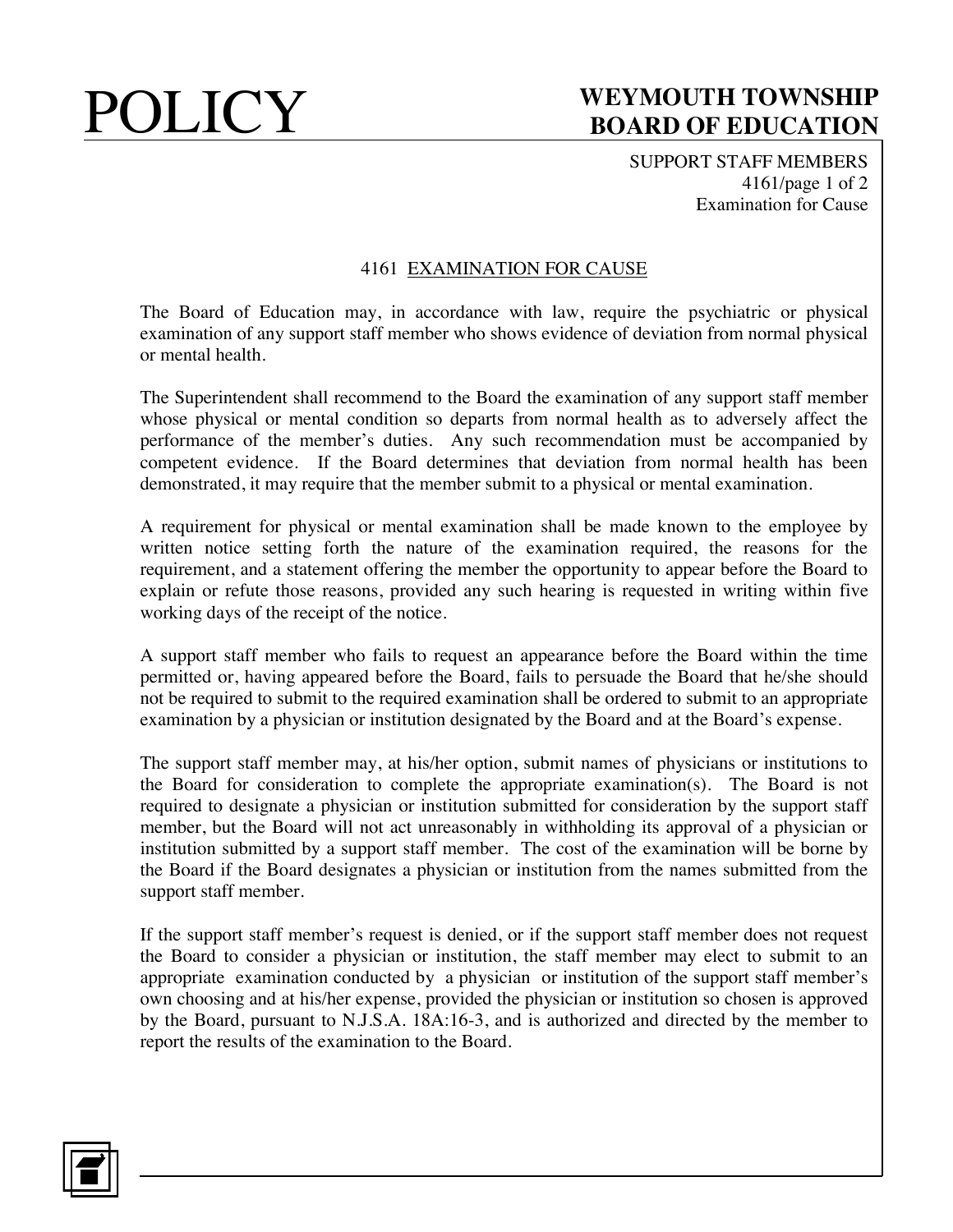

SUPPORT STAFF MEMBERS 4161/page 2 of 2 Examination for Cause

If the results of the examination show mental abnormality or communicable disease, the support staff member shall be placed on sick leave and compensated in accordance with his/her sick leave entitlement, if any, until proof of recovery, satisfactory to the Board, is furnished. No leave of absence granted under this policy shall exceed the term of the contract of a nontenured support staff member or a period of two years in the case of a tenured support staff member.

A support staff member who refuses to submit to the examination required by the Board and has exhausted the hearing procedures established by law and this policy shall be subject to discipline, which may include the certification of tenure charges to the Commissioner of Education.

42 U.S.C.A. 12101 N.J.S.A. 18A:6-10; 18A:16-2; 18A:16-4; 18A:30-1 et seq. N.J.A.C. 6A:32-6.3

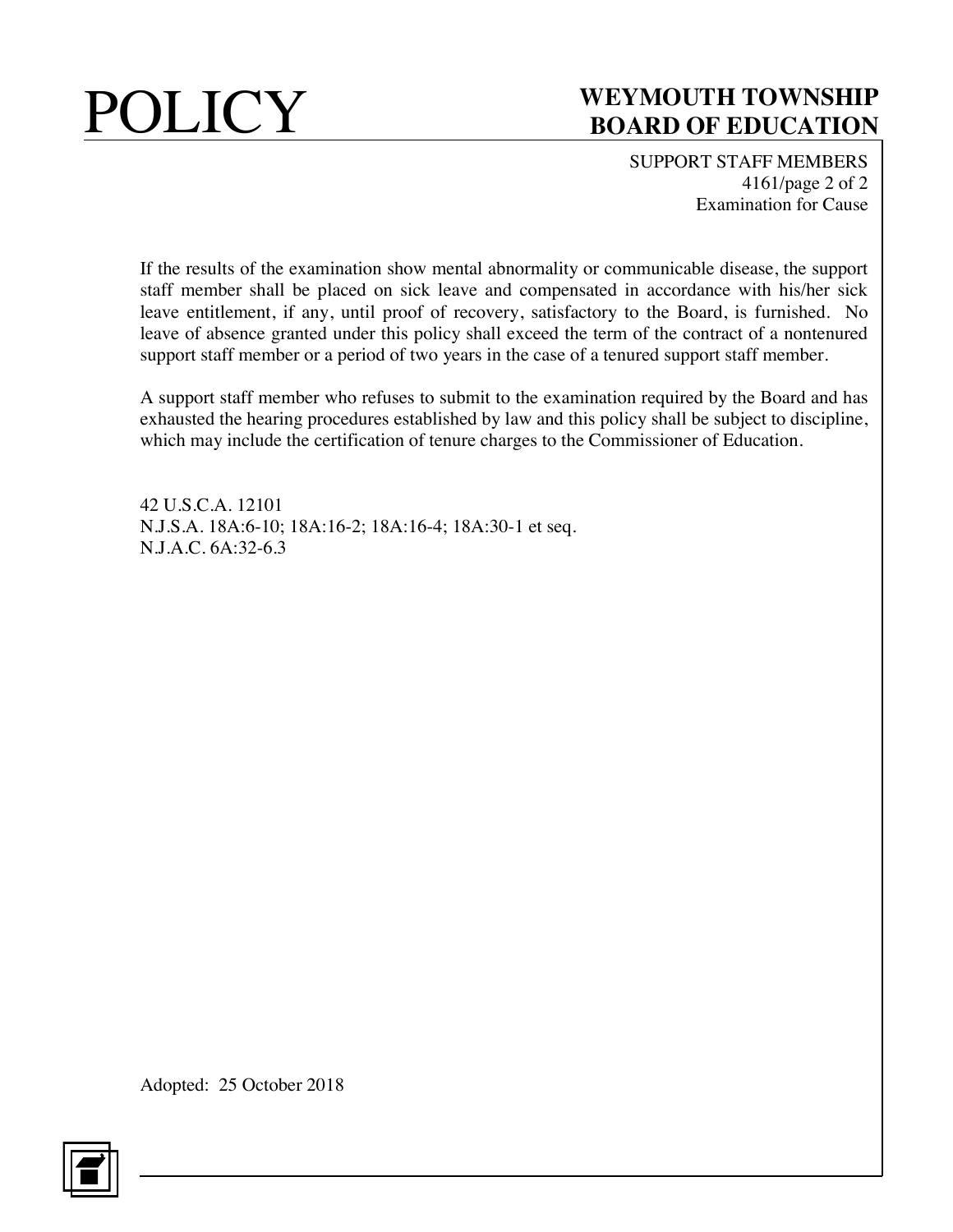SUPPORT STAFF MEMBERS 4211.3/page 1 of 1 Consulting Outside the District

### 4211.3 CONSULTING OUTSIDE THE DISTRICT

The Board of Education recognizes that support staff members will have expertise and knowledge in areas that other school districts, agencies, and other entities may desire. Recognizing that the school district will request the expertise from support staff members from other school districts, agencies and other entities, the Board supports sharing of its support staff members with other school districts, agencies, and other entities to the extent it does not interfere with the efficient operation of the school district.

The Superintendent may recommend to the Board a support staff member's attendance in another school district, agency or other entity without additional remuneration to the support staff member or school district, upon a written request from the agency or from the support staff member.

The Board of Education recognizes support staff members will have expertise and knowledge in areas that other school districts, public and private agencies, and private business organizations may desire to compensate as a paid consultant. When a support staff member serves as a paid consultant, the support staff member is not permitted to use normal work hours for any paid consulting activities. The support staff member must complete any paid consulting activities on their own time to include vacation days, evenings, weekends, and/or school holidays.

The support staff member must comply with the New Jersey School Ethics Act N.J.S.A. 18A:12-21 et seq. and, if required, must comply with financial disclosure requirements of N.J.S.A. 18A:12-24 and 12-25.

N.J.S.A. 18A:12-21 et seq.

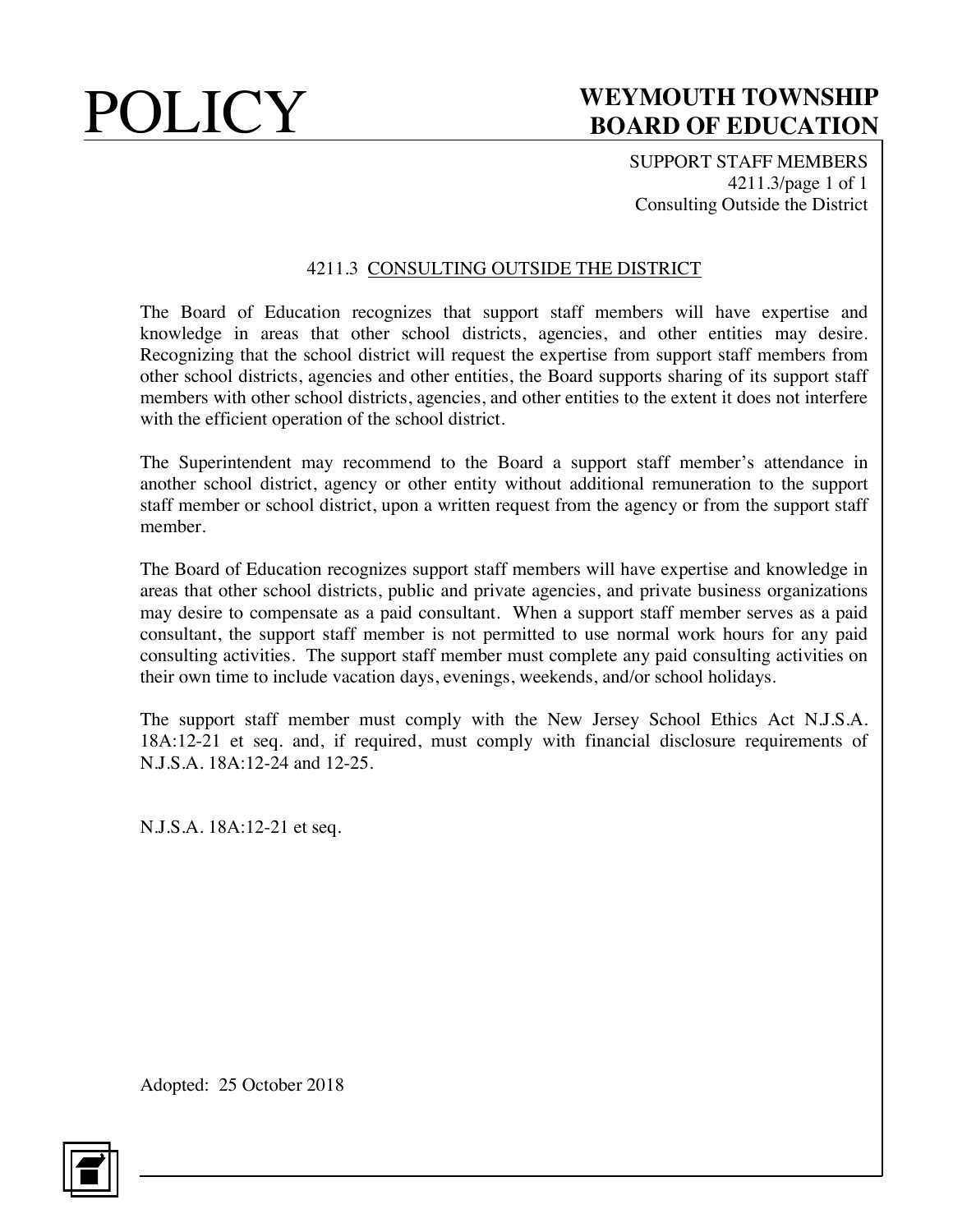SUPPORT STAFF MEMBERS 4212/page 1 of 1 Attendance

## 4212 ATTENDANCE

The regular and prompt attendance of support staff members is an essential element in the efficient operation of the school district and the effective conduct of the educational program. Staff member absenteeism disrupts the educational program and the Board of Education considers attendance an important component of a staff member's job performance.

A support staff member who fails to give prompt notice of an absence, misuses sick leave, fails to verify an absence in accordance with Board policy, falsifies the reason for an absence, is absent without authorization, is repeatedly tardy, or accumulates an excessive number of absences may be subject to appropriate consequences, which may include the withholding of a salary increment, dismissal, and/or certification of tenure charges.

In accordance with N.J.S.A. 18A:30-1, sick leave is defined to mean the absence from work because of a personal disability due to injury or illness or because the support staff member has been excluded from school by the school medical authorities on account of contagious disease or of being quarantined for such a disease in the staff member's immediate household. No support staff member will be discouraged from the prudent, necessary use of sick leave and any other leave provided for in the collective bargaining agreement negotiated with the member's majority representative, in an individual employment contract, or provided in the policies of the Board. In accordance with N.J.S.A. 18A:30-4, the Superintendent or Board of Education may require a physician's certificate to be filed with the Secretary of the Board in order to obtain sick leave.

The Superintendent, in consultation with administrative staff members, will review the rate of absence among the staff members. The review will include the collection and analysis of attendance data, the training of support staff members in their attendance responsibilities, and the counseling of support staff members for whom regular and prompt attendance is a problem.

N.J.S.A. 18A:30-1 et seq.

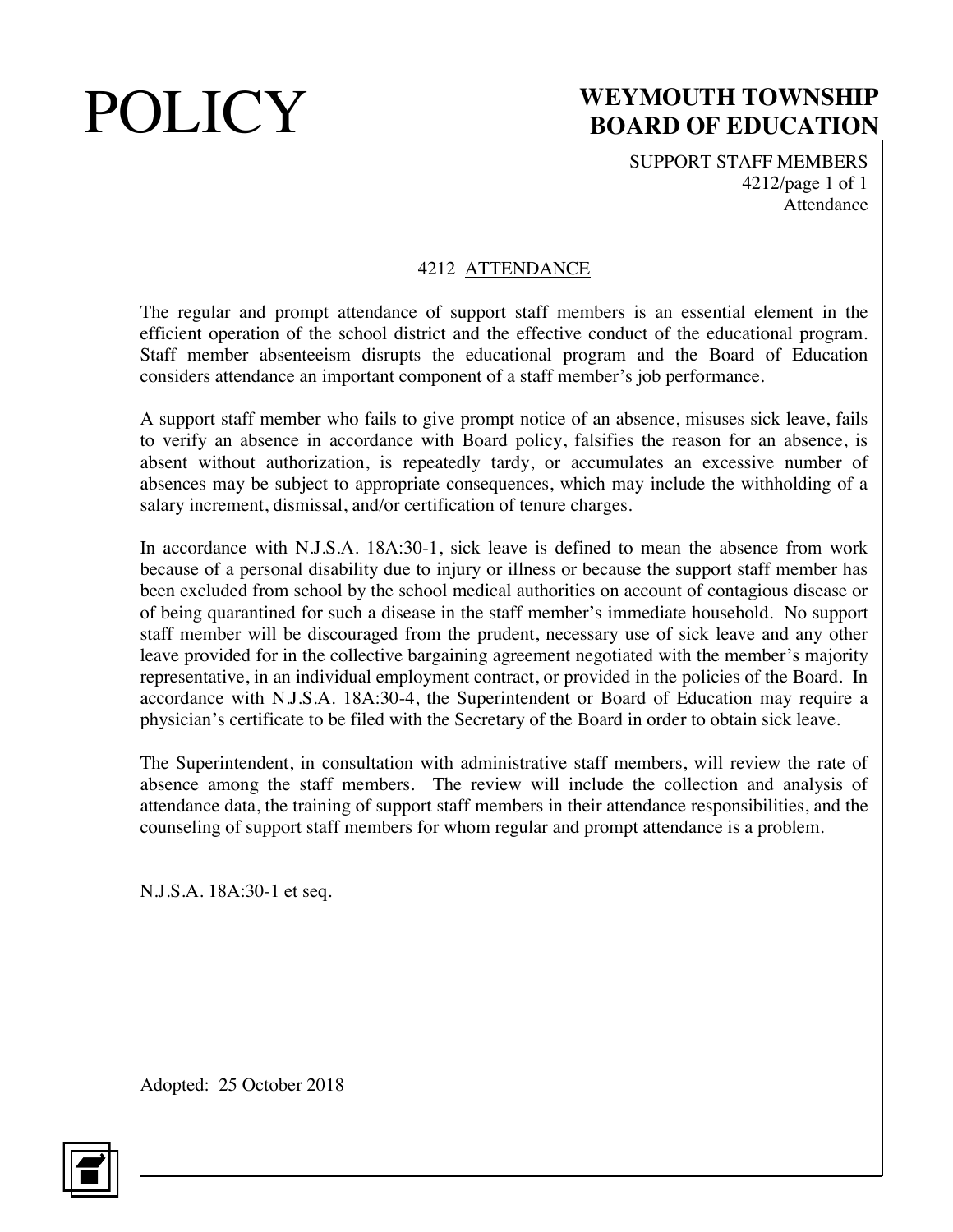SUPPORT STAFF MEMBERS 4214/page 1 of 1 Conflict of Interest

### 4214 CONFLICT OF INTEREST

No support staff member of the Board of Education shall have any interest, financial or otherwise, direct or indirect, or engage in any business or transaction or professional activity which is in conflict with the proper discharge of the support staff member's duties.

No support staff member shall use or attempt to use his/her position to secure unwarranted privileges or advantages.

No support staff member of the Board shall act in his/her official capacity in any matter wherein he/she has a direct or indirect personal financial interest.

No support staff member of the Board shall accept any gift, favor, service or other thing of value under circumstances from which it might be reasonably inferred that such gift, service or other thing of value was given or offered for the purpose of influencing the support staff member in the discharge of his/her duties.

The Board of Education discourages the presentation of gifts to support staff members by students and their parent(s) or legal guardian(s), because it may embarrass students with limited means and give the appearance of currying favor.

The Board directs that support staff members instruct students to express their appreciation by means other than gifts.

Support staff members may receive gifts of only nominal value from students or their parent(s) or legal guardian(s).

The Superintendent may approve an act or gift of appreciation to an individual support staff member when special circumstances warrant.

N.J.S.A. 18A:6-8; 18A:11-1

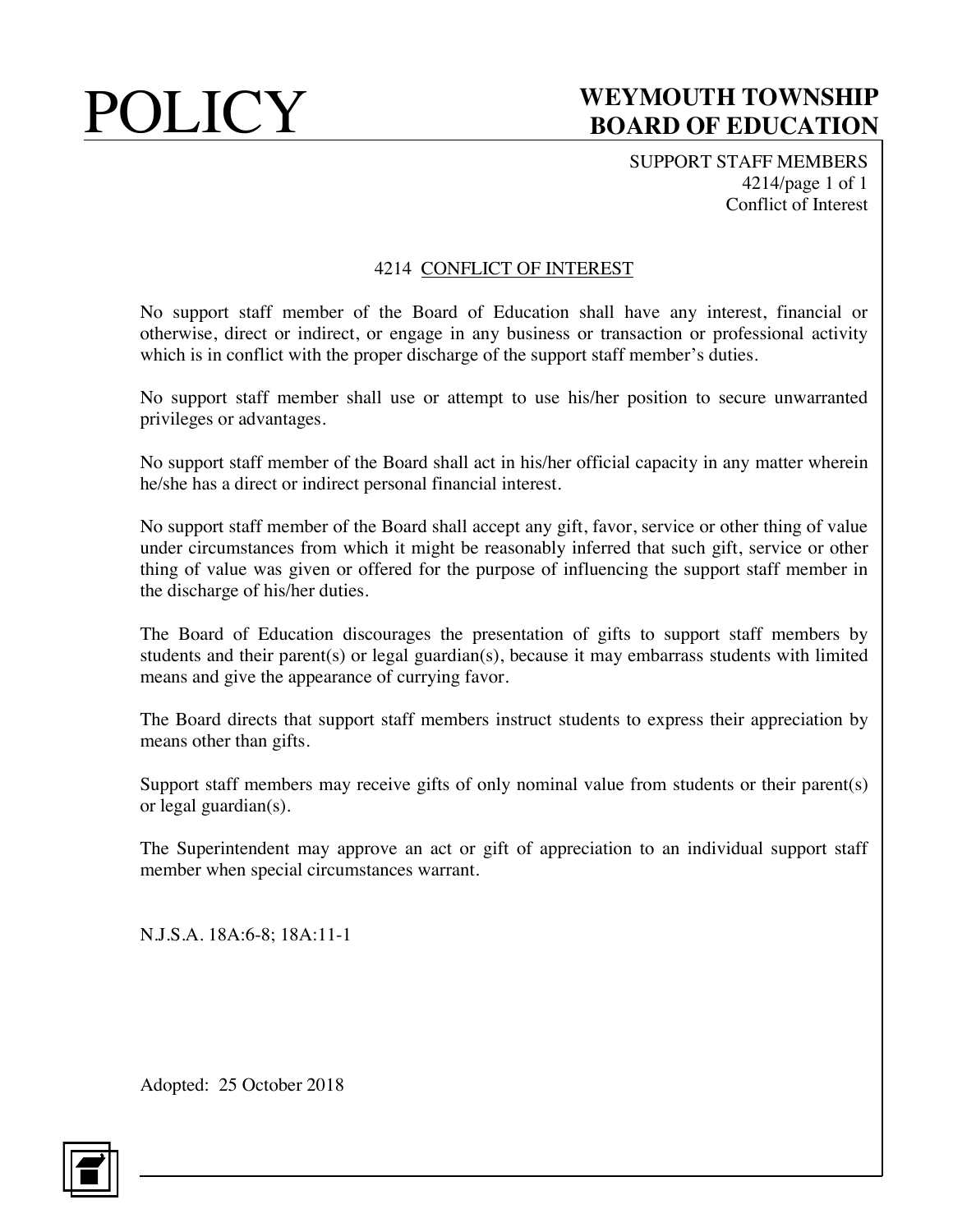SUPPORT STAFF MEMBERS 4215/page 1 of 1 Code of Ethics

### 4215 CODE OF ETHICS

All support staff employees will:

Represent themselves honestly in the application and selection procedure;

Report to work as scheduled;

Discuss complaints with their immediate superior, or through approved channels;

Not advise or counsel students except in special cases with the knowledge and consent of the Principal;

Complete thoroughly their assigned tasks;

Endeavor to establish good working relationships with other employees, professional as well as non-professional;

Commit themselves to providing the best possible services for students;

Uphold all rules and regulations as set by the Board, the Superintendent, and the Principal;

Keep the trust under which confidential information may be given;

Adhere to all the conditions of a contract;

Give prompt notice of any change in availability for continued employment; and

Protect and care for district property.

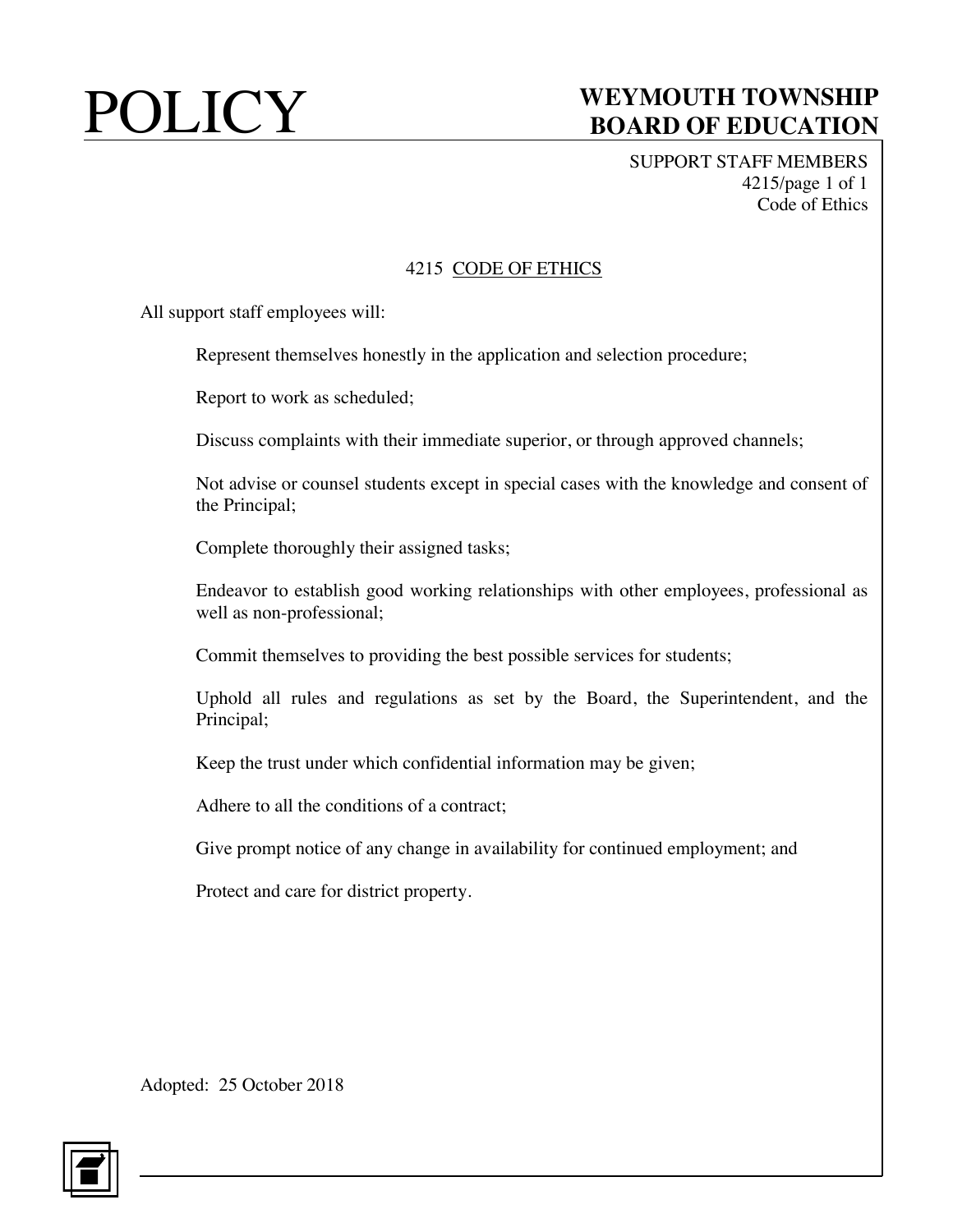SUPPORT STAFF MEMBERS 4216/page 1 of 1 Dress and Grooming

### 4216 DRESS AND GROOMING

The Board of Education expects staff conduct to be that of appropriate role models for students.

The Board expects all staff members to be neatly groomed and dressed in clothing suitable for the subject of instruction, the work being performed, or the occasion.

The Board retains the authority to specify the following dress and grooming guidelines for staff, within law, that will prevent such matters from having an adverse impact on the educational process. All staff members shall, when assigned to district duty:

- 1. Be physically clean, neat and well groomed;
- 2. Dress in a manner reflecting their assignments;
- 3. Dress in a manner that does not cause damage to district property;
- 4. Dress and be groomed in such a way so as not to cause a health or safety hazard.

For the purposes of this Policy, "dress" shall include anything worn on the body.

If a staff member feels that an exception to this Policy would enable him/her to carry out assigned duties more effectively, a request shall be made to the Superintendent.

The Superintendent shall develop guidelines to ensure the safety and health of employees and that correlate with the student dress code.

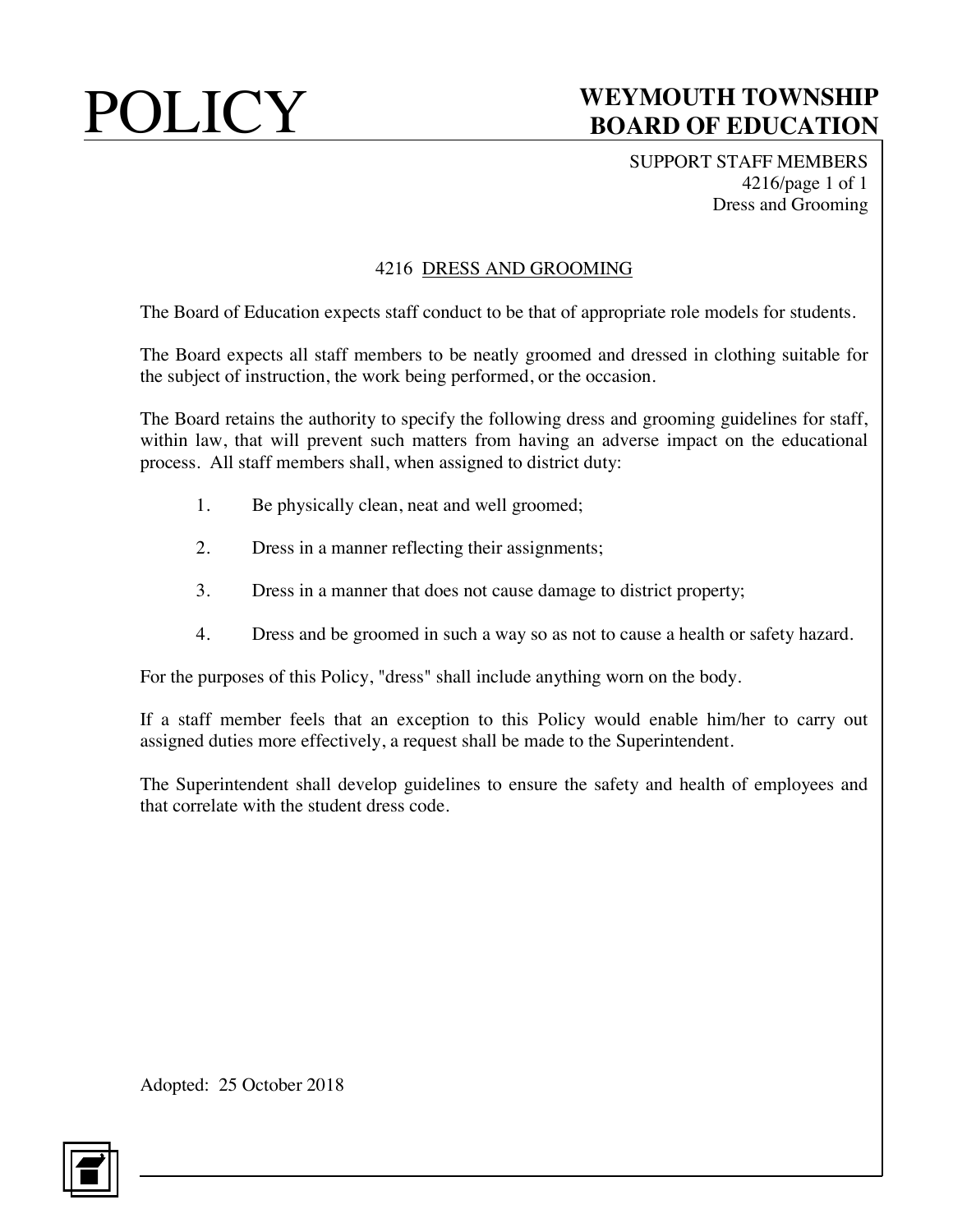# WEYMOUTH TOWNSHIP BOARD OF EDUCATION

SUPPORT STAFF MEMBERS 4218/page 1 of 3 Use, Possession, or Distribution of Substances Aug 19 M

### 4218 USE, POSSESSION, OR DISTRIBUTION OF SUBSTANCES

The Board of Education recognizes a support staff member who reports to work under the influence of a substance poses a significant threat to their health, safety, and welfare and the health, safety, and welfare of others, including students and other staff members. The Board strongly advises any support staff member that has a dependency on a substance as defined in this Policy to seek appropriate treatment. The Board has an obligation and the right to maintain a safe and healthy work environment and adopts this Policy as an important component toward maintaining a safe environment in the school district.

For the purposes of this Policy, "substance" or "substances" as defined in N.J.S.A. 18A:40A-9 and N.J.A.C. 6A:16-4.1(a) means alcoholic beverages; any controlled dangerous substances, including anabolic steroids as defined in N.J.S.A. 24:21-2 and N.J.S.A. 2C:35-2; any chemical or chemical compound which releases vapors or fumes causing a condition of intoxication, inebriation, excitement, stupefaction, or dulling of the brain or nervous system, including, but not limited to, glue containing a solvent having the property of releasing toxic vapors or fumes as defined in N.J.S.A. 2C:35-10.4; and over-the-counter and prescription medications that are improperly used to cause intoxication, inebriation, excitement, stupefaction, or dulling of the brain or nervous system.

A support staff member shall be required to submit to an immediate medical examination to include a substance test if the support staff member's supervisor has reasonable suspicion to believe a support staff member is under the influence of a substance during work hours or at a school-sponsored function where the support staff member has been assigned job responsibilities. Refusal by a support staff member to consent to the medical examination including a substance test will be deemed a positive result for substances. In the event the results of the medical examination and substance test are not provided to the Superintendent, within twenty-four hours or as soon as the test results are available, it will be deemed a positive result for substances and the support staff member shall be subject to appropriate discipline. Any required medical examination and testing shall be paid for by the Board.

In the event the Board physician determines the support staff member was under the influence of a substance, the determination shall be reported to the Superintendent and the support staff member will be subject to appropriate

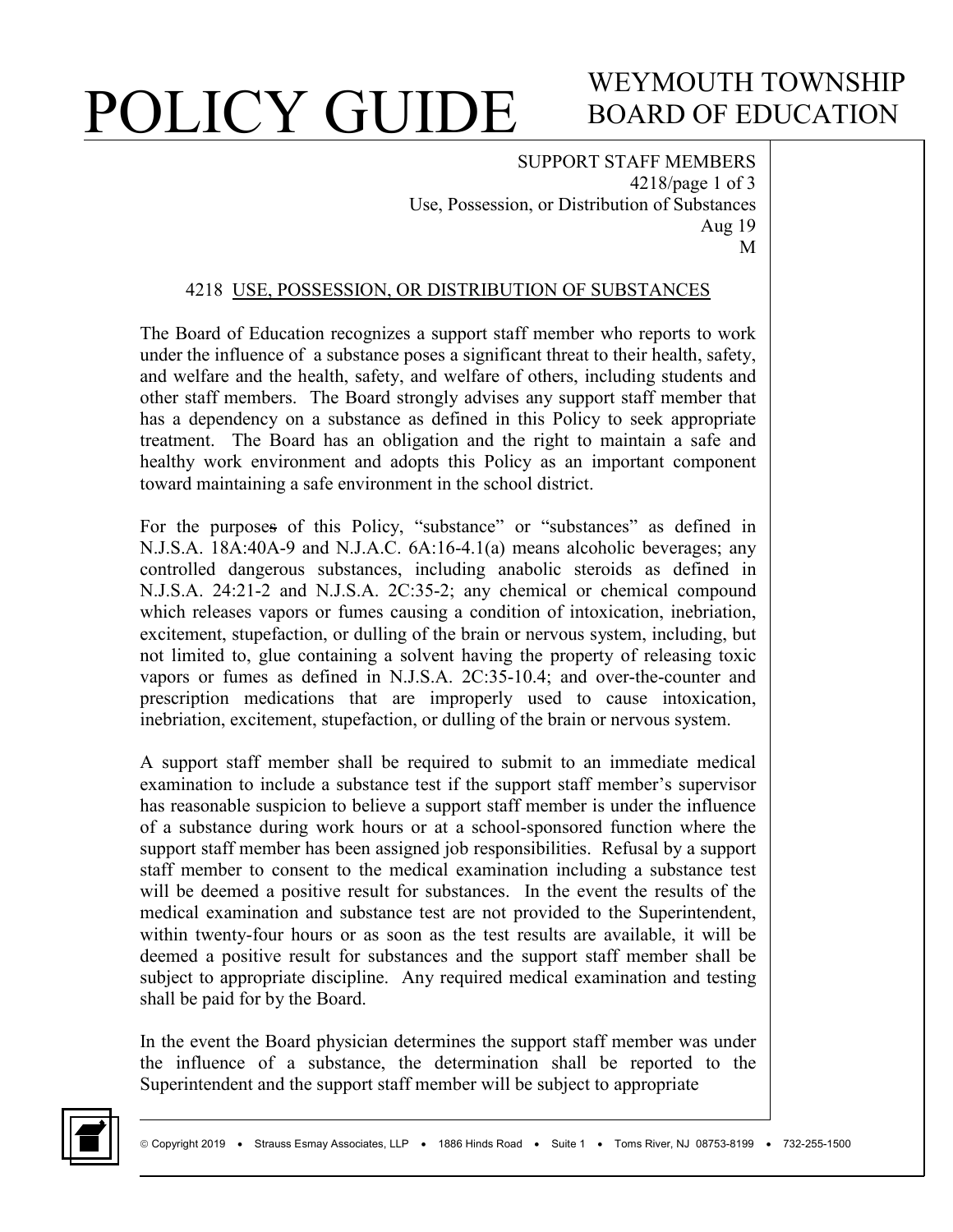# WEYMOUTH TOWNSHIP BOARD OF EDUCATION

#### SUPPORT STAFF MEMBERS 4218/page 2 of 3 Use, Possession, or Distribution of Substances

discipline. Appropriate discipline may include, but not be limited to, withholding an increment, terminating a non-tenured support staff member, and/or filing tenure charges for a tenured support staff member in accordance with law. The support staff member will be afforded the opportunity to have positive test results confirmed using acceptable confirmation test practices. This confirmation test shall be paid for by the support staff member.

In the event a support staff member's medical examination and substance test results are negative for a substance or if the Board physician determines the support staff member was not under the influence of a substance, the results or determination shall be reported to the Superintendent and the support staff member shall be returned to their position unless the Superintendent has a reason the support staff member should not be returned to their position.

In accordance with the requirements of N.J.A.C. 6A:16-6.3(a), any staff member who, in the course of their employment, has reason to believe a staff member has unlawfully possessed or in any way been involved in the distribution of a controlled dangerous substance, including anabolic steroids, or drug paraphernalia**,** shall report the matter as soon as possible to the Principal, or in the absence of the Principal, to the staff member's supervisor responsible at the time of the alleged violation. Either the Principal or the staff member's supervisor responsible at the time of the alleged violation shall notify the Superintendent who shall notify, as soon as possible, the County Prosecutor or other law enforcement official designated by the County Prosecutor to receive such information. The Superintendent or designee shall provide to the County Prosecutor or designee all known information concerning the matter, including the identity of the staff member involved.

In accordance with the provisions of N.J.A.C. 6A:16-6.3(a)3, the Superintendent or designee shall not disclose the identity of a staff member who has voluntarily sought and participated in an appropriate treatment or counseling program for an alcohol or drug abuse problem, provided the staff member is not reasonably believed to be involved or implicated in drug-distribution activities. An admission by a staff member in response to questioning initiated by the Principal or Superintendent's designee of a controlled dangerous substance, including anabolic steroids, or drug paraphernalia, shall not constitute a voluntary, selfinitiated request for counseling and treatment.

A staff member who unlawfully possessed or in any way has been involved in the distribution of a controlled dangerous substance, including anabolic steroids or

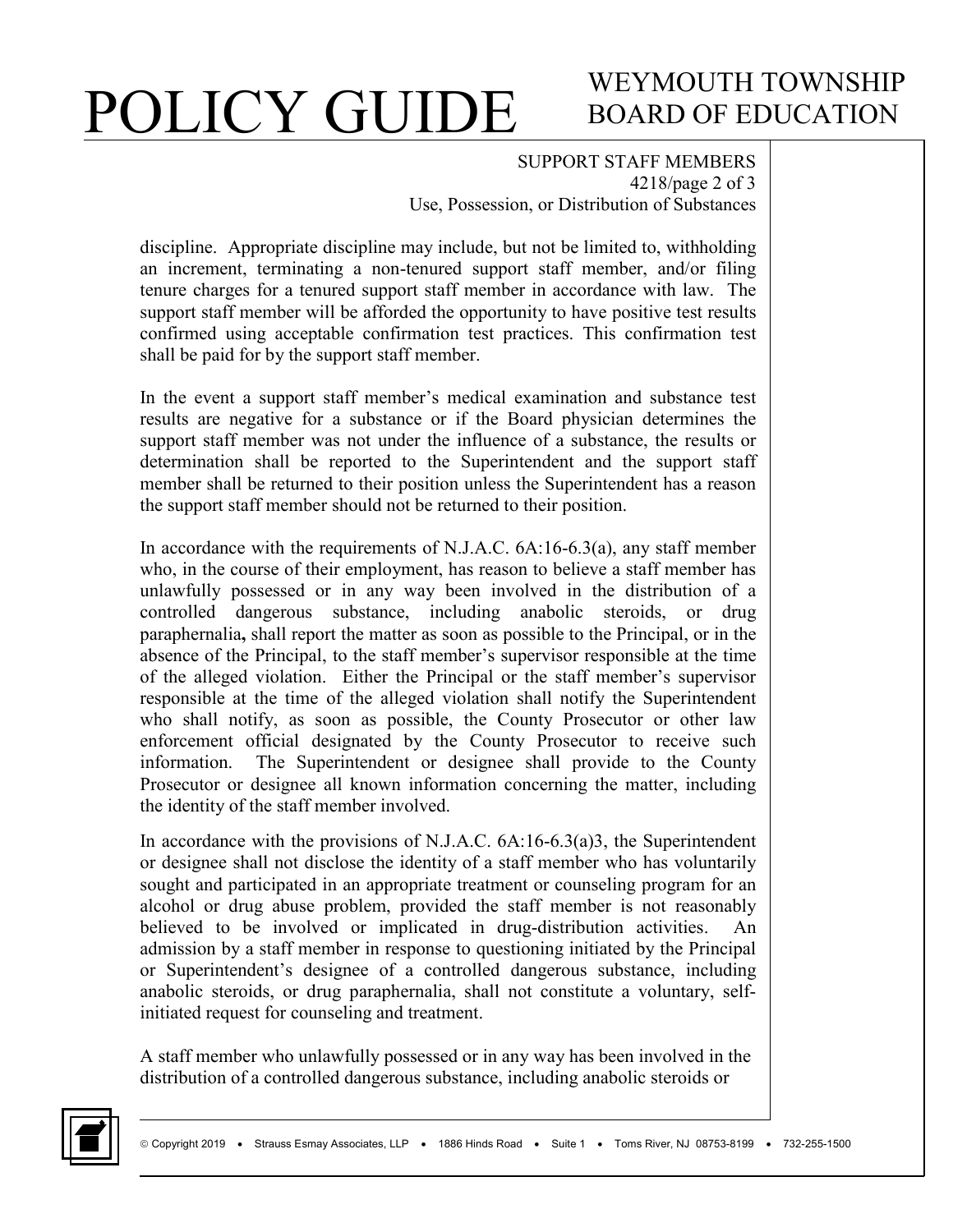# WEYMOUTH TOWNSHIP BOARD OF EDUCATION

#### SUPPORT STAFF MEMBERS 4218/page 3 of 3 Use, Possession, or Distribution of Substances

drug paraphernalia, pursuant to N.J.A.C. 6A:16-6.3, shall be subject to appropriate discipline which may include, but not be limited to, termination of a non-tenured support staff member or the filing of tenure charges for a tenured support staff member in accordance with law.

42 CFR Part 2 N.J.S.A. 18A:16-3; 18A:40A-9 N.J.A.C. 6A:16-4.1; 6A:16-6.3; 6A:16-6.5

Adopted: October 25, 2018 Revised : February 13, 2020

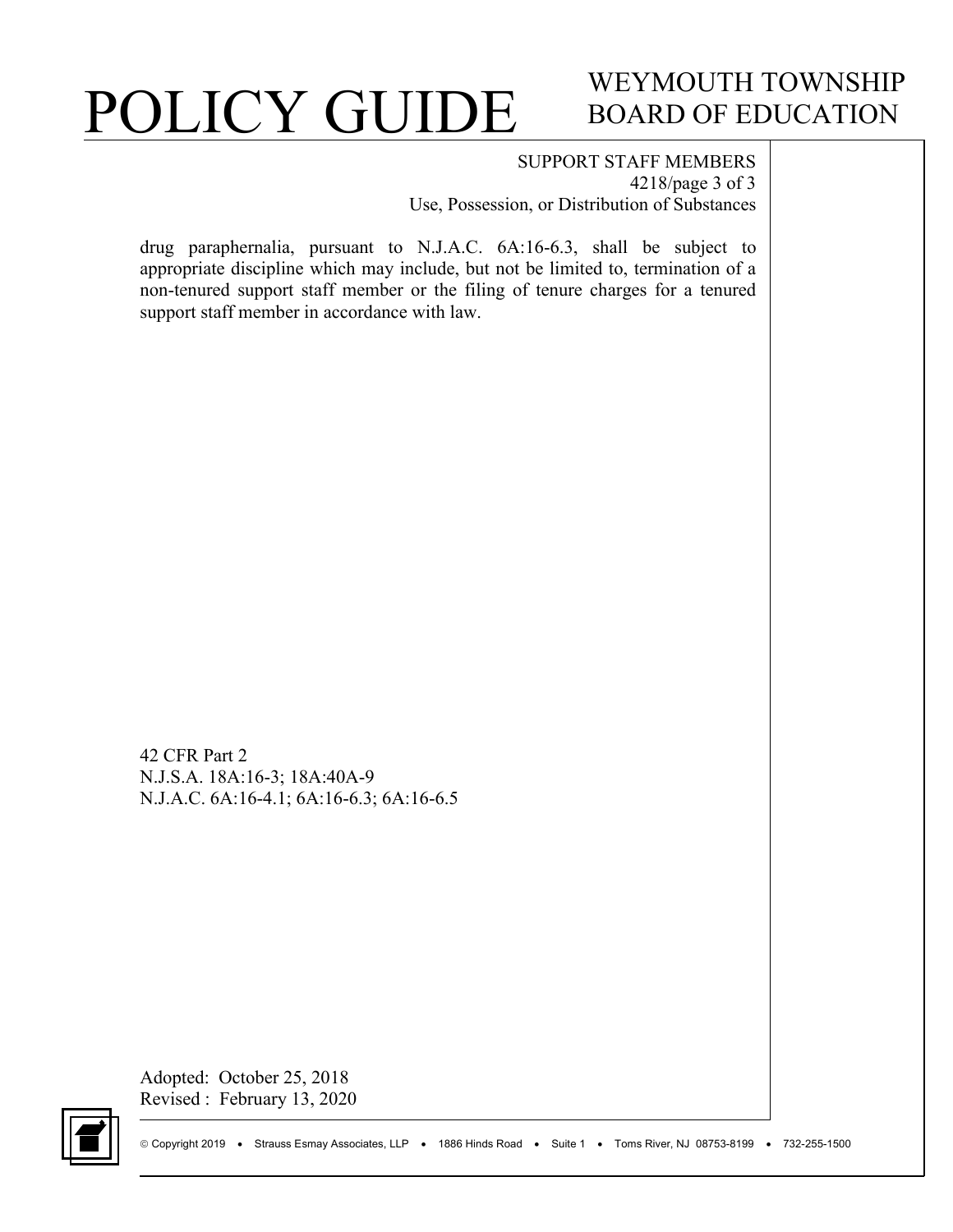SUPPORT STAFF MEMBERS R 4218/page 1 of 7 Use, Possession, or Distribution of Substances Aug 19 M

### R 4218 USE, POSSESSION, OR DISTRIBUTION OF SUBSTANCES

### A. Definition

- 1. "Board physician" means a physician currently licensed by the New Jersey Board of Medical Examiners in medicine or osteopathy and appointed by the Board of Education.
- 2. "Substance" or "substances" as defined in N.J.S.A. 18A:40A-9 and N.J.A.C. 6A:16-4.1(a) means alcoholic beverages, any controlled dangerous substances, including anabolic steroids as defined in N.J.S.A. 24:21-2 and N.J.S.A. 2C:35-2; any chemical or chemical compound which releases vapors or fumes causing a condition of intoxication, inebriation, excitement, stupefaction, or dulling of the brain or nervous system, including, but not limited to, glue containing a solvent having the property of releasing toxic vapors or fumes as defined in N.J.S.A. 2C:35-10.4; and over-the-counter and prescription medications that are improperly used to cause intoxication, inebriation, excitement, stupefaction, or dulling of the brain or nervous system.
- 3. "Substance test" means a test conducted by a Board-approved laboratory using accepted substance use practices, accepted chain of custody procedures, and testing methodology recommended by the laboratory instrument's manufacturer.
- 4. "Support staff member's supervisor" or "supervisor" means the building or district administrative staff member who is responsible for supervising the support staff member. For the purposes of this Policy and Regulation, the support staff member's supervisor shall be the support staff member's Principal or any other administrative staff member responsible at the time of the alleged violation or as designated by the Superintendent.
- 5. "Under the influence" means the presence of a substance as defined in Policy 4218 and this Regulation as confirmed in a medical examination and substance test.

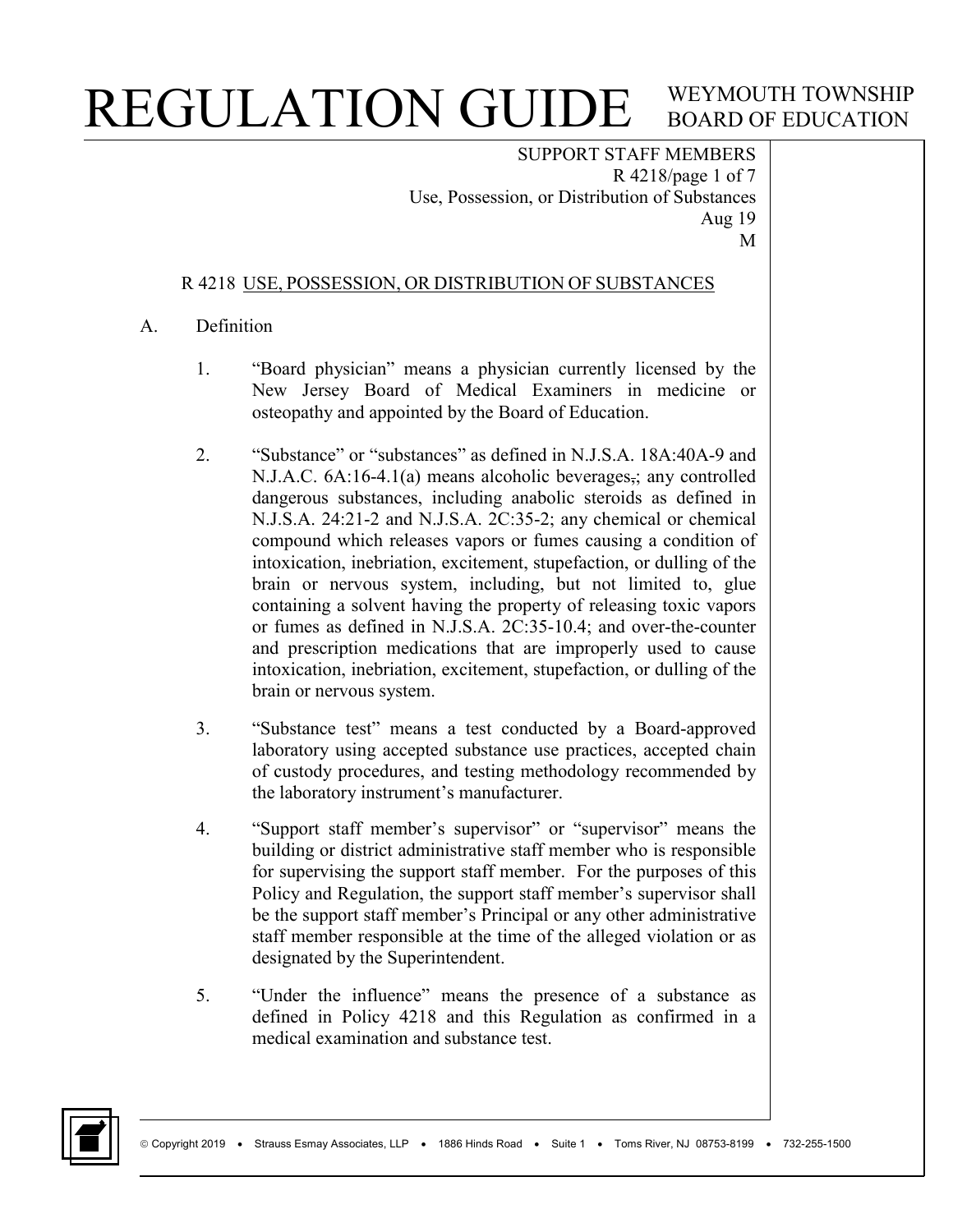SUPPORT STAFF MEMBERS R 4218/page 2 of 7 Use, Possession, or Distribution of Substances

- B. Procedures to be Followed When a Staff Member has Unlawfully Possessed or has been Involved in the Distribution of a Controlled Dangerous Substance
	- 1. Subject to N.J.A.C. 6A:16-6.5, any staff member who, in the course of their employment, has reason to believe a staff member has unlawfully possessed or in any way been involved in the distribution of a controlled dangerous substance, including anabolic steroids, or drug paraphernalia, shall report the matter as soon as possible to the staff member's supervisor in accordance with the provisions of Policy 4218 and N.J.A.C. 6A:16-6.3(a).
		- a. In accordance with the provisions of N.J.A.C. 6A:16-  $6.3(a)1$ , upon receiving a report, the supervisor shall notify the Superintendent who shall notify, as soon as possible, the County Prosecutor or other law enforcement official designated by the County Prosecutor to receive such information.
		- b. In accordance with the provisions of N.J.A.C. 6A:16-6.3(a)2, the Superintendent or designee shall provide to the County Prosecutor or designee all known information concerning the matter including the identity of the staff member involved.
		- c. A staff member who unlawfully possessed or in any way has been involved in the distribution of a controlled dangerous substance, including anabolic steroids, or drug paraphernalia, shall be subject to appropriate discipline, which may include, but not be limited to, termination of a non-tenured support staff member or the filing of tenure charges for a tenured support staff member in accordance with law.

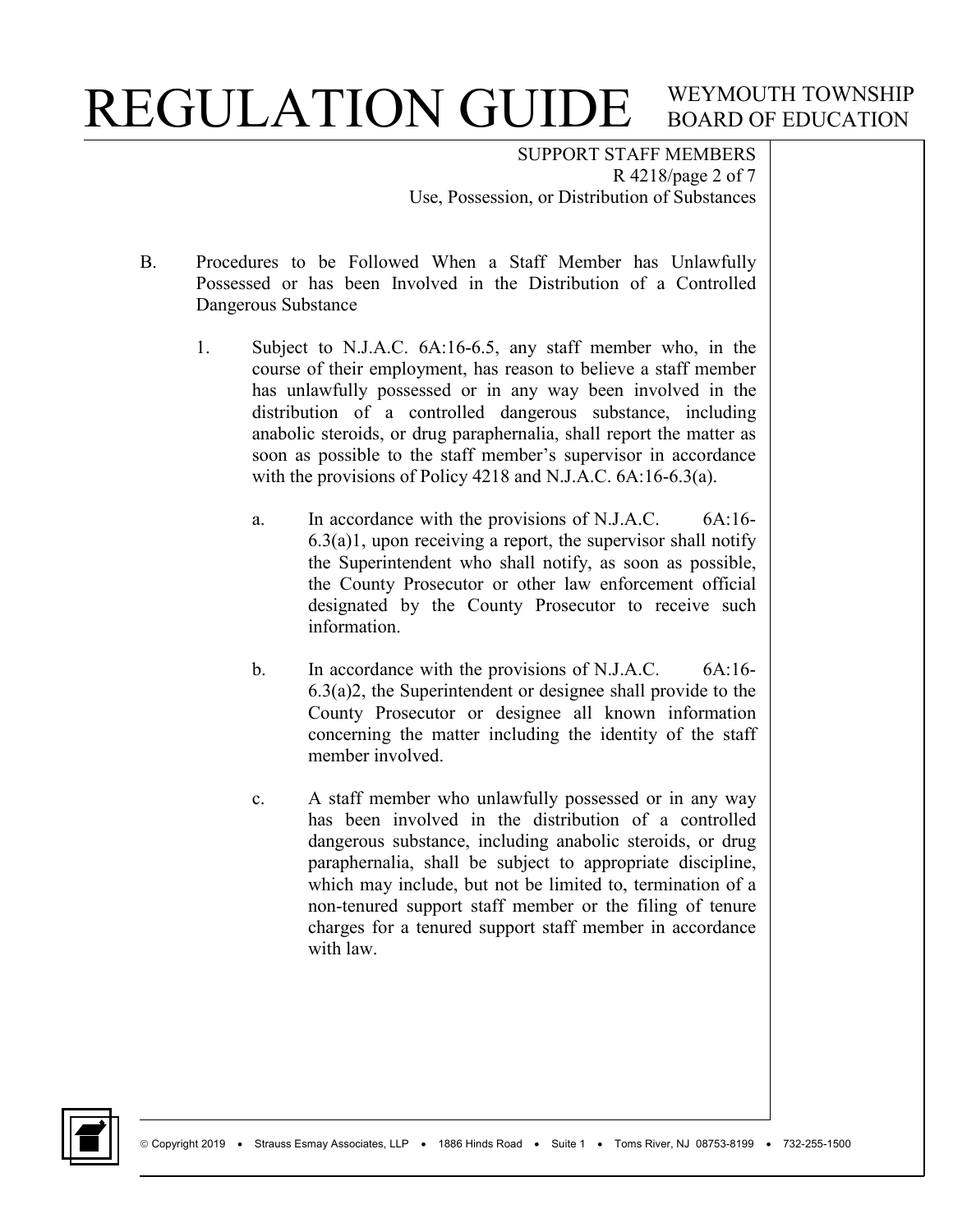SUPPORT STAFF MEMBERS R 4218/page 3 of 7 Use, Possession, or Distribution of Substances

- C. Procedures to be Followed When a Support Staff Member is Suspected to be Under the Influence of a Substance
	- 1. The following procedures shall be used when a support staff member is suspected of being under the influence of a substance during work hours or at a school-sponsored function where the support staff member has been assigned job responsibilities.
		- a. The support staff member's supervisor, upon receiving a report or information a support staff member may be under the influence of a substance during work hours or at a school-sponsored function where the support staff member has been assigned job responsibilities will:
			- (1) Immediately notify the Superintendent;
			- (2) Immediately meet with the support staff member;
				- (a) The support staff member's supervisor may include another staff member in this meeting; and
				- (b) The support staff member suspected of being under the influence may include another staff member or a representative of their choice in this meeting.
		- b. The support staff member's supervisor shall present to the support staff member the report or information supporting the suspicion the support staff member may be under the influence of a substance.
		- c. The support staff member shall be provided an opportunity to respond to the report or information presented by the supervisor.
		- d. In the event the supervisor or designee believes the support staff member may be under the influence of a substance after meeting with the support staff member, the supervisor will arrange for an immediate medical examination by the Board physician. The medical examination shall to include a substance test administered by the Board physician or a Board-approved laboratory.

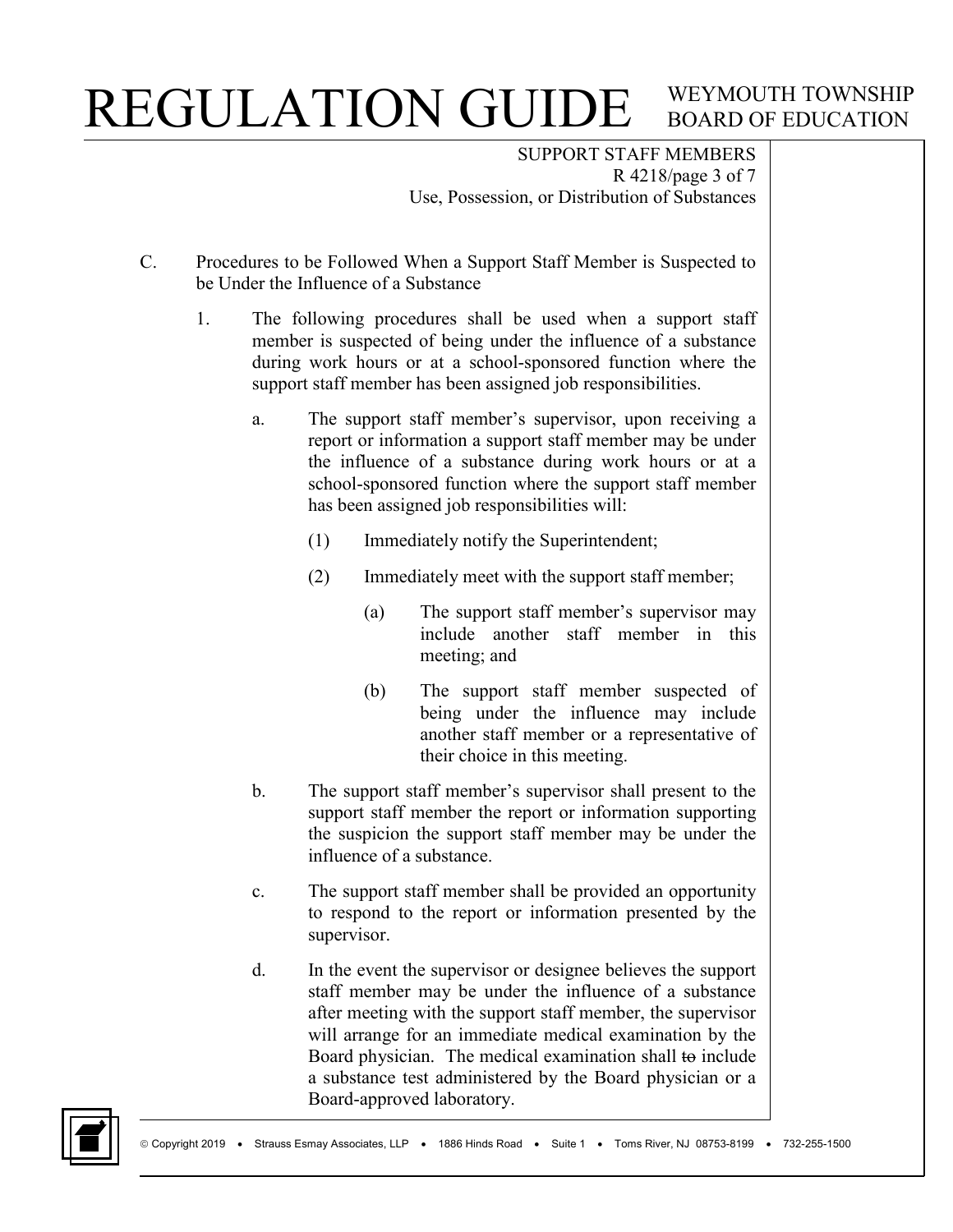SUPPORT STAFF MEMBERS R 4218/page 4 of 7 Use, Possession, or Distribution of Substances

- e. The support staff member shall be transported to the examination and testing location by means of transportation approved by the Superintendent or designee and shall be accompanied by the support staff member's supervisor or designee.
- f. The support staff member, prior to the medical examination and substance test, will be informed by the Board physician or designee on the type of testing to be completed and the substances that will be tested.
- g. The support staff member may, prior to being examined or and tested, disclose to the Board physician or designee any prescription medicine, over-the-counter medicine or supplements, or any other reason why the support staff member's test results may be positive.
- h. Refusal by a support staff member to consent to the medical examination which includes a substance test will be deemed as a positive result for substances.
- 2. The results of the medical examination and substance test shall be used by the Board physician to determine if the support staff member is under the influence of any substance as defined in Policy 4218 and this Regulation. The substance test procedures will provide for a confirmation test using acceptable confirmation test procedures.
	- a. Any specimen determined by the Board physician or Board-approved laboratory to have been adulterated by the support staff member will be deemed a positive result for substances.
- 3. The results of the substance test shall be provided to the Superintendent and Board physician within twenty-four hours of the test being administered or as soon as the test results are available. The Superintendent shall provide the support staff member with these results.

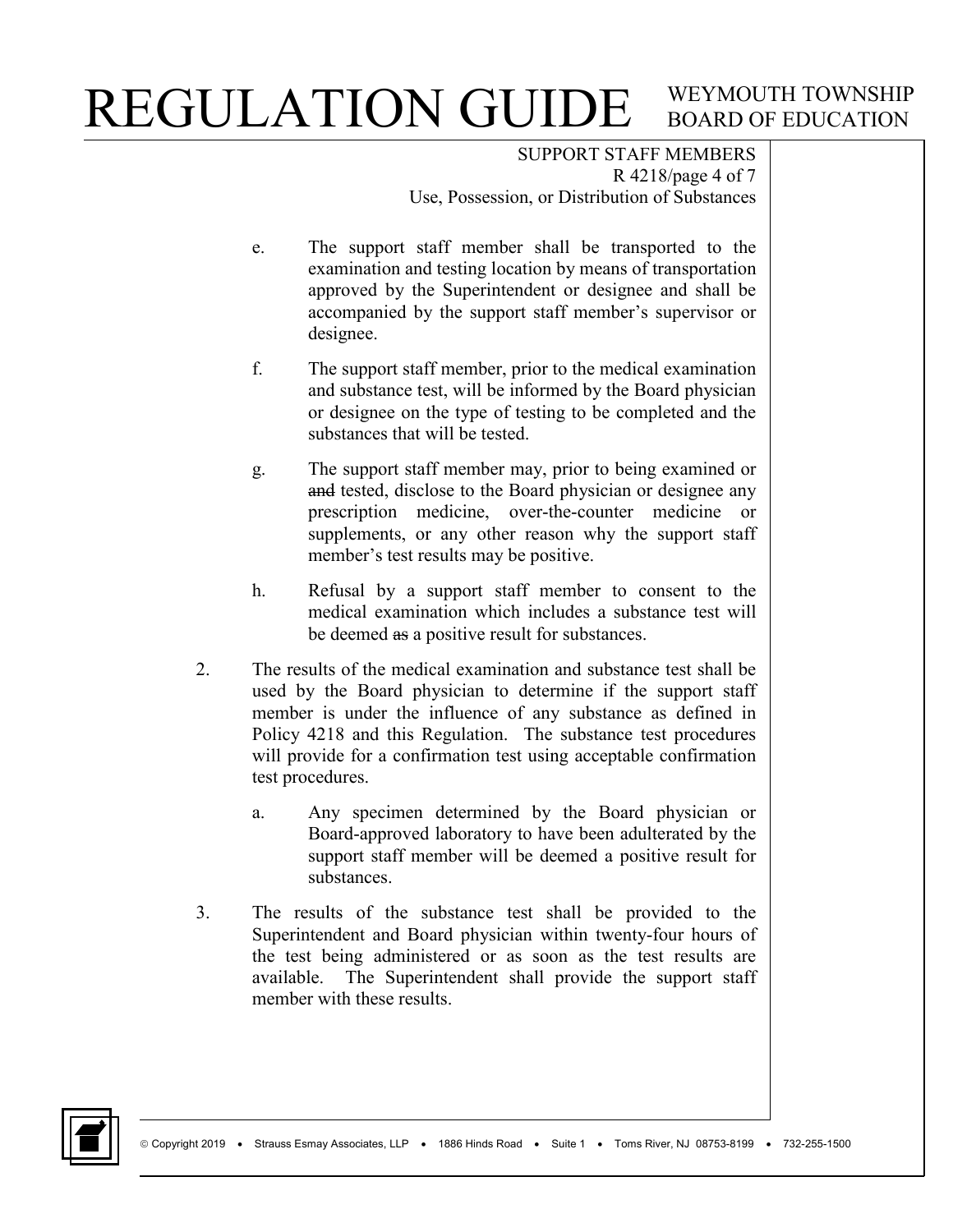SUPPORT STAFF MEMBERS R 4218/page 5 of 7 Use, Possession, or Distribution of Substances

- a. In the event the results of the medical examination and substance test are not provided to the Superintendent, it will be deemed a positive result for substances.
- 4. If the Board physician determines, based upon the medical examination and the results of the substance test, that the support staff member was not under the influence of a substance during work hours or at a school-sponsored function where the support staff member was assigned job responsibilities, the support staff member shall return to their position in the school district unless the Superintendent has a reason the support staff member should not be returned to their position.
- 5. If the Board physician determines, based upon the medical examination and the results of the substance test, that the support staff member was under the influence of a substance during work hours or at a school-sponsored function where the support staff member was assigned job responsibilities, the Board physician will:
	- a. Discuss the results of the examination and substance test with the support staff member and provide the support staff member an opportunity to present any medical or other reasons for the Board physician's determination.
	- b. Provide the support staff member an opportunity to have the substance test results confirmed by a laboratory selected by the support staff member and approved by the Board physician and Superintendent.
		- (1) The Board physician will schedule and coordinate the confirmation test procedures, including the acceptable time period for the confirmation test to be conducted based on the existing test results, and the time in which a confirmation test result would be valid. This confirmation test shall be paid for by the support staff member.
		- (2) The confirmation test results must be provided to the Board physician and Superintendent within the time period required by the Board physician.

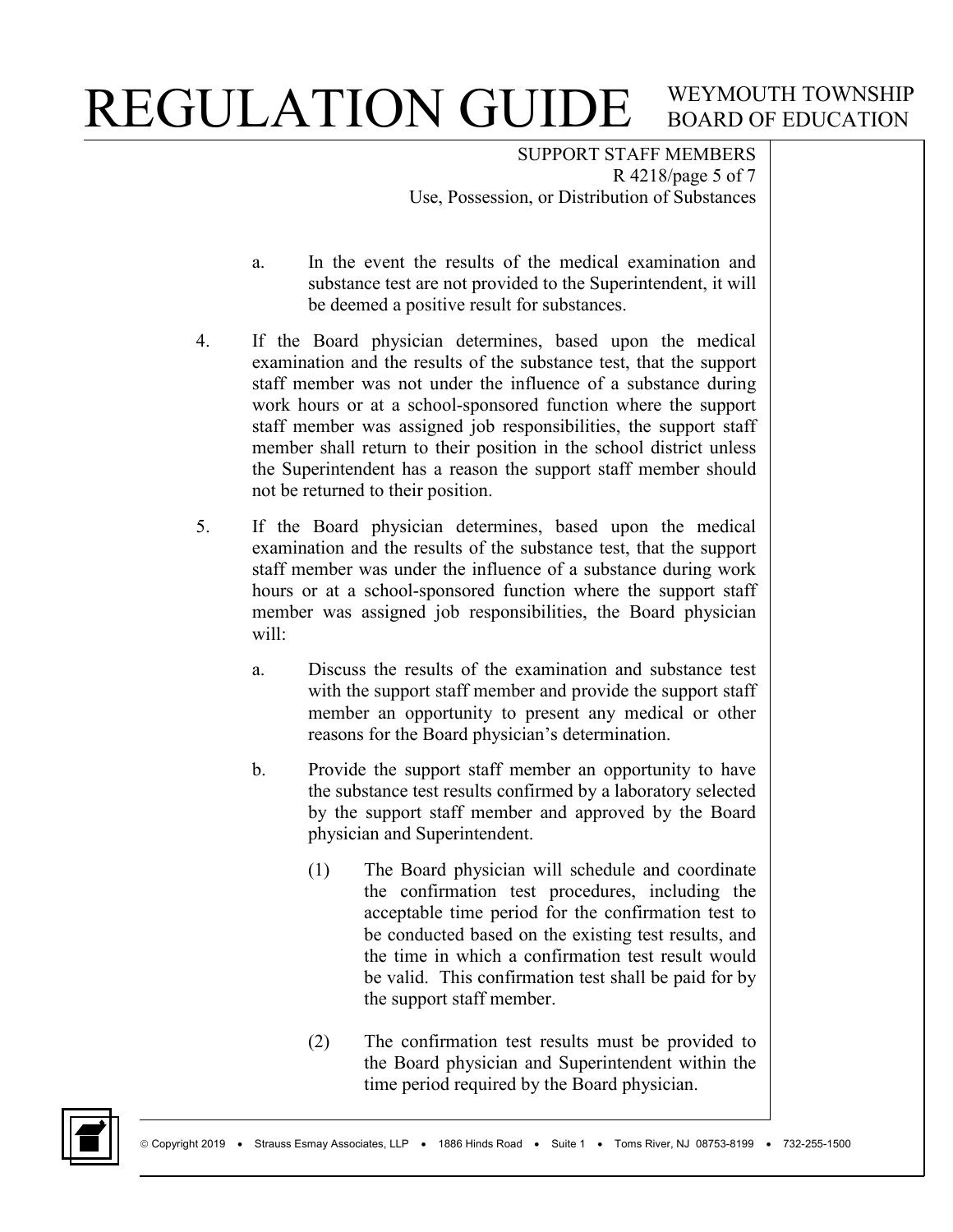SUPPORT STAFF MEMBERS R 4218/page 6 of 7 Use, Possession, or Distribution of Substances

- (3) Any confirmation test results provided to the Board physician and Superintendent not within the time period required by the Board physician shall not be accepted and the support staff member shall be determined to have waived their right to a have the results of a confirmation.
- c. After completing the requirements in 5. a. and b. above, the Board physician shall make a final determination whether the support staff member was under the influence of a substance during work hours or at a school-sponsored function where the support staff member was assigned job responsibilities.
	- (1) If the Board physician makes a final determination the support staff member was not under the influence during work hours or at a schoolsponsored function where the support staff member was assigned job responsibilities, the Board physician will report a final determination to the Superintendent and the support staff member shall return to their position in the school district unless the Superintendent has a reason the support staff member should not be returned to their position. Any records or documentation regarding a negative medical examination or substance test shall not be included in the support staff member's personnel file.
	- (2) If the Board physician makes a final determination the support staff member was under the influence during work hours or at a school-sponsored function where the support staff member was assigned job responsibilities, the Board physician will report a final determination to the Superintendent.
- D. Procedures to be Followed When a Support Staff Member is Determined to be Under the Influence of a Substance
	- 1. Any support staff member determined by the Board physician to be under the influence of a substance during work hours or at a

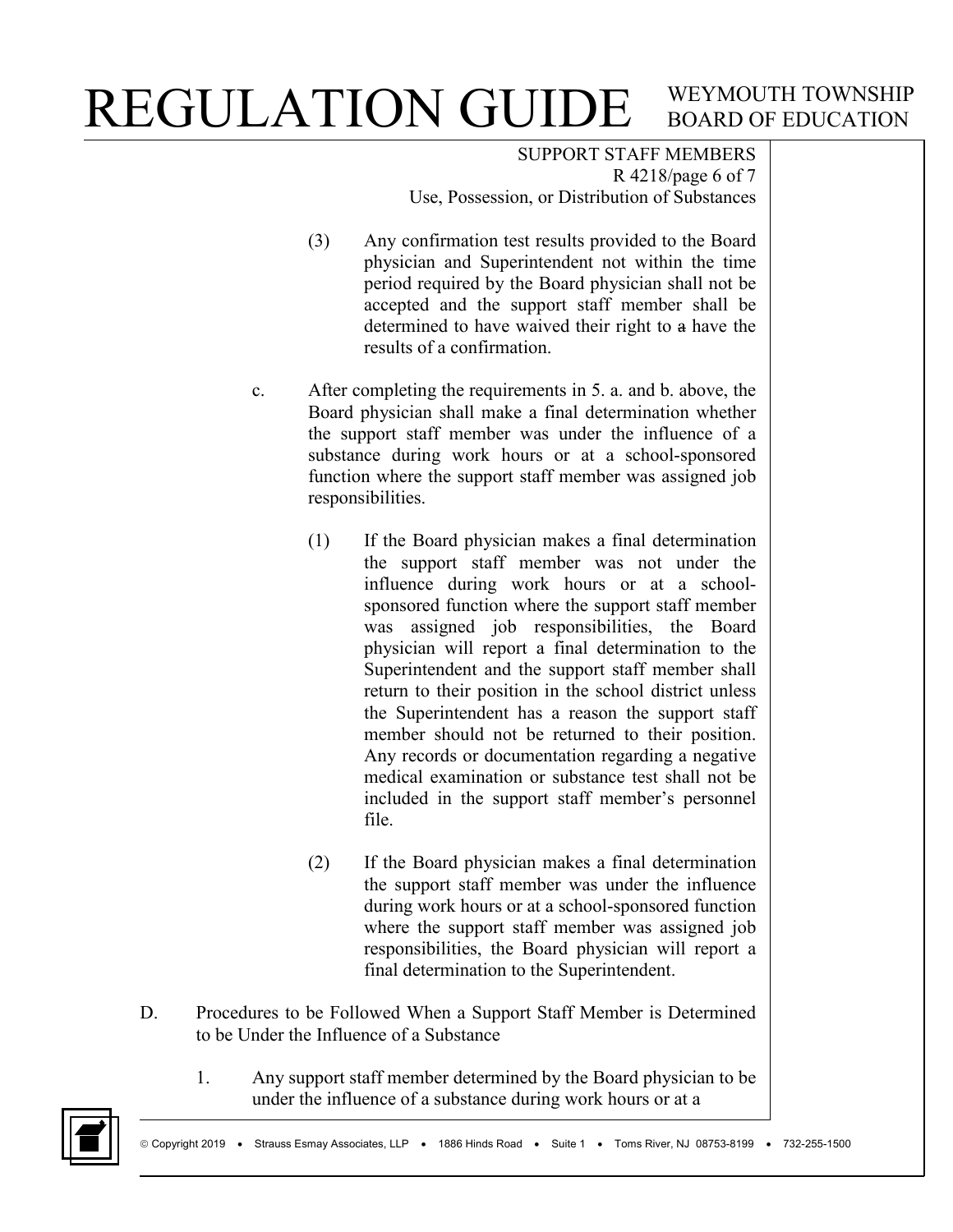SUPPORT STAFF MEMBERS R 4218/page 7 of 7 Use, Possession, or Distribution of Substances

school-sponsored function where the support staff member was assigned job responsibilities shall be required to meet with the Superintendent.

- a. The support staff member may include a staff member or a representative of their choice in this meeting.
- 2. The Superintendent will provide the support staff member an opportunity to respond to the Board physician's determination.
- 3. A support staff member determined to be have been under the influence of a substance during work hours or at a schoolsponsored function where the support staff member was assigned job responsibilities will be subject to appropriate discipline which may include, but not be limited to:
	- a. Withholding an increment;
	- b. Terminating a non-tenured support staff member; and/or
	- c. Filing tenure charges for a tenured support staff member.

Issued: October 25, 2018 Revised: February 13, ,2020

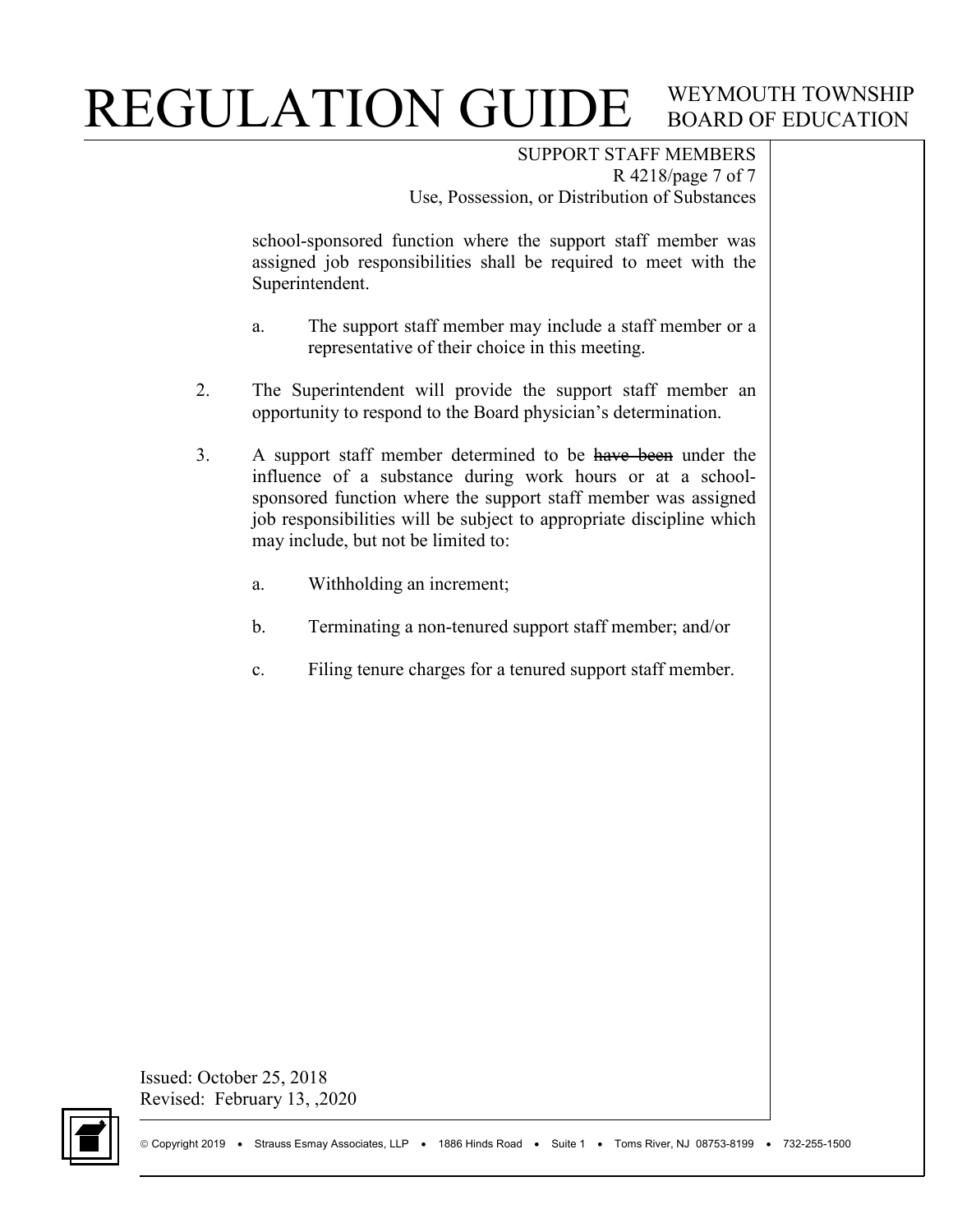### WEYMOUTH TOWNSHIP BOARD OF EDUCATION

SUPPORT STAFF MEMBERS 4219/page 1 of 21 Commercial Driver's License Controlled Substance and Alcohol Use Testing Aug 19 M

#### 4219 COMMERCIAL DRIVER'S LICENSE CONTROLLED SUBSTANCE AND ALCOHOL USE TESTING

The Board of Education is committed to a safe, efficient, alcohol and drug-free workplace that protects the district's students as well as the health and safety of its employees and the general public.

The Board requires all employees of the Board performing any safety-sensitive function to be free of drugs and alcohol and will test those employees who operate a commercial motor vehicle in accordance with 49 CFR 382 et seq. and 49 CFR 40 et seq. For the purpose of this Policy "employee" means a person

required to have a Commercial Driver's License (CDL) in the performance of their job responsibilities. Safety-sensitive functions as defined by 49 CFR 382.107 means any time from the time an employee begins to work or is required to be in readiness to work until the time the employee is relieved from work and all responsibility for performing work. Safety-sensitive functions shall include:

- 1. All time at the terminal, facility, other property, or on any public property, waiting to be dispatched, unless relieved from duty;
- 2. All time inspecting equipment as required by Federal law or otherwise inspecting, servicing, or conditioning any commercial motor vehicle, at any time;
- 3. All time spent at the driving controls of a commercial motor vehicle in operation;
- 4. All time, other than driving time, in or upon the commercial motor vehicle except time spent resting in an area defined as a sleeping berth;
- 5. All time loading or unloading a vehicle, supervising, or assisting in the loading or unloading, attending a vehicle being loaded or unloaded, remaining in readiness to operate the vehicle, or in giving or receiving receipts for shipments loaded and unloaded; and

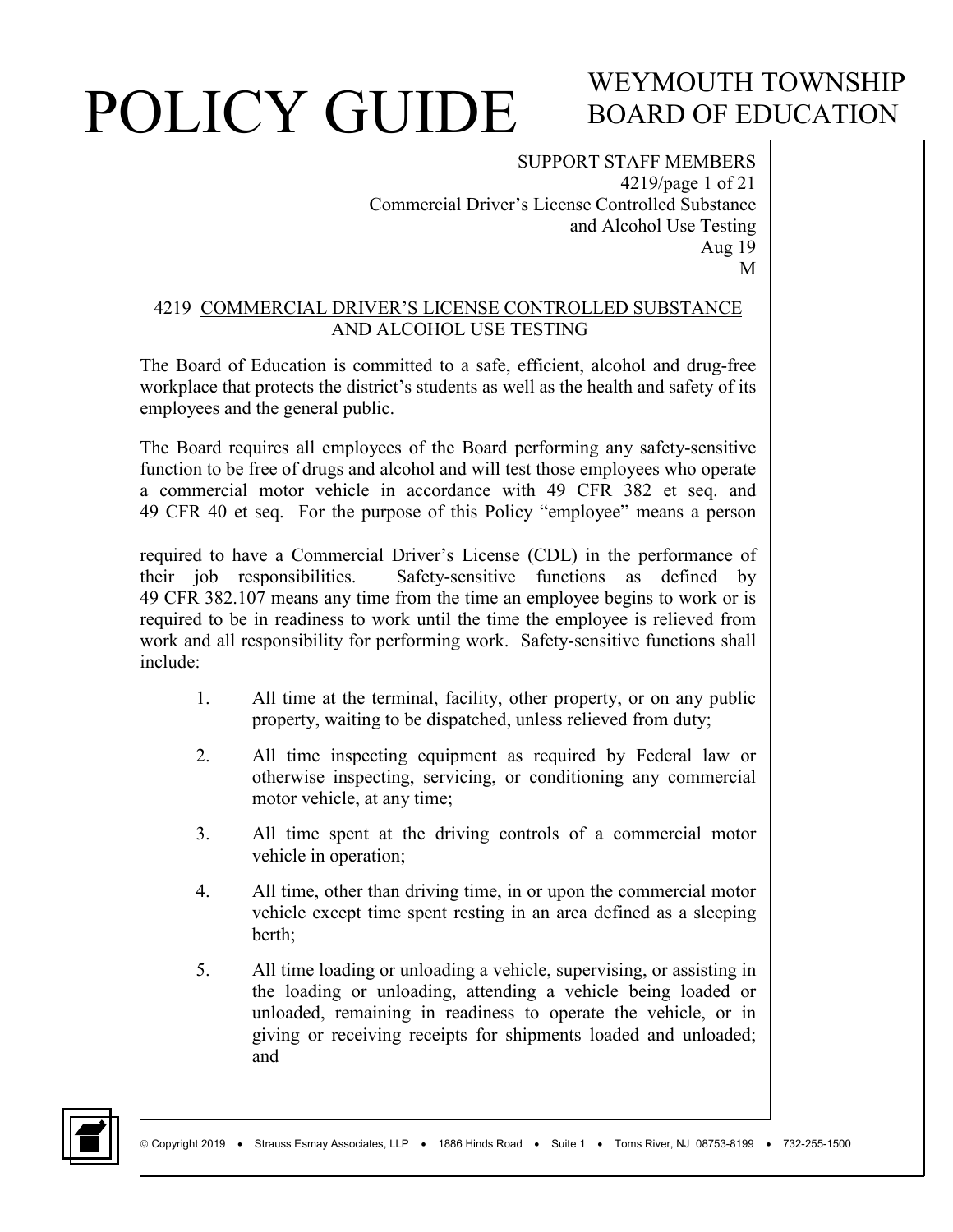# WEYMOUTH TOWNSHIP BOARD OF EDUCATION

#### SUPPORT STAFF MEMBERS 4219/page 2 of 21 Commercial Driver's License Controlled Substance and Alcohol Use Testing

6. All time repairing, obtaining assistance, or remaining in attendance upon a disabled vehicle.

The Omnibus Transportation Employee Testing Act of 1991 requires all operators of commercial motor vehicles subject to the CDL requirements to be tested for controlled substances and alcohol. Federal regulations of the U.S. Department of Transportation require that any employee using a CDL be required to submit to alcohol and controlled substance testing in accordance with 49 CFR 40.

The Board designates the designated official as the Designated Employer Representative (DER) of the Board of Education. The Board may contract with a service agent to provide the testing services as required by Federal law. In the event the Board contracts with a service provider for transportation, the Board designee will ensure all transportation contractors comply with the drug and alcohol testing requirements of Policy 4219 pursuant to 49 CFR 382 et seq. and 49 CFR 40 et seq.

No employee at any work site will possess, manufacture, use, sell, or distribute any quantity of any controlled substance, lawful or unlawful, which in sufficient quantity could result in impaired performance, with the exception of substances administered by or under the instructions of a physician. No employee shall perform safety-sensitive functions within four hours after using alcohol and the district will not permit an employee that used alcohol within four hours of performing safety-sensitive functions to perform such functions if the district has actual knowledge of the use, in accordance with 49 CFR 392.5.

Violations

Any violation of this Policy may result in discipline, up to and including termination.

#### Prohibited Substances

The presence of any of the controlled substances, listed in 49 CFR 40.87, in the body, as evidenced by the results of the initial screening and subsequent confirmatory analysis provided in this Policy, is prohibited for any employee assigned to a classification covered by this Policy. All cutoff concentrations shall be in accordance with 49 CFR 40.87. All test results shall be measured against the cutoff concentrations outlined in 49 CFR 40.87.

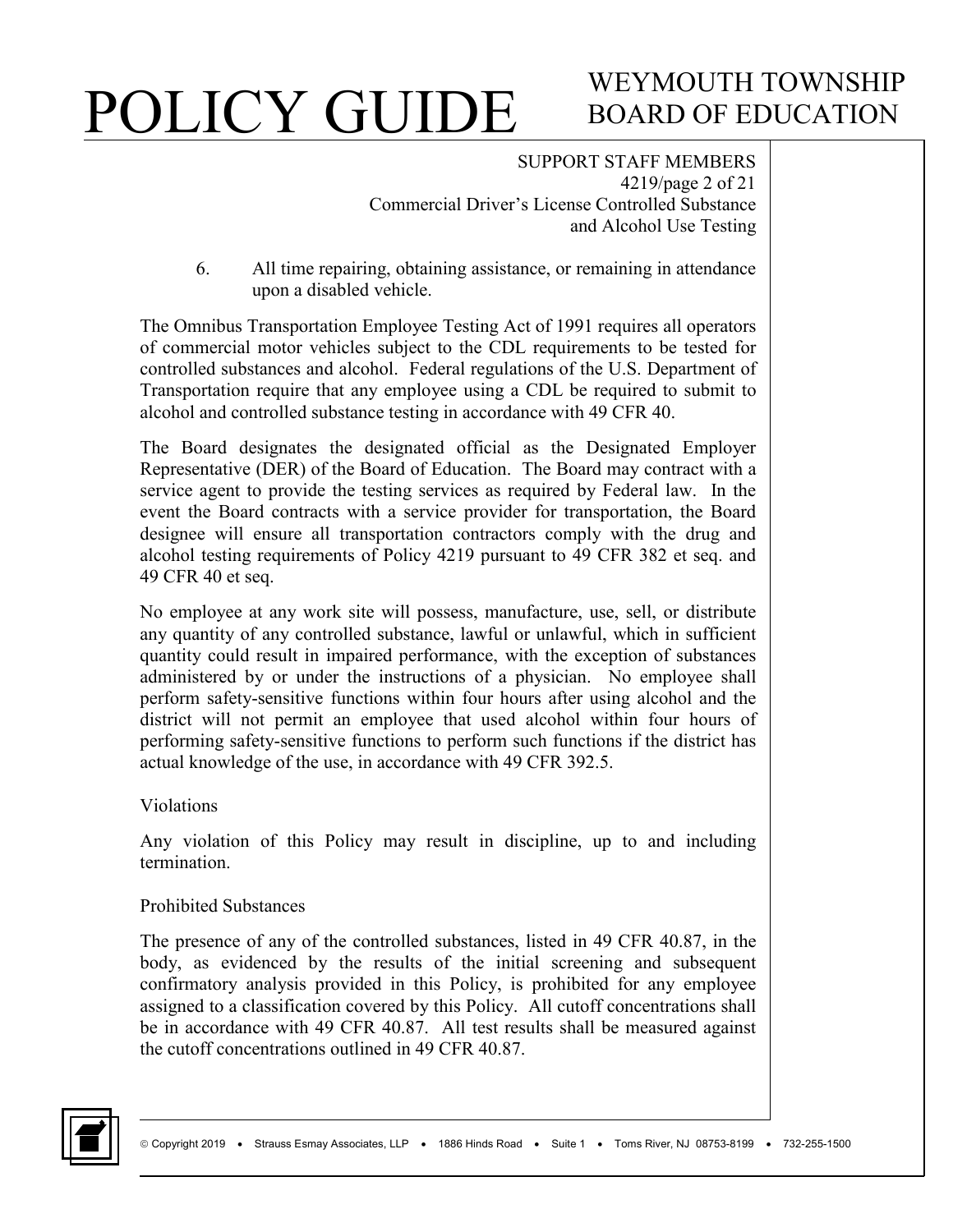## WEYMOUTH TOWNSHIP BOARD OF EDUCATION

SUPPORT STAFF MEMBERS 4219/page 3 of 21 Commercial Driver's License Controlled Substance and Alcohol Use Testing

Testing Procedures

All testing for controlled substances will be conducted in accordance with 49 CFR 40, Subparts A, B, C, D, E, F, G, H and I. The district will only test for drugs or classes of drugs in accordance with 49 CFR 40.85. Testing for alcohol will be conducted in accordance with 49 CFR 40, Subparts J, K, L, M and N.

**Definitions** 

"Alcohol use" means the drinking or swallowing of any beverage, liquid mixture or preparation (including medication), containing alcohol.

"Aliquot" means a fractional part of a specimen used for testing. It is taken as a sample representing the whole specimen.

"Confirmatory drug test" means a second analytical procedure performed on an aliquot of the original specimen to identify and quantify the presence of a specific drug or drug metabolite.

"Confirmed drug test" means a confirmation test result received by a Medical Review Officer (MRO) from a laboratory.

"Controlled substances" means those substances identified in 49 CFR 40.85.

"CCF" means the Federal Drug Testing Custody and Control Form.

"Designated Employer Representative (DER)" is an employee of the district authorized to take immediate action(s) to remove employees from safety-sensitive duties, or cause employees to be removed from these covered duties, and to make required decisions in the testing and evaluation processes. The DER shall receive test results and other communications for the employer consistent with the requirements of this Policy and 49 CFR 40. Service agents cannot act as a DER.

"FMCSA" means Federal Motor Carrier Safety Administration.

"Initial drug test (also known as a "Screening drug test")" means the test used to differentiate a negative specimen from one that requires further testing for drugs or drug metabolites.

"Initial specimen validity test" means the first test used to determine if a urine specimen is adulterated, diluted, substituted, or invalid.

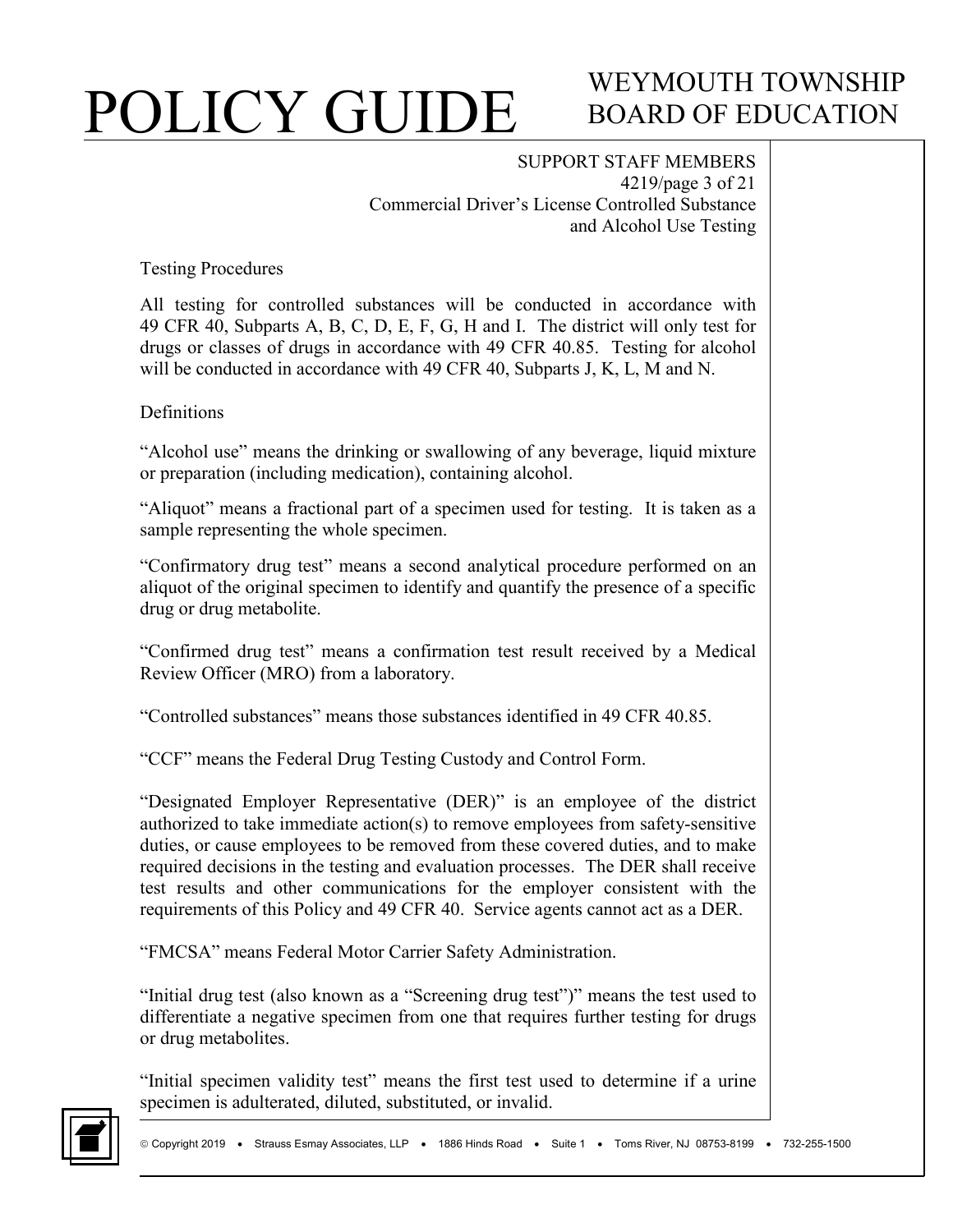## WEYMOUTH TOWNSHIP BOARD OF EDUCATION

SUPPORT STAFF MEMBERS

4219/page 4 of 21 Commercial Driver's License Controlled Substance and Alcohol Use Testing

"Medical Review Officer (MRO)" is a licensed physician responsible for receiving and reviewing laboratory results generated by the district's drug testing program and evaluating medical explanations for certain drug test results.

"Possess" includes, but is not limited to, either in or on the driver's person, personal effects, motor vehicle, or areas substantially entrusted to the control of the driver.

"Service agent" is any person or entity, other than an employee of the Board, who provides services specified under 49 CFR 40 to the Board.

"Substance Abuse Professional (SAP)" is a person who evaluates employees who have violated a Federal or State drug and alcohol regulation and makes recommendations concerning education, treatment, follow-up testing, and aftercare. An individual permitted to act as a SAP must possess the credentials as outlined in 49 CFR 40.281.

"Work Site" means any motor vehicle, office, building, yard, or other location at which the driver is to perform work or any other school district property or at any school district event.

Categories of Testing

For the purpose of this Policy, the occurrence of the following circumstances/instances shall require an employee to submit to a controlled substance and alcohol screening:

1. Pre-Employment Testing

An individual who has applied for and has been selected to operate a Board vehicle shall, before beginning employment with the Board, submit to a controlled substance screening in conjunction with any required physical examination as per Policy 4160. Such screening shall be conducted in accordance with the procedures set forth in this Policy and 49 CFR 40. No individual receiving a positive confirmed test result will be employed by the Board.

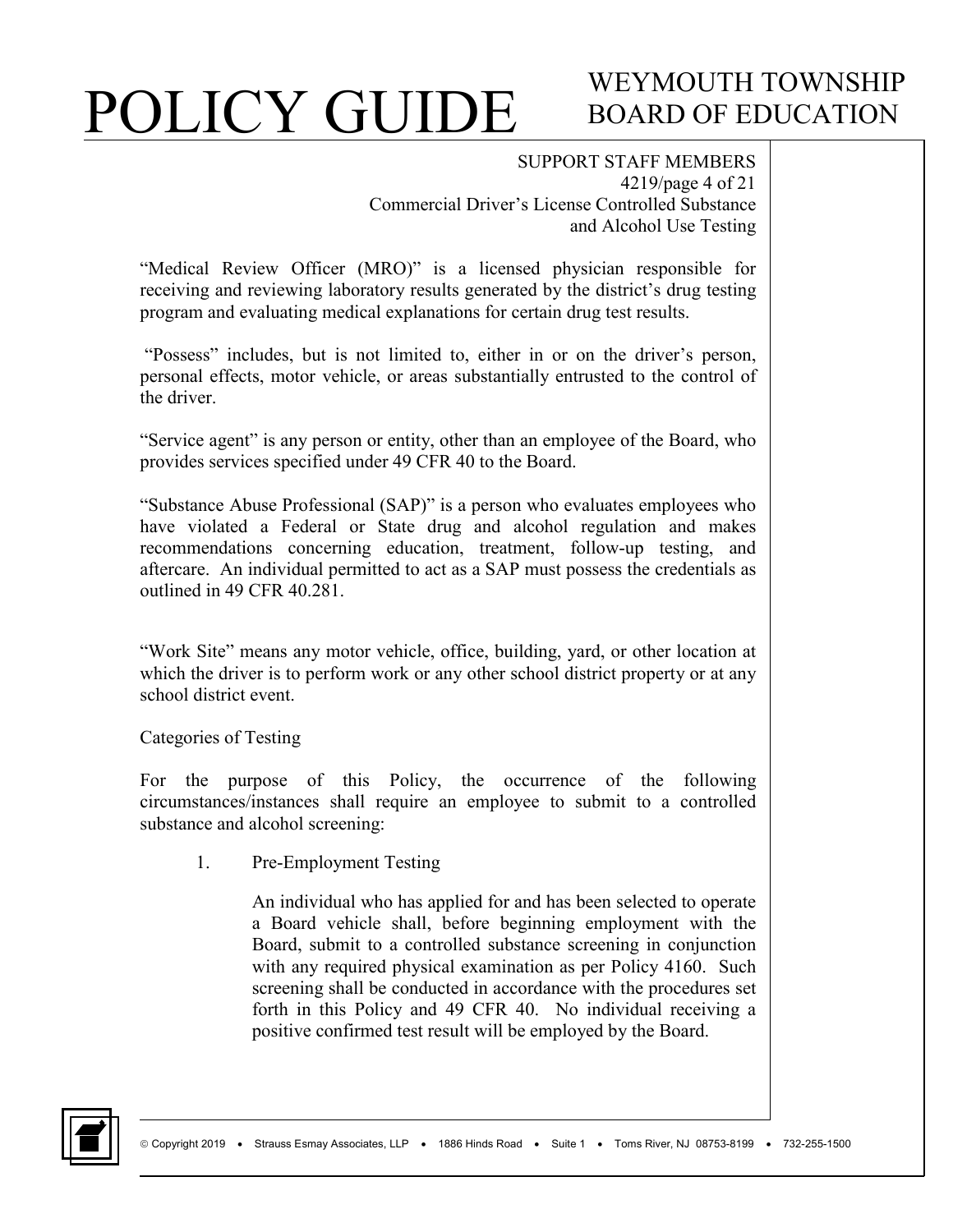# WEYMOUTH TOWNSHIP BOARD OF EDUCATION

SUPPORT STAFF MEMBERS 4219/page 5 of 21 Commercial Driver's License Controlled Substance and Alcohol Use Testing

An employer is not required to administer a controlled substances test required by 49 CFR 382.301(a) if:

- a. The employee has participated in a controlled substances testing program that met the requirements of 49 CFR 382 et seq. within the previous thirty days; and
- b. The employee while participating in that program either:
	- (1) Was tested for controlled substances within the past six months (from the date of application with the employer); or
	- (2) Participated in the random controlled substances testing program for the previous twelve months (from the date of application with the employer.)
- c. The DER must ensure that no prior employer, to the DER's knowledge, has records of a violation of a controlled substances testing program within the previous six months.

If an individual is so exempted, the DER shall contact the controlled substances testing programs in which the individual participated and shall obtain and retain from the testing program(s) the following information in accordance with 49 CFR 382.301(c):

- a. Name and address of the program;
- b. Verification of the individual's participation;
- c. Verification that the program conforms to Federal guidelines;
- d. Verification the individual qualified under the law and did not refuse to be tested for controlled substances;
- e. The date the individual was last tested for controlled substances; and
- f. The results of any tests taken within the previous six months and any other violations.

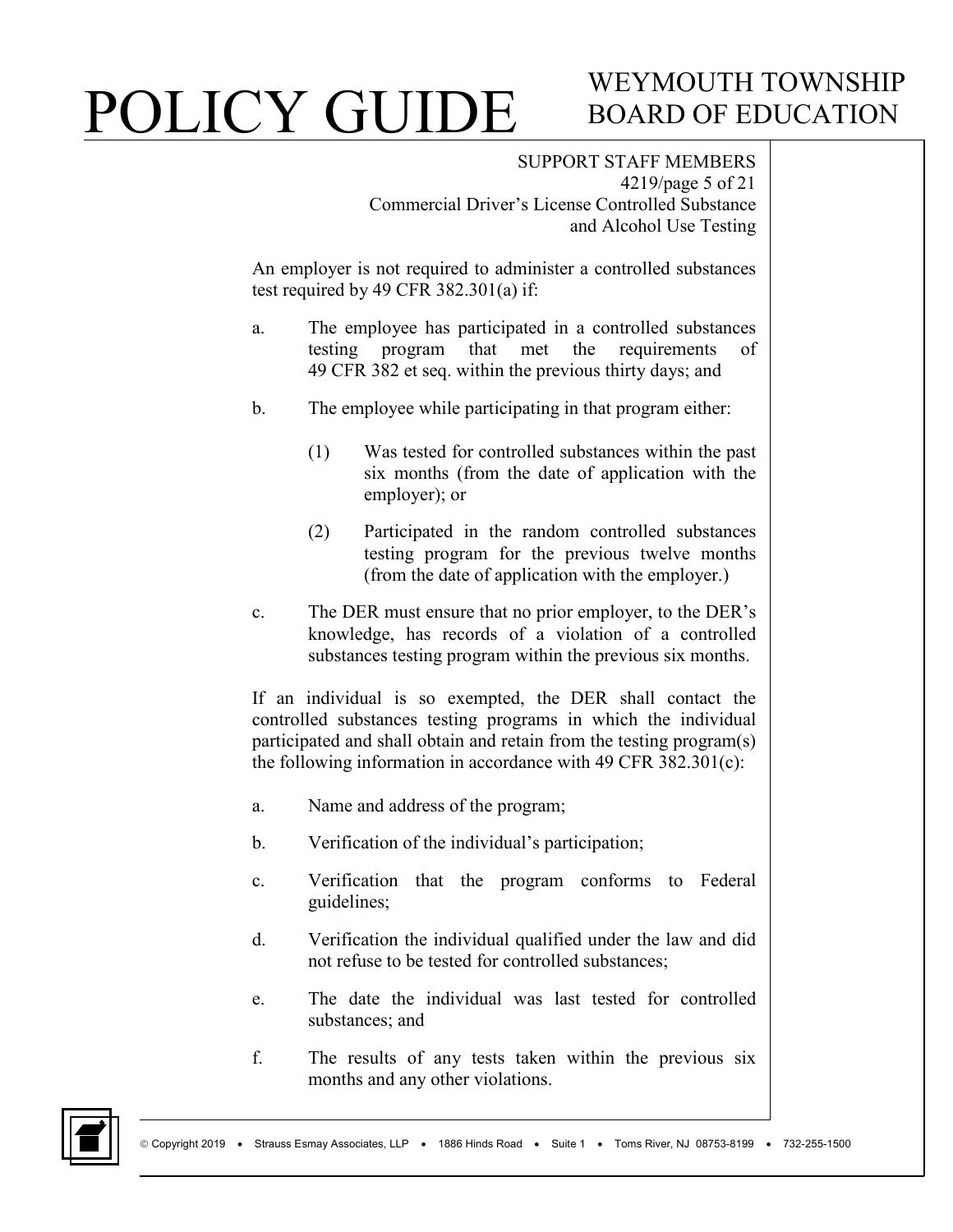## WEYMOUTH TOWNSHIP BOARD OF EDUCATION

SUPPORT STAFF MEMBERS 4219/page 6 of 21 Commercial Driver's License Controlled Substance and Alcohol Use Testing

An employee who has applied for and has been selected to operate a Board vehicle or any existing employee transferring into a new position requiring the employee to operate a Board vehicle, shall submit a written consent authorizing the Board to obtain the following information from other employers who have employed the employee during any period during the two years before the date of the employee's application or transfer into the new position. The written consent from the employee will permit the DER to obtain the following information from previous Division of Transportation (DOT)-regulated employers:

- a. Alcohol tests with a result of 0.04 or higher alcohol concentration;
- b. Verified positive drug tests;
- c. Refusals to be tested (including verified adulterated or substituted drug test results);
- d. Other violations of DOT agency drug and alcohol testing regulations; and
- e. With respect to any employee who violated a DOT drug and alcohol regulation, documentation of the employee's successful completion of DOT return-to-duty requirements (including follow-up tests). If this information is not available from the previous employer, the DER must seek to obtain this information from the employee.

The DER will obtain and review this information before the employee first performs safety-sensitive functions. If this is not feasible, the DER will not permit the employee to perform safetysensitive functions after thirty days from the date the employee first performed safety-sensitive functions, unless the DER has obtained or made and documented a good faith effort to obtain this information.

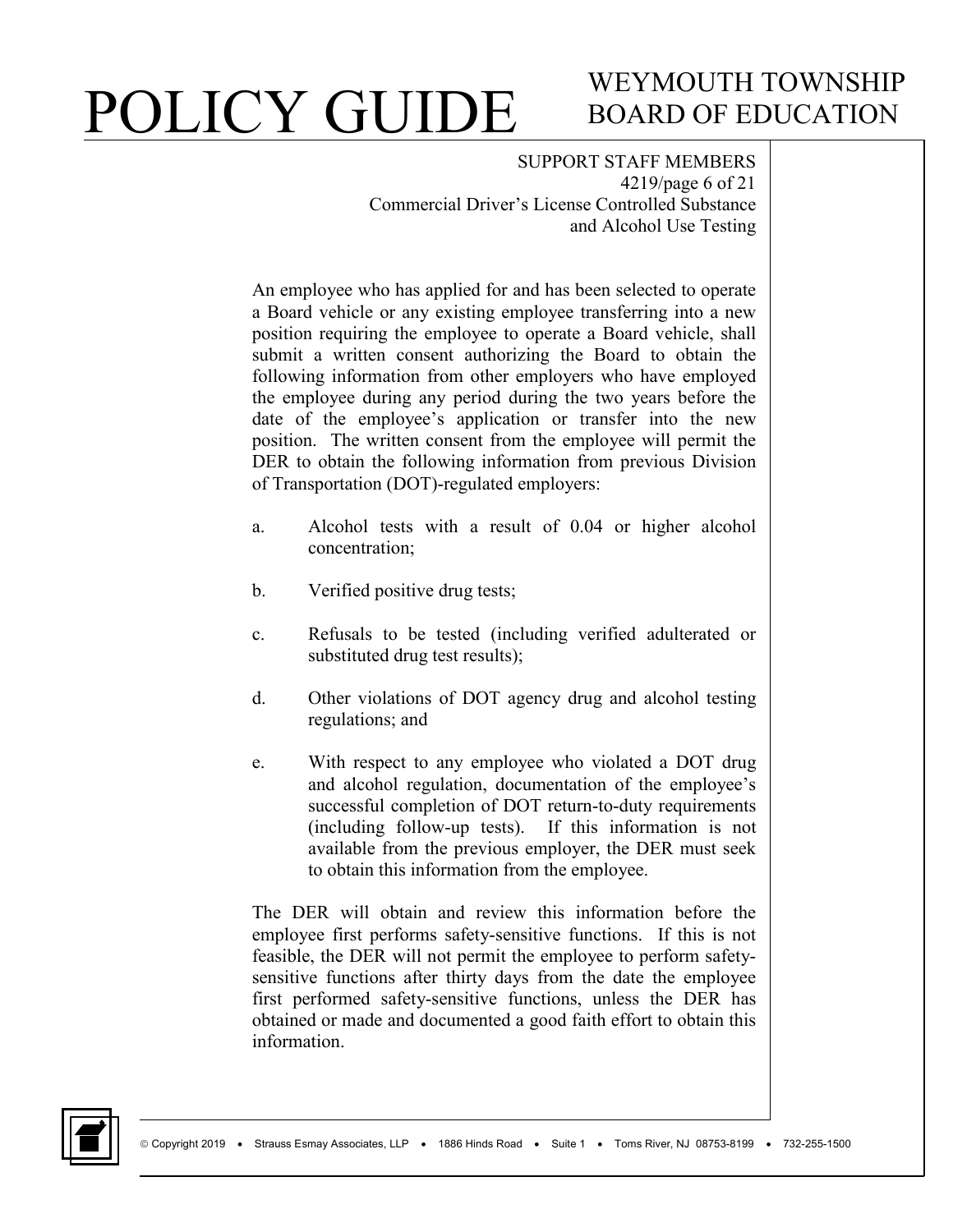## WEYMOUTH TOWNSHIP BOARD OF EDUCATION

SUPPORT STAFF MEMBERS 4219/page 7 of 21 Commercial Driver's License Controlled Substance and Alcohol Use Testing

#### 2. Random Testing

Every employee shall submit to random alcohol and controlled substance testing on an unannounced and random basis resulting from the selection by a random generation methodology in accordance with 49 CFR 383.305(i). Random testing will be spread reasonably throughout any given calendar year.

The minimum annual percentage rate for random alcohol testing shall be ten percent of the average number of driver positions. The minimum annual percentage rate for random controlled substances testing shall be twenty-five percent of the average number of driver positions. The minimum annual percentage rates may be adjusted as determined by the FMCSA Administrator in accordance with 49 CFR 382.305.

Employees shall only be random tested when performing safetysensitive functions or immediately prior to or immediately following the performance of safety-sensitive functions.

3. Post-Accident Testing

The involvement by an employee in a motor vehicle collision while operating a Board vehicle when such accident results in property damage or personal injury, may trigger a post-accident drug and alcohol test.

As soon as practical following an occurrence, the DER will require post-accident alcohol screening for each of the surviving drivers:

- a. Who was performing safety-sensitive functions with respect to a vehicle, if the accident involves the loss of human life; or
- b. Who receives a citation within eight hours of the occurrence under State or local law for a moving traffic violation arising from the accident, if the accident involved:
	- (1) Bodily injury to any person who, as a result of the injury, immediately receives medical treatment away from the scene of the accident; or

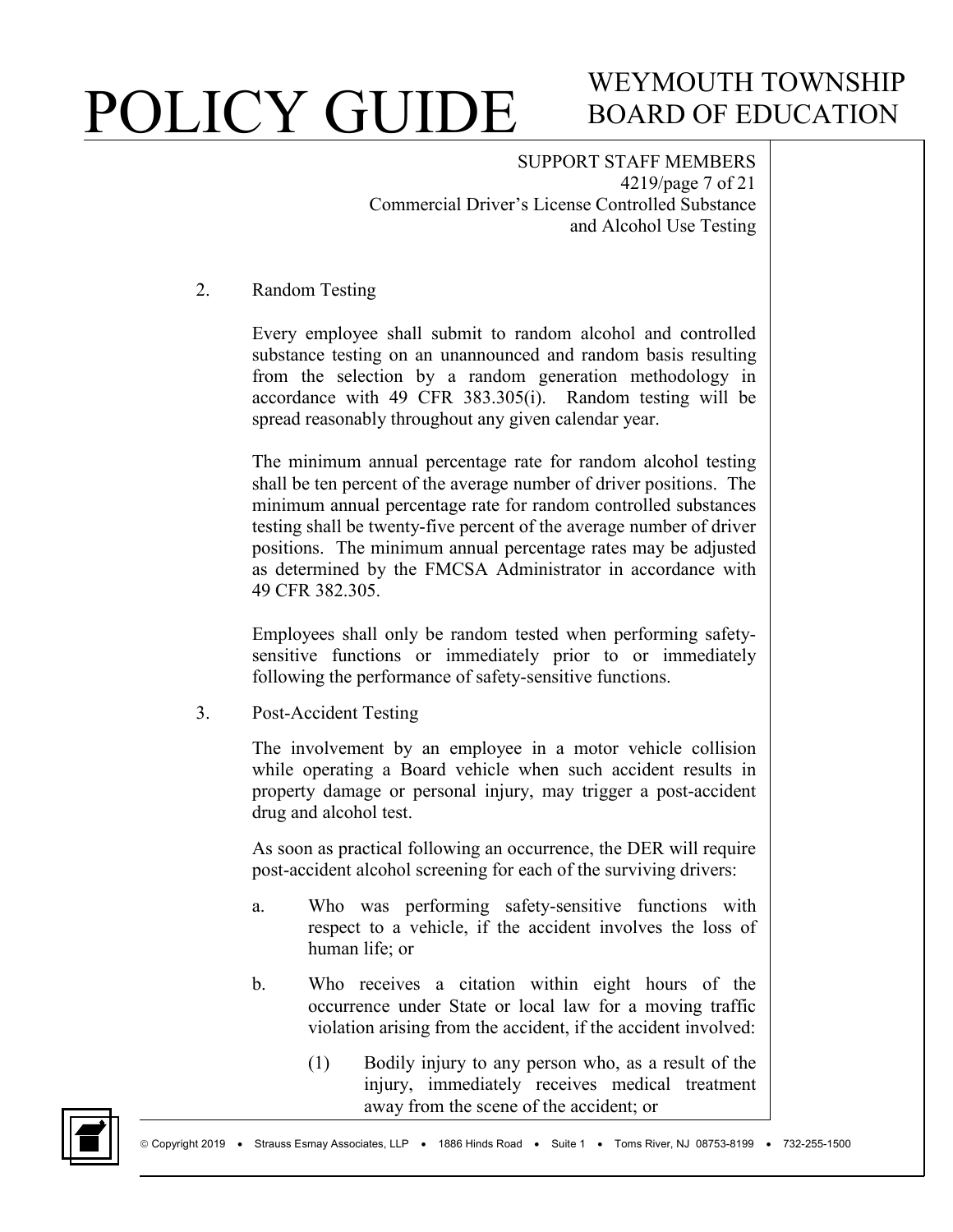## WEYMOUTH TOWNSHIP BOARD OF EDUCATION

SUPPORT STAFF MEMBERS 4219/page 8 of 21 Commercial Driver's License Controlled Substance and Alcohol Use Testing

- (2) One or more motor vehicles incurring disabling damage as a result of the accident, requiring the motor vehicle to be transported away from the scene by a tow truck or other motor vehicle.
- c. If the alcohol test is not administered within two hours following the accident, the DER will prepare and maintain on file a record stating the reasons the test was not promptly administered. If the alcohol test is not administered within eight hours following the accident, the DER shall cease attempts to administer the alcohol test and shall prepare and maintain the same record. Records shall be submitted to the FMCSA upon request.

As soon as possible following an occurrence, the district will require post-accident controlled substance screening for each of the surviving drivers:

- a. Who was performing safety-sensitive functions with respect to a vehicle, if the accident involves the loss of human life; or
- b. Who receives a citation within thirty-two hours of the occurrence under State or local law for a moving traffic violation arising from the accident, if the accident involved:
	- (1) Bodily injury to any person who, as a result of the injury, immediately receives medical treatment away from the scene of the accident; or
	- (2) One or more motor vehicles incurring disabling damage as a result of the accident, requiring the motor vehicle to be transported away from the scene by a tow truck or other motor vehicle.
- c. If the controlled substance test is not administered within thirty-two hours following the accident, the DER shall cease attempts to administer the controlled substance test and shall prepare and maintain on file a record stating the reasons the test was not promptly administered. Records shall be submitted to the FMCSA upon request.

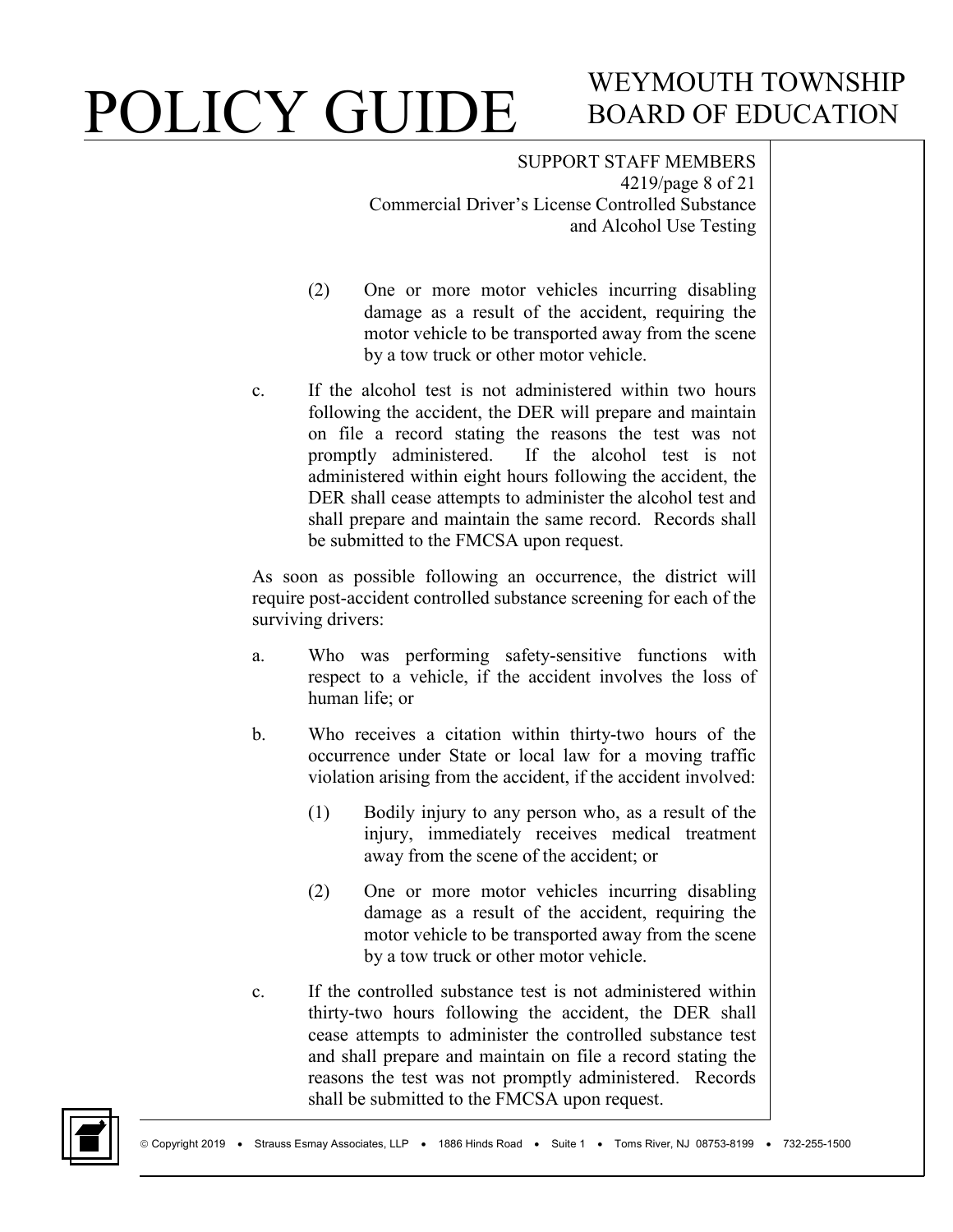## WEYMOUTH TOWNSHIP BOARD OF EDUCATION

SUPPORT STAFF MEMBERS 4219/page 9 of 21 Commercial Driver's License Controlled Substance and Alcohol Use Testing

An employee who is subject to post-accident testing shall remain readily available for such testing or may be deemed by the employer to have refused to submit for testing. (An employee who is injured in an accident and requires medical care, shall submit to post-accident drug and controlled substance testing by the medical care facility providing the treatment or a designee of the Board if the facility is unable to provide the testing.) Nothing herein shall be construed to prevent the employee from leaving the scene of the accident for the period required to obtain necessary assistance or to obtain emergency medical care.

4. Reasonable Suspicion Testing

The DER shall require an employee to submit to an alcohol and/or controlled substance test when the employee is observed by a supervisor or school official who is trained in accordance with 49 CFR 382.603 and causes the observer to have reasonable suspicion to believe the employee has violated 49 CFR 382 et seq. Reasonable suspicion must exist to require the employee to undergo a test and must be based on specific, contemporaneous, articulable observations concerning the appearance, behavior, speech or body odors of the employee. The observations may include indications of the chronic and withdrawal effects of controlled substances.

Reasonable suspicion alcohol testing is authorized only if the required observations are made during, just preceding, or just after the period of the work day the employee is required to be in compliance with the testing requirements of 49 CFR 382 et seq.

Reasonable suspicion testing may be required of an employee while the employee is performing, just before the employee will perform, or just after the employee has ceased performing safetysensitive functions.

If the alcohol test is not administered within two hours following the determination a reasonable suspicion test is required, the DER will prepare and maintain on file a record stating the reasons the

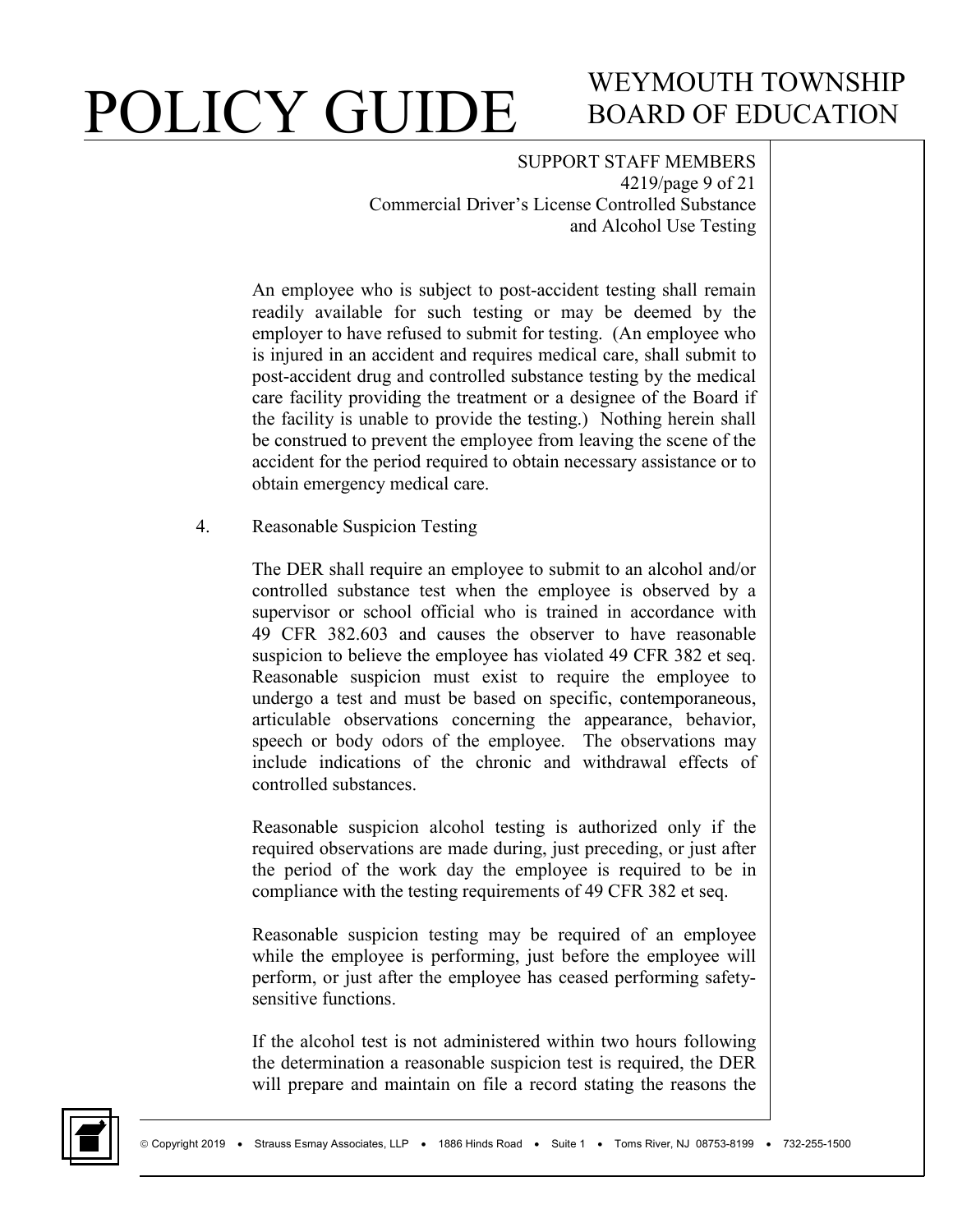### WEYMOUTH TOWNSHIP BOARD OF EDUCATION

SUPPORT STAFF MEMBERS 4219/page 10 of 21 Commercial Driver's License Controlled Substance and Alcohol Use Testing

test was not promptly administered. If the alcohol test is not administered within eight hours following the determination, the DER shall cease attempts to administer the alcohol test and shall state in the record the reasons for not administering the test.

No employee shall report for duty or remain on duty requiring the performance of safety-sensitive functions while the employee is under the influence of or impaired by alcohol, as shown by the behavioral, speech, and performance indicators of alcohol misuse. The employee will also not be able to perform or continue to perform safety-sensitive functions until an alcohol test is administered and the employee's concentration measures less than 0.02 or twenty-four hours have elapsed following the determination that reasonable suspicion existed to require an alcohol test.

A written record of the observations leading to a reasonable suspicion test shall be made and signed by the supervisor and/or school official that made the observations. This record shall be made within twenty-four hours of the observed behavior or before the results of the test are released, whichever is earlier.

5. Return to Duty Testing

The district is not required to return an employee to a safetysensitive position upon receipt of a confirmed drug and/or alcohol test.

The DER may recommend to the Superintendent of Schools the employee's employment be terminated depending on the circumstances.

The DER shall ensure that before an employee returns to duty requiring the performance of a safety-sensitive function, the employee shall undergo a return to duty alcohol test indicating a breath alcohol concentration of less than 0.02 and a controlled substances test with a result indicating a verified negative result for controlled substances use as required in 49 CFR 40.305.

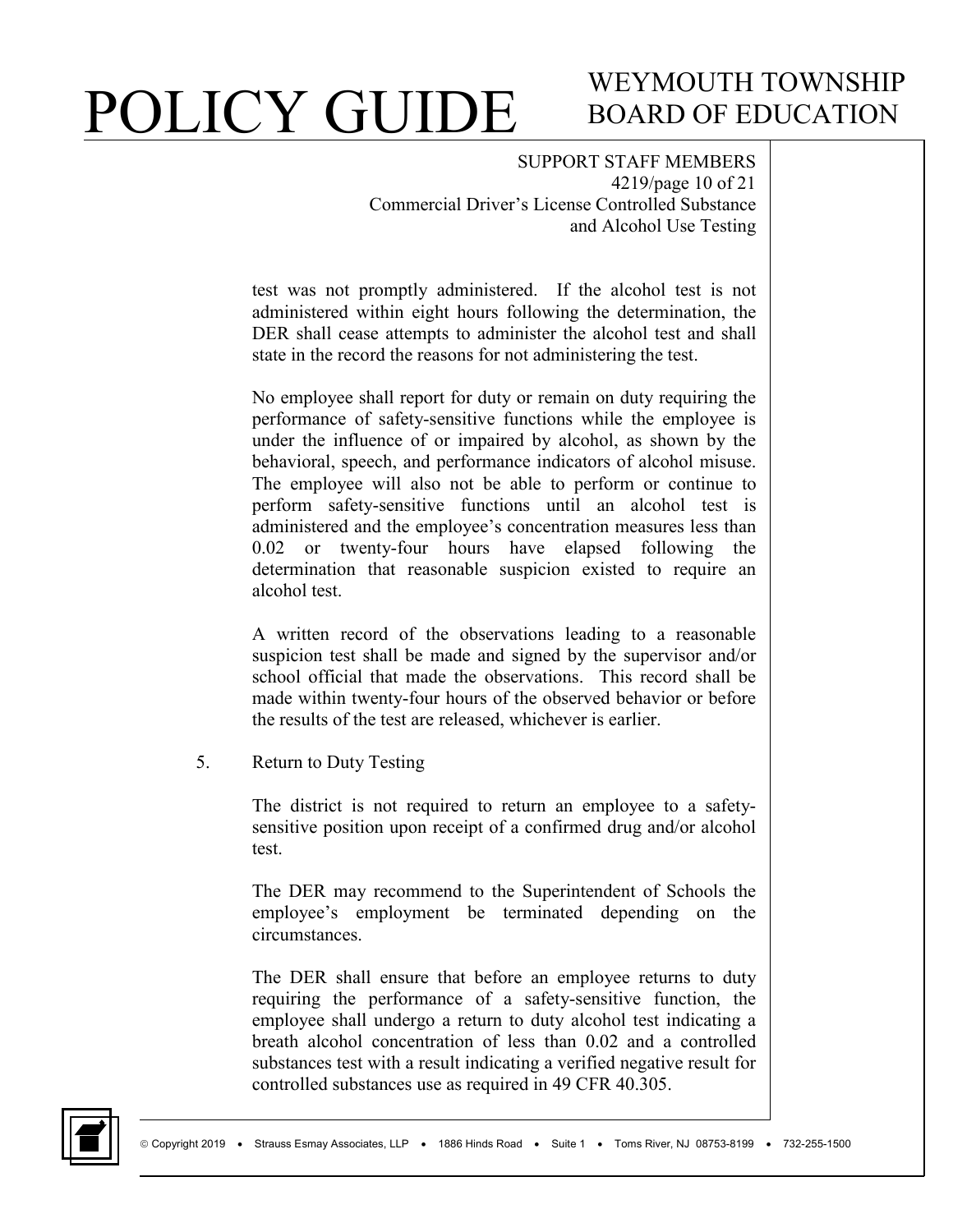### WEYMOUTH TOWNSHIP BOARD OF EDUCATION

SUPPORT STAFF MEMBERS 4219/page 11 of 21 Commercial Driver's License Controlled Substance and Alcohol Use Testing

Employees permitted to return to duty are required to take returnto-duty tests and shall be evaluated by a SAP. These employees must participate in an assistance program prescribed by the SAP and as required in 49 CFR 40 Subpart O.

The SAP will determine a written follow-up testing plan for any employee who has been permitted to return to work and has successfully complied with the SAP's recommendations for education and/or treatment. Such employees are subject to a minimum of six unannounced, follow-up drug screenings and alcohol tests over the following twelve months. The testing shall not exceed forty-eight additional months. Alcohol follow-up testing shall be performed only when the employee is performing safety-sensitive functions or immediately prior to performing or immediately after performing safety-sensitive functions. All follow-up testing will be completed in accordance with 49 CFR 40.307. The SAP will comply with all reporting requirements of 49 CFR 40.311.

The Board shall make the ultimate determination to return or not return an employee to a safety-sensitive position subject to any collective bargaining agreements, if any, or other legal requirements.

Medical Review Officer (MRO) Notifications

The Board shall employ or contract with a MRO who is a licensed physician (M.D. or D.O.) and shall designate the MRO as the individual responsible for receiving laboratory results generated by the testing program. The MRO shall have knowledge of controlled substances abuse disorders and have appropriate medical training to interpret and evaluate the employee's confirmed drug test results together with his/her medical history and other biomedical data. The MRO will perform all functions and responsibilities as required in 49 CFR 40.121.

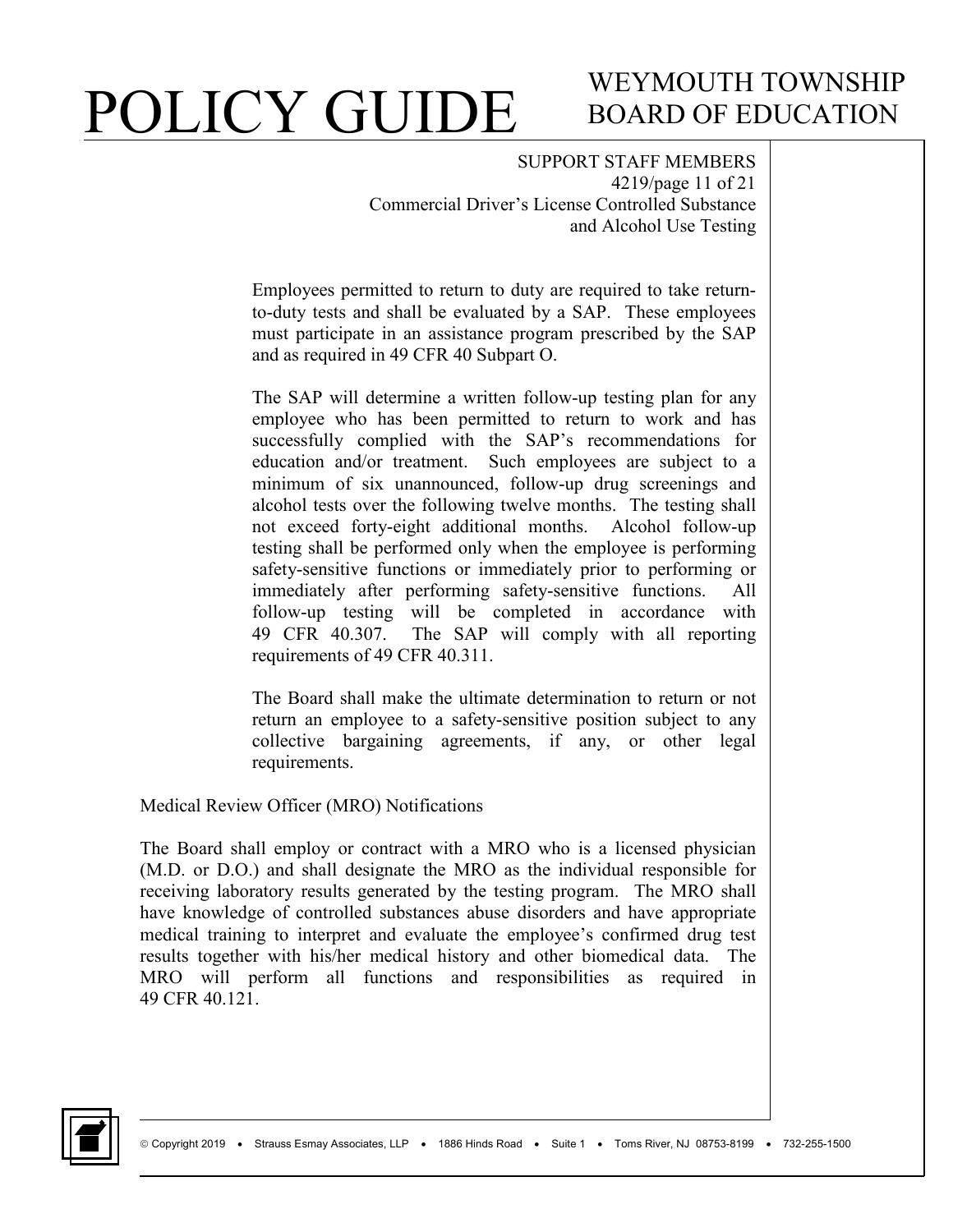## WEYMOUTH TOWNSHIP BOARD OF EDUCATION

SUPPORT STAFF MEMBERS 4219/page 12 of 21 Commercial Driver's License Controlled Substance and Alcohol Use Testing

Employer Notification

The MRO may report controlled substances test results to the DER by any means of communication; however, a signed, written notification must be forwarded within three business days of the completion of the MRO's evaluation. The MRO must report all drug test results to the employer. The MRO may use a signed or stamped and dated legible photocopy of Copy 2 of the CCF to report test results or a written report that must include, at a minimum, the information required in 49 CFR 40.163.

#### Split Specimen Tests

Split specimen testing will be conducted in accordance with 49 CFR 40 Subpart H. The MRO will notify the Superintendent of Schools or designee if split specimen testing is requested by the employee.

#### Designated Collection Facility

The Board shall designate the facility to be used for the collection of the specimen; provided, however, that the designated facility shall possess all required licenses and permits. The collection site will take place in a facility meeting the requirements of 49 CFR 40 Subpart D. The DER will ensure the collection site meets the security requirements of 49 CFR 40.43.

#### Designated Screening Laboratory

The Board shall designate the laboratory to which collected fluid samples will be forwarded for drug/alcohol screening. Drug testing laboratories must be certified by the Department of Health and Human Services (HHS) under the National Laboratory Certification Program (NLCP) for all testing required under 49 CFR 40. The laboratory will perform all responsibilities as required in accordance with 49 CFR 40 Subpart F.

#### Specimens

The normal screening methodology for controlled substances shall be urinalysis, collected by a trained representative of the Board with appropriate documentation at a site designated and approved by the Board. The presence of alcohol will be determined by an Alcohol Screening Device (ASD) or an Evidential Breath Testing Device administered by an individual certified in accordance with 49 CFR 40.211 and 49 CFR 40.213.

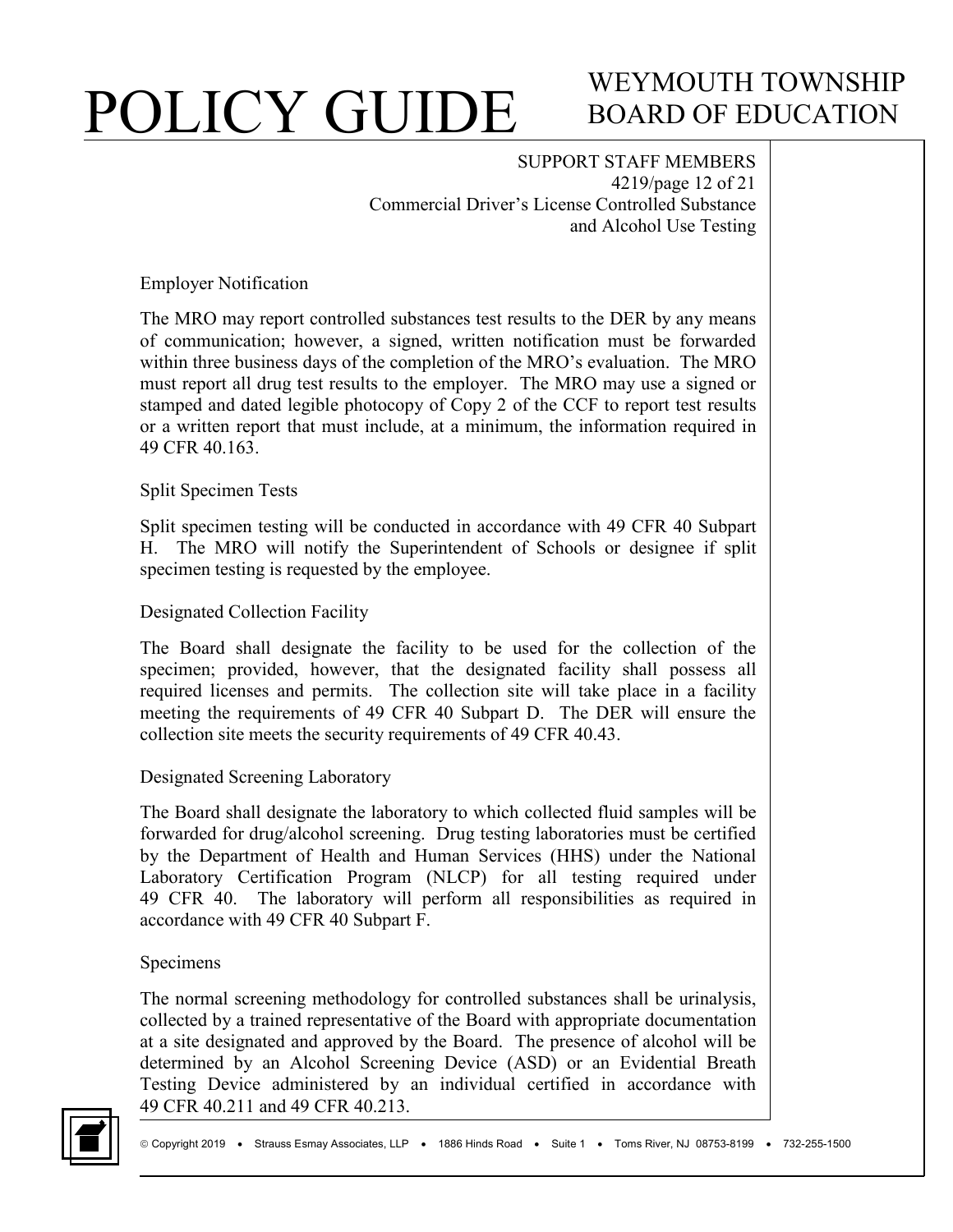### WEYMOUTH TOWNSHIP BOARD OF EDUCATION

SUPPORT STAFF MEMBERS 4219/page 13 of 21 Commercial Driver's License Controlled Substance and Alcohol Use Testing

Refusal to Submit

An employee will be deemed as refusing to take a drug test as described in 49 CFR 40.191. As per 49 CFR 40.191, an employee refuses to take a drug test if he/she:

- 1. Fails to appear for any test (except a pre-employment test) within a reasonable time, as determined by the DER, consistent with applicable DOT agency regulations, after being directed to do so by the DER;
- 2. Fails to remain at the testing site until the testing process is complete. An employee who leaves the testing site before the testing process commences for a pre-employment test is not deemed to have refused to test;
- 3. Fails to provide a urine specimen for any drug test required by this Policy. An employee who does not provide a urine specimen because he or she has left the testing site before the testing process commences for a pre-employment test is not deemed to have refused to test;
- 4. Fails to permit the observation or monitoring of providing a specimen in the case of a directly observed or monitored collection in a drug test;
- 5. Fails to provide a sufficient amount of urine when directed, and it has been determined, through a required medical evaluation, that there was no adequate medical explanation for the failure;
- 6. Fails or declines to take an additional drug test the DER or collector has directed the employee to take;
- 7. Fails to undergo a medical examination or evaluation, as directed by the MRO as part of the verification process, or as directed by the DER under 49 CFR 40.193(d). In the case of a preemployment drug test, the employee is deemed to have refused to test on this basis only if the pre-employment test is conducted following a contingent offer of employment;

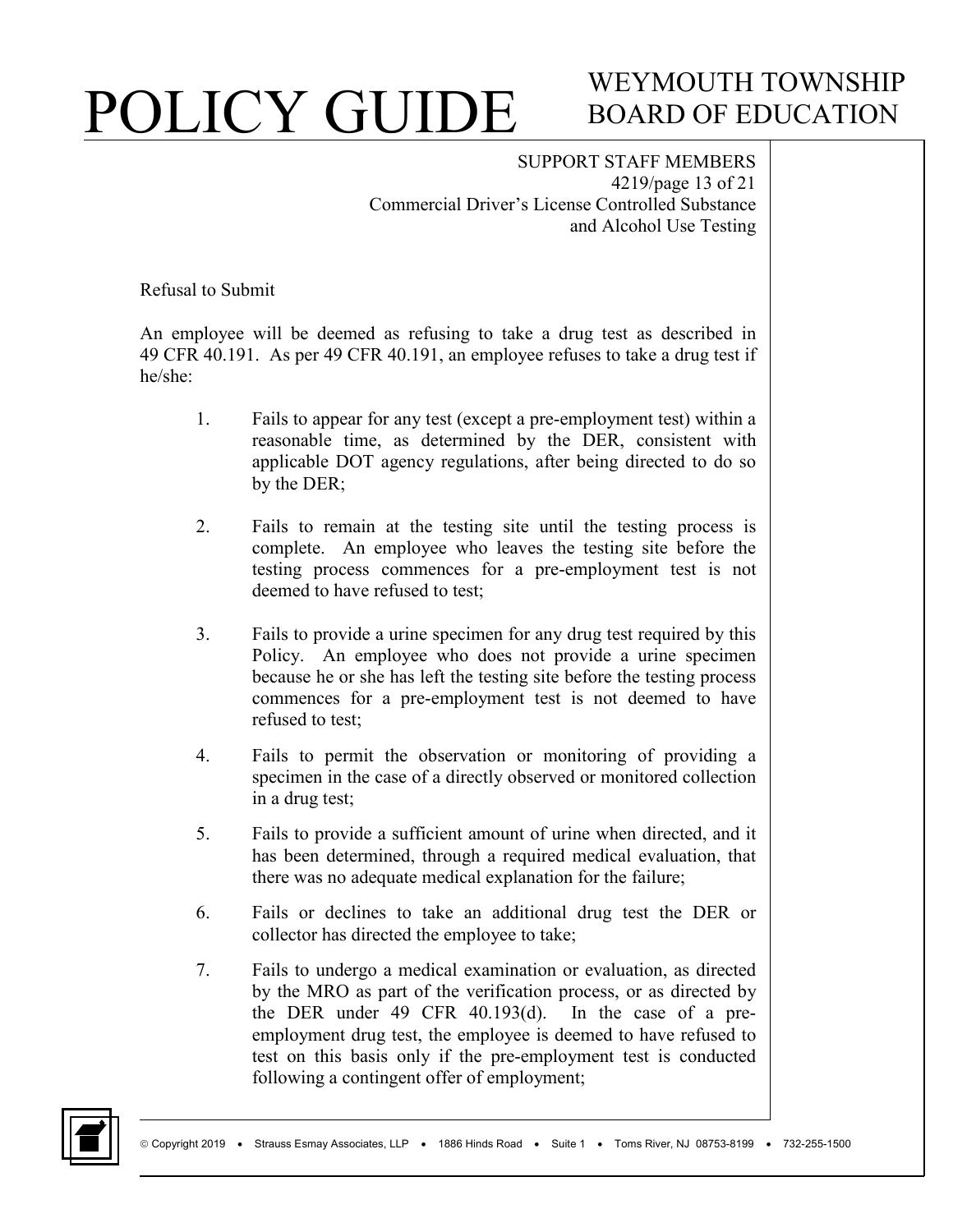# WEYMOUTH TOWNSHIP BOARD OF EDUCATION

SUPPORT STAFF MEMBERS 4219/page 14 of 21 Commercial Driver's License Controlled Substance and Alcohol Use Testing

- 8. Fails to cooperate with any part of the testing process (e.g., refuses to empty pockets when so directed by the collector, behaves in a confrontational way that disrupts the collection process, fails to wash hands after being directed to do so by the collector);
- 9. Fails to follow the collection observer(s) instructions of which could be used to interfere with the collection process;
- 10. Possesses or wears a prosthetic or other device that could be used to interfere with the collection process; or
- 11. Admits to the collector or MRO he/she has adulterated or substituted the specimen.

If the MRO reports the employee had a verified adulterated or substituted test result, the result will be deemed refusal to take a drug test.

If an employee refuses to participate in a part of the testing process, the collector or MRO, must terminate the portion of the testing process, document the refusal on the CCF (including in the case of the collector, printing the employee's name on Copy 2 of the CCF), immediately notify the DER by any means (e.g., telephone or secure fax machine) that ensures that the refusal notification is immediately received. A referral physician (e.g., physician evaluating a "shy bladder" condition or a claim of a legitimate medical explanation in a validity testing situation) must notify the MRO, who in turn will notify the DER. In addition, the collector must note the refusal in the "Remarks" line (Step 2), and sign and date the CCF. The MRO must note the refusal by checking the "Refused to Test" box (Step 6) on Copy 2 of the CCF, and add the reason on the "Remarks" line. The MRO must then sign and date the CCF. When the employee refuses to take a non-DOT test or to sign a non-DOT form, the employee has not refused to take a DOT test. There are no consequences under DOT agency regulations for refusing to take a non-DOT test.

#### Record of Negative Screening

An employee required to submit to an alcohol and/or controlled substance screening as provided in this Policy and whose screening results are negative may, at their option, have their personnel file documented to reflect the negative result.

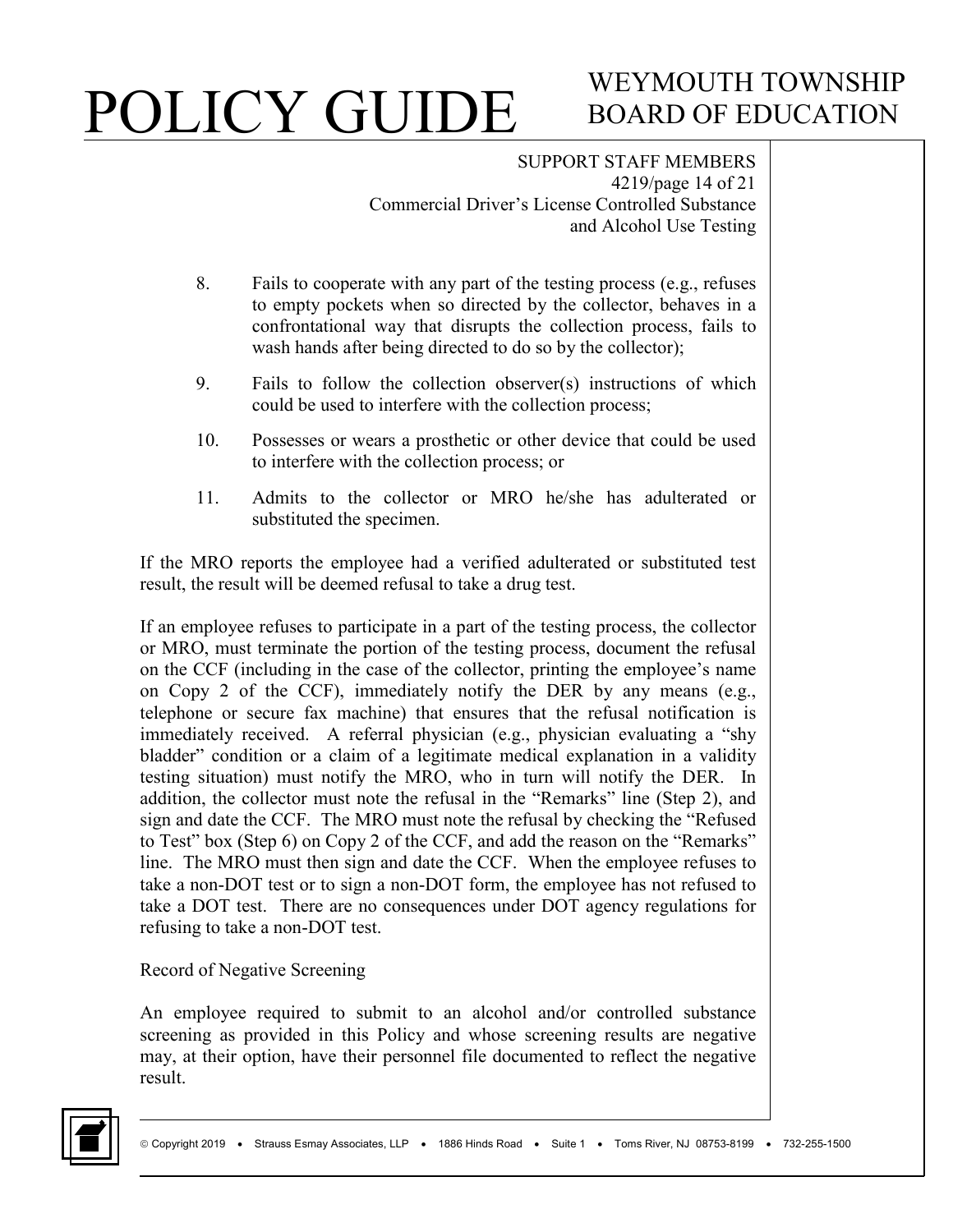## WEYMOUTH TOWNSHIP BOARD OF EDUCATION

SUPPORT STAFF MEMBERS 4219/page 15 of 21 Commercial Driver's License Controlled Substance and Alcohol Use Testing

Prescription Drugs

All bus drivers shall notify the DER of the use of any prescription drugs. The Board may require certification from the prescribing physician that the use of the prescription drug will not have an adverse effect on the driver's ability to properly perform safety-sensitive functions.

Consequences to Employees Engaging in Prohibited Conduct

An employee whose screening produces a positive result for a prohibited substance who is permitted to return to work:

- 1. Shall not be permitted to perform safety-sensitive functions;
- 2. Shall be advised by the DER of resources available to them in evaluating and resolving problems associated with the misuse of alcohol or the use of controlled substances;
- 3. Shall be evaluated by a SAP who shall determine what assistance, if any, is needed to resolve problems with alcohol or controlled substance use;
- 4. Undergo, before returning to duty, a return to duty alcohol test indicating a breath level of less than 0.02 if the conduct involved alcohol or a controlled substance test with a verified negative result;
- 5. If assistance was required, the employee must be evaluated by a SAP to determine that the employee has followed the rehabilitation program prescribed;
- 6. Be subject to unannounced follow-up alcohol and/or controlled substance abuse testing; and
- 7. Be subject to the disciplinary Policy and Regulations of the Board.

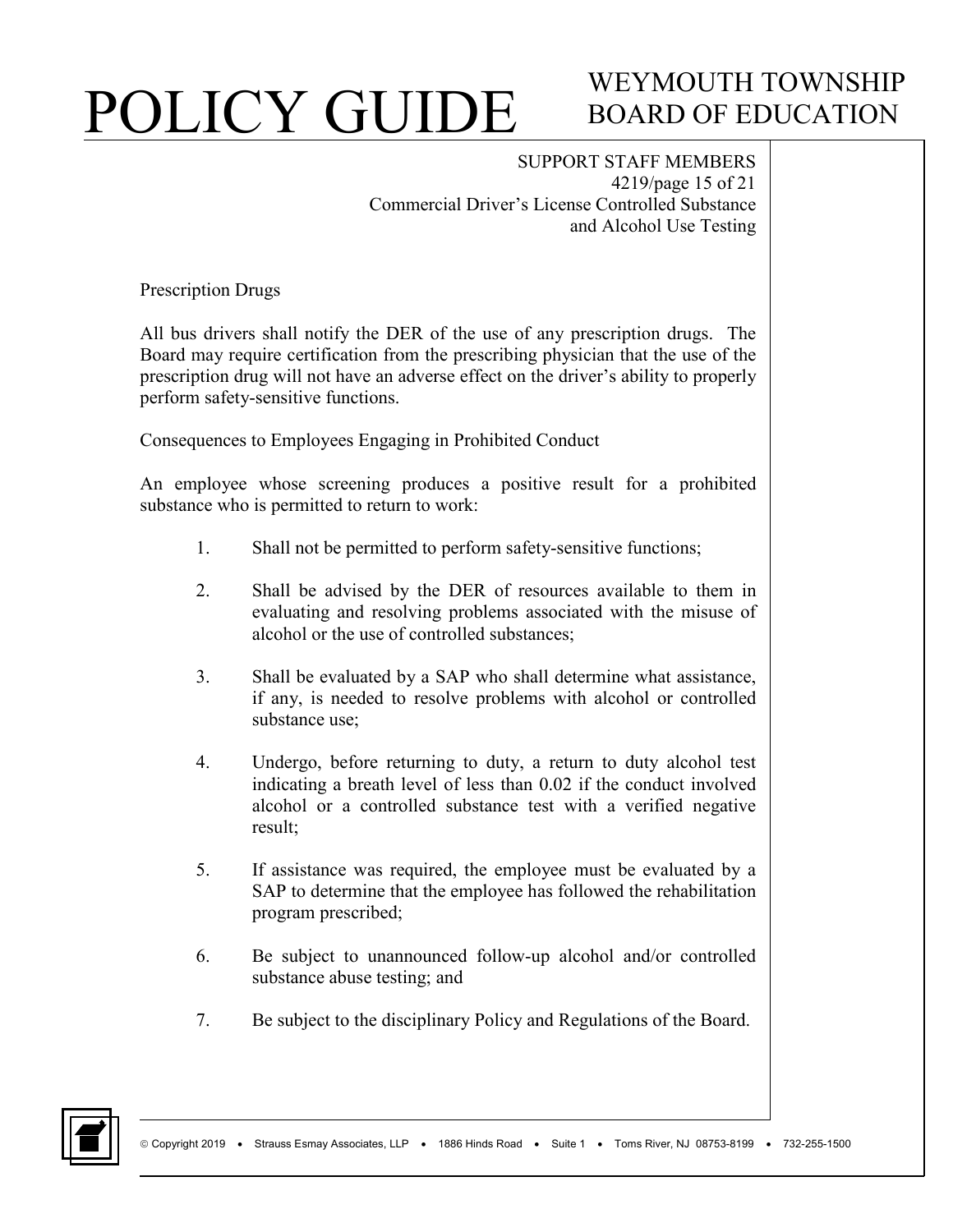## WEYMOUTH TOWNSHIP BOARD OF EDUCATION

SUPPORT STAFF MEMBERS 4219/page 16 of 21 Commercial Driver's License Controlled Substance and Alcohol Use Testing

Return-to-Work Agreement

An employee who has been permitted to return to work and who fails to comply with any of the terms of a Return to Work Agreement, if provided at the employer's discretion, shall be subject to disciplinary action which may include termination.

Maintenance and Retention of Records

The DER shall maintain and retain all records as required by Federal regulation. Records shall include at least the following:

- 1. Records Related to the Collection Process
	- a. Collection logbooks (if used);
	- b. Documents related to the random selection process;
	- c. Calibration documentation for Evidential Breath Testing Devices (EBT's);
	- d. Documentation of Breath Alcohol Technician (BAT) training;
	- e. Documentation of reasoning for reasonable suspicion testing;
	- f. Documentation of reasoning for post-accident testing;
	- g. Documents verifying a medical explanation for the inability to provide adequate breath or urine for testing; and
	- h. Consolidated annual calendar year summaries.
- 2. Records Related to the Employee's Test Results
	- a. Employer's copy of the alcohol test form, including results;
	- b. Employer's copy of the controlled substance test chain of custody and control form;

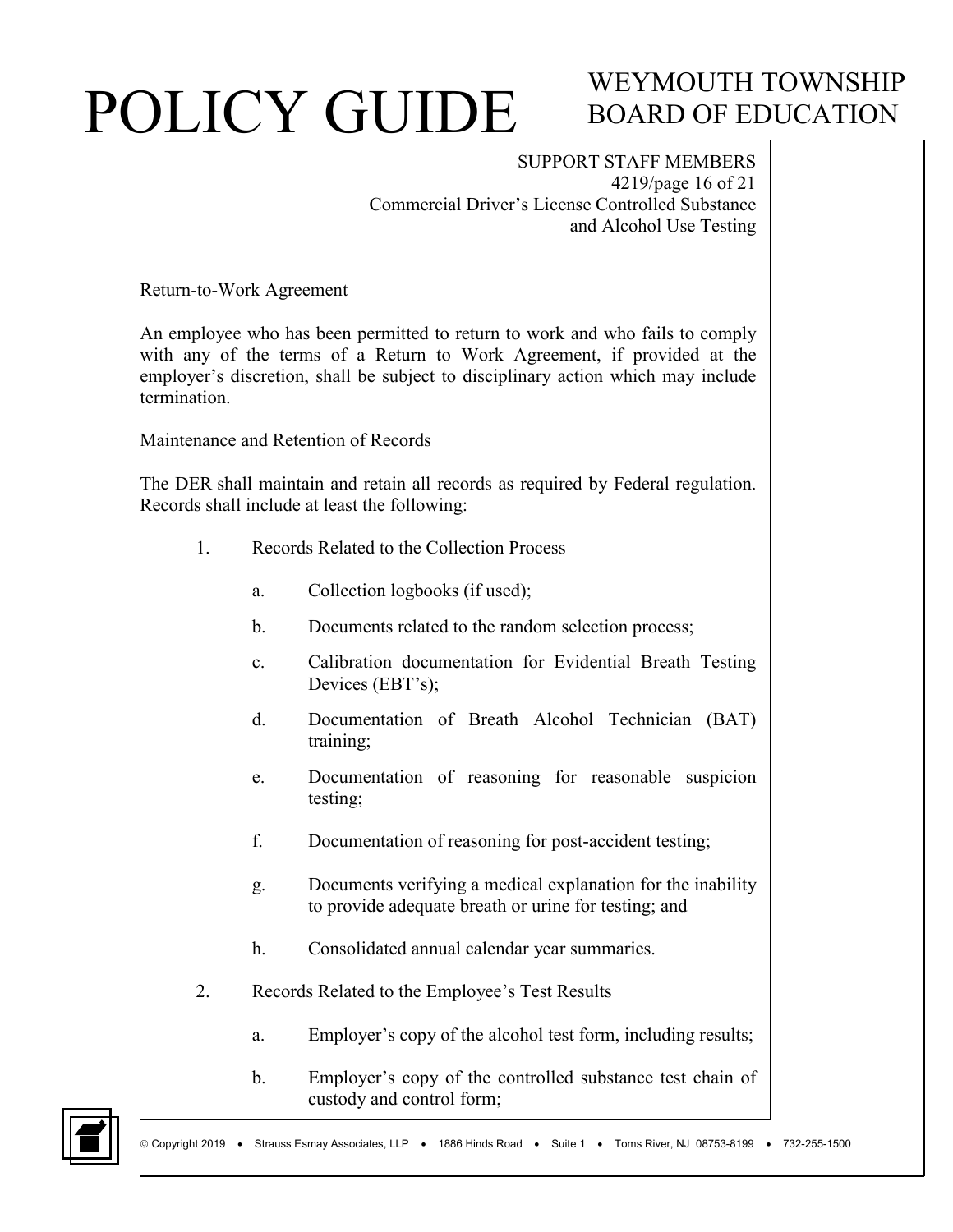## WEYMOUTH TOWNSHIP BOARD OF EDUCATION

SUPPORT STAFF MEMBERS 4219/page 17 of 21 Commercial Driver's License Controlled Substance and Alcohol Use Testing

- c. Documents sent to the employer by the MRO;
- d. Documentation of any employee's refusal to submit to a required alcohol or controlled substance test; and
- e. Documents provided by an employee to dispute results of test.
- 3. Documentation of any Other Violations of Controlled Substance Use or Alcohol Misuse Policies
- 4. Records Related to Evaluations and Training
	- a. Records pertaining to the SAP's determination of an employee's need for assistance;
	- b. Records concerning an employee's compliance with the SAP's recommendations, and records related to education and training;
	- c. Materials on drug and alcohol awareness, including a copy of the employer's policy on drug use and alcohol misuse;
	- d. Documentation of compliance with the requirement to provide employees with educational material, including an employee's signed receipt of materials;
	- e. Documentation of supervisor training; and
	- f. Certification that training conducted under this Policy complies with all requirements of the Policy.
- 5. Records Related to Drug Testing
	- a. Agreements with collection site facilities, laboratories, MROs, and consortia;
	- b. Names and positions of officials and their role in the employer's alcohol and controlled substance testing program;

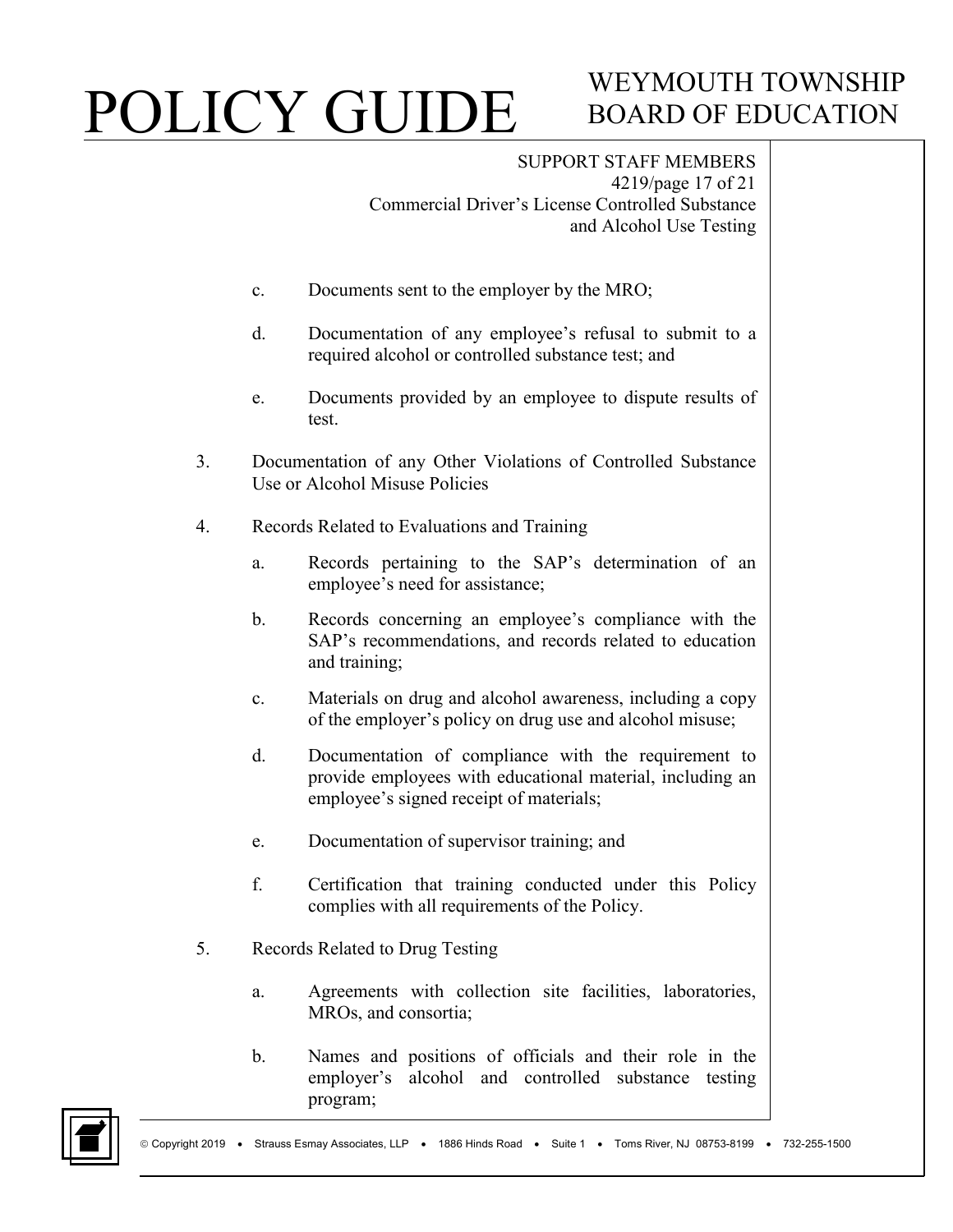## WEYMOUTH TOWNSHIP BOARD OF EDUCATION

SUPPORT STAFF MEMBERS 4219/page 18 of 21 Commercial Driver's License Controlled Substance and Alcohol Use Testing

- c. Monthly statistical summaries of urinalysis; and
- d. The employer's drug testing policy and procedures.
- 6. Required Period of Retention

| Document to be maintained               | Period required to |
|-----------------------------------------|--------------------|
|                                         | be maintained      |
| Alcohol test results indicating a       | 5 Years            |
| breath alcohol concentration of         |                    |
| $0.02$ or greater                       |                    |
| Verified positive controlled            | 5 Years            |
| substance test results                  |                    |
| Documentation of refusals<br>to         | 5 Years            |
| submit to required alcohol<br><b>or</b> |                    |
| controlled substance tests              |                    |
| Calibration documentation               | 5 Years            |
| Records related<br>the<br>$\mathsf{to}$ | 5 Years            |
| administration of the alcohol and       |                    |
| controlled substances<br>testing        |                    |
| program, including records of all       |                    |
| driver violations                       |                    |
| Driver evaluations and referrals        | 5 Years            |
| A copy of each annual calendar          | 5 Years            |
| year summary                            |                    |
| Records obtained from previous          | 3 Years            |
| employers concerning alcohol and        |                    |
| drug testing                            |                    |
| Records related to the alcohol and      | 2 Years            |
| controlled substances collection        |                    |
| process (except calibration of          |                    |
| evidential breath testing devices)      |                    |
| Records related to negative and         | 1 Year             |
| canceled controlled substance test      |                    |
| results                                 |                    |

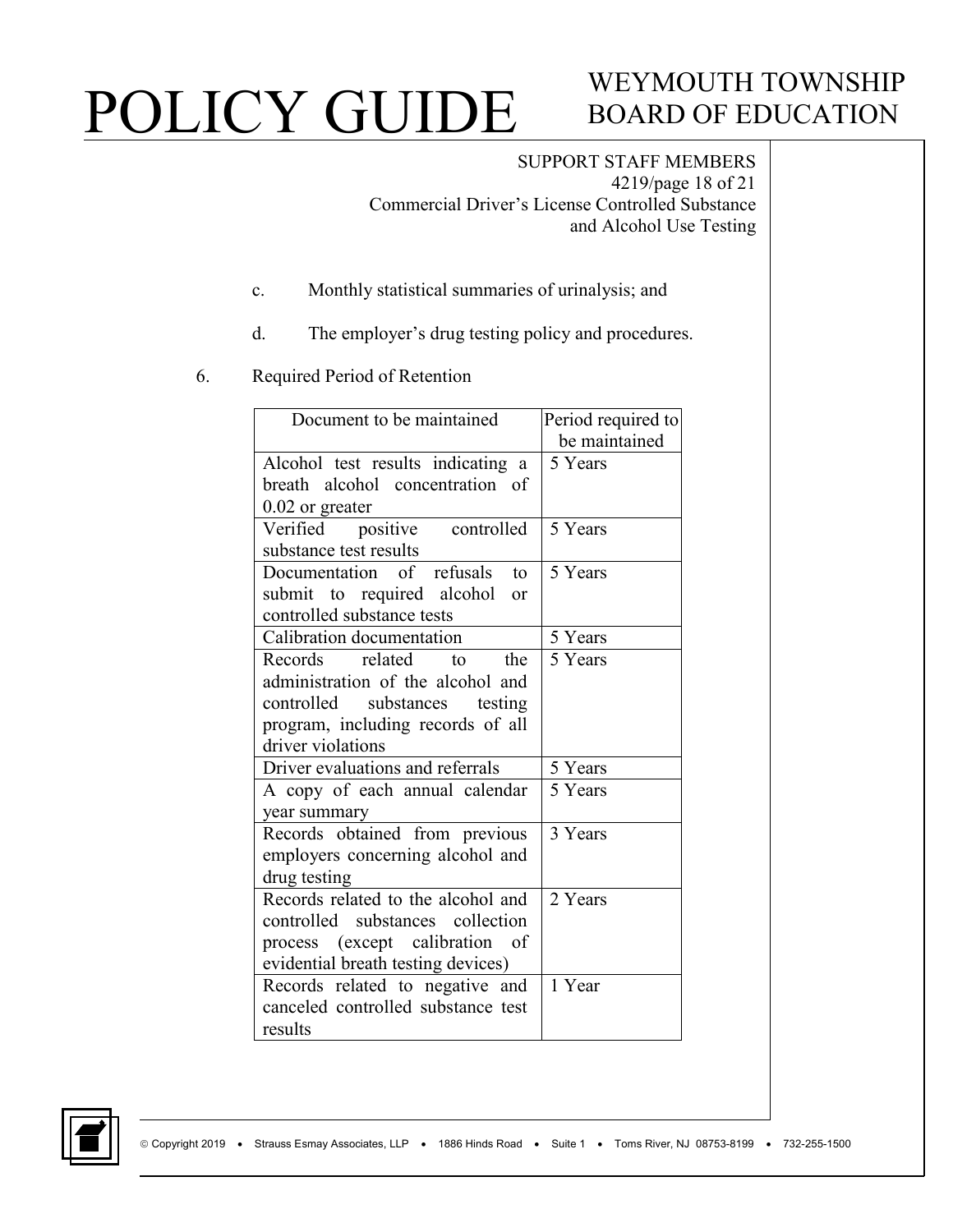## WEYMOUTH TOWNSHIP BOARD OF EDUCATION

#### SUPPORT STAFF MEMBERS 4219/page 19 of 21 Commercial Driver's License Controlled Substance

and Alcohol Use Testing

| Document to be maintained          | Period required  |
|------------------------------------|------------------|
|                                    | to be maintained |
| Alcohol test results indicating a  | 1 Year           |
| breath alcohol concentration less  |                  |
| than $0.02$                        |                  |
| Records related to the education   | Indefinite       |
| and training of breath alcohol     | time period      |
| technicians, screening test        |                  |
| technicians, supervisors, and      |                  |
| drivers shall be maintained by the |                  |
| employer while the individual      |                  |
| performs the functions which       |                  |
| require the training and for two   |                  |
| years after ceasing to perform     |                  |
| those functions                    |                  |

Other specific types of records shall be maintained in accordance with 49 CFR 382.401.

7. Location of Records

All required records shall be maintained in accordance with Policy 8320. Records shall be made available for inspection at the Board Offices within two business days after a request has been made by an authorized representative of the FMCSA.

8. Annual Calendar Year Summary

The DER shall prepare and maintain an annual calendar year summary of the results of its alcohol and substance abuse testing programs. The summary shall be completed no later than March 15 of each year covering the previous calendar year. The DER upon request of the FMCSA will provide the annual summary to that agency in the required format.

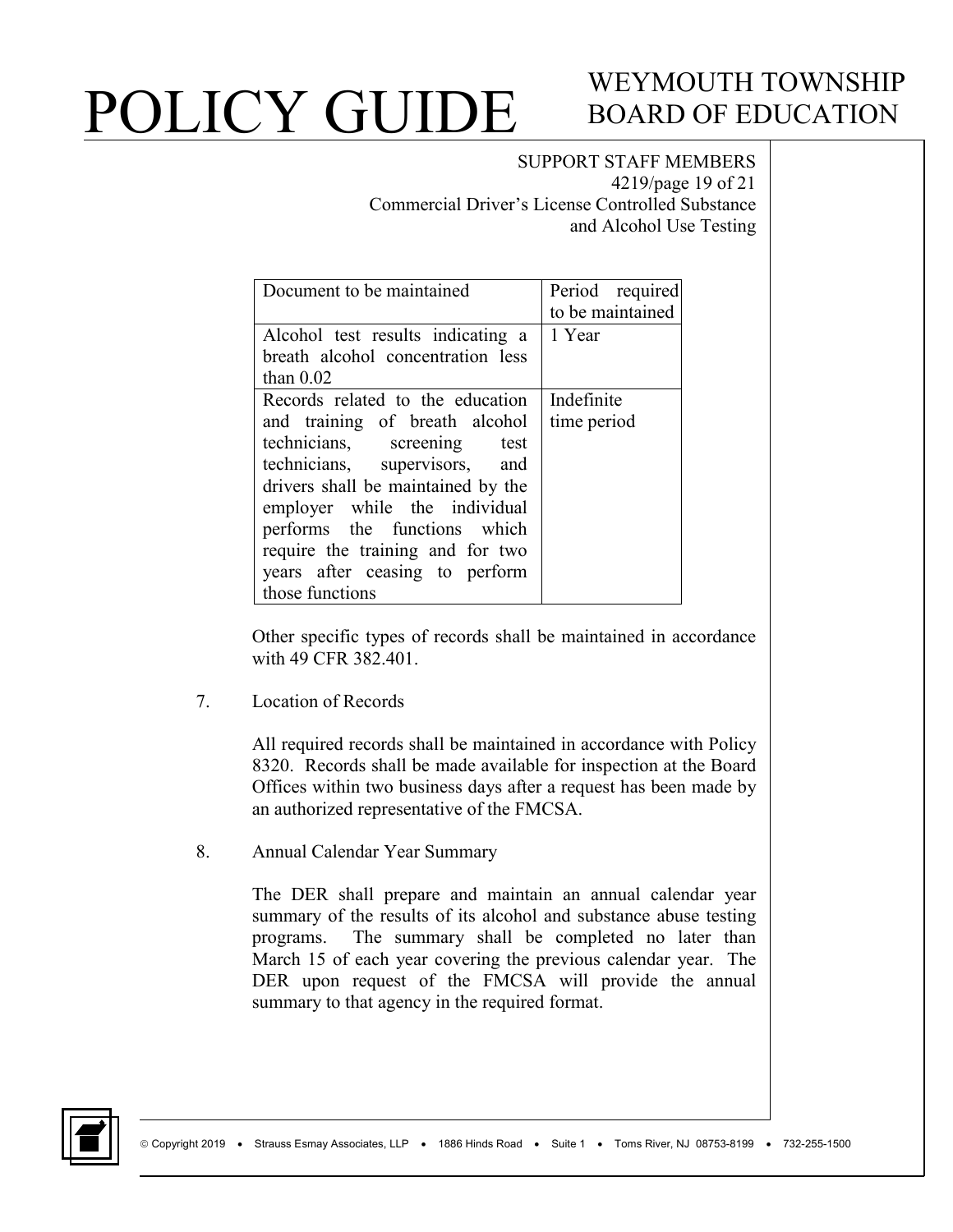# WEYMOUTH TOWNSHIP BOARD OF EDUCATION

SUPPORT STAFF MEMBERS 4219/page 20 of 21 Commercial Driver's License Controlled Substance and Alcohol Use Testing

9. Employee Information Program

The Board will provide an employee information program. The DER will be responsible for implementing the program and shall ensure that each employee receives information in the manner specified below:

- a. By receiving a copy of this Policy and any subsequent revisions.
- b. The DER will provide written notice to employees of the following information:
	- (1) The identity of the person designated by the employer to answer employee questions about the materials;
	- (2) Which employees are subject to the alcohol misuse and controlled substance requirements;
	- (3) Explanation of what constitutes a safety-sensitive function, so as to make clear what period of the workday the employee is required to be in compliance;
	- (4) Specific information concerning employee conduct that is prohibited;
	- (5) The circumstances under which an employee will be tested for alcohol and/or controlled substances;
	- (6) The procedures that will be used to test for the presence of alcohol and controlled substances;
	- (7) The requirement that an employee submit to alcohol and controlled substance tests;
	- (8) An explanation of what constitutes a refusal to submit to an alcohol or controlled substance test;

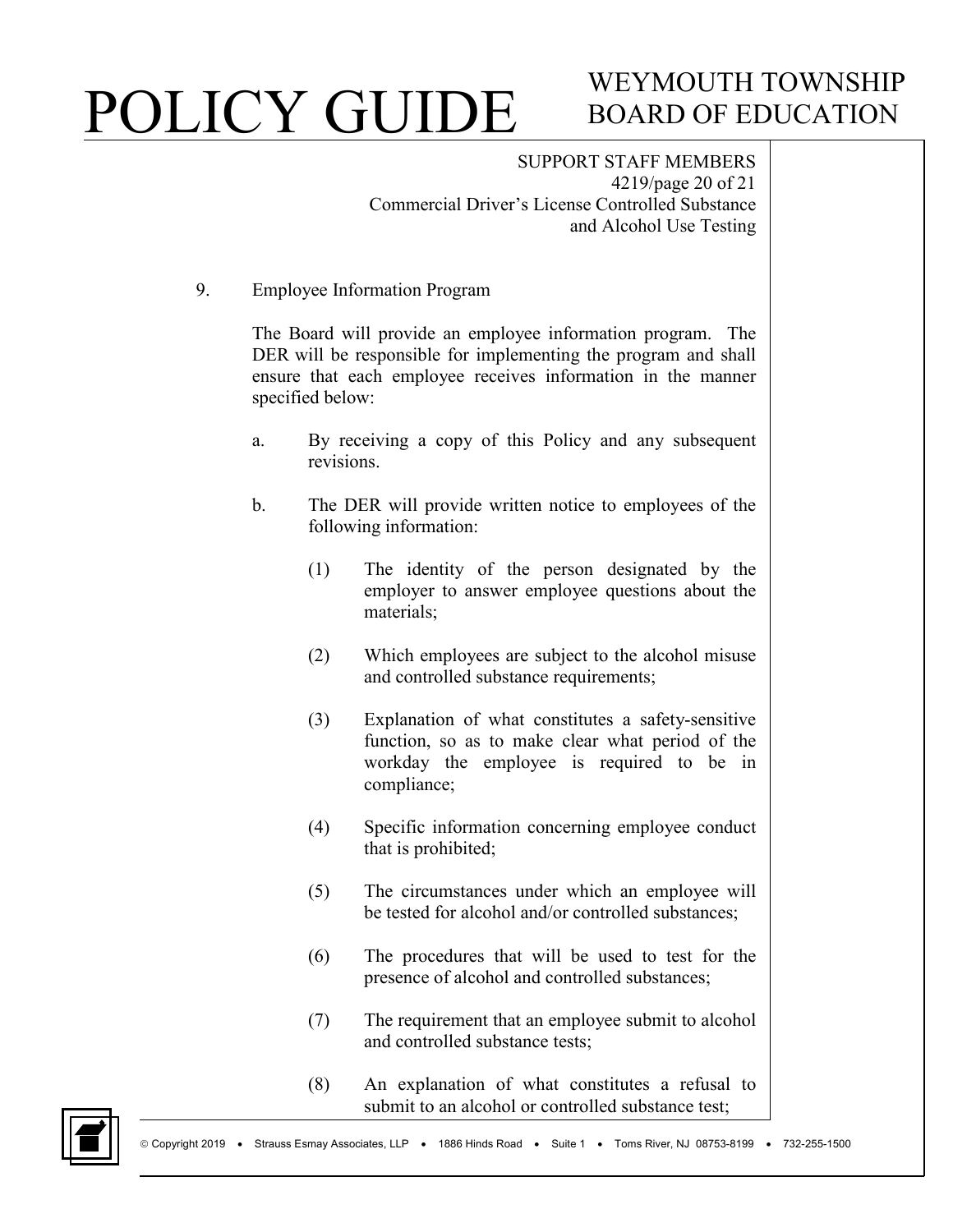## WEYMOUTH TOWNSHIP BOARD OF EDUCATION

SUPPORT STAFF MEMBERS 4219/page 21 of 21 Commercial Driver's License Controlled Substance and Alcohol Use Testing

- (9) The consequences for employees found to have violated the prohibitions of this Policy, including the immediate removal of the employee from safety-sensitive functions;
- (10) The consequences for employees found to have an alcohol concentration level of 0.02 or greater but less than 0.04; and
- (11) Information concerning the effects of alcohol and controlled substances use on an individual's health, work, and personal life. Signs and symptoms of an alcohol or controlled substances problem, and available methods of intervening when an alcohol or a control substances problem is suspected, including confrontation, referral to any employee assistance program and/or referral to management.

Omnibus Transportation Employee Testing Act of 1991 49 CFR 40 et seq. 49 CFR 382 et seq. 49 CFR 395.2

Adopted: October 25, 2018 Revised: February 13, 2020

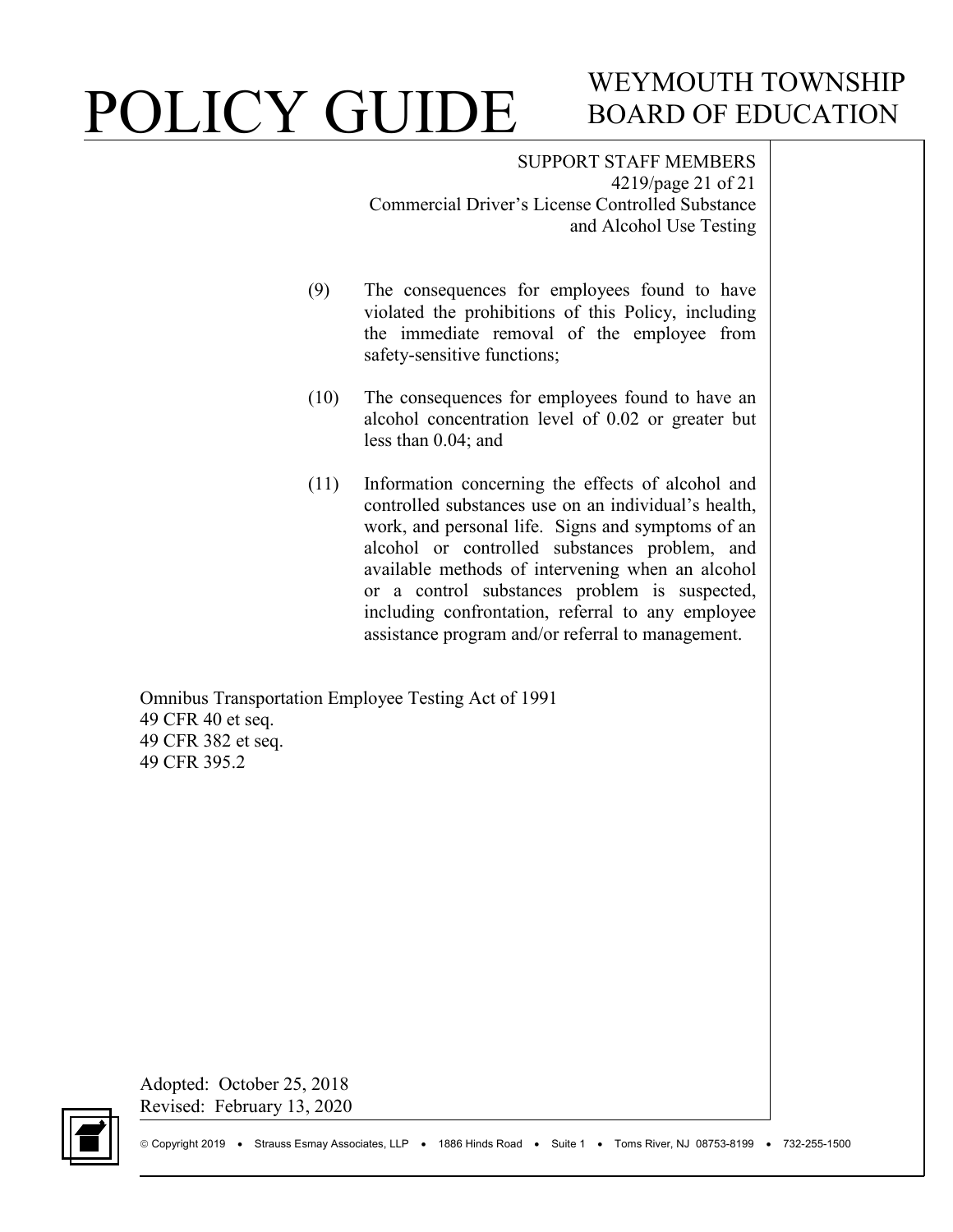SUPPORT STAFF MEMBERS 4220/page 1 of 1 Employee Evaluation

#### 4220 EMPLOYEE EVALUATION

Supervision

The Superintendent shall ensure development of procedures and observation and supervision of all employees so the optimum support is provided for the educational program.

Such observation and supervision shall not be limited to that which is required for effective performance evaluation.

Evaluation

The Superintendent shall maintain factual personnel records on all support employees and shall direct evaluation procedures.

Before an increase in pay for support staff members are approved for succeeding years, administrative and supervisory personnel in the schools shall submit to the Superintendent a report on the work and attitude of each employee under their jurisdiction.

The employee's supervisor has the responsibility for seeing that each employee knows the basis upon which he/she is to be evaluated in advance of the evaluation. It shall be the policy of the Board of Education that all newly employed staff, in the classifications listed below, be employed for a probationary period of sixty days, or less, at the discretion of the Board:

- 1. Secretaries;
- 2. Clerks;
- 3. Aides;
- 4. Maintenance and grounds personnel;
- 5. Custodians;
- 6. Such other classifications as the Board may establish.

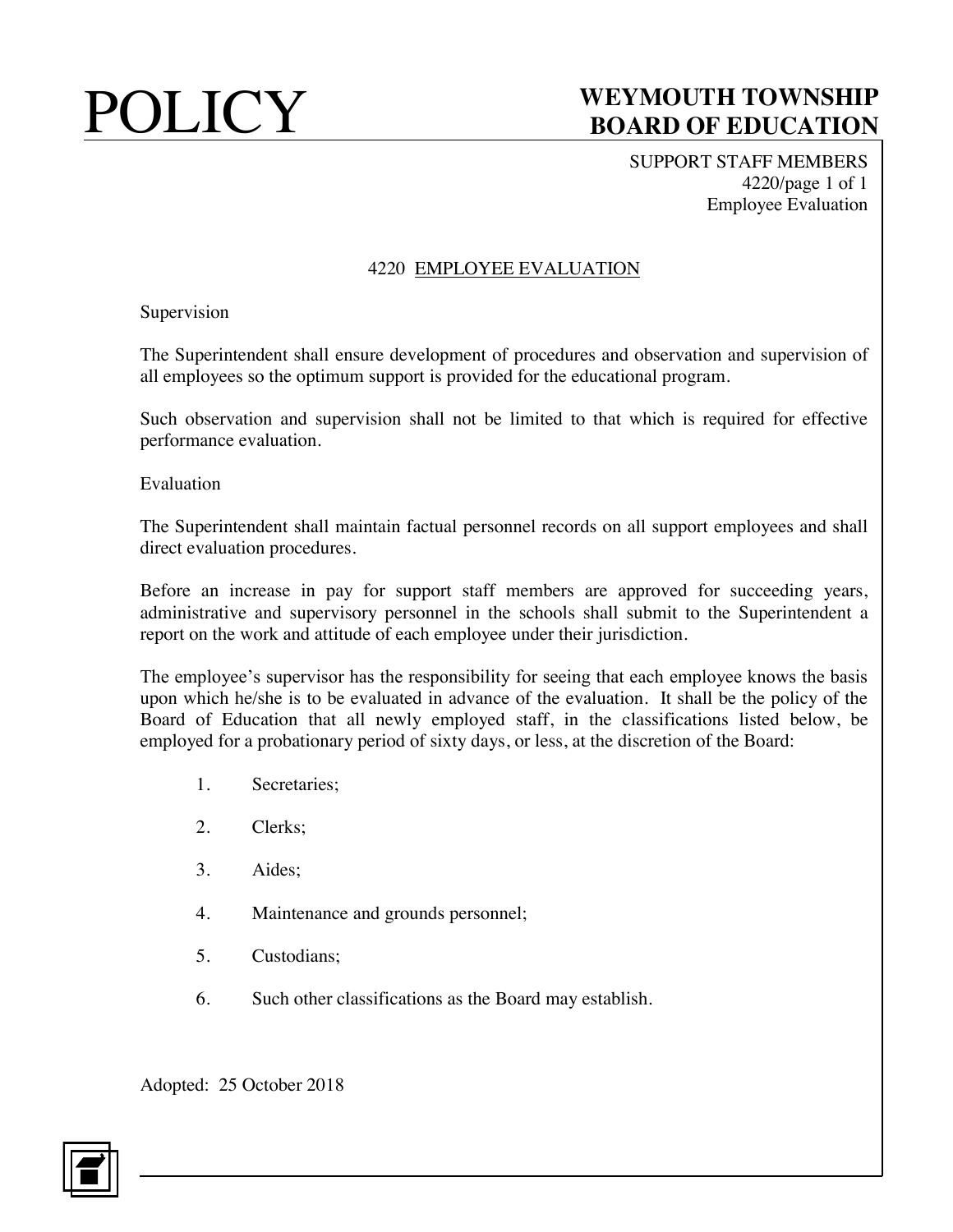SUPPORT STAFF MEMBERS 4230/page 1 of 1 Outside Activities

#### 4230 OUTSIDE ACTIVITIES

The Board of Education recognizes that support staff members enjoy a private life outside their job responsibilities in the school district. The Board believes that school employees exert a continuing influence away from the school district. Accordingly, the Board reserves the right to determine if activities outside the support staff member's job responsibilities interfere with their performance and the discharge of the support staff member's responsibilities to this district.

All support staff members are advised to be governed in their activities outside the school by the following guidelines:

- 1. Support staff members shall not devote time during their work day to an outside private enterprise, business, or business organization. They shall not solicit or accept customers for a private enterprise, business, and/or business organization on school grounds during their work day without the express permission of the Superintendent;
- 2. The Board does not endorse, support, or assume liability in any way for any support staff member of this district who conducts a private activity in which students or employees of this district participate;
- 3. Support staff members shall not send campaign literature home with students, or request, direct or have students distribute campaign literature on behalf of any candidate for local, State, or national office or for any bond issue, proposal, or any public question submitted at any general, municipal, or school election. No student shall be requested or directed by any support staff member to engage in any activity which tends to promote, favor, or oppose any such candidacy, bond issue, proposal, or public question; and
- 4. Copyrights and patents to materials or equipment developed, written, prepared, processed, or tested by support staff members in the performance of their school district duties reside with and may be claimed by the Board.

N.J.S.A. 18A:42-4 N.J.S.A. 19:1.1 et seq.

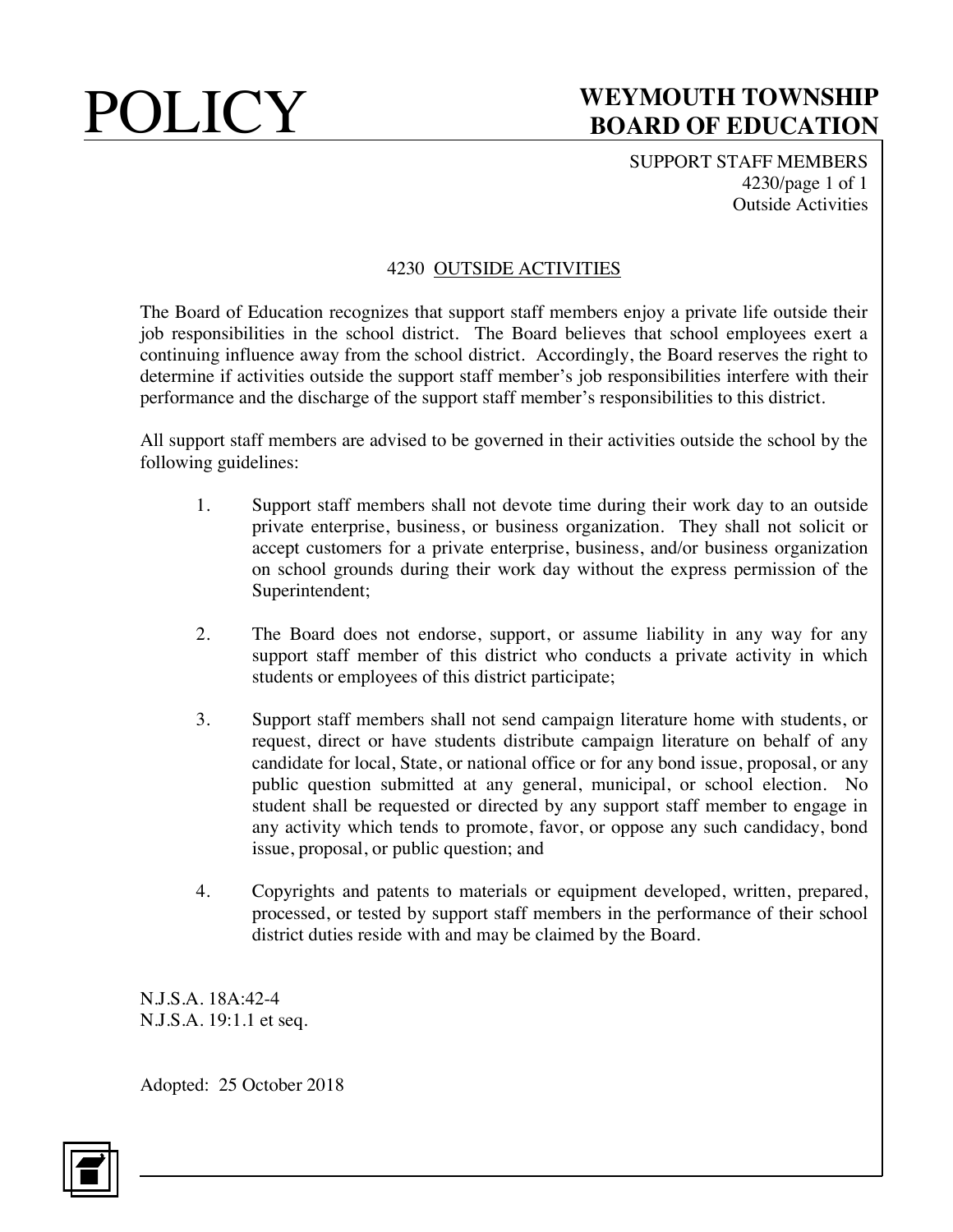SUPPORT STAFF MEMBERS 4233/page 1 of 1 Political Activities

#### 4233 POLITICAL ACTIVITIES

The Board of Education recognizes and encourages the right of all citizens, including school employees, to engage in political activity. However, the Board prohibits the use of school premises and school time for partisan political purposes.

The Board establishes the following guidelines to govern all support staff members in their political activities:

- 1. An employee shall not engage in political activity on school premises unless permitted in accordance with Policy No. 7510 Use of School Facilities and/or applicable Federal and State laws;
- 2. An employee shall not post political circulars or petitions on school premises nor distribute such circulars or petitions to students nor solicit campaign funds or campaign workers on school premises;
- 3. An employee shall not display any material that would tend to promote any candidate for office on an election day in a school facility that is used as a polling place;
- 4. An employee shall not engage in any activity in the presence of students while on school property, which activity is intended and/or designed to promote, further or assert a position(s) on labor relations issues.

The provisions of this policy do not apply to the conduct of employee representative elections.

Nothing in this Policy shall be interpreted to impose a burden on the constitutionally protected speech or conduct of a staff member or student.

N.J.S.A. 18A:42-4 Green Township v. Rowe, Superior Court of New Jersey - Appellate Division A-2528-98T5

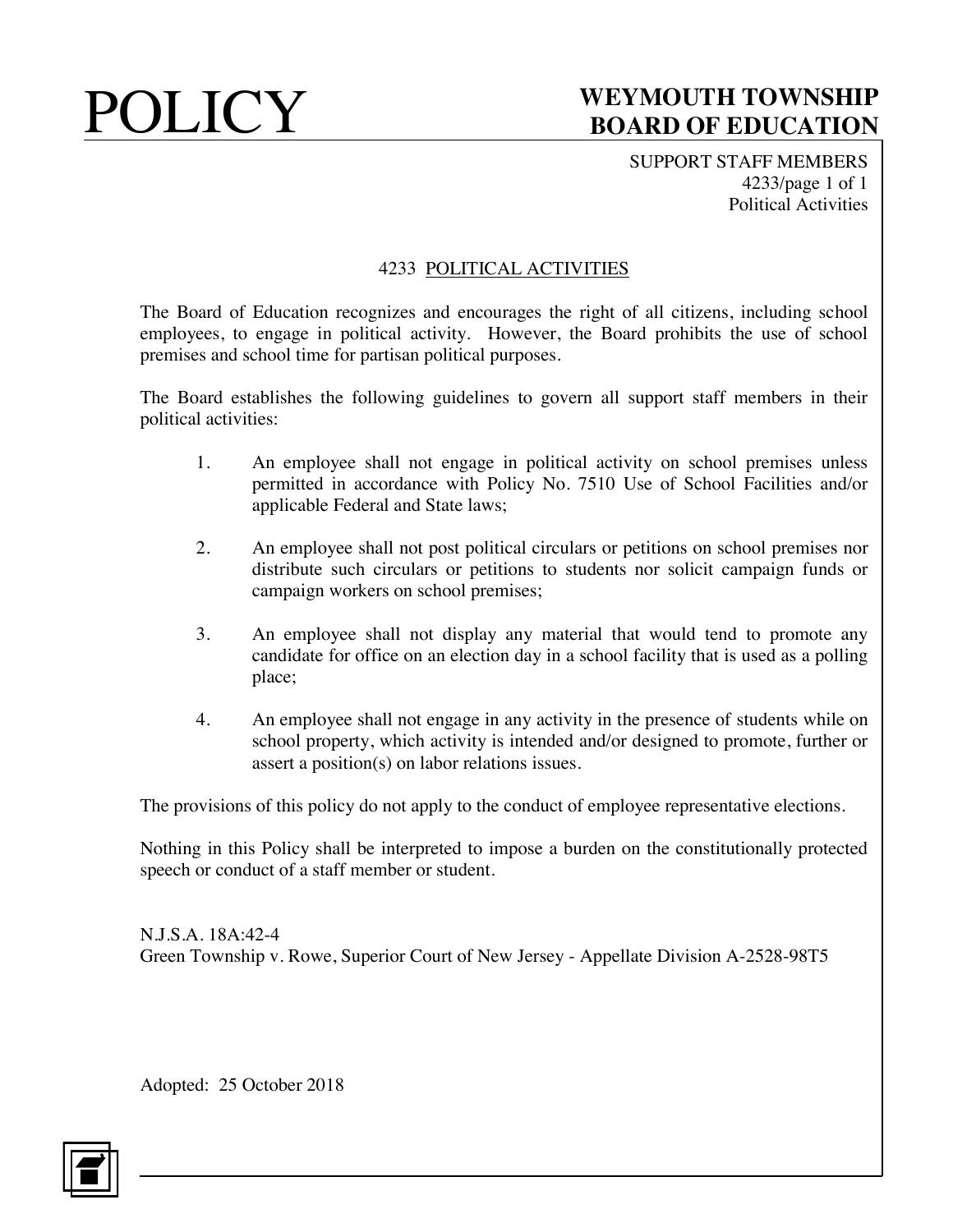SUPPORT STAFF MEMBERS 4240/page 1 of 1 Employee Training

#### 4240 EMPLOYEE TRAINING

The Board of Education believes that continuing training and study is essential to the improvement of employee performance and the acquisition of technological skills. The Board encourages all employees to participate in appropriate training programs.

The Superintendent or designee shall prepare rules for employee participation in programs of job skill improvement. The rules will include methods of reporting and verifying claims for participation in such activities.

The Board will reimburse employee requests for attendance at training programs provided participation has been approved in advance by the Superintendent and School Business Administrator/Board Secretary.

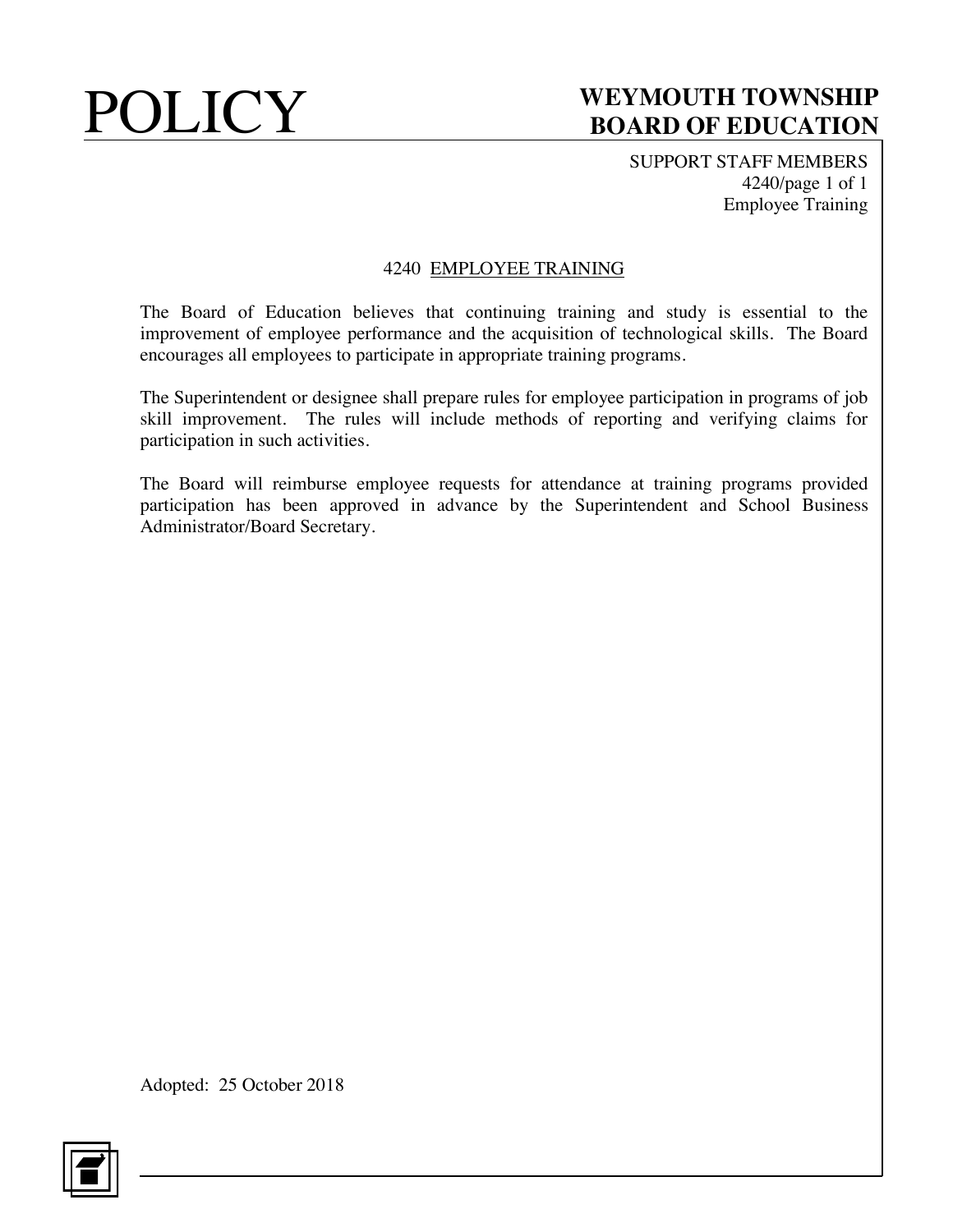SUPPORT STAFF MEMBERS 4281/page 1 of 2 Inappropriate Staff Conduct

#### 4281 INAPPROPRIATE STAFF CONDUCT

The Board of Education recognizes its responsibility to protect the health, safety and welfare of all students within this school district. Furthermore, the Board recognizes there exists a professional responsibility for all school staff to protect a student's health, safety and welfare. The Board strongly believes that school staff members have the public's trust and confidence to protect the well-being of all students attending the school district.

In support of this Board's strong commitment to the public's trust and confidence of school staff, the Board of Education holds all school staff to the highest level of professional responsibility in their conduct with all students. Inappropriate conduct and conduct unbecoming a school staff member will not be tolerated in this school district.

The Board recognizes and appreciates the staff-student professional relationship that exists in a school district's educational environment. This Policy has been developed and adopted by this Board to provide guidance and direction to avoid actual and/or the appearance of inappropriate staff conduct and conduct unbecoming a school staff member toward students.

School staff's conduct in completing their professional responsibilities shall be appropriate at all times. School staff shall not make inappropriate comments to students or about students and shall not engage in inappropriate language or expression in the presence of students. School staff shall not engage in inappropriate conduct toward or with students. School staff shall not engage or seek to be in the presence of a student beyond the staff member's professional responsibilities. School staff shall not provide transportation to a student in their private vehicle or permit a student into their private vehicle unless there is an emergency or a special circumstance that has been approved in advance by the Building Principal/immediate supervisor and the parent/legal guardian.

Inappropriate conduct by a school staff member outside their professional responsibilities may be considered conduct unbecoming a staff member. Therefore, school staff members are advised to be concerned with such conduct which may include, but is not limited to, communications and/or publications using e-mails, text-messaging, social networking sites, or any other medium that is directed and/or available to students or for public display.

A school staff member is always expected to maintain a professional relationship with students and school staff members shall protect the health, safety and welfare of school students. A staff member's conduct will be held to the professional standards established by the New Jersey State Board of Education and the New Jersey Commissioner of Education. Inappropriate conduct or conduct unbecoming a staff member may also include conduct not specifically listed in this Policy, but conduct determined by the New Jersey State Board of Education, the New Jersey Commissioner of Education, an arbitration process, and/or appropriate courts to be inappropriate or conduct unbecoming a school staff member.

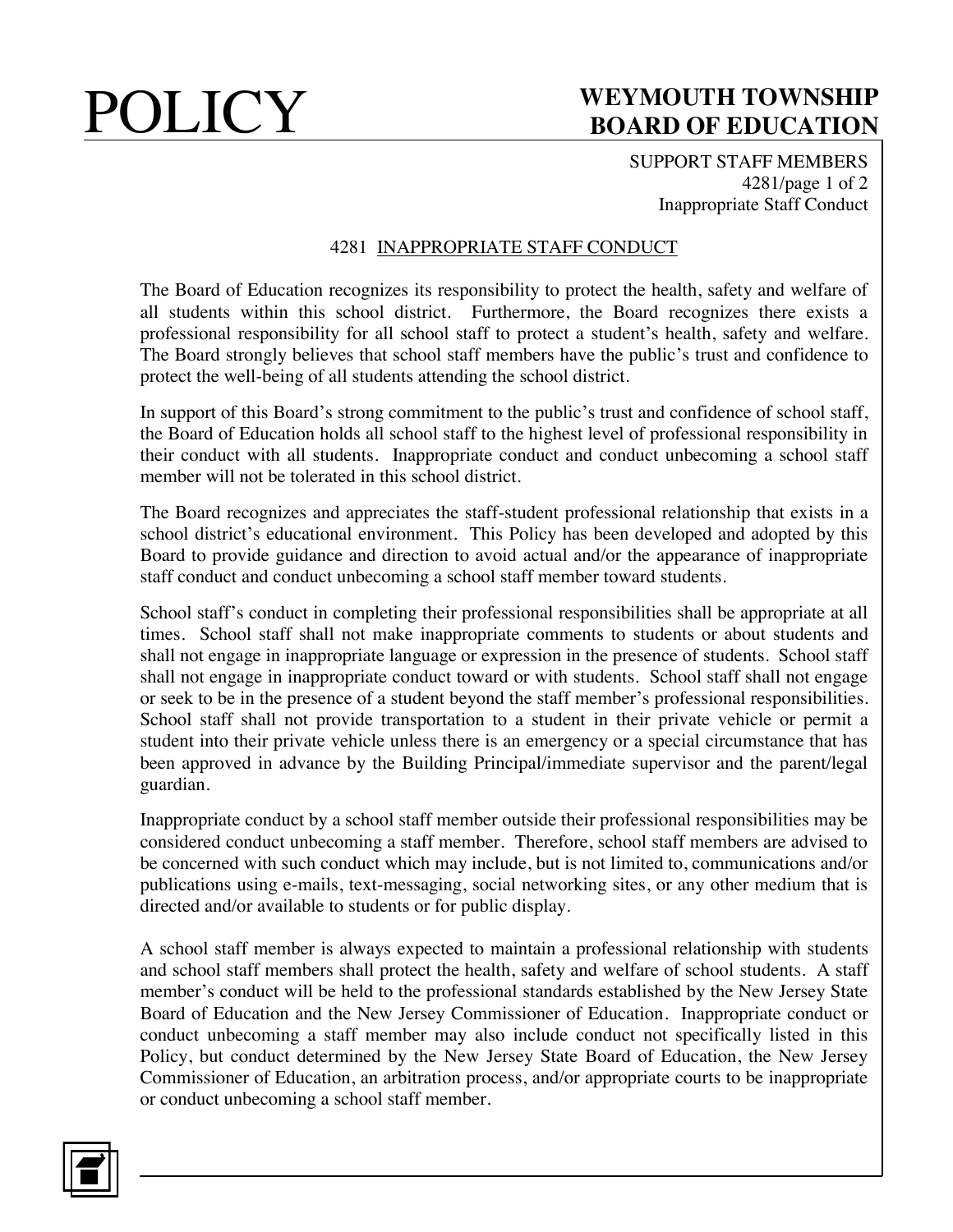SUPPORT STAFF MEMBERS 4281/page 2 of 2 Inappropriate Staff Conduct

School personnel, compensated and uncompensated (volunteers), are required to report to their immediate supervisor or Building Principal any possible violations of this Policy. In the event the report alleges conduct by the Building Principal or the immediate supervisor, the school staff member may report directly to the Superintendent. In addition, school personnel having reasonable cause to believe a student has been subjected to child abuse or neglect or acts of child abuse or neglect as defined under N.J.S.A. 9:6-8.10 are required to immediately report to the New Jersey Department of Children and Families in accordance with N.J.A.C. 6A:16-11.1 and inform the Building Principal or immediate supervisor after making such report. However, notice to the Building Principal or designee need not be given when the school staff member believes such notice would likely endanger the referrer or child(ren) involved or when the staff member believes that such disclosure would likely result in retaliation against the child or in discrimination against the referrer with respect to his/her employment.

Reports may be made in writing or with verbal notification. The immediate supervisor or Building Principal will notify the Superintendent of all reports, including anonymous reports. The Supervisor of Instruction/Student Support Services will investigate all reports with a final report to the Superintendent. The Supervisor of Instruction/Student Support Services or the Superintendent may, at any time after receiving a report take such appropriate action as necessary and as provided for in the law. This may include, but is not limited to, notifying law enforcement, notifying the New Jersey Department of Children and Families in accordance with N.J.A.C. 6A:16-11.1 and/or any other measure provided for in the law.

This Policy will be distributed to all school staff and provided to staff members at any time upon request.

N.J.S.A. 18A:28-5 et seq. N.J.A.C. 6A:16-11.1

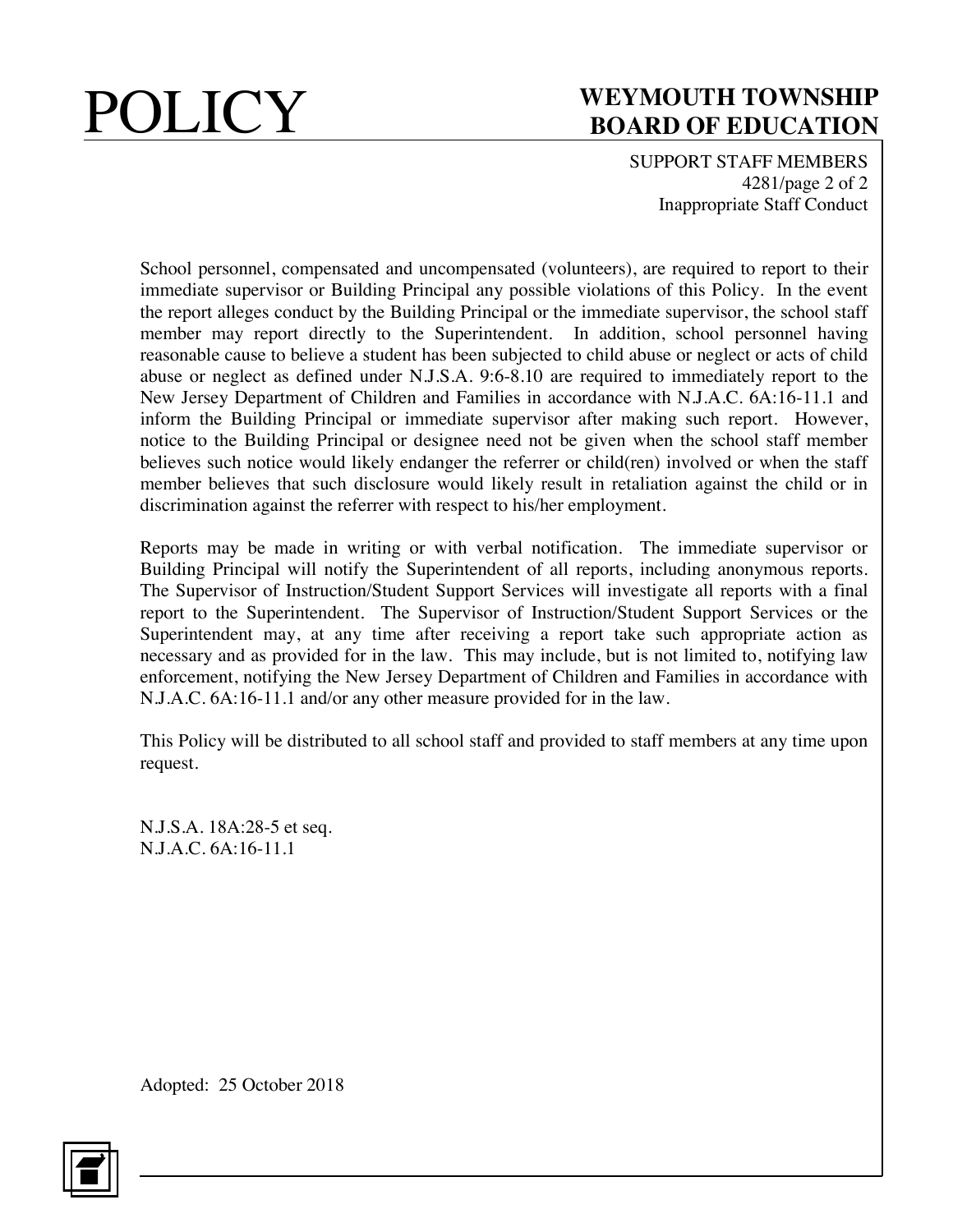SUPPORT STAFF MEMBERS 4282/page 1 of 3 Use of Social Networking Sites

#### 4282 USE OF SOCIAL NETWORKING SITES

The Board of Education has a strong commitment to quality education and the well-being of all students, as well as the preservation of the school district's reputation. The Board believes staff members must establish and maintain public trust and confidence and be committed to protecting all students attending the school district. In support of the Board's strong commitment to the public's trust and confidence, the Board holds all staff members to the highest level of professional responsibility.

The Commissioner of Education has determined inappropriate conduct outside a staff member's professional responsibilities may determine them as unfit to discharge the duties and functions of their position. Staff members should be advised communications, publications, photographs, and other information appearing on social networking sites deemed inappropriate by the Board could be cause for dismissal of a non-tenured staff member or to certify tenure charges against a tenured staff member to the Commissioner of Education.

Staff members are advised to be concerned and aware such conduct deemed inappropriate may include, but is not limited to, communications and/or publications using e-mails, text-messaging, social networking sites, or any other form of electronic communication that is directed and/or available to students or for public display or publication.

While the Board respects the right of staff members to use social networking sites, staff members should recognize they are held to a higher standard than the general public with regard to standards of conduct and ethics. It is important that a staff member's use of these sites does not damage the reputation of the school district, employees, students, or their families. Staff members who utilize, post or publish images, photographs, or comments on social networking sites, blogs, or other forms of electronic communication outside their professional responsibilities shall ensure their use, postings, or publications are done with an appropriate level of professionalism and are appropriate conduct for a school staff member. Staff members should exercise care in setting appropriate boundaries between their personal and public online behavior, understanding that what is private in the digital world often has the possibility of becoming public even without their knowledge or consent.

The school district strongly encourages all staff members to carefully review the privacy settings on social networking sites they use and exercise care and good judgment when posting content and information on such sites. Staff members should adhere to the following guidelines, which are consistent with the district's workplace standards on harassment, student relationships, conduct, professional communication, and confidentiality.

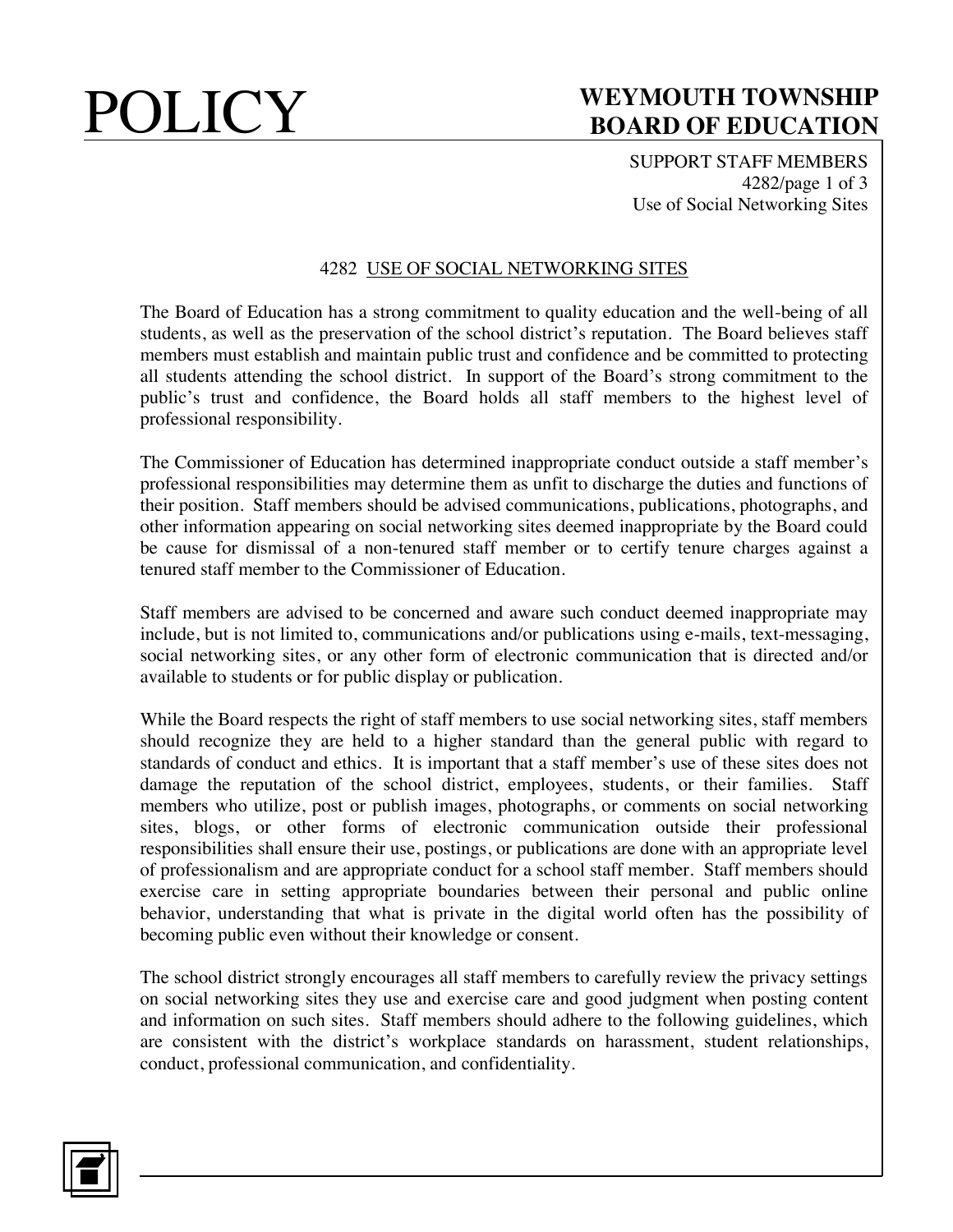SUPPORT STAFF MEMBERS 4282/page 2 of 3 Use of Social Networking Sites

When using personal social networking sites, school staff members:

- 1. Should not make statements that would violate any of the district's policies, including its policies concerning discrimination or harassment;
- 2. Must uphold the district's value of respect for the individual and avoid making defamatory statements about the school district, employees, students, or their families;
- 3. May not disclose any confidential information about the school district or confidential information obtained during the course of his/her employment, about any individual(s) or organization, including students and/or their families;
- 4. Shall not use social networking sites to post any materials of a sexually graphic nature;
- 5. Shall not use social networking sites to post any materials which promote violence;
- 6. Shall not use social networking sites which would be detrimental to the mission and function of the district;
- 7. Are prohibited from using their school district title as well as adding references to the district in any correspondence including, but not limited to, e-mails, postings, blogs, and social networking sites unless the communication is of an official nature and is serving the mission of the district. This prohibition also includes signature lines and personal e-mail accounts;
- 8. Shall not post updates to their status on any social networking sites during normal working hours including posting of statements or comments on the social networking sites of others during school time unless it involves a school project. Employees must seek approval from the Superintendent for such use; and
- 9. Shall not post or publish any information the Commissioner of Education would deem to be inappropriate conduct by a school staff member.

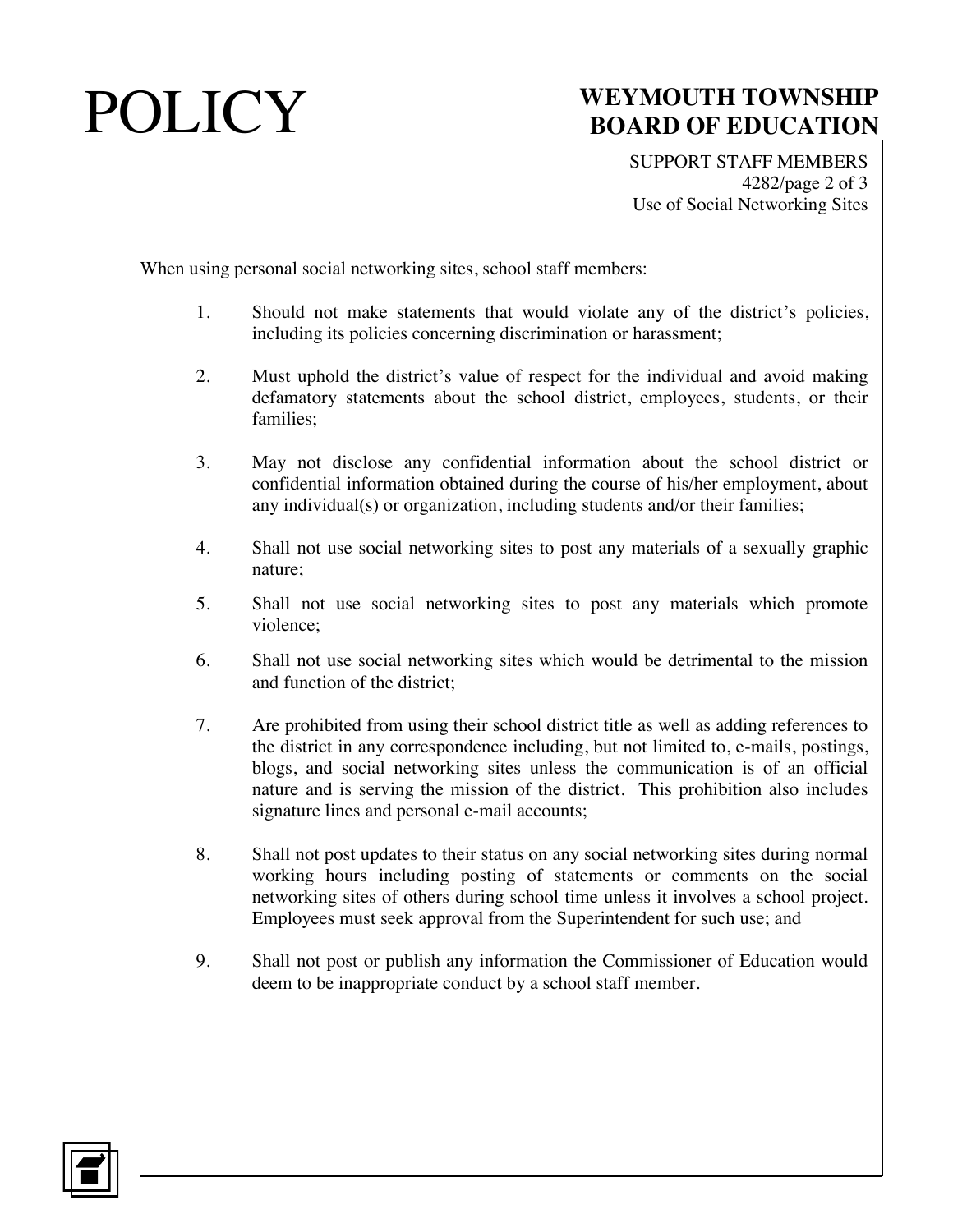

SUPPORT STAFF MEMBERS 4282/page 3 of 3 Use of Social Networking Sites

The Policy of this district is to maintain a level of professionalism both during and after the school day. Any publication through any means of electronic communication which is potentially adverse to the operation, morale, or efficiency of the district, will be deemed a violation of this Policy. If the Board or Superintendent believes that a staff member's activity on any social networking site violates the district's policies, the Board or Superintendent may request that the employee cease such activity. Depending on the severity of the incident, the staff member may be subject to disciplinary action.

This Policy has been developed and adopted by this Board to provide guidance and direction to staff members on how to avoid actual and/or the appearance of inappropriate conduct toward students and/or the community while using social networking sites.

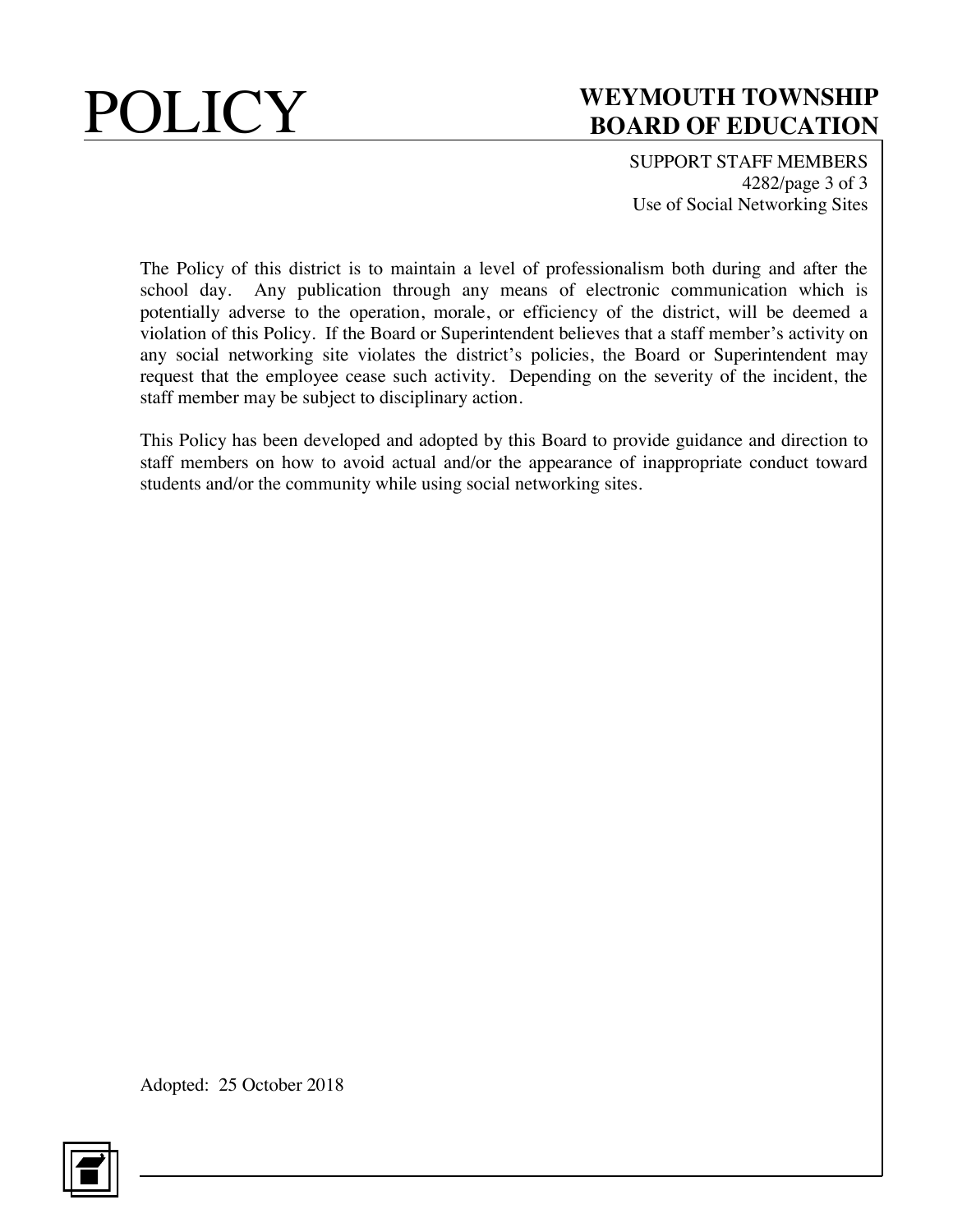SUPPORT STAFF MEMBERS 4283/page 1 of 5 Electronic Communications Between Support Staff Members and Students **M**

#### 4283 ELECTRONIC COMMUNICATIONS BETWEEN SUPPORT STAFF MEMBERS AND STUDENTS

In accordance with the provisions of N.J.S.A. 18A:36-40, the Board of Education adopts this Policy to provide guidance and direction to support staff members to prevent improper electronic communications between support staff members and students. The Board of Education recognizes support staff members can be vulnerable in electronic communications with students.

The Board prohibits all electronic communications between a support staff member and a student. However, based on a support staff member's professional responsibilities electronic communications between a support staff member and a student may be permitted with written approval of the Superintendent or designee. The approval is only for the school year in which the approval is granted. If the Superintendent or designee approves electronic communications between a support staff member and a student, the support staff member shall be required to comply with all the provisions of this Policy.

The Commissioner of Education has determined inappropriate conduct may determine a school staff member unfit to discharge the duties and functions of their position. Improper electronic communications by school staff members may be determined to be inappropriate conduct.

For the purposes of this Policy, "electronic communication" means a communication transmitted by means of an electronic device including, but not limited to, a telephone, cellular telephone, computer, computer network, personal data assistant, or pager. "Electronic communications" include, but are not limited to, e-mails, text messages, instant messages, and communications made by means of an Internet website, including social media and social networking websites.

For the purposes of this Policy, "professional responsibility" means a support staff member's responsibilities assigned to the support staff member by the administration or Board of Education.

For the purposes of this Policy, "improper electronic communications" means an electronic communication between a support staff member and any student of the school district when:

- 1. The content of the communication is inappropriate as defined in this Policy; and/or
- 2. The manner in which the electronic communication is made is not in accordance with acceptable protocols for electronic communications between a support staff member and a student as defined in this Policy.

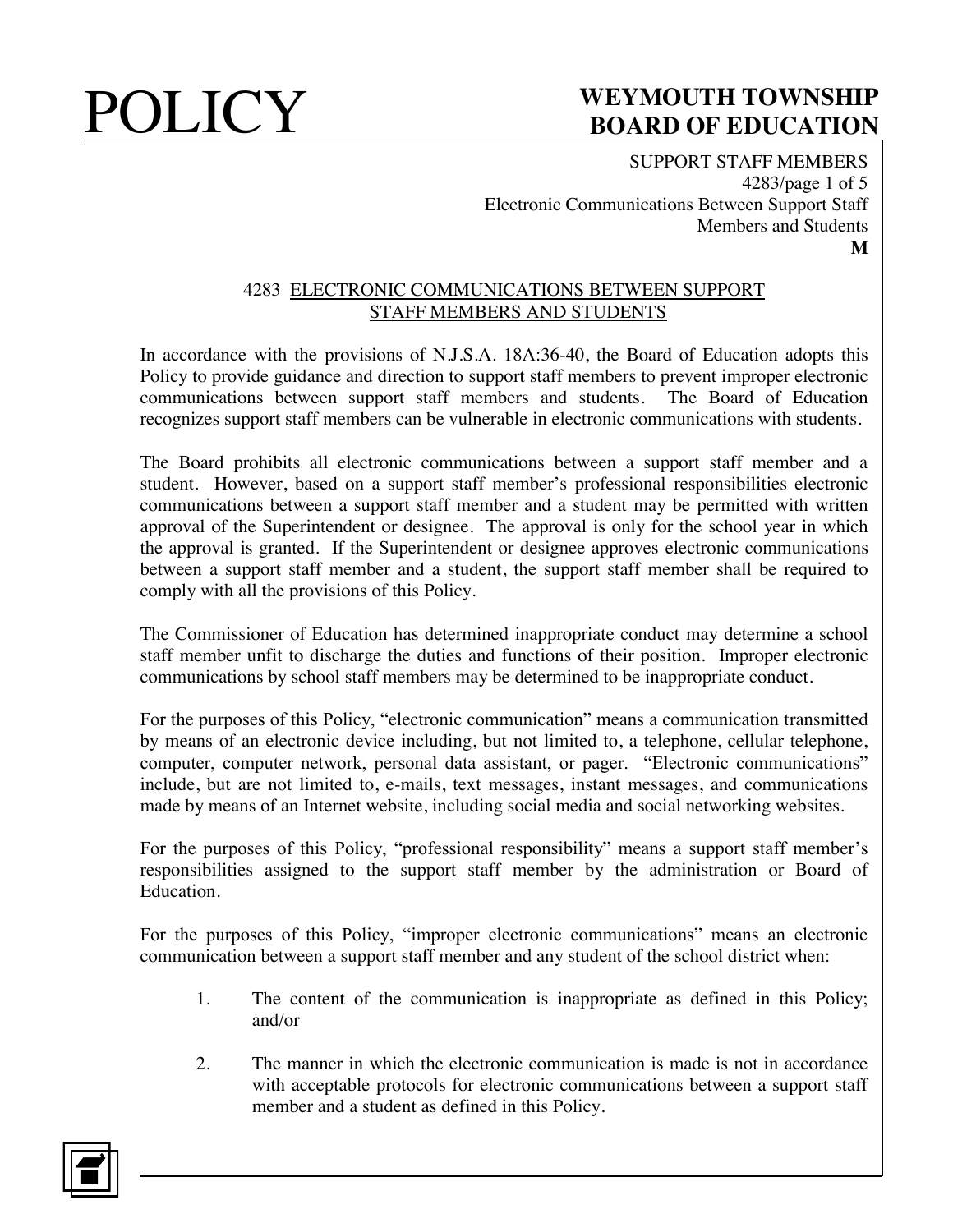SUPPORT STAFF MEMBERS 4283/page 2 of 5 Electronic Communications Between Support Staff Members and Students

Inappropriate content of an electronic communication between a support staff member, who has been approved by the Superintendent or designee to have electronic communications, and a student includes, but is not limited to:

- 1. Communications of a sexual nature, sexually oriented humor or language, sexual advances, or content with a sexual overtone;
- 2. Communications involving the use, encouraging the use, or promoting or advocating the use of alcohol or tobacco, the illegal use of prescription drugs or controlled dangerous substances, illegal gambling, or other illegal activities;
- 3. Communications regarding the support staff member's or student's past or current romantic relationships;
- 4. Communications which include the use of profanities, obscene language, lewd comments, or pornography;
- 5. Communications that are harassing, intimidating, or bullying;
- 6. Communications requesting or trying to establish a personal relationship with a student beyond the support staff member's professional responsibilities;
- 7. Communications related to personal or confidential information regarding another school staff member or student; and
- 8. Communications between the support staff member and a student that the Commissioner of Education would determine to be inappropriate in determining the support staff member is unfit to discharge the duties and functions of their position.

The following acceptable protocols for all electronic communications between a support staff member, who has been approved by the Superintendent or designee to have electronic communications, and a student shall be followed:

- 1. E-Mail Electronic Communications Between a Support Staff Member and a Student
	- a. All e-mails between a support staff member and a student must be sent or received through the school district's e-mail system. The content of all emails between a support staff member and a student shall be limited to the staff member's professional responsibilities regarding the student.

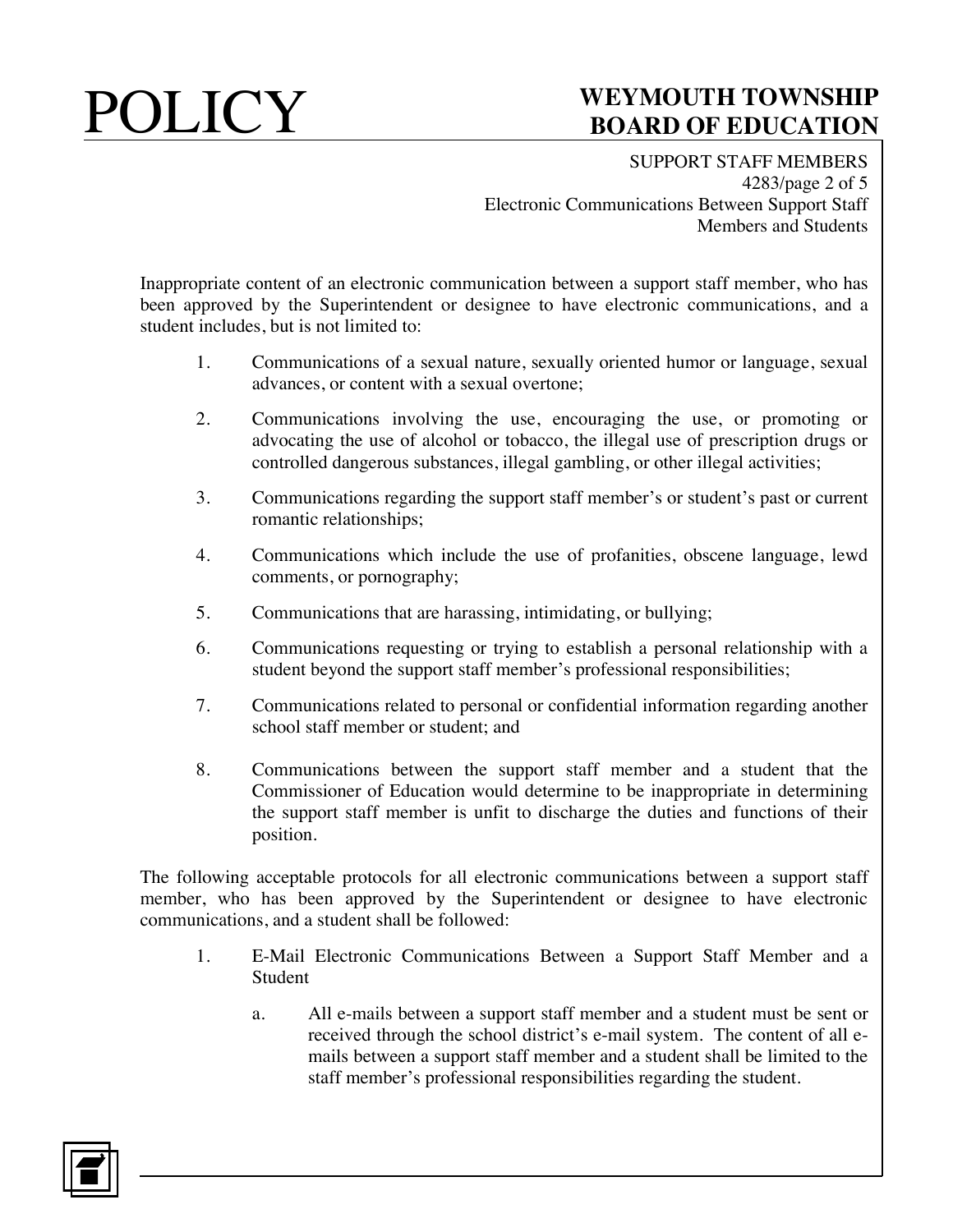SUPPORT STAFF MEMBERS 4283/page 3 of 5 Electronic Communications Between Support Staff Members and Students

- b. A support staff member shall not provide their personal e-mail address to any student. If a student sends an e-mail to a support staff member's personal e-mail address, the staff member shall respond to the e-mail through the school district e-mail system and inform the student his/her personal e-mail address shall not be used for any electronic communication between the support staff member and the student.
- c. A support staff member's school district e-mail account is subject to review by authorized school district officials. Therefore, a support staff member shall have no expectation of privacy on the school district's e-mail system.
- 2. Cellular Telephone Electronic Communications Between a Support Staff Member and a Student
	- a. Communications between a support staff member and a student via a personal cellular telephone shall be prohibited.
		- (1) However, a support staff member may, with prior approval of the Principal or designee, communicate with a student using their personal cellular telephone if the need to communicate is directly related to the support staff member's professional responsibilities for a specific purpose such as a field trip, athletic event, cocurricular activity, etc. Any such approval for cellular telephone communications shall not extend beyond the specific field trip, athletic event, co-curricular activity, etc. approved by the Principal or designee.
- 3. Text Messaging Electronic Communications Between Support Staff Members and **Students** 
	- a. Text messaging communications between a support staff member and an individual student are prohibited.
		- (1) However, a support staff member may, with prior approval of the Principal or designee, text message students provided the need to text message is directly related to the support staff member's professional responsibilities regarding the student. Any such text message must be sent to every student in the class or every member of the co-curricular activity. Any such approval for text messaging shall not extend beyond the activity approved by the Principal or designee.

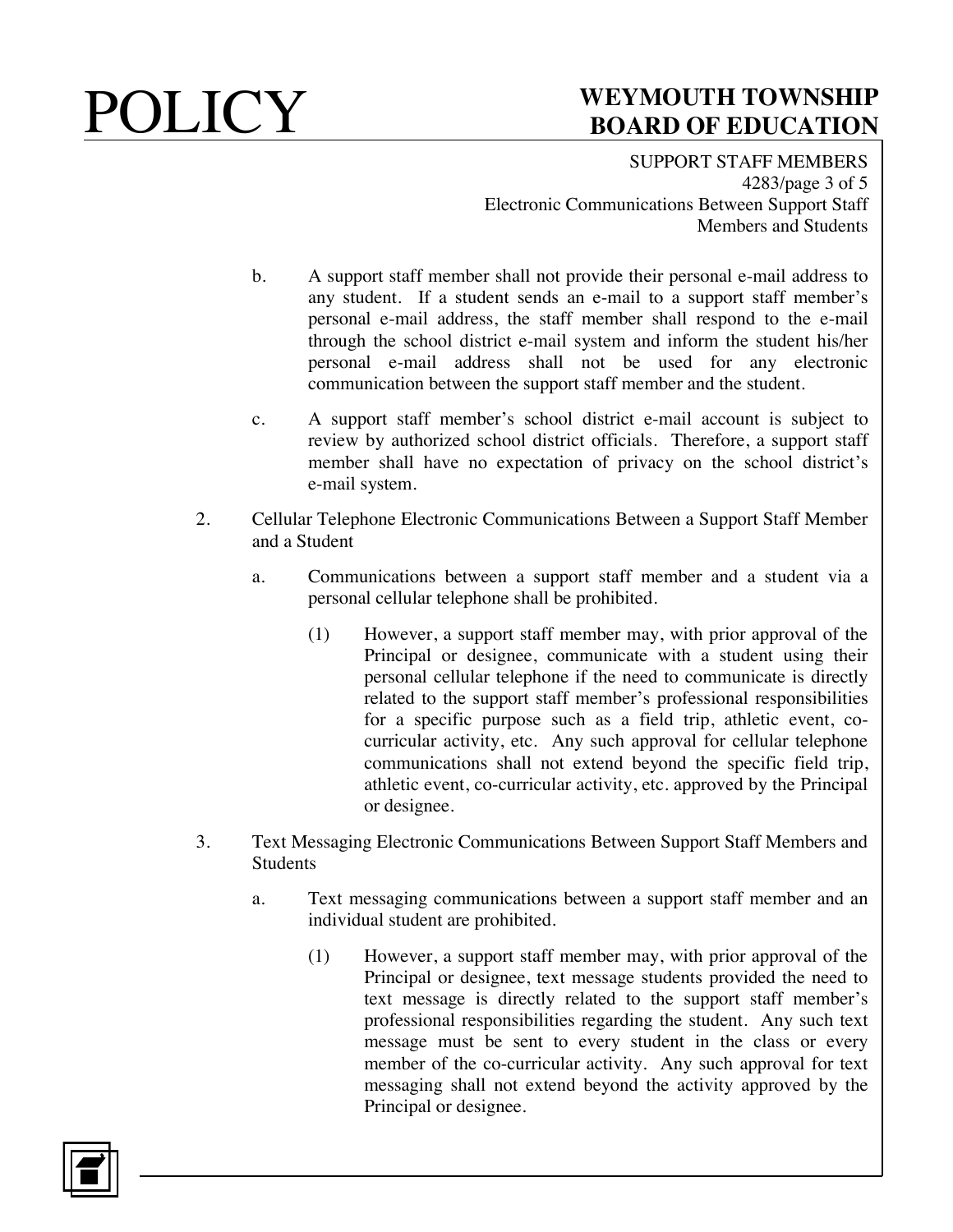SUPPORT STAFF MEMBERS 4283/page 4 of 5 Electronic Communications Between Support Staff Members and Students

- 4. Social Networking Websites and other Internet-Based Social Media Electronic Communications Between Support Staff Members and a Student
	- a. A support staff member is prohibited from communicating with any student through the support staff member's personal social networking website or other Internet-based website. Communications on personal websites are not acceptable between a support staff member and a student.
	- b. A support staff member shall not accept "friend" requests from any student on their personal social networking website or other Internet-based social media website. Any communication sent by a student to a support staff member's personal social networking website or other Internet-based social media website shall not be responded to by the support staff member and shall be reported to the Principal or designee by the support staff member.
	- c. If a support staff member has a student(s) as a "friend" on their personal social networking website or other Internet-based social media website they must permanently remove them from their list of contacts upon Board adoption of this Policy.
	- d. Communication between a support staff member and a student through social networking websites or other Internet-based social media websites is only permitted provided the website has been approved by the Principal or designee and all communications or publications using such websites are available to: every student in the class; every member of the cocurricular activity and their parents; and the Principal or designee.

Reporting Responsibilities

1. In the event a student sends an electronic communication to a support staff member who has not been approved by the Superintendent or designee to have electronic communications, the support staff member shall report the communication to the Principal or designee. The Principal or designee will take appropriate action to have the student discontinue such electronic communications. Electronic communications by a support staff member or a student where such communications are not approved by the Superintendent or designee may result in appropriate disciplinary action.

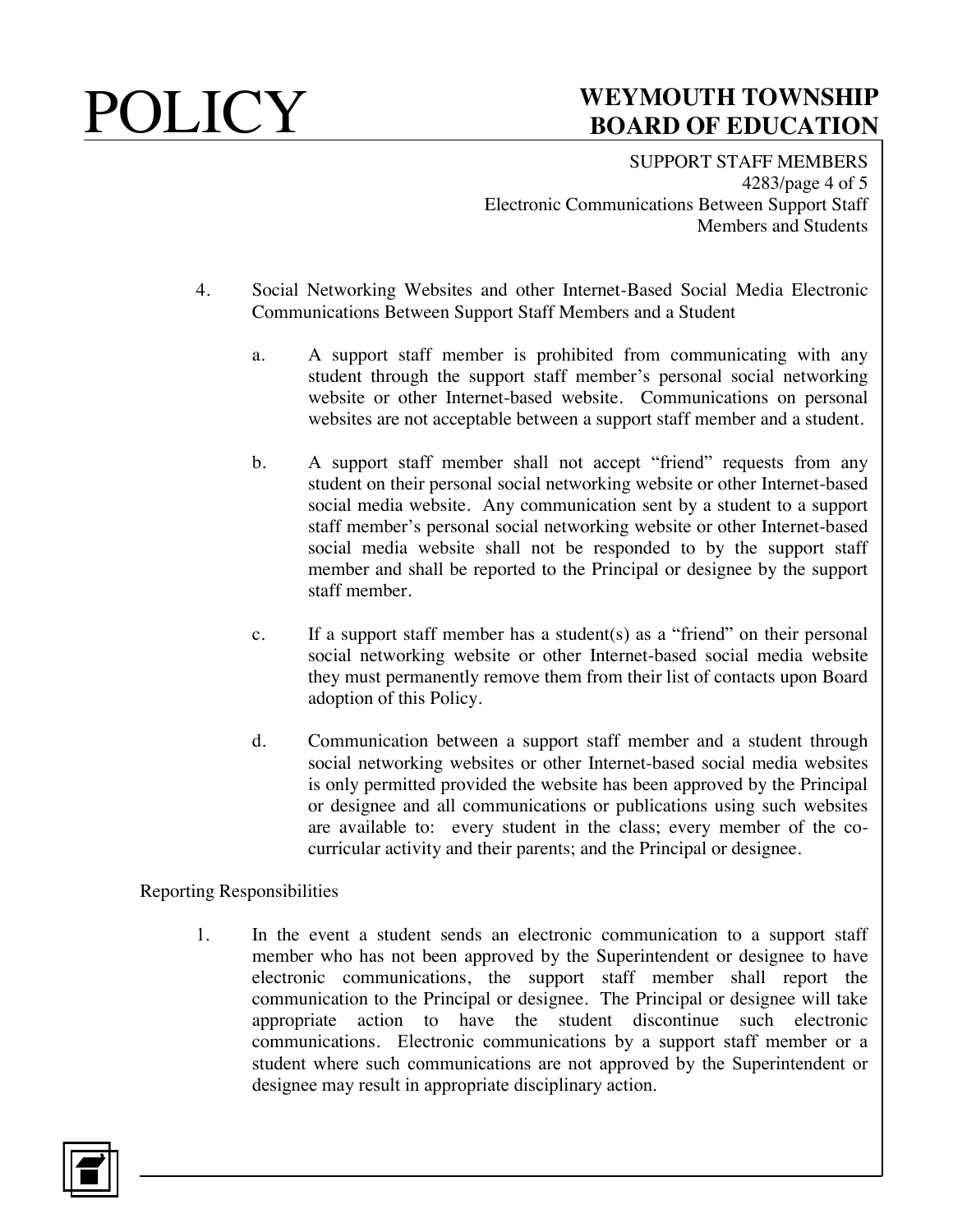SUPPORT STAFF MEMBERS 4283/page 5 of 5 Electronic Communications Between Support Staff Members and Students

2. In the event a student sends an improper electronic communication, as defined in this Policy, to a support staff member who has been approved by the Superintendent or designee to receive electronic communications, the support staff member shall report the improper electronic communication to the Principal or designee. The Principal or designee will take appropriate action to have the student discontinue such improper electronic communications. Improper electronic communications by a support staff member or a student may result in appropriate disciplinary action.

The provisions of this Policy shall be applicable at all times while the support staff member is employed in the school district and at all times the student is enrolled in the school district, including holiday and summer breaks.

A copy of this Policy will be made available on an annual basis, to all parents, students, and school employees either electronically or in school handbooks.

N.J.S.A. 18A:36-40

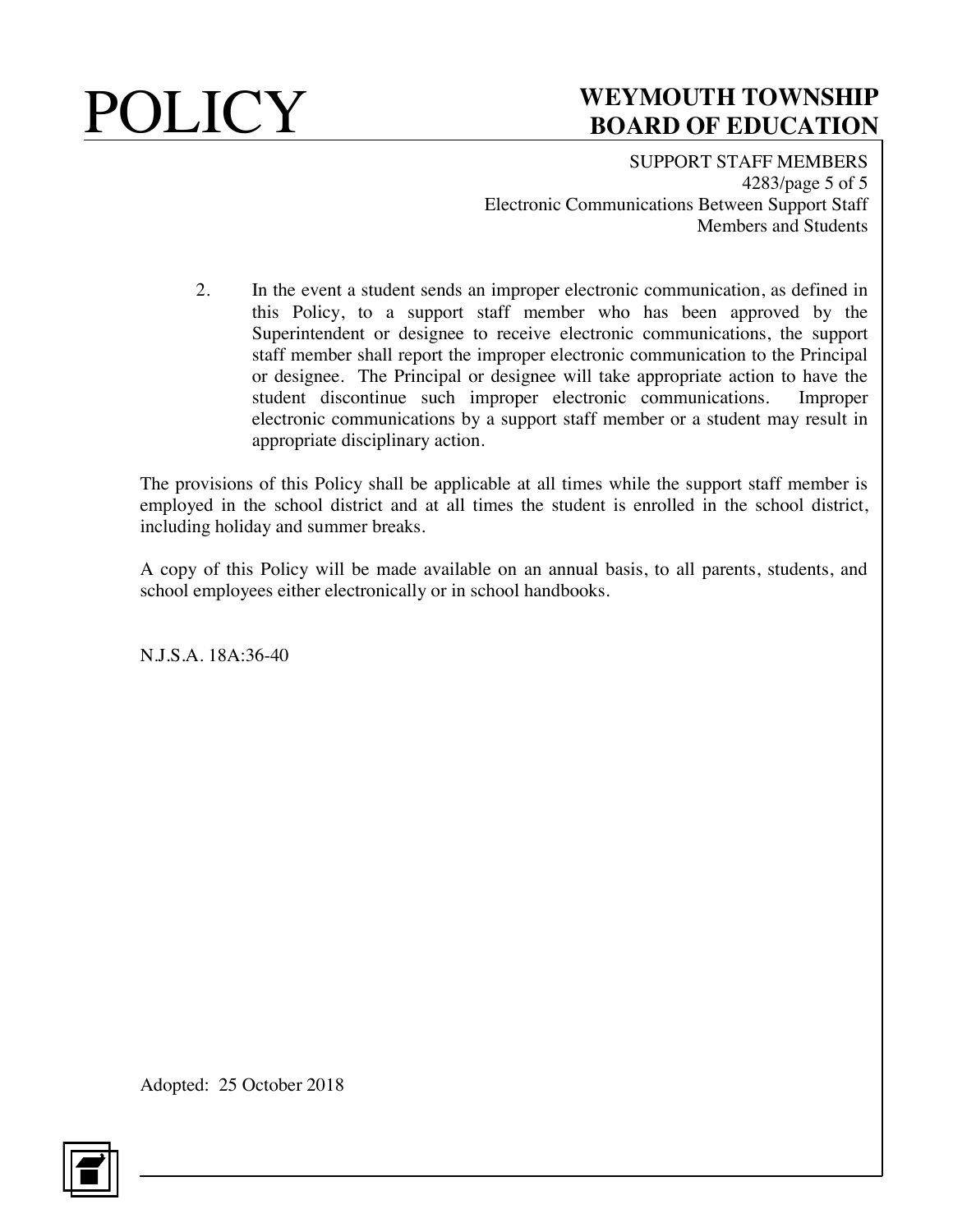SUPPORT STAFF MEMBERS 4321/page 1 of 3 Acceptable Use of Computer Network(s)/Computers and Resources by Support Staff Members

### 4321 ACCEPTABLE USE OF COMPUTER NETWORK(S)/COMPUTERS AND RESOURCES BY SUPPORT STAFF MEMBERS

The Board recognizes that as telecommunications and other new technologies shift the manner in which information is accessed, communicated and transferred that those changes will alter the nature of teaching and learning. Access to telecommunications will allow support staff members to explore databases, libraries, Internet sites, bulletin boards and the like while exchanging information with individuals throughout the world. The Board supports access by support staff members to information sources but reserves the right to limit in-school use to materials appropriate to educational purposes. The Board directs the Superintendent to effect training of support staff members in skills appropriate to analyzing and evaluating such resources as to appropriateness for educational purposes.

The Board also recognizes that telecommunications will allow support staff members access to information sources that have not been pre-screened using Board approved standards. The Board therefore adopts the following standards of conduct for the use of computer network(s) and declares unethical, unacceptable, inappropriate or illegal behavior as just cause for taking disciplinary action, limiting or revoking network access privileges, instituting legal action or taking any other appropriate action as deemed necessary.

The Board provides access to computer network(s)/computers for administrative and educational purposes only. The Board retains the right to restrict or terminate support staff members' access to the computer network(s)/computers at any time, for any reason. The Board retains the right to have the Superintendent or designee monitor network activity, in any form necessary, to maintain the integrity of the network(s) and ensure its proper use.

Standards for Use of Computer Network(s)

Any individual engaging in the following actions declared unethical, unacceptable or illegal when using computer network(s)/computers shall be subject to discipline or legal action:

- A. Using the computer network(s)/computers for illegal, inappropriate or obscene purposes, or in support of such activities. Illegal activities are defined as activities which violate Federal, State, local laws and regulations. Inappropriate activities are defined as those that violate the intended use of the network(s). Obscene activities shall be defined as a violation of generally accepted social standards for use of publicly owned and operated communication vehicles.
- B. Using the computer network(s)/computers to violate copyrights, institutional or third party copyrights, license agreements or other contracts.

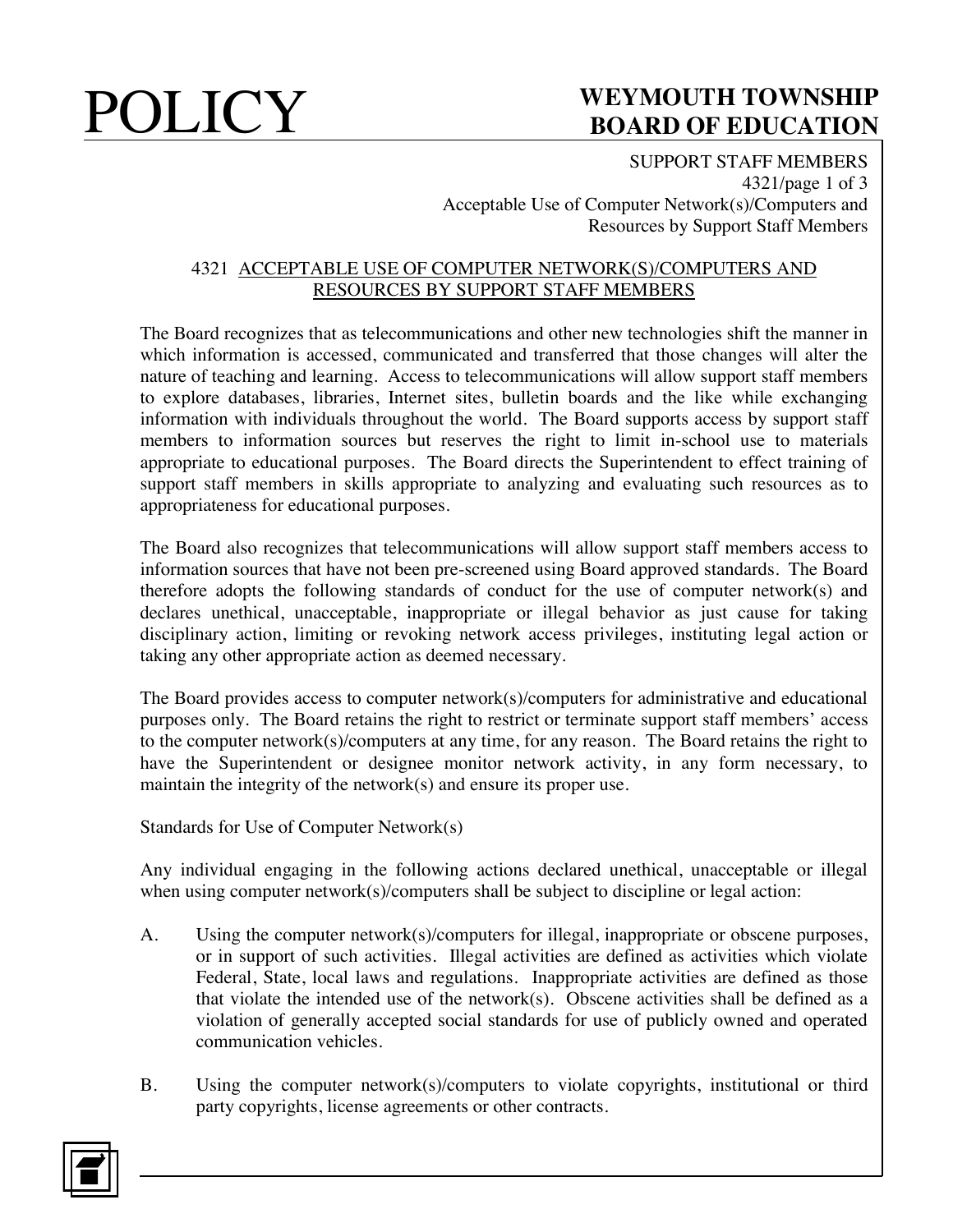SUPPORT STAFF MEMBERS 4321/page 2 of 3 Acceptable Use of Computer Network(s)/Computers and Resources by Support Staff Members

### C. Using the computer network(s) in a manner that:

- 1. Intentionally disrupts network traffic or crashes the network;
- 2. Degrades or disrupts equipment or system performance;
- 3. Uses the computing resources of the school district for commercial purposes, financial gain or fraud;
- 4. Steals data or other intellectual property;
- 5. Gains or seeks unauthorized access to the files of others or vandalizes the data of another user;
- 6. Gains or seeks unauthorized access to resources or entities;
- 7. Forges electronic mail messages or uses an account owned by others;
- 8. Invades privacy of others;
- 9. Posts anonymous messages;
- 10. Possesses any data which is a violation of this policy; and/or
- 11. Engages in other activities that do not advance the educational purposes for which computer network(s)/computers are provided.

### Violations

Individuals violating this policy shall be subject to appropriate disciplinary actions as defined by Policy No. 4150, Discipline which includes but are not limited to:

- 1. Use of the network(s)/computers only under direct supervision;
- 2. Suspension of network privileges;
- 3. Revocation of network privileges;
- 4. Suspension of computer privileges;

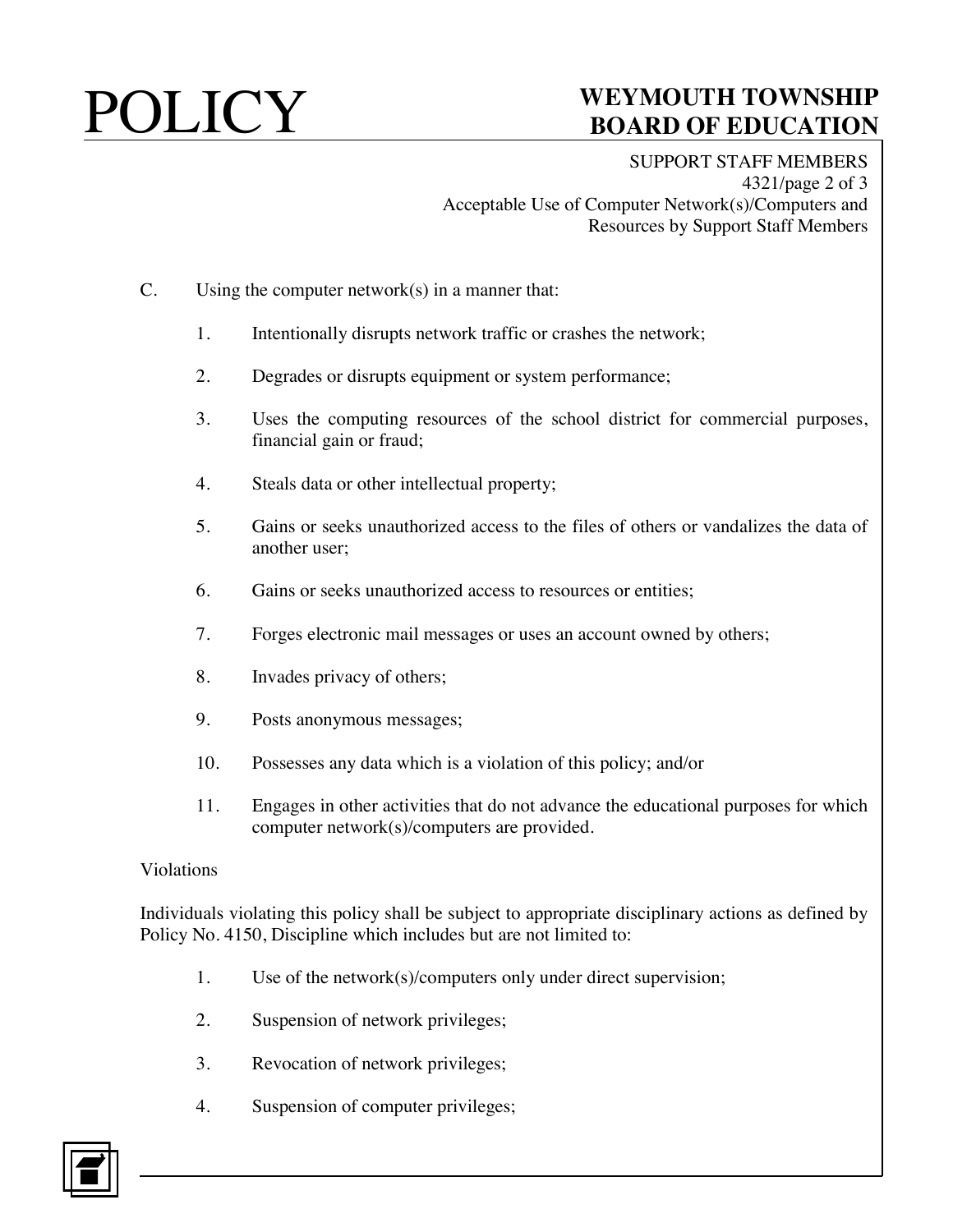SUPPORT STAFF MEMBERS 4321/page 3 of 3 Acceptable Use of Computer Network(s)/Computers and Resources by Support Staff Members

- 5. Revocation of computer privileges;
- 6. Suspension;
- 7. Dismissal;
- 8. Legal action and prosecution by the authorities; and/or
- 9. Any appropriate action that may be deemed necessary as determined by the Superintendent and approved by the Board of Education.

N.J.S.A. 2A:38A-3

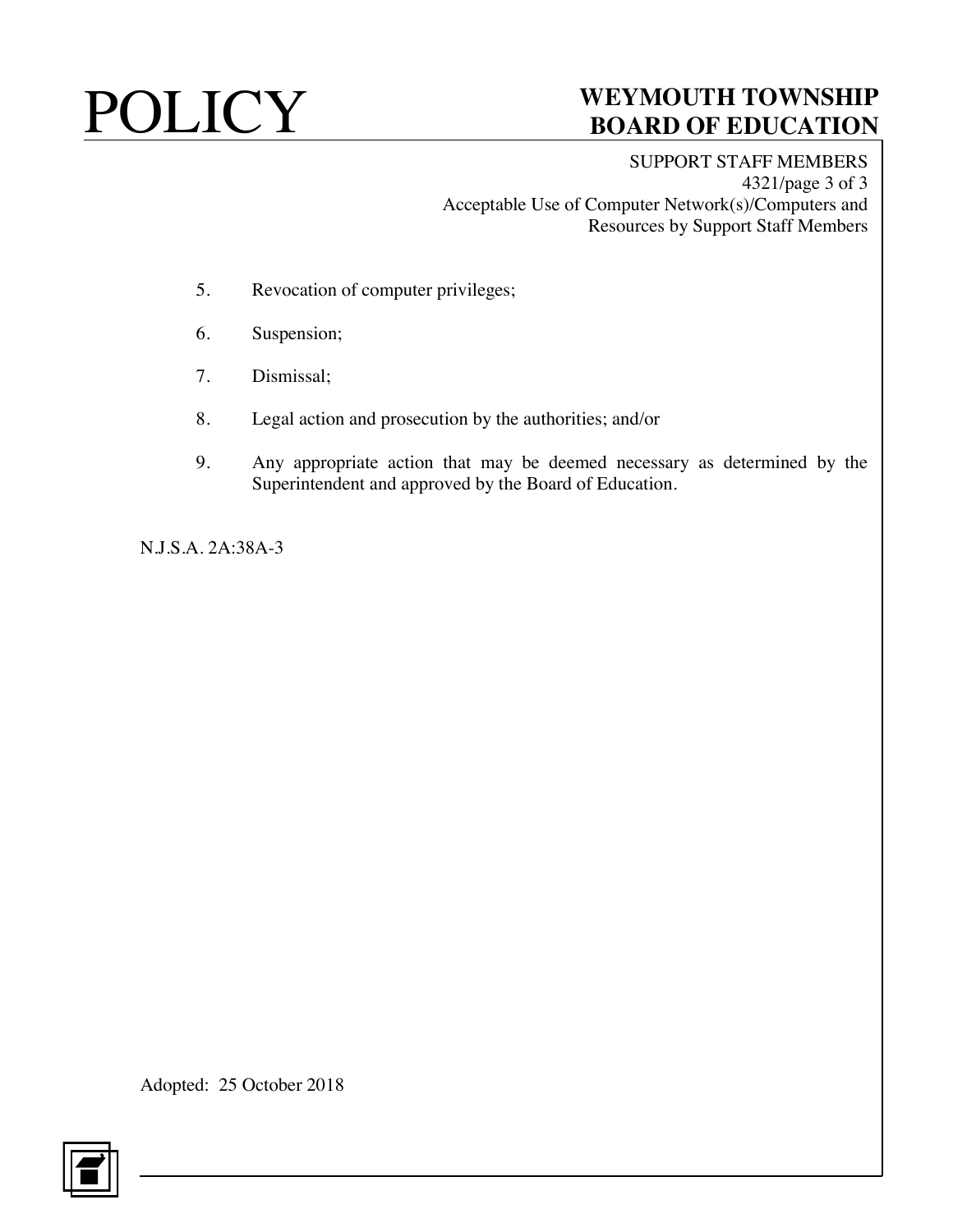SUPPORT STAFF MEMBERS 4322/page 1 of 1 Staff Member's Use of Personal Cellular Telephones/ Other Communication Devices

### 4322 STAFF MEMBER'S USE OF PERSONAL CELLULAR TELEPHONES/ OTHER COMMUNICTION DEVICES

The Board of Education recognizes a support staff member may need to electronically communicate on a non-school related, personal matter using a personal cellular telephone or other personal communication device during their workday. Electronic communications include, but are not limited to: voice conversations, text-messaging, accessing social networking or other internet sites, or any other type of electronic communication.

In the event the support staff member needs to electronically communicate on a non-school related, personal matter using a personal cellular telephone or other personal communication device during their workday, the support staff member may do so provided the communication is made during the support staff member's free lunch or break periods and is made outside the presence of students.

A support staff member's personal cellular telephone or other personal communication device shall be secured by the support staff member and outside the view of others when the support staff member is performing assigned school district responsibilities.

An electronic communication by a support staff member on a non-school related, personal matter using a personal cellular telephone or other personal communication device shall not be made while the support staff member is performing assigned school district responsibilities.

In the event the support staff member has an emergency requiring immediate attention that requires such a communication while performing assigned school district responsibilities, the support staff member shall inform their Principal or immediate supervisor before or immediately after the communication, depending on the nature of the emergency. The Board of Education is not responsible if a support staff member's personal cellular telephone or other communication device is lost, stolen, or missing.

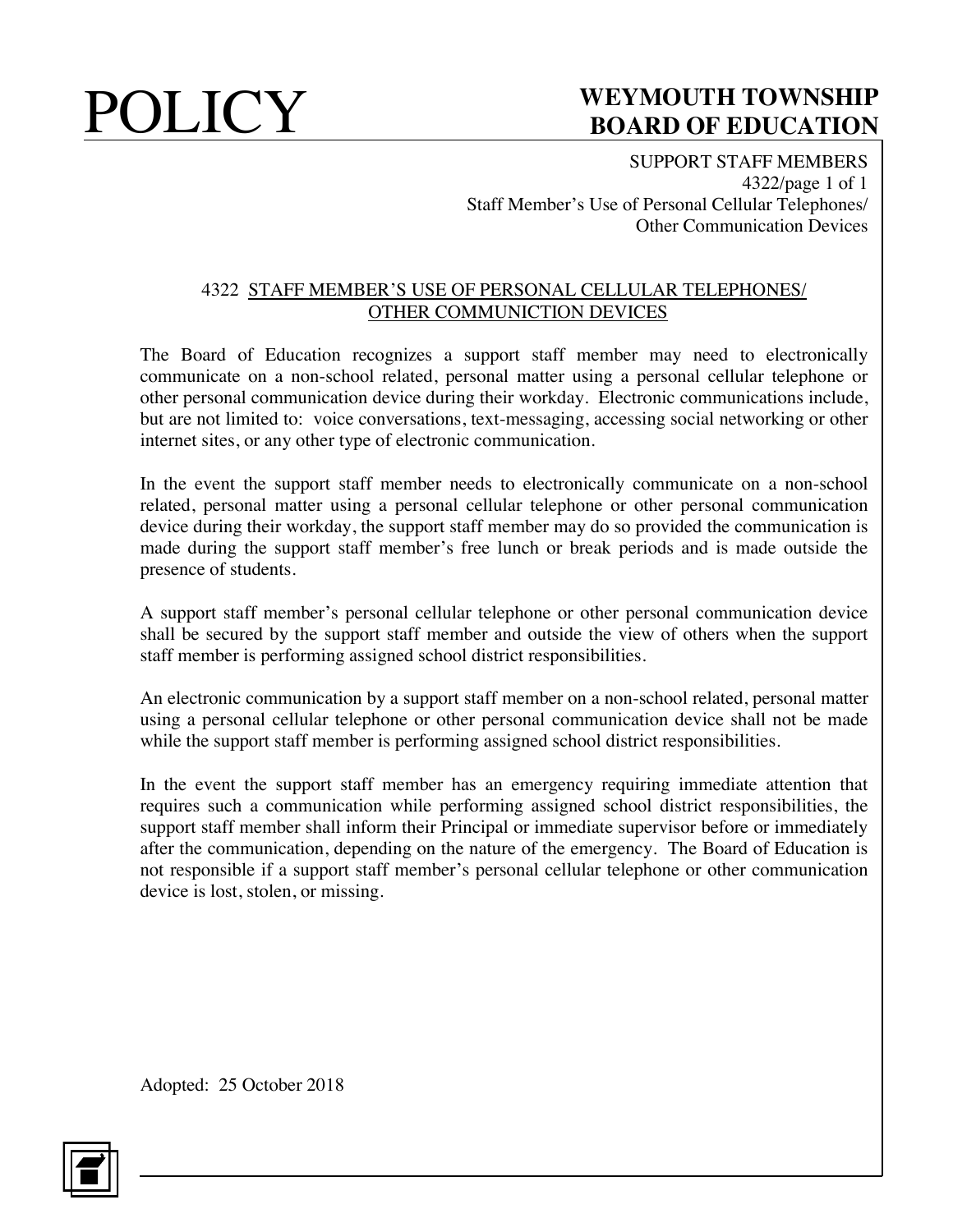SUPPORT STAFF MEMBERS 4324/page 1 of 1 Right of Privacy

### 4324 RIGHT OF PRIVACY

The Board of Education will provide facilities and school district-owned property to assist staff members in their job responsibilities or for the staff members' convenience. These facilities or district-owned property may include, but are not limited to, an office, a storage closet, a filing cabinet, a locker, and/or a desk. The Principal or designee may provide a staff member with exclusive use and access to such facilities or school district-owned property or may require the facility or school district-owned property be shared with other staff members. The staff member may be provided a lock or key by the school district or may secure the facility or school districtowned property using their own locking device with permission from the Principal or designee, or immediate supervisor.

School staff members should be aware their expectation of privacy in these facilities and/or the school district-owned property provided by the Board of Education is reduced by virtue of actual office practices and procedures, for searches conducted pursuant to an investigation of workrelated employee misconduct, or by legitimate school district policies or regulations. In addition, staff members shall have a reduced expectation of privacy in these facilities and school districtowned property if there is reasonable suspicion the staff member is violating a law or school policy. School staff members shall be on notice this reduced expectation of privacy may result in such facilities and/or school district-owned property being searched without a search warrant. In order to avoid exposing personal belongings to such a search, school staff members are discouraged from storing personal papers and effects in these facilities or school district-owned property.

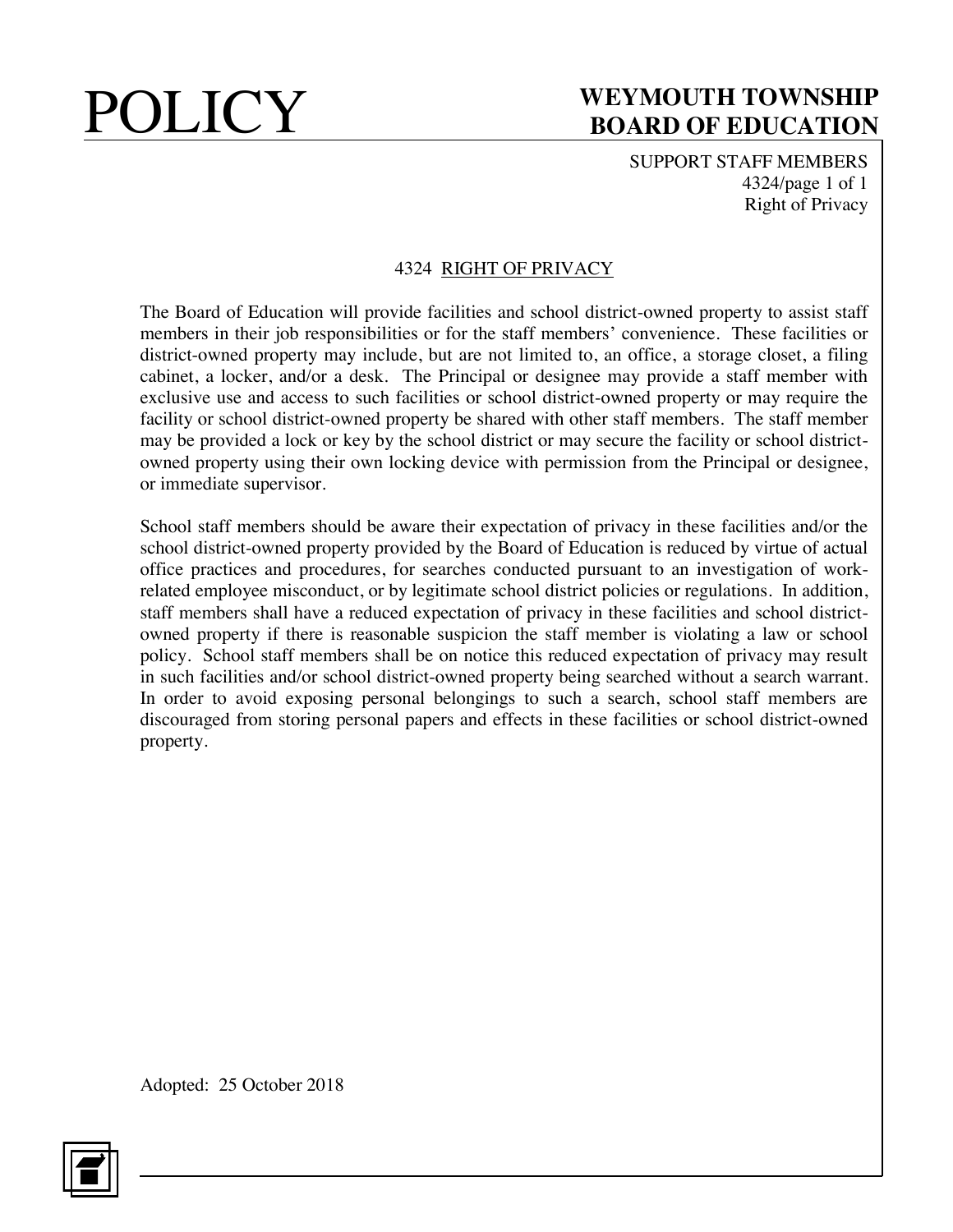SUPPORT STAFF MEMBERS 4340/page 1 of 2 Grievance

### 4340 GRIEVANCE

The Board of Education shall develop and practice reasonable and effective means for the resolution of disputes that may arise in the employment of support staff members not covered by the terms of a negotiated agreement.

The Board directs that any grievance not provided for by negotiated agreement be resolved by submission to the following grievance procedure, which is designed to promote proper and equitable settlement of grievances at the lowest appropriate level and to facilitate an orderly process for the resolution of grievances.

For the purposes of this policy, "grievance" means an unresolved problem concerning the application or interpretation by an officer or employee of this district of law, regulations of the State Board of Education, the bylaws or policies of the Board, or the administrative regulations of the Superintendent; "grievant" is a district employee who alleges a grievance or the employee's representative; "party" means the grievant or any person named in the grievance as allegedly having violated a law, bylaw, policy, or regulation; and "day" means a school day.

A grievant may use personal leave time when it becomes necessary to process a grievance during the working day. There will be no reprisal of any kind taken against any employee or employee's representative for participation in a grievance.

Any alleged grievance should, at the first instance, be discussed in one or more private, informal conferences between the parties involved or between the grievant and his/her immediate supervisor. A grievance not resolved in one or more such private meetings may be processed in accordance with the following procedure.

Level One

Within three working days of the occurrence of the act or omission giving rise to the grievance, the grievant must present his/her grievance in writing to the grievant's immediate supervisor. The written document will be a clear, concise statement of the grievance and will include the law, rule, policy, or regulation that the grievant alleges to have been violated; the factual circumstances on which the grievance is based; the person or persons involved; the decision, if any, rendered at the private conference; and the remedy sought.

Any party to the grievance may request a personal conference with the supervisor in order to resolve the grievance.

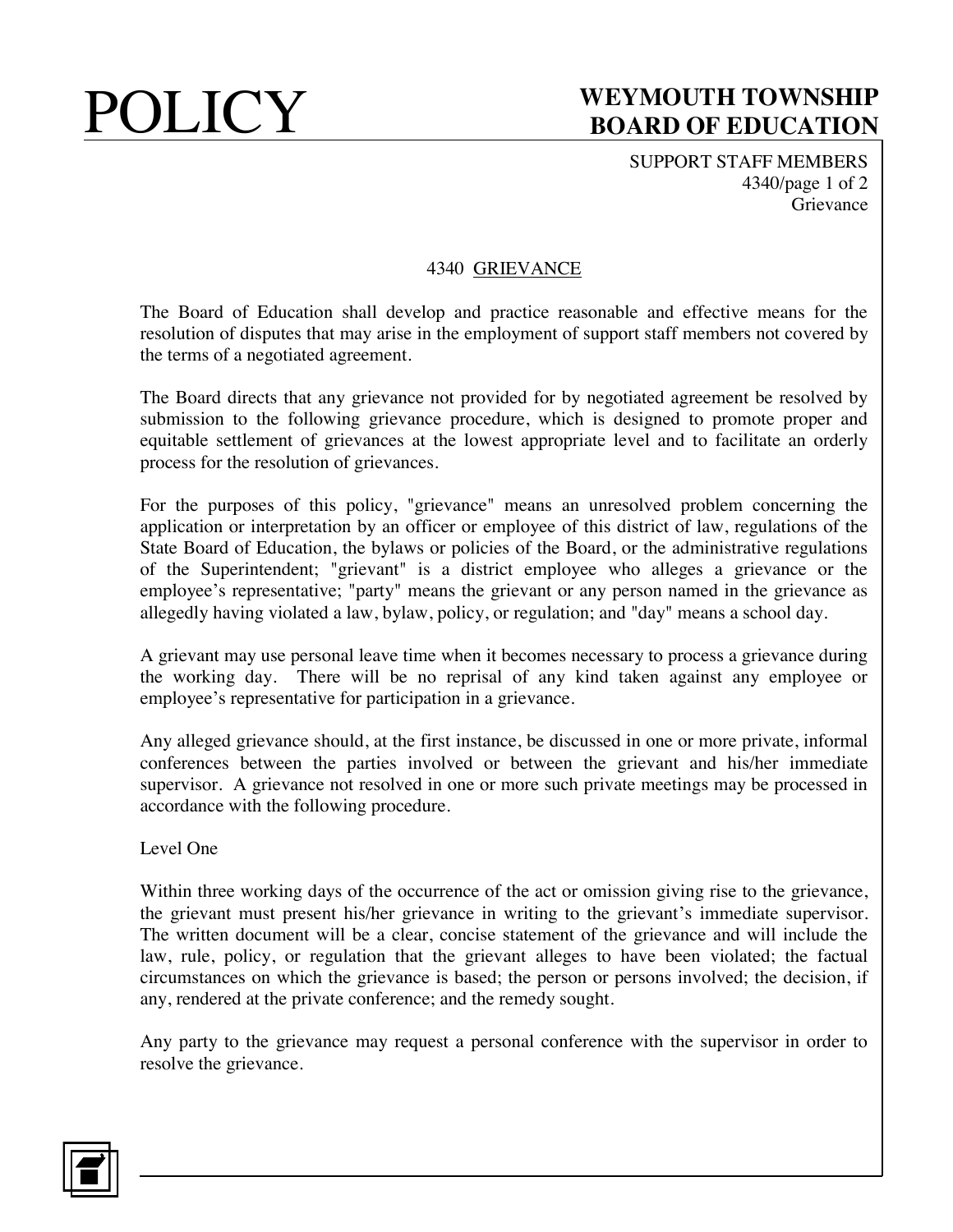SUPPORT STAFF MEMBERS 4340/page 2 of 2 Grievance

Within seven working days the supervisor shall present a decision to the grievant in writing. If the supervisor does not respond during the time permitted, the grievant may appeal to the next level.

### Level Two

A grievant not satisfied with a decision at Level One may appeal that decision in writing to the Superintendent within three working days after receipt of the decision or the expiration of the time during which the decision must be rendered. The written appeal will include a copy of the original grievance; the decision rendered, if any; the name of the grievant's representative, if any; and a clear, concise statement of the reasons for the appeal of the decision.

The Superintendent shall present a decision to the grievant within seven working days. If no decision is rendered within that time limit, the grievant may appeal to the next level.

Level Three

A grievant not satisfied with the Superintendent's decision may appeal that decision in writing to the Board within three working days after the receipt of the decision or the expiration of the time during which the decision must be rendered. The written appeal to the Board will include copies of the original grievance, the appeal of that grievance at Level Two, and the decisions, if any.

The Board may schedule the grievance for hearing at a private session to be held within forty-five calendar days of the presentation of the appeal. The grievant shall be present at the hearing.

Within ten calendar days of the hearing, the Board shall submit its decision in writing together with reasons that support the decision to the grievant. A copy of the decision shall be given to the Superintendent and to any other party to the grievance.

The decision of the Board shall be final.

N.J.S.A. 34:13A-5.3

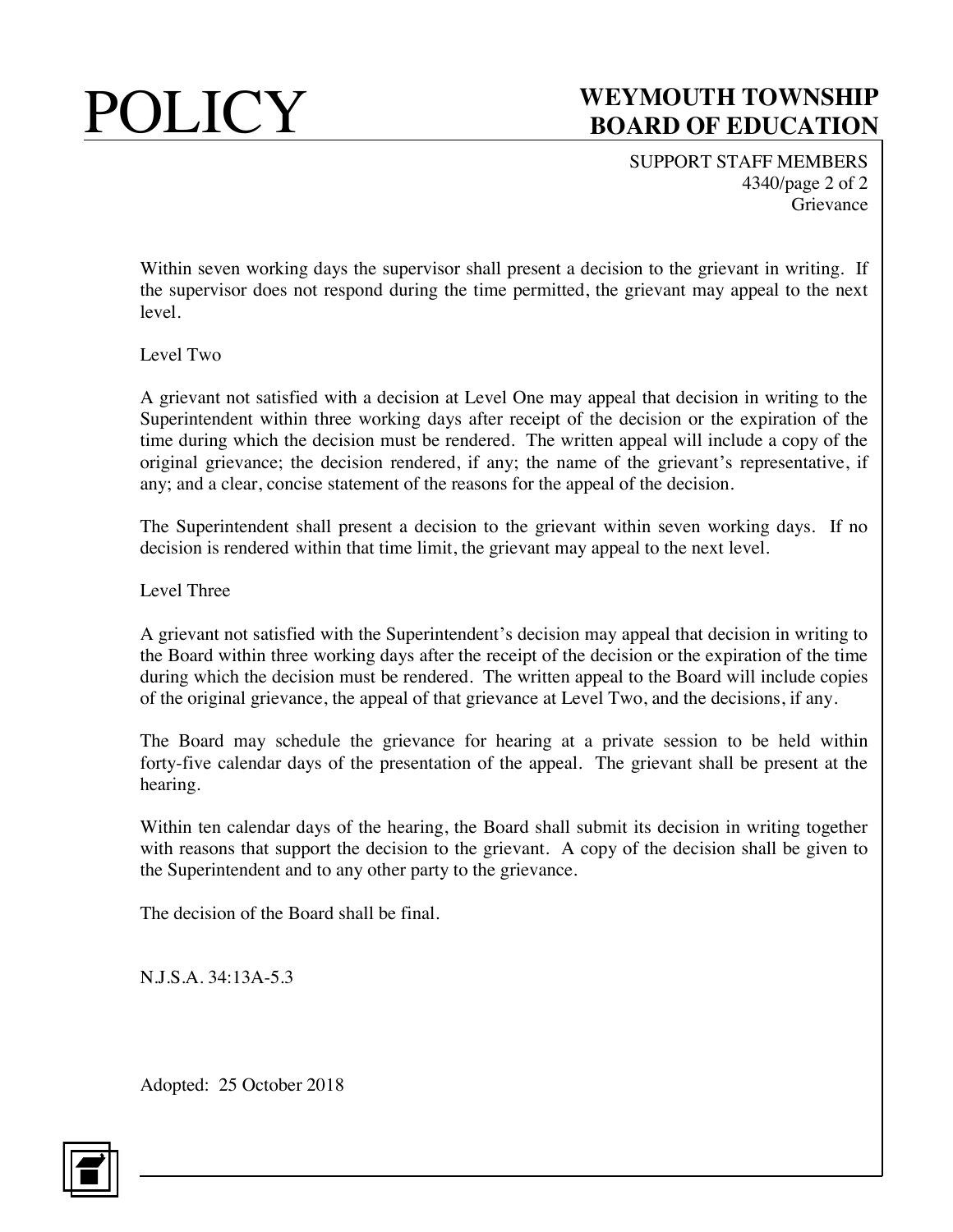SUPPORT STAFF MEMBERS 4351/page 1 of 2 Healthy Workplace Environment

### 4351 HEALTHY WORKPLACE ENVIRONMENT

The Board of Education recognizes a healthy workplace environment enables school support staff members to fully contribute their expertise and skills to their school district responsibilities. A healthy workplace environment can improve productivity, reduce absenteeism, and reduce staff turnover while having a positive impact on the school district's programs provided to students in the school district.

A significant characteristic of a healthy workplace environment is that employees interact with each other with dignity and respect regardless of an employee's work assignment or position in the school district. Repeated malicious conduct of an employee or group of employees directed toward another employee or group of employees in the workplace that a reasonable person would find hostile or offensive is unacceptable and is not conducive to establishing or maintaining a healthy workplace environment. This unacceptable conduct may include, but is not limited to, repeated infliction of verbal abuse such as the use of derogatory remarks; insults; verbal or physical conduct that a reasonable person would find threatening, intimidating, or humiliating; or the gratuitous sabotage or undermining of a person's work performance. A single act of such conduct shall not constitute the unacceptable conduct prohibited by this policy unless it is especially severe and egregious.

Unacceptable conduct, for the purposes of this policy, is not conduct toward an employee of a protected class or because of the employee's protected activity. These employees and activities are afforded the legal protections under various Federal and State anti-discrimination laws. In addition, unacceptable conduct for the purposes of this policy shall not be confused with conduct of management employees exercising management rights including, but not limited to, assigning tasks, reprimanding, assigning discipline, or directing.

Employees who believe the conduct prohibited by this policy has been directed toward them or to another employee of the school district shall submit a written report to the Superintendent. The written report shall provide specific details supporting the claim including, but not limited to, the specific conduct; the names of witnesses (if any) who may have observed such conduct; dates or times when such conduct occurred; and any other information the person(s) making the report believes will be informative and helpful to an investigation of the allegations. Upon receipt of a report, the Superintendent or designee will conduct an investigation and upon completion of the investigation will inform the person(s) who made the report such an investigation was completed. The amount of investigation information shared with the person(s) making the report will be at the discretion of the Superintendent or designee and may vary depending on whether the conduct reported was directed to the person(s) making the report, confidential personnel matters, and/or other issues as determined by the Superintendent or designee.

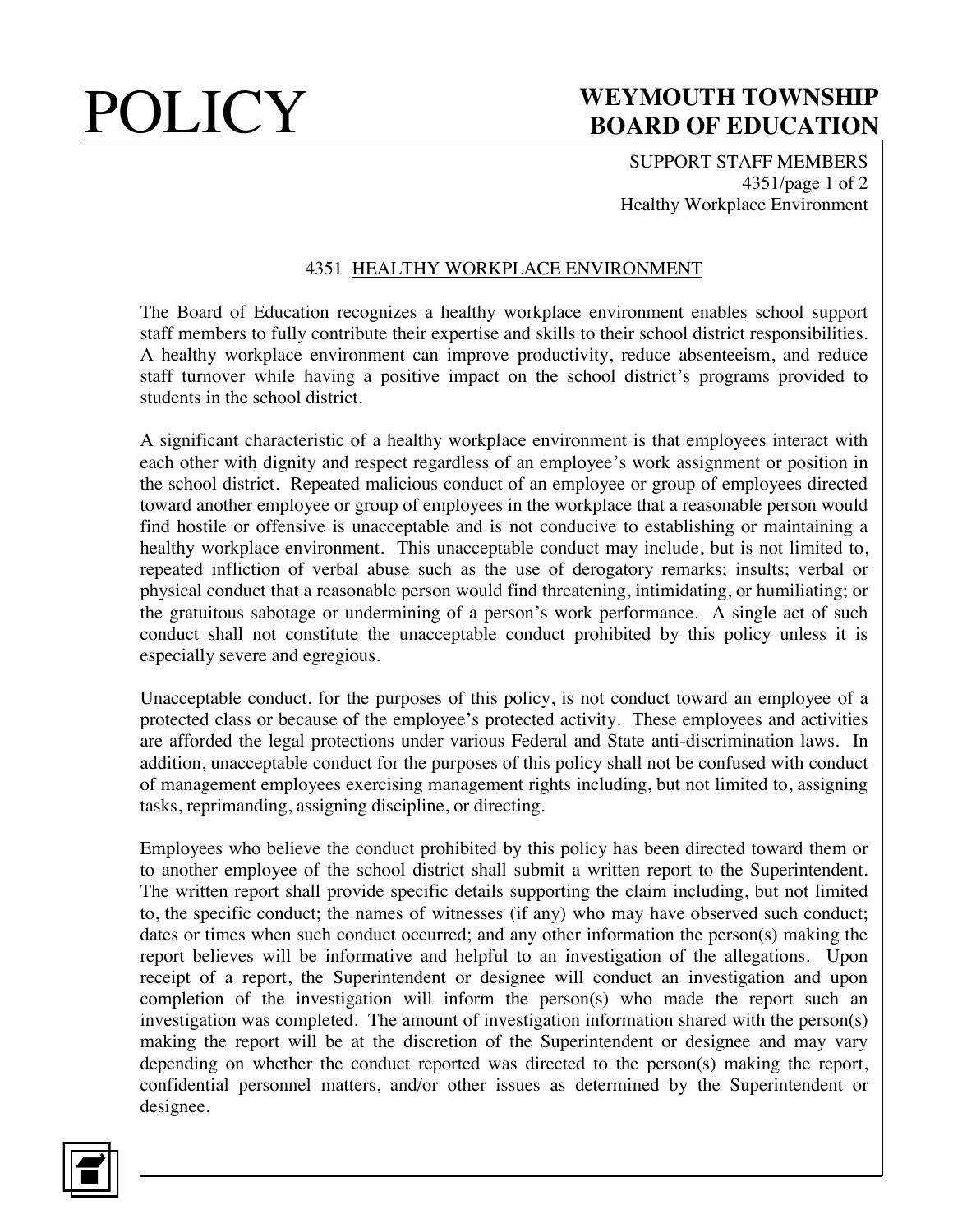

SUPPORT STAFF MEMBERS 4351/page 2 of 2 Healthy Workplace Environment

If the investigation determines conduct prohibited by this policy has taken place, the Superintendent or designee will meet with the offender(s) and the victim(s) to review the investigation results and to implement remedial measures to ensure such conduct does not continue or reoccur. Appropriate disciplinary action may be taken depending on the severity of conduct.

There shall be no reprisals or retaliation against any person(s) who reports conduct prohibited by this policy.

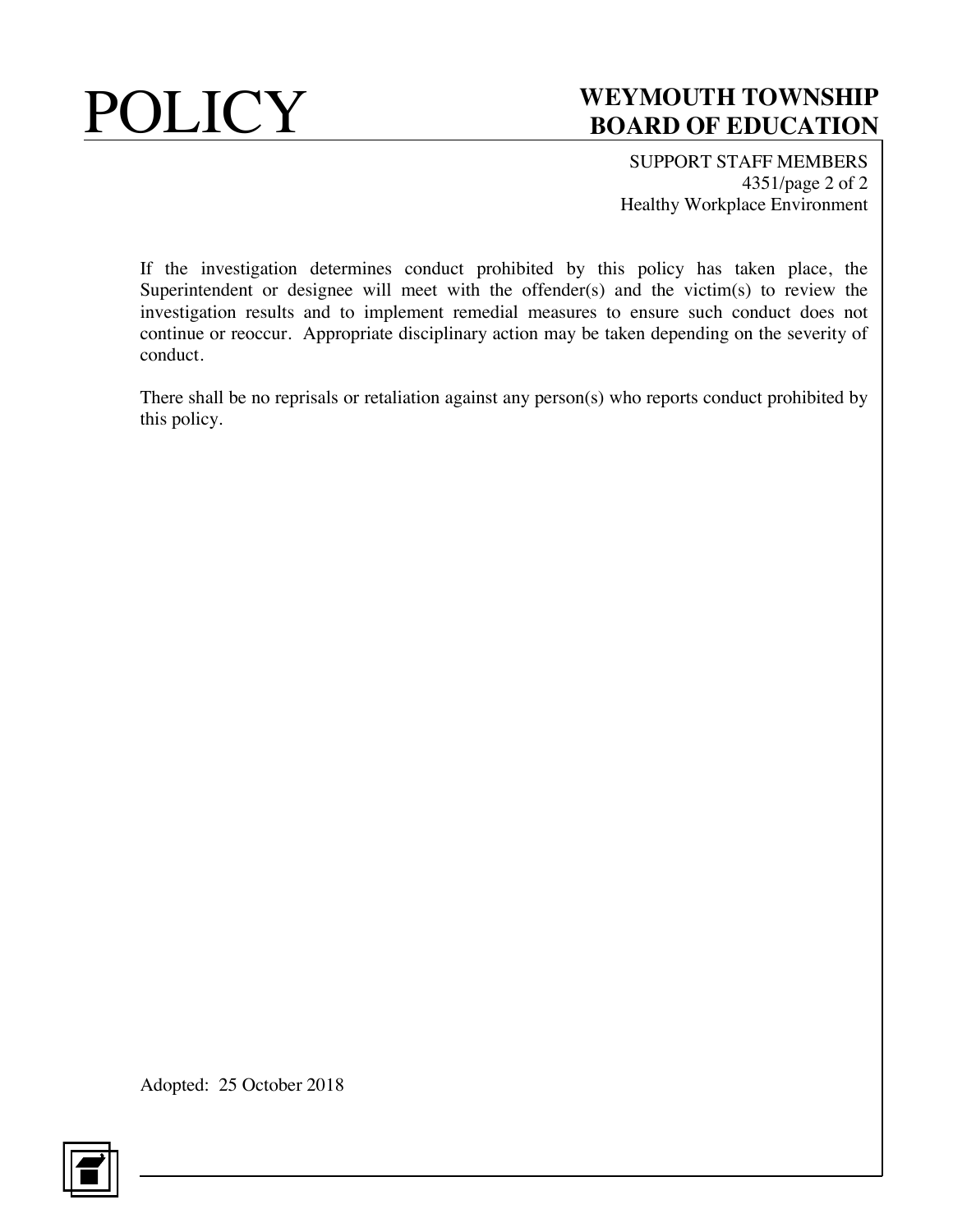SUPPORT STAFF MEMBERS 4352/page 1 of 1 Sexual Harassment **M**

### 4352 SEXUAL HARASSMENT

The Board of Education recognizes that an employee's right to freedom from employment discrimination includes the opportunity to work in an environment untainted by sexual harassment. Sexually offensive speech and conduct are wholly inappropriate to the harmonious employment relationships necessary to the operation of the school district and intolerable in a workplace to which the children of this district are exposed.

Sexual harassment includes all unwelcome sexual advances, requests for sexual favors, and verbal or physical contacts of a sexual nature that would not have happened but for the employee's gender. Whenever submission to such conduct is made a condition of employment or a basis for an employment decision, or when such conduct is severe and pervasive and has the purpose or effect of unreasonably altering or interfering with work performance or creating an intimidating, hostile, or offensive working environment, the employee shall have cause for complaint.

The sexual harassment of any employee of this district is strictly forbidden. Any employee or agent of this Board who is found to have sexually harassed an employee of this district will be subject to discipline, which may include termination of employment. Any employee who has been exposed to sexual harassment by any employee or agent of this Board is encouraged to report the harassment to an appropriate supervisor. An employee may complain of any failure of the Board to take corrective action by recourse to the procedure by which a discrimination complaint is processed. The employee may appeal the Board's action or inaction to the New Jersey Division on Civil Rights or to the United States Equal Employment Opportunity Commission. Complaints regarding sexual harassment shall be submitted following the procedures outlined in Regulation 1530, Equal Employment Opportunity.

The Affirmative Action Officer shall instruct all employees of this Board to recognize and correct speech and behavior patterns that may be sexually offensive with or without the intent to offend.

29 C.F.R. 1604.11

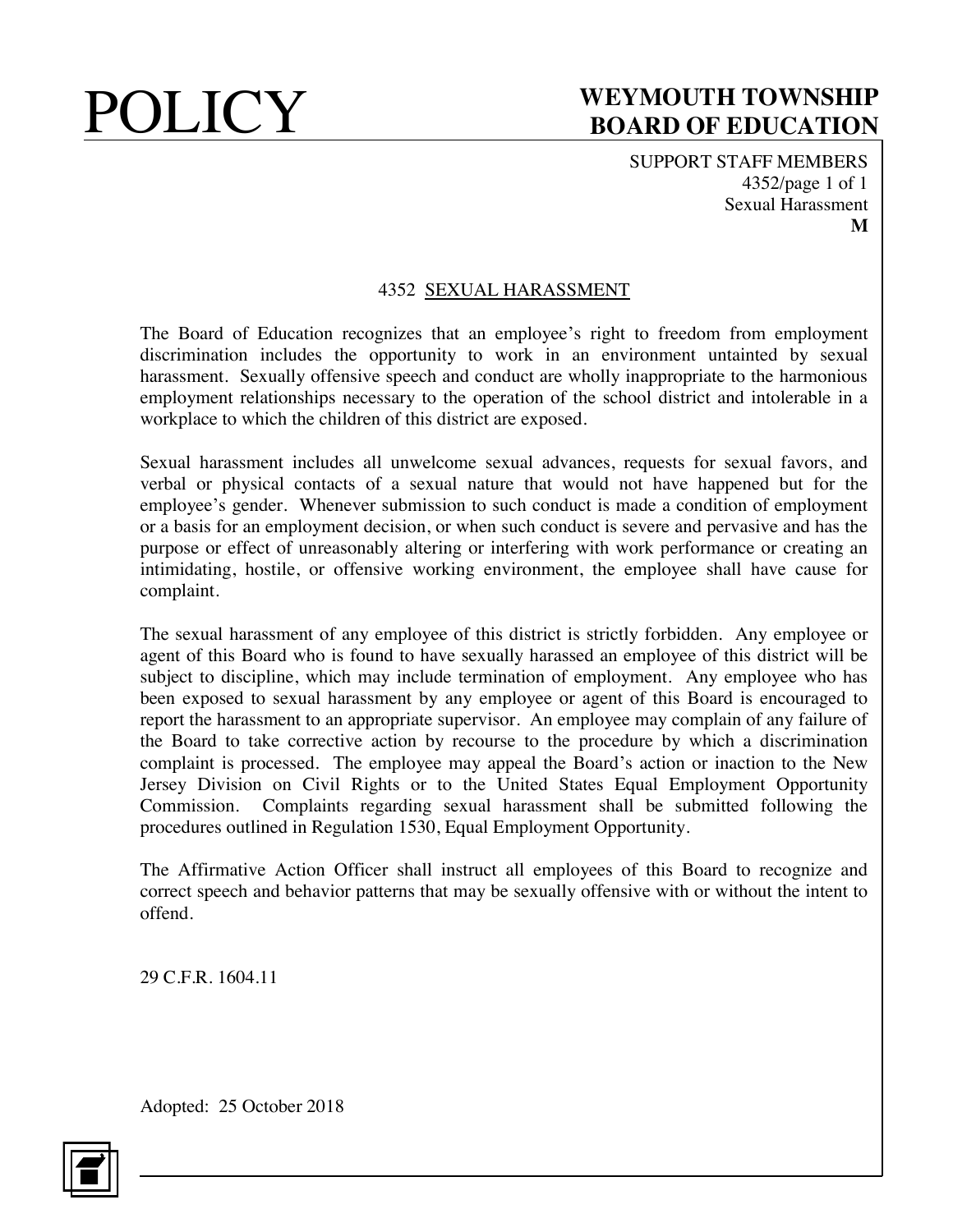SUPPORT STAFF MEMBERS 4381/page 1 of 1 Protection Against Retaliation

### 4381 PROTECTION AGAINST RETALIATION

The Board of Education will take no retaliatory action, by discharge, demotion, suspension, or any other adverse action, against an employee because that employee has conscientiously:

- 1. Disclosed or threatened to disclose to a supervisor or public body an activity, policy, or practice of this Board or any district officer that the employee reasonably believes to be in violation of law or rule;
- 2. Provided information to a public body conducting an investigation, hearing, or inquiry into any alleged violation of law by the Board or an officer of this district; or
- 3. Objected to or refused to participate in an activity, policy, or practice of this district that the employee reasonably believes to be in violation of law or rule, fraudulent, criminal, or incompatible with a clear mandate of public policy concerning the public health, safety, or welfare or protection of the environment.

An employee who has reason to believe that the Board has engaged in an illegal activity or an activity contrary to public policy must report that belief in writing to the Superintendent before notice is given to a supervisor or a public body. The Superintendent shall promptly report the same to the Board and institute an investigation of the reported activity. The findings of the investigation will be reported in writing to the Board and to the employee.

The protection of law and this policy apply only to employees who have given notice in accordance with this policy and have afforded the Board a reasonable period of time to take any corrective action that may be required or have acted in circumstances that the employee believes in good faith constitute an emergency.

The Superintendent shall post notice of this policy and inform employees of their rights under the New Jersey Conscientious Employee Protection Act.

N.J.S.A. 34:19-1

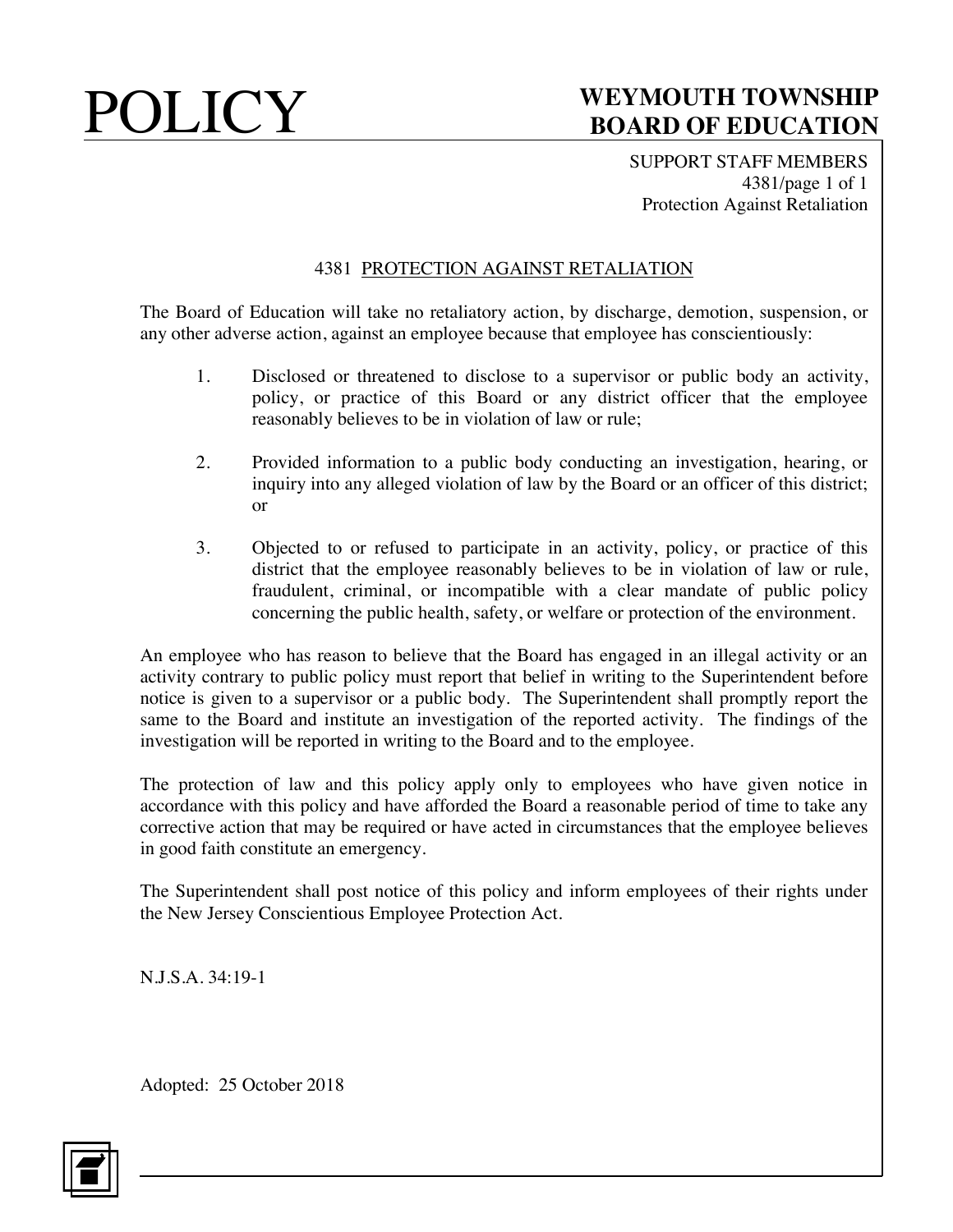SUPPORT STAFF MEMBERS 4410/page 1 of 1 Compensation

### 4410 COMPENSATION

The Board of Education will establish the compensation for support staff members not covered by the terms of a negotiated agreement or in an individual contract with the Board.

N.J.S.A. 18A:6-6; 18A:16-11

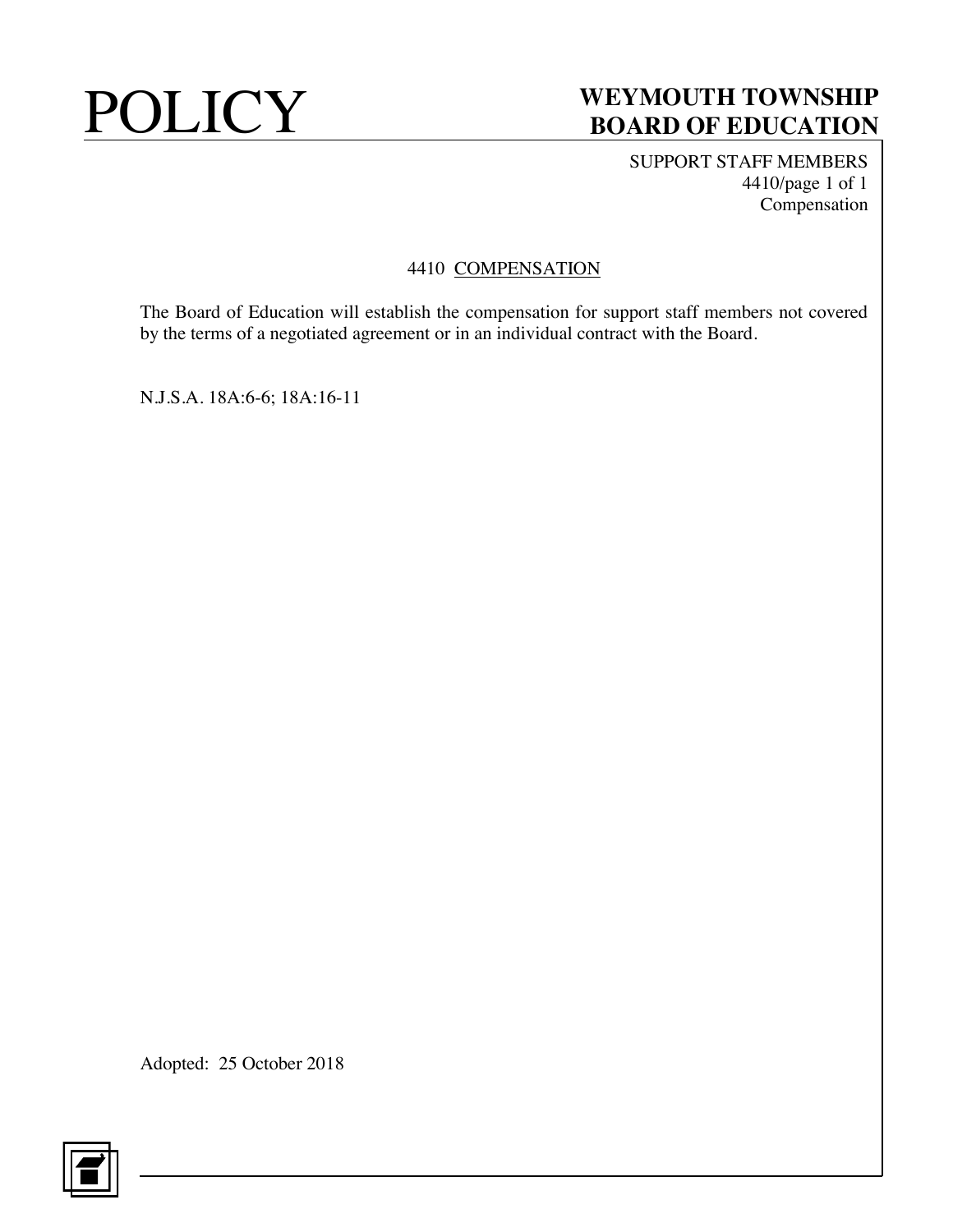SUPPORT STAFF MEMBERS 4413/page 1 of 1 Overtime Compensation

### 4413 OVERTIME COMPENSATION

The Board of Education will compensate overtime work in accordance with law. "Overtime work" means work in excess of forty hours in a single workweek.

No overtime shall be worked without the express advance approval of the Superintendent and/or School Business Administrator/Board Secretary. The lone exception to this stipulation is when it is necessary to respond to emergency calls such as responses to alarms when the school is closed, a maximum of three hours overtime will be paid without prior approval.

Compensation for Overtime

Standard compensation for overtime shall be in the form of time off at a rate of one and one-half hours for each hour of employment for which overtime compensation is required by this Policy. At the discretion of the Superintendent and approval of the Board of Education, hourly employees may receive, in lieu of overtime compensatory time, financial remuneration at a rate of one and one-half hours for each hour of employment at their normal pay rate for which overtime compensation is required by this Policy.

29 U.S.C.A. 207(o) 29 U.S.C.A. 207(p) N.J.S.A. 34:11-56(a)4

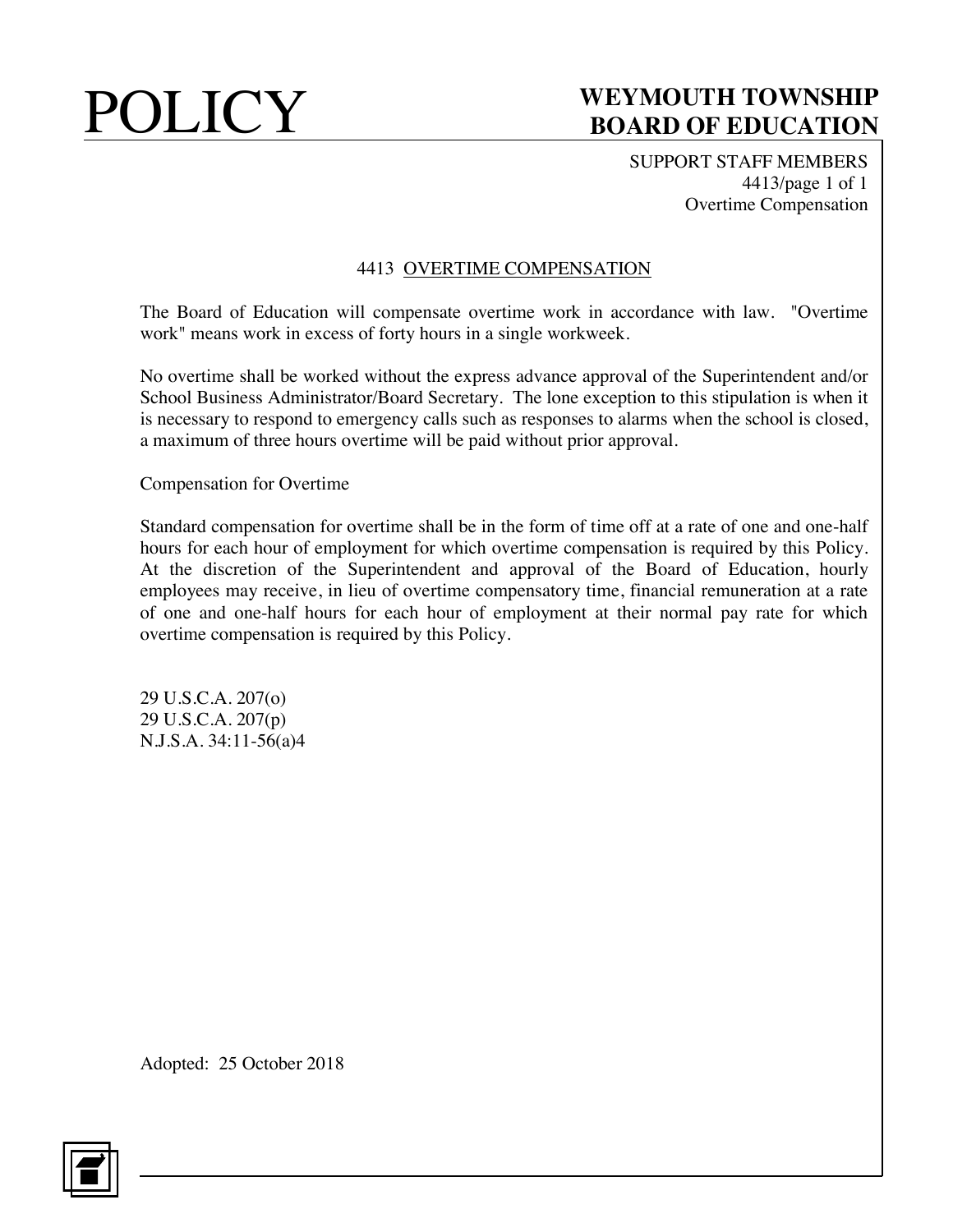SUPPORT STAFF MEMBERS 4415/page 1 of 1 Substitute Wages

### 4415 SUBSTITUTE WAGES

In order to ensure reliable assistance in the absence of regular support staff employees, the Board of Education will offer competitive compensation to qualified substitute secretaries, clerks, custodians, maintenance workers, bus drivers, teacher aides, and cafeteria workers. In no instance shall the wages paid a substitute exceed the wages paid the regular employee.

Substitute support staff members will be paid at a per diem rate set by the Board.

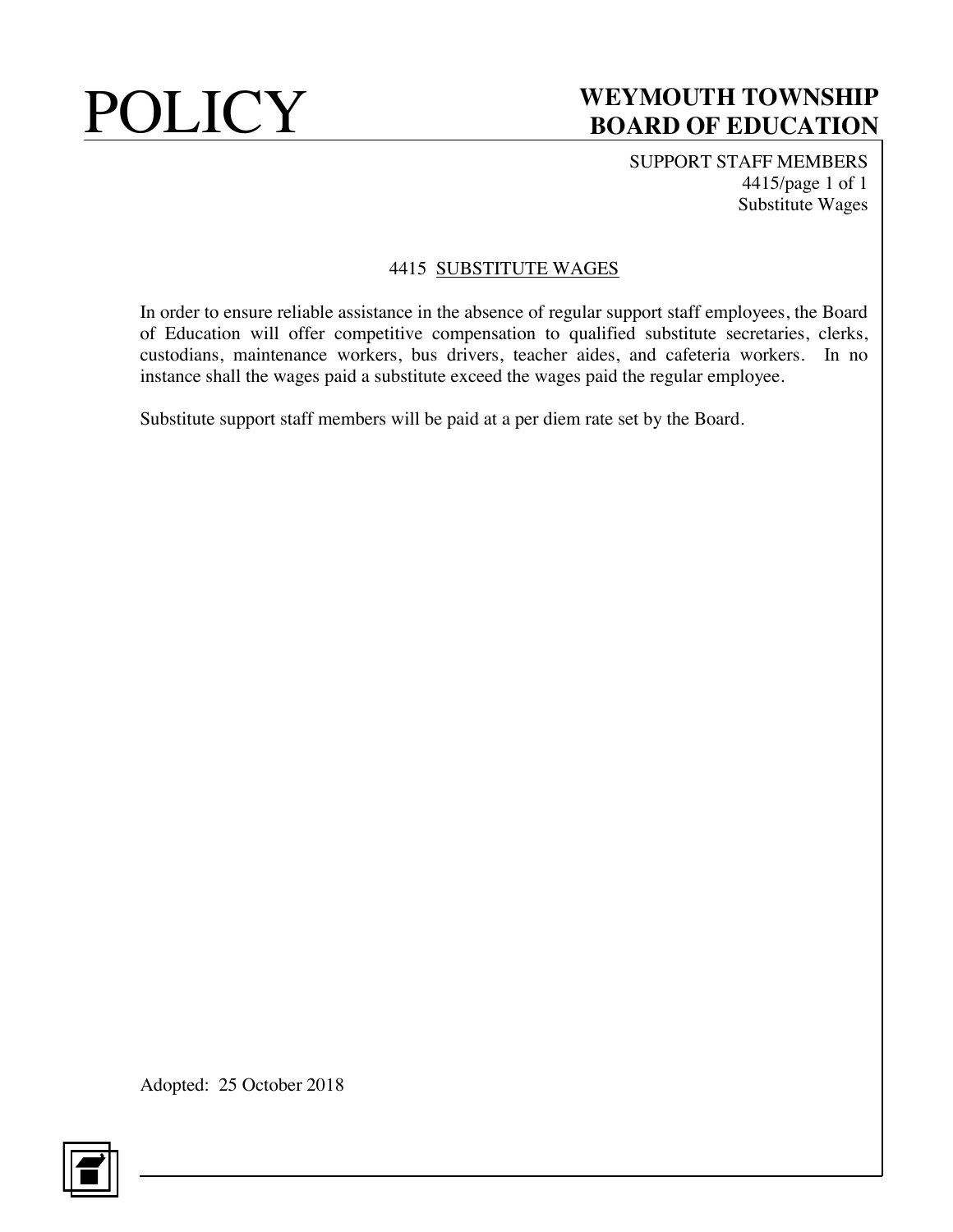SUPPORT STAFF MEMBERS 4420/page 1 of 1 Benefits

### 4420 BENEFITS

The Board of Education reserves the right to establish benefits for support staff members not covered by the terms of a negotiated agreement or in an individual contract with the Board.

N.J.S.A. 18A:6-6; 18A:16-12 et seq.

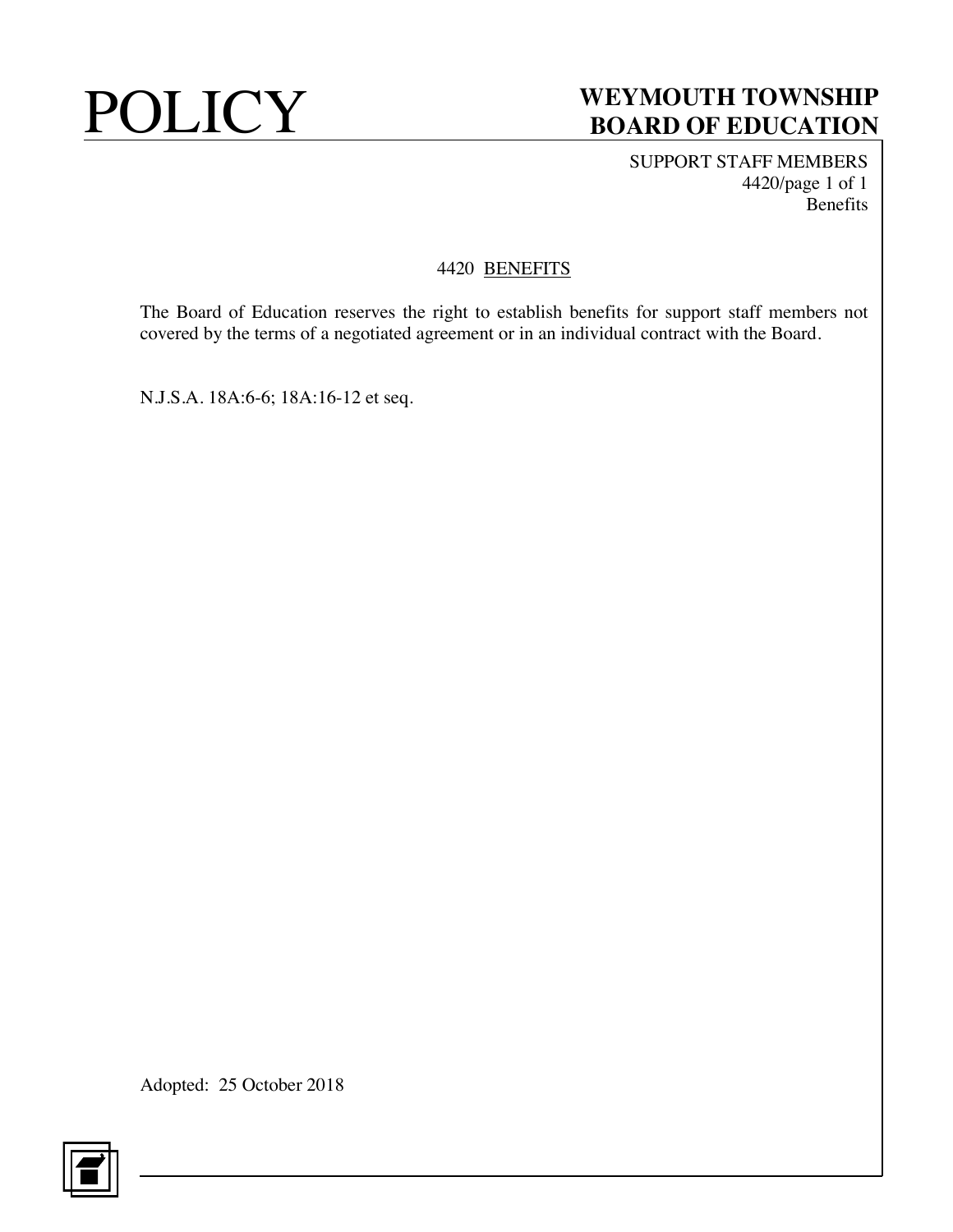# POLICY GUIDE

# WEYMOUTH TOWNSHIP BOARD OF EDUCATION

SUPPORT STAFF MEMBERS 4421.13/page 1 of 2 Postnatal Accommodations Mar 20

### 4421.13 POSTNATAL ACCOMMODATIONS

The Board of Education recognizes support staff members may be returning to work shortly after their child's birth and may need to express breast milk during the workday. The Patient Protection and Affordable Care Act (PPACA) amended Section 7 of the Federal Fair Labor Standards Act (FLSA) for nursing mothers to be permitted reasonable break times and a private location to express breast milk for their nursing child for one year after the child's birth.

Every employee position in the school district is designated as either "nonexempt" or "exempt" by the provisions of the FLSA. Generally, a support staff member entitled to overtime pay is designated as "non-exempt." A support staff member that performs duties that are executive, administrative, or professional in nature and not entitled to overtime pay is designated "exempt." The school district administration shall refer to the comprehensive definitions of "exempt" and "non-exempt" as outlined in 29 C.F.R. 541 et seq. in determining an employee's designation.

A Board of Education is required to provide reasonable break times to nonexempt support staff members to express breast milk for their nursing child. The non-exempt support staff member shall coordinate such breaks with their immediate supervisor. The non-exempt support staff member will not receive compensation during this break time unless the break time is during a non-exempt support staff member's compensated break time.

A Board of Education is not required under the FLSA to provide such breaks to exempt support staff members. However, exempt support staff members may take such breaks provided the breaks are coordinated with their immediate supervisor. If this break is taken during the exempt support staff member's duty free lunch period or duty free break period during the workday, the exempt support staff member will not be reduced in compensation.

The Principal or the nursing mother's immediate supervisor, in consultation with the school nurse, will designate a lactation room that is shielded from view and free from intrusion from co-workers and the public. The location must be functional as a space for expressing breast milk and shall include an electrical outlet, a chair, and nearby access to running water. If the space is not dedicated to

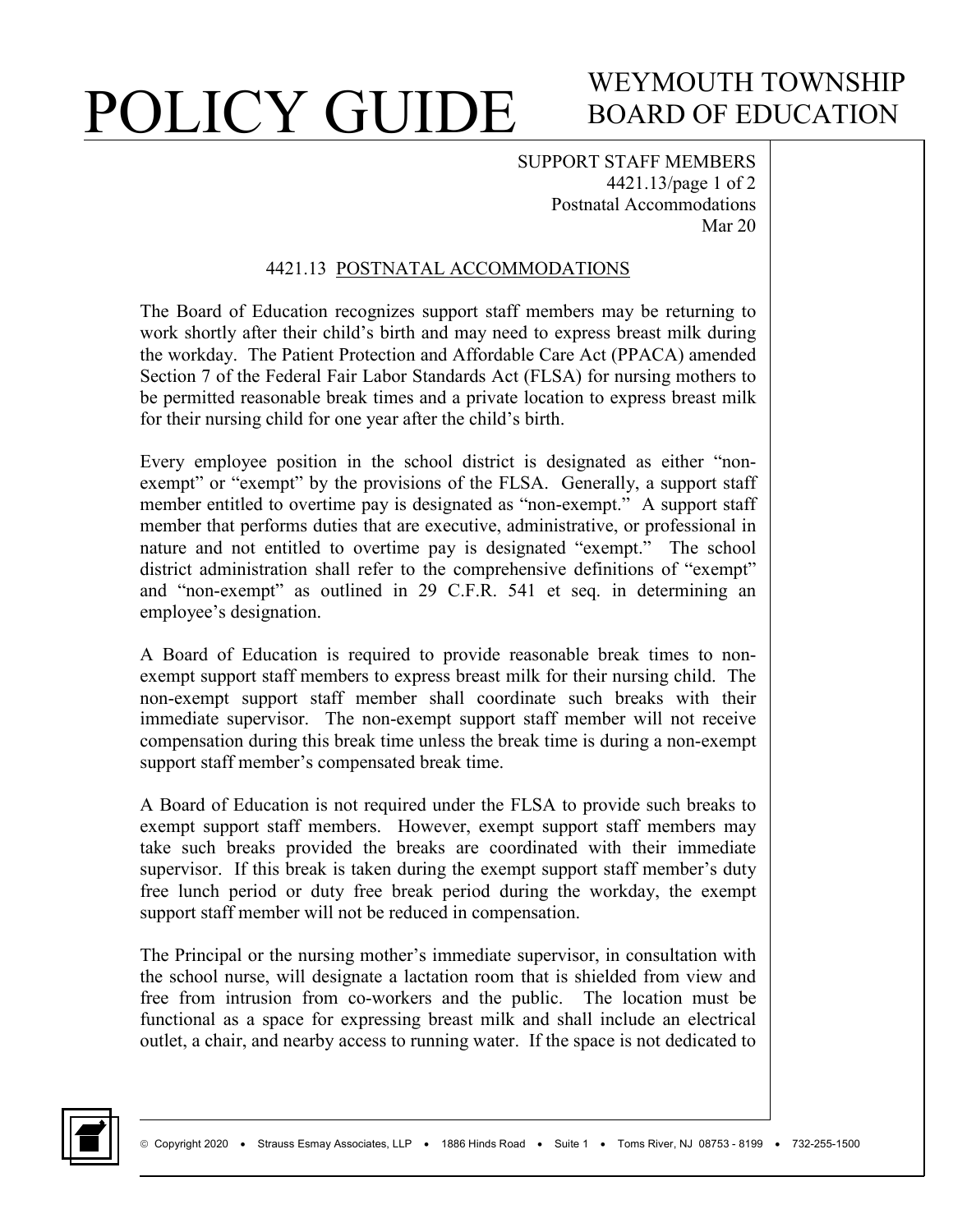# POLICY GUIDE

SUPPORT STAFF MEMBERS 4421.13/page 2 of 2 Postnatal Accommodations

the nursing mother's use, it must be available when needed. A space temporarily converted into a lactation room or made available when needed by a nursing mother is sufficient; however, a bathroom, even if private, is not a permissible location under the FLSA.

All exempt and non-exempt support staff members are required to sign-out of work to begin the break to express breast milk and shall sign-in when they return to work after the break. The break shall be for a reasonable amount of time. For compensation purposes, the immediate supervisor shall forward all sign-in and sign-out information relative to break times for nursing mothers under the FLSA to the School Business Administrator/Board Secretary.

Fair Labor Standards Act – 29 U.S.C. 201 et seq. Patient Protection and Affordable Care Act – P.L. 111-148 N.J.S.A. 26:4C-1 through 26:4C-3



Adopted: 08/20/2020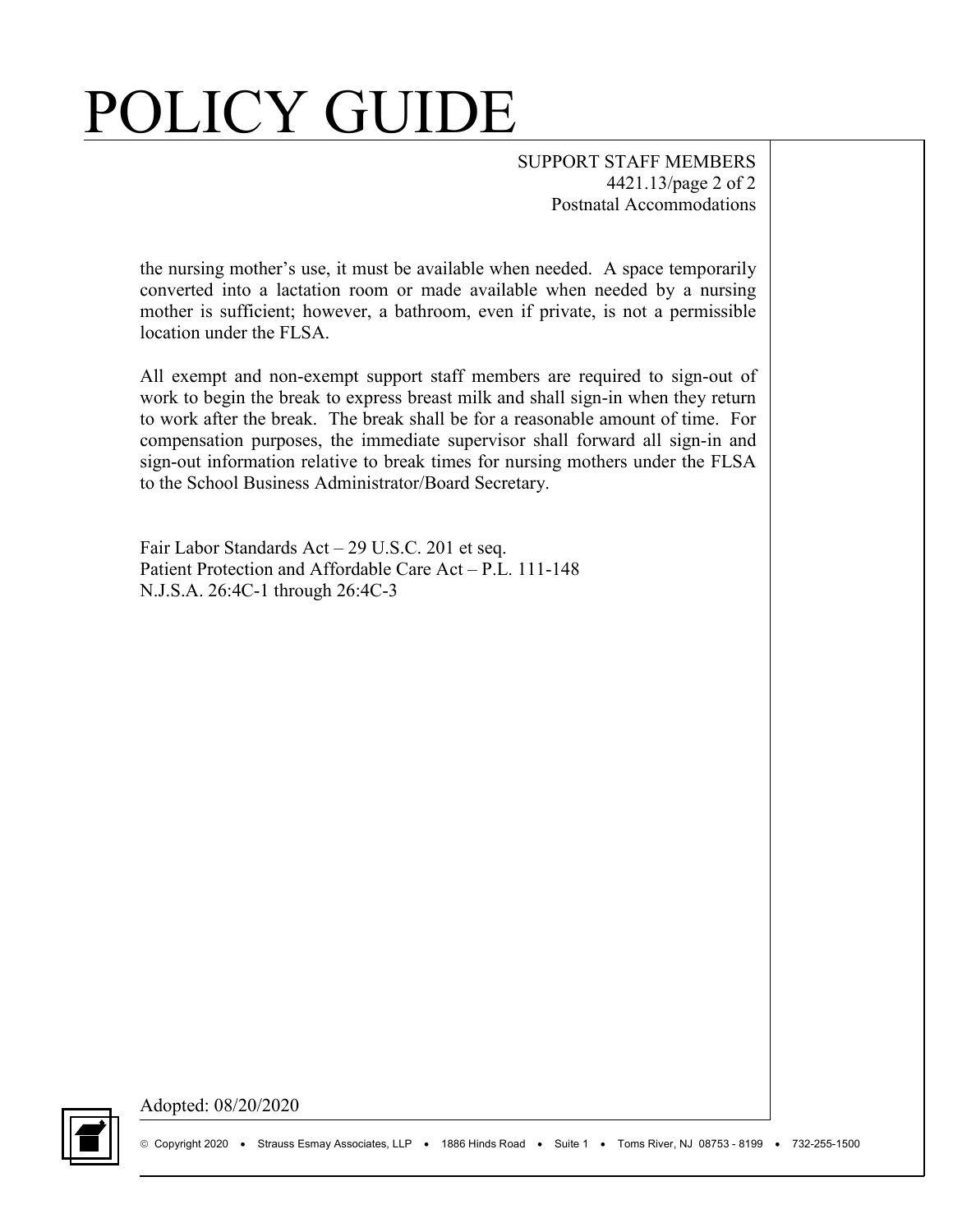SUPPORT STAFF MEMBERS 4425/page 1 of 1 Work Related Disability Pay

### 4425 WORK RELATED DISABILITY PAY

The Board of Education will permit, in accordance with law, the absence without loss of pay or of annual or accumulated sick leave benefits of a support staff member disabled by accident or injury arising out of and in the course of employment. Any such employee shall seek the workers' compensation benefits to which he/she is entitled by law.

An employee whose disability has qualified for the receipt of workers' compensation benefits shall be presumed eligible for work related disability pay under this policy. When an employee's disability is so brief as to preclude the employee's application for worker's compensation benefits, the employee may request and the Board may grant work related disability pay.

Any employee who qualified for work related disability pay under this policy shall receive full pay during the period he/she is on disability leave of absence, up to one calendar year.

As a condition of receiving full salary, an employee who receives workers' compensation benefits for his/her work-related disability must endorse and deliver to the Board all workers' compensation temporary disability checks received for the period covered by this policy.

N.J.S.A. 18A:30-2.1; 18A:66-32.1 N.J.S.A. 34:15-38

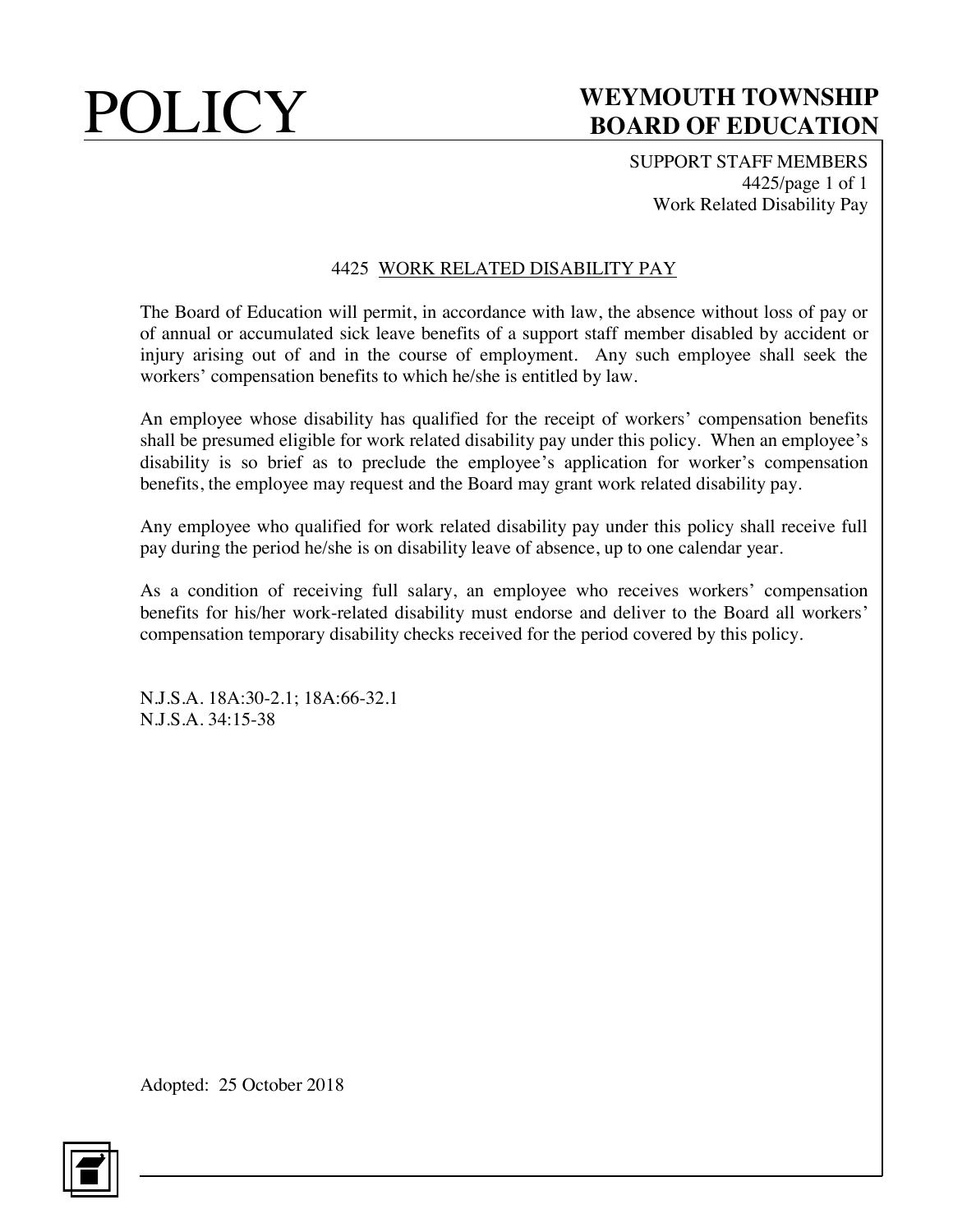SUPPORT STAFF MEMBERS 4425.1/page 1 of 2 Modified Duty Early Return to Work Program – Support Staff Members

### 4425.1 MODIFIED DUTY EARLY RETURN TO WORK PROGRAM – SUPPORT STAFF MEMBERS

New Jersey's workers' compensation laws provide lost wages and pay medical expenses for an employee who sustains an injury as a result of an on-the-job accident, injury, or occupational disease. Workers' compensation is designed to protect school district employees and their families against the hardships from injury arising in the workplace. In an effort to assist school staff in recovering from an eligible workers' compensation injury, the Board provides a Modified Duty Early Return To Work Program. The Program is provided to staff members who have been injured on the job, but who are not permanently disabled. The Program is intended to minimize the negative psychological impact to an injured staff member due to being out of work and to provide a transition and adjustment period for the injured staff member to return to work while recovering from an on-the-job injury.

The school district may assign temporary modified duties and responsibilities to staff members that have sustained an eligible workers' compensation injury. These employees may temporarily perform duties and responsibilities that may or may not be within their job description, or may or may not be within their department. The modified duties and/or responsibilities will be within the injured staff member's capabilities and a staff member will not be assigned any modified duties and/or responsibilities that require any certifications/licenses that are not possessed by the injured staff member.

The modified duties and responsibilities will be determined by the School Business Administrator/Board Secretary, the district's designated Workers' Compensation Coordinator, after a medical examination and evaluation of the injured staff member by the Board's designated workers' compensation physician. The Workers' Compensation Coordinator will determine if the injured staff member is eligible for modified duties or responsibilities. This determination will be based on:

- 1. The workers' compensation physician's examination and evaluation report;
- 2. The injured staff member's capabilities to assume modified duties or responsibilities;
- 3. The availability of modified duties and responsibilities within the district at the time; and/or
- 4. Other issues that may impact the district's ability to assign modified duties and responsibilities.

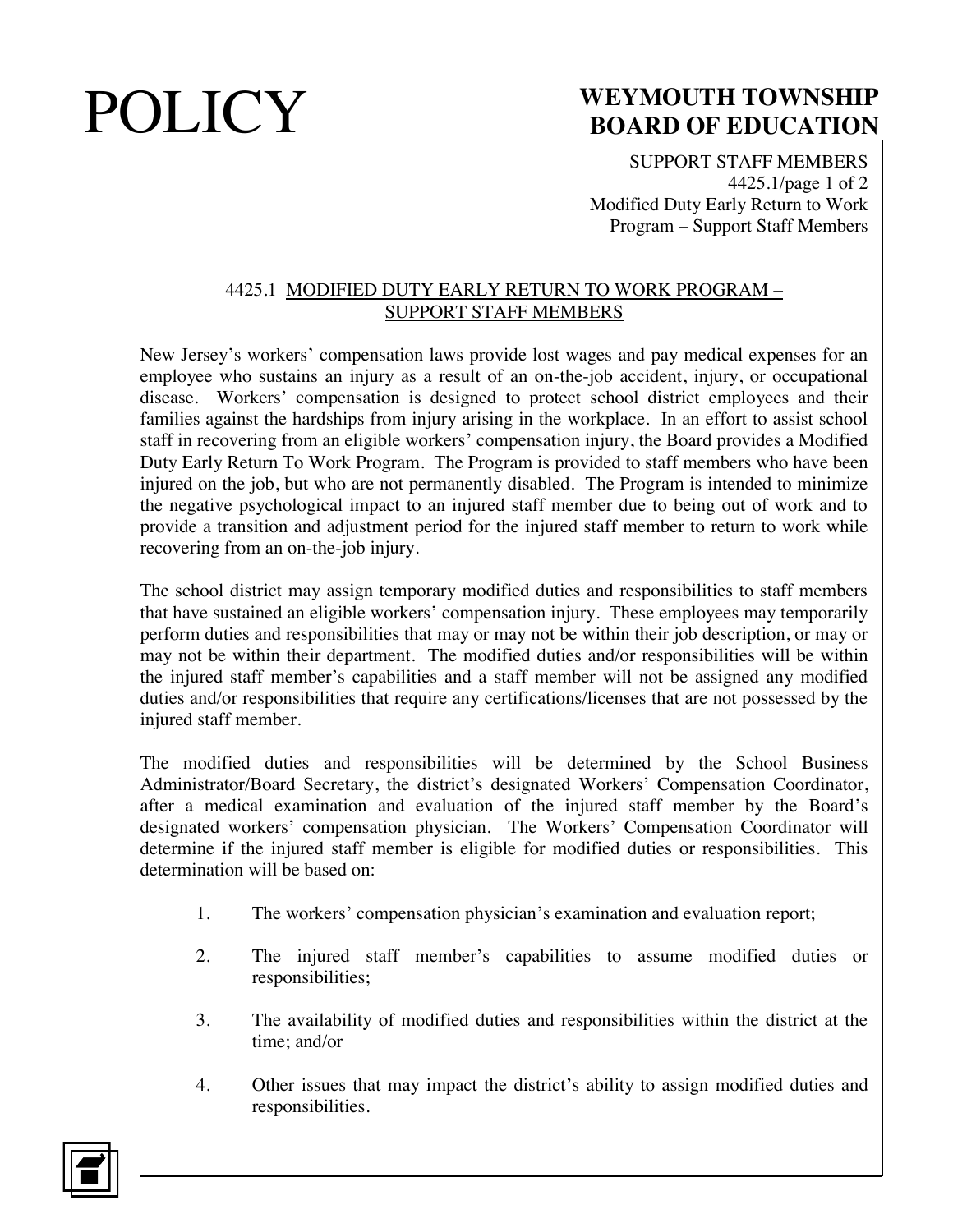SUPPORT STAFF MEMBERS 4425.1/page 2 of 2 Modified Duty Early Return to Work Program – Support Staff Members

This Modified Duty Early Return to Work Program will be administered consistent with applicable Federal and State laws and in accordance with provisions of collective bargaining agreements within the district.

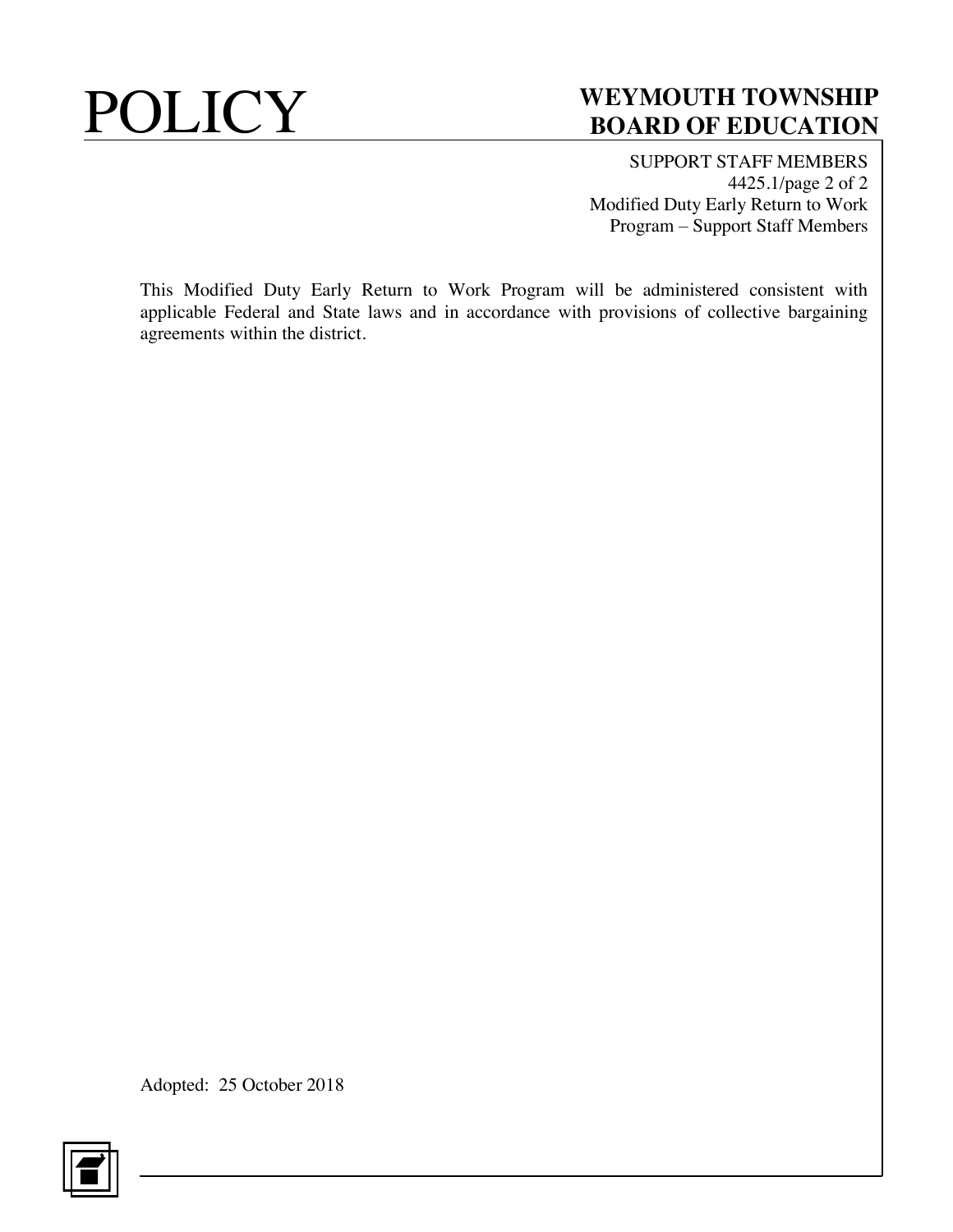SUPPORT STAFF MEMBERS 4432/page 1 of 1 Sick Leave

### 4432 SICK LEAVE

The Board of Education shall grant sick leave, in accordance with law, to support staff members absent from work because of personal disability or quarantine. Each steadily employed employee eligible for sick leave will be entitled annually to the number of paid sick leave days negotiated with the employee's majority representative or provided in this policy or in an individual contract with the Board.

The Board reserves the right to require of any employee who claims sick leave sufficient proof, including a physician's certification, of the employee's illness or disability. As a minimum, no day will be considered to be a sick leave day on which the employee has engaged in or prepared for other gainful employment, has participated in a work stoppage, or has engaged in any activity that would raise doubts regarding the validity of the sick leave request.

The Superintendent will prepare rules for the administration of the Board's policy on sick leave, which shall be binding on all employees.

The Superintendent will submit to the Board the names of those employees absent for noncompensable cause or whose claim for sick leave pay cannot be justified. The willful misuse of sick leave will be considered a serious infraction and is subject to discipline.

29 U.S.C. 2601 et seq. N.J.S.A. 18A:30-1 et seq.

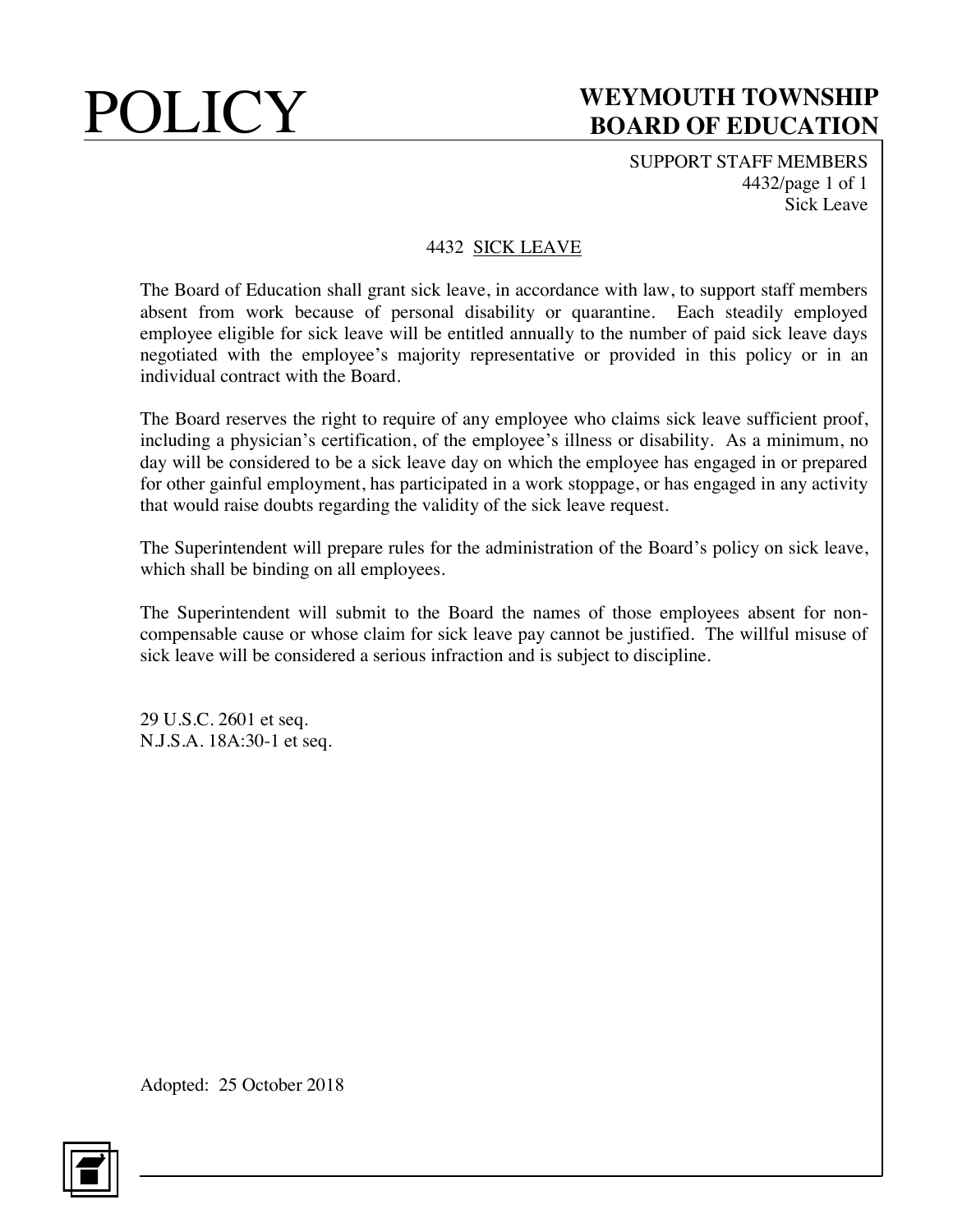SUPPORT STAFF MEMBERS 4433/page 1 of 1 Vacations

### 4433 VACATIONS

The Board of Education believes that it is beneficial to the school district that persons employed to work twelve months a year be given periodic relief from the responsibilities of their position without loss of compensation.

The Board reserves the right to determine the conditions under which vacation time may be taken when not otherwise covered by the terms of a negotiated agreement or in an individual contract with the Board.

N.J.S.A. 18A:30-7

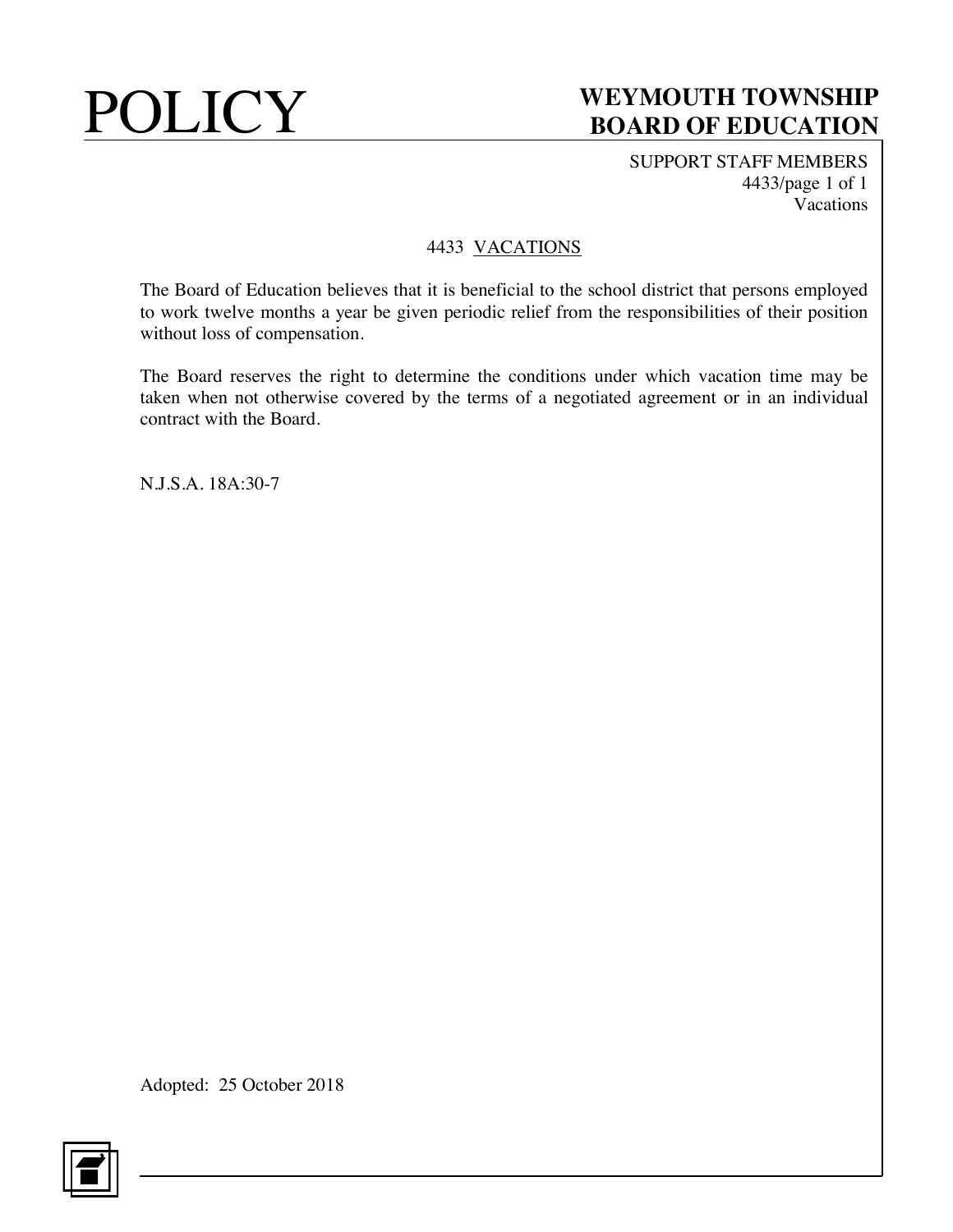SUPPORT STAFF MEMBERS 4434/page 1 of 1 Holidays

### 4434 HOLIDAYS

The Board of Education will compensate support staff members for holidays in accordance with the holiday provisions of current valid negotiated contracts.

Compensation for holidays for non-association/non-union represented support staff members will be determined by the Board on an annual basis.

N.J.S.A. 36:1-1

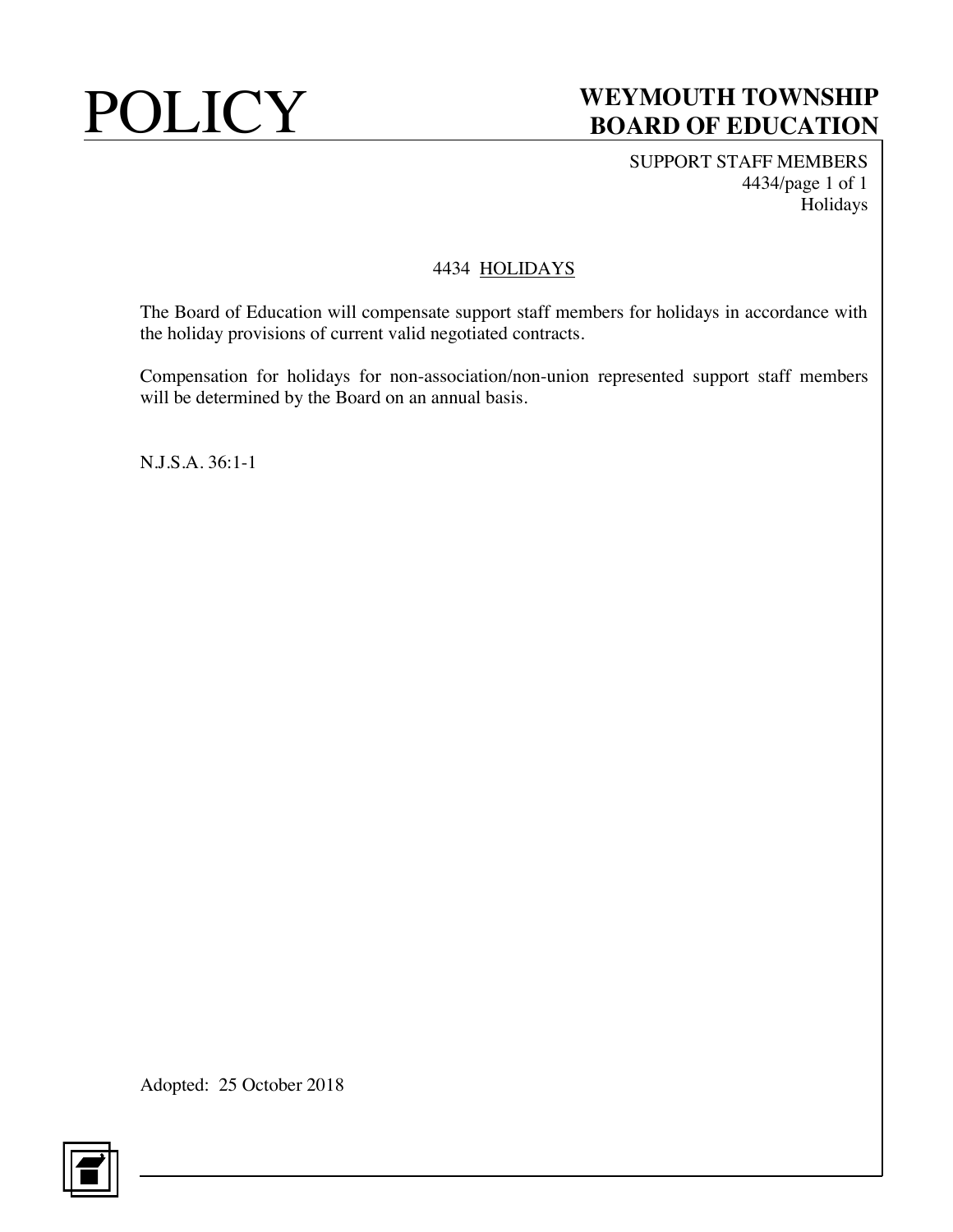SUPPORT STAFF MEMBERS 4435/page 1 of 1 Anticipated Disability

### 4435 ANTICIPATED DISABILITY

The Board of Education shall provide for leaves of absence, in accordance with law and the policies of this Board, for any employee of this district not otherwise covered by the terms of the negotiated agreement whose absence from duties will be required for a foreseeable event of disability such as childbirth or surgery.

An employee who anticipates disability shall so notify the Superintendent as soon as the employee is under medical supervision for the condition and a date is projected for the anticipated disability. Because of the potentially disabling nature of pregnancy and the certainty of temporary disability at parturition, the Board will presume that a pregnant employee is disabled for work thirty days before the anticipated date of childbirth and continues to be disabled for thirty days after parturition, except that any such employee who presents medical certification of her fitness may continue to work until she is actually disabled and may return to work as soon as she is able.

The Board reserves the right to require an employee who requests an extended leave of absence that includes anticipated disability to commence and/or terminate the leave at times that ensure continuity in district operations. Whenever possible, partial year leaves of absence will begin and end at divisions in the academic calendar and will cause not more than one interruption in employment continuity during the school year in which the leave is taken. No person who is required to take leave at a time other than that requested will be denied the use of sick leave for the anticipated disability that occurs or is presumed to occur during the leave.

An employee who anticipates a disability may request a leave of absence to commence before disability and to extend beyond the period of disability. Any such request shall be subject to Board discretion and the Board's policy on leave of absence. An employee on voluntary leave of absence is not eligible for sick leave pay for disability occurring during the period of that absence.

42 U.S.C.A. 2000e-2(a) 29 C.F.R. 1604-1 et seq. N.J.S.A. 10:5-12(a) N.J.S.A. 18A:6-6; 18A:16-2; 18A:30-1 et seq.

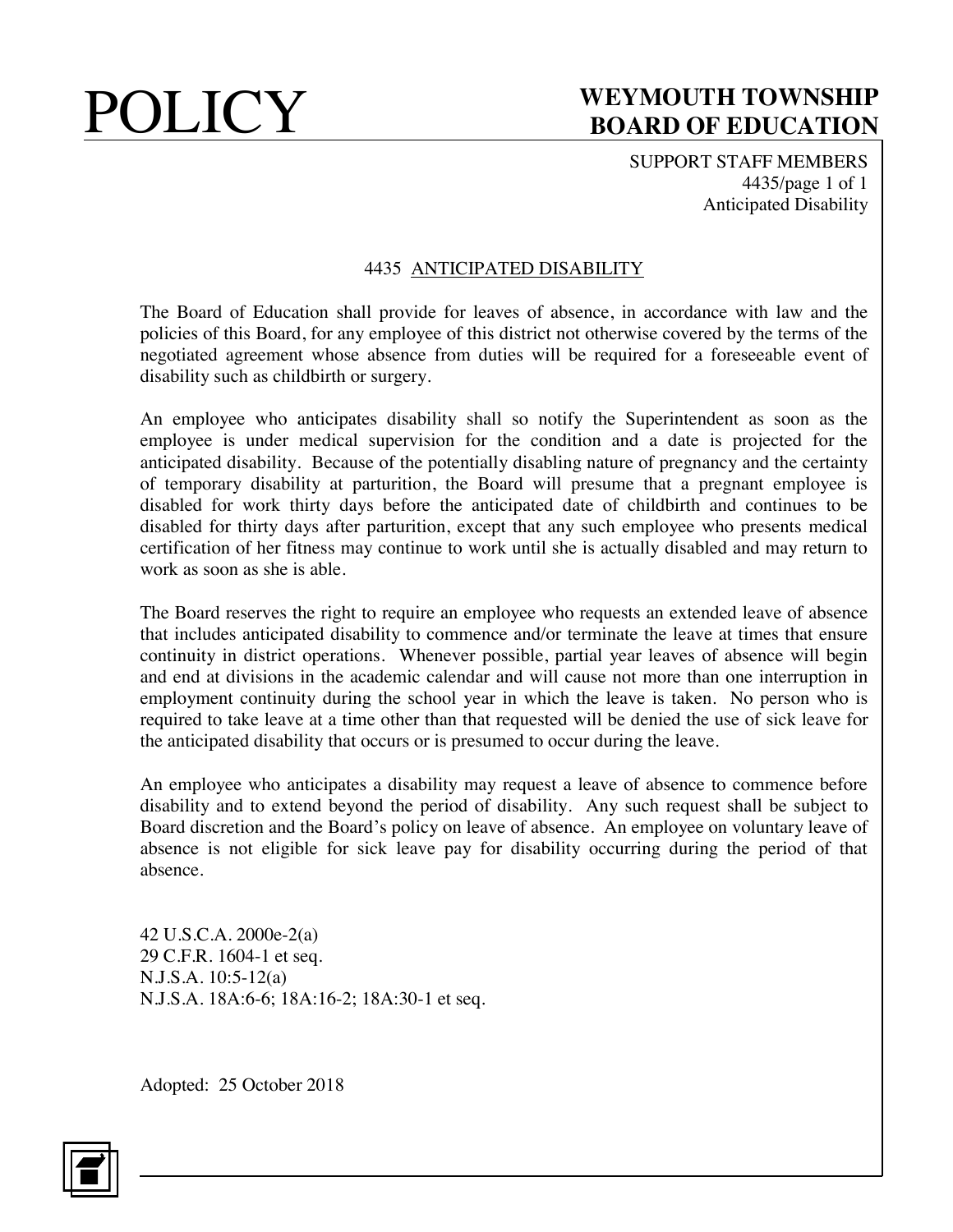SUPPORT STAFF MEMBERS 4436/page 1 of 1 Personal Leave

### 4436 PERSONAL LEAVE

The Board of Education will provide for an employee's compensated absence for reason of personal necessity not covered by the terms of a negotiated agreement or in an individual contract with the Board.

The Board reserves the right to determine the reasons for which personal leave will be granted, the number of days that may be used in any one school year for personal leave, and the manner of proof of personal necessity.

The employee may, at his/her discretion, utilize "personal days" to participate in observation of religious holidays in accordance with the terms and conditions of the employee's contract with the district and the Board shall not deny the use of "personal days" for religious observances. The use of "sick days," "professional days" and/or "accumulated sick days" for the purpose of religious observances is strictly forbidden.

The Board shall not be required to pay any amount to the employee other than that stipulated in contract or State or Federal law other than for the use of "personal days" for religious observances.

N.J.S.A. 18A:30-7

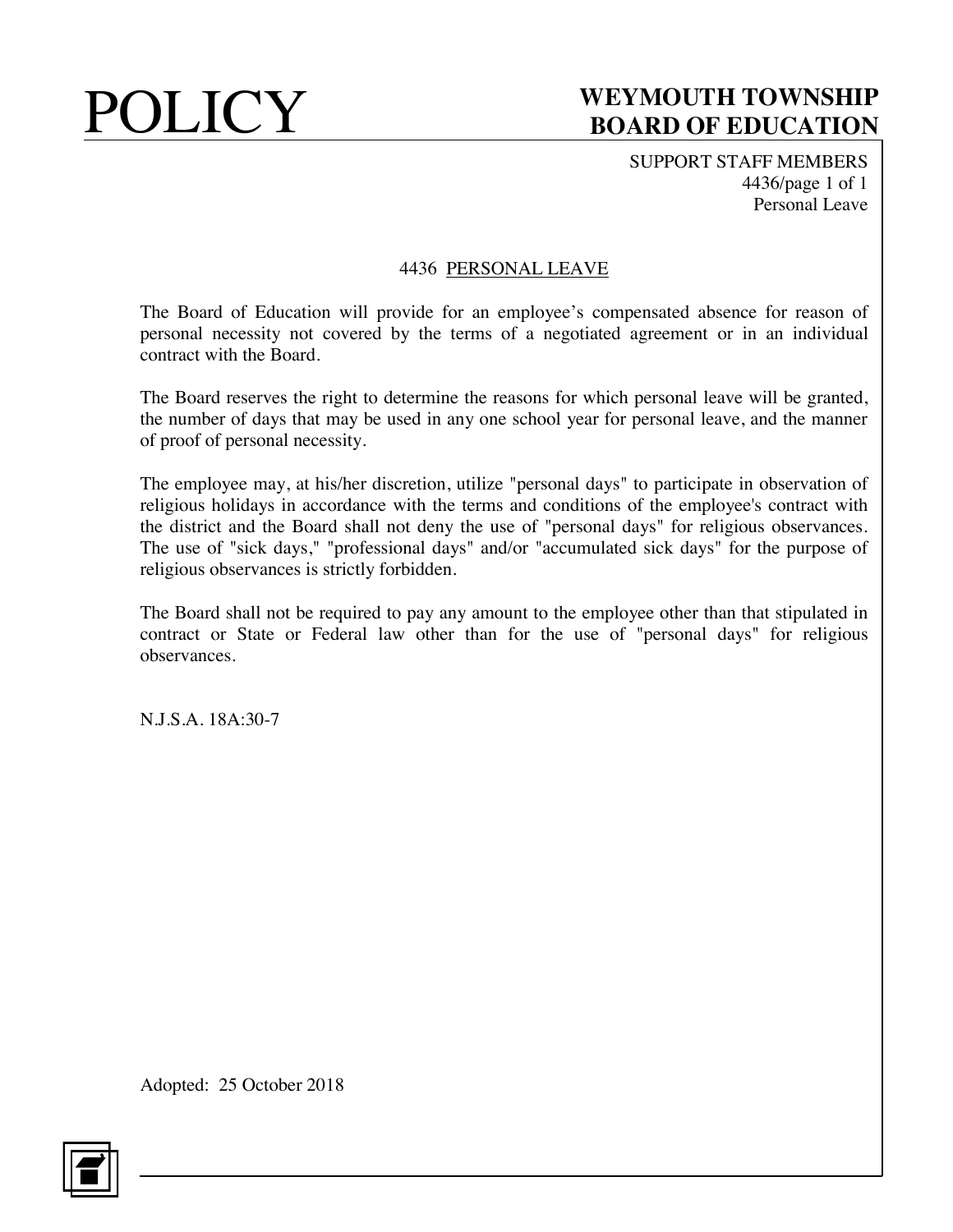SUPPORT STAFF MEMBERS 4437/page 1 of 2 Military Leave

### 4437 MILITARY LEAVE

The Board of Education recognizes that military service rendered by any district employee in the defense of the country or in maintaining preparedness for conflict, foreign or domestic, is a service benefiting all citizens. A permanent or full-time temporary officer and/or employee of the district will be provided military leave and related benefits pursuant to the Uniformed Services Employment and Reemployment Rights Act (USERRA), 38 U.S.C. Section 4301 et seq., P.L. 2001 Chapter 351 amending N.J.S.A. 38:23-1, N.J.S.A. 38A:1-1 and N.J.S.A. 38A:4-4., and any other applicable Federal and State laws.

A permanent or full-time temporary officer or employee of the school district who is a member of the organized militia of New Jersey (New Jersey National Guard, New Jersey Naval Militia Joint Command) shall be entitled, in addition to pay received, if any, as a member of the organized militia, to a leave of absence from his or her respective duties without loss of pay or time on all days during which he or she shall be engaged in any period of State or Federal active duty; provided, however, that the leave of absence for Federal active duty or active duty for training shall not exceed ninety work days in the aggregate in any calendar year. Any leave of absence for such duty in excess of ninety work days shall be without pay, but without loss of time. Such leave shall be in addition to the regular vacation or other accrued leave provided to the officer or employee. A full-time temporary officer or employee who has served under such temporary appointment for less than one year in the district shall receive this leave without pay, but without loss of time.

A permanent or full-time temporary officer or employee of the school district who is a member of the organized reserve of the Army of the United States, United States Naval Reserve, United States Air Force Reserve, or United States Marine Corps Reserve, or other organization affiliated therewith, including the National Guard of other States, shall be entitled, in addition to pay received, if any, as a member of a reserve component of the Armed Forces of the United States, to a leave of absence from his or her respective duty without loss of pay or time on all work days on which he or she shall be engaged in any period of Federal active duty, provided, however, that such leave of absence shall not exceed thirty work days in any calendar year. Such leave shall be in addition to the regular vacation or other accrued leave provided to the officer or employee. Any leave of absence for such duty in excess of thirty work days shall be without pay, but without loss of time. A full-time temporary officer or employee who has served under such temporary appointment for less than one year in the district shall receive this leave without pay, but without loss of time.

Military leave with pay is not authorized for Inactive Duty Training (IDT) as defined in N.J.A.C. 5A:2-2.1.

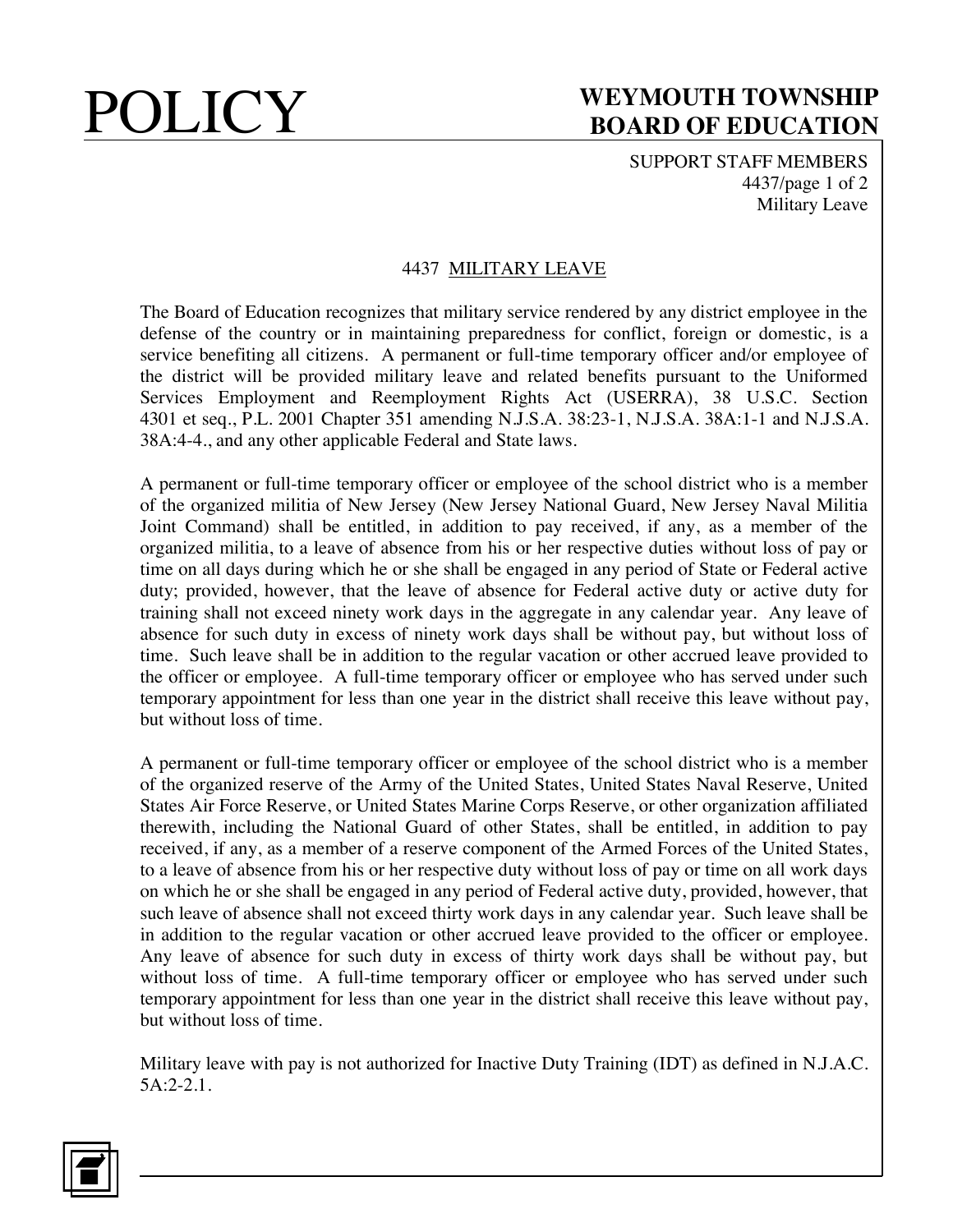SUPPORT STAFF MEMBERS 4437/page 2 of 2 Military Leave

The district will provide benefits and rights for staff on military leave as required by Federal and State laws.

The military leave requirements in this Policy are the minimum requirements of applicable Federal and State laws. The district, at its option, may provide additional military leave with pay and related benefits.

Pursuant to N.J.S.A. 52:13H-2.1, in accordance with the provisions of Article VIII, Section II, paragraph 5 of the New Jersey Constitution, upon application by the district to the State Treasury and approval of the application by the Director of the Division of Budget and Accounting, reimbursement shall be made by the State of New Jersey for any costs incurred as a result of the provisions of P.L. 2001, Chapter 351.

N.J.S.A. 18A:6-33; 18A:29-11 N.J.S.A. 38:23-1 et seq.; 38A:1-1; 38A:4-4; 52:13H-2.1 N.J.A.C. 5A:2-2.1 Uniformed Services Employment and Reemployment Rights Act (USERRA), 38 U.S.C. Section 4301 et seq.